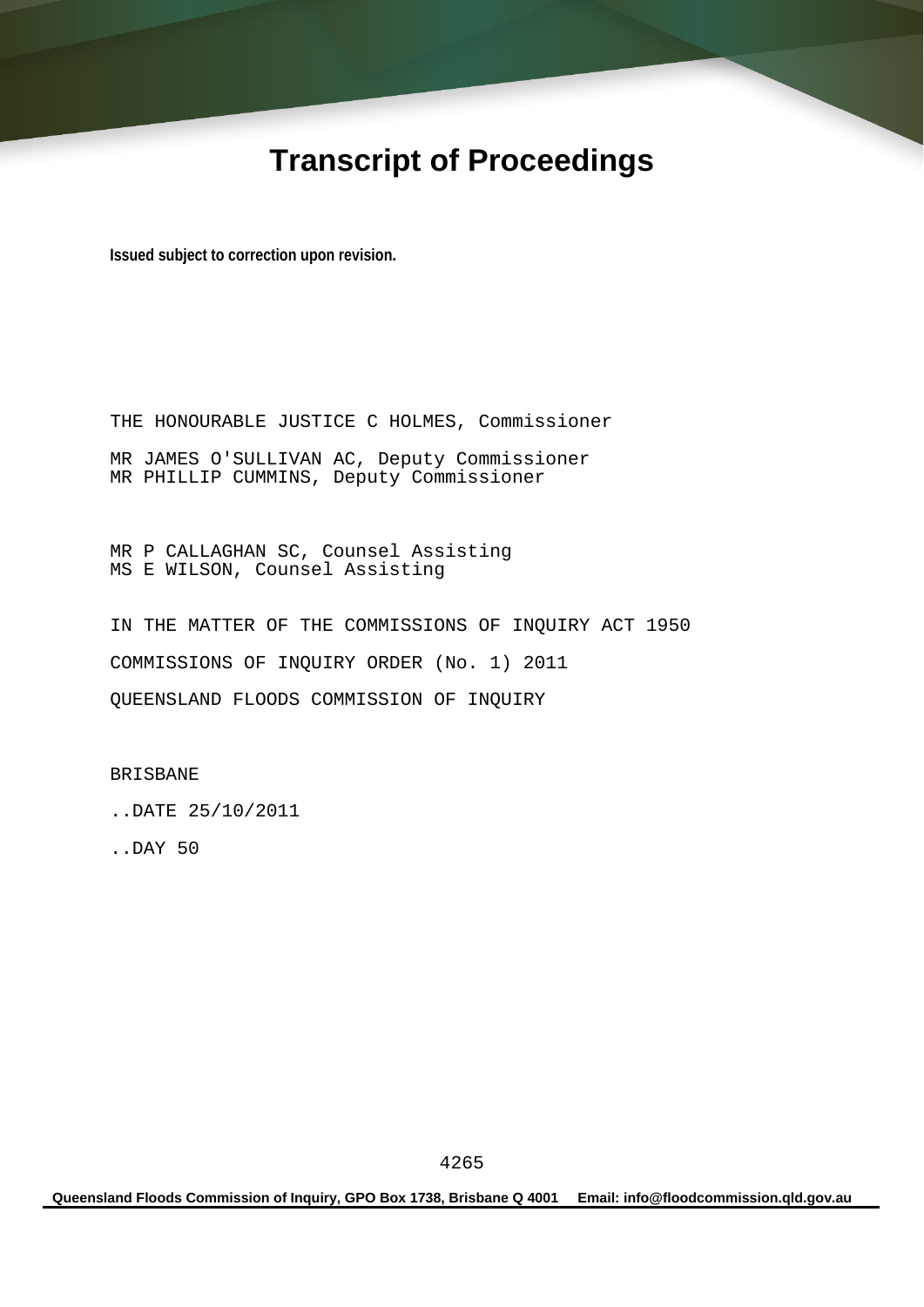25102011 D 50 T1 JJH QUEENSLAND FLOODS COMMISSION OF INQUIRY THE COMMISSION RESUMED AT 10.10 A.M.

COMMISSIONER: Ms Mellifont, I'll just take Mr Diehm's appearance.

MR DIEHM: Yes. May it please the Commission, my name is Diehm, D-I-E-H-M, initials G W of Senior Counsel. I appear with my learned junior, Mr Duffy, initials A W, of counsel. We are instructed by Blake Dawson and appear pursuant to a limited grant of leave made by your Honour yesterday for Queensland Urban Utilities and its employee Mr Paul Belz.

COMMISSIONER: Thanks, Mr Diehm.

MR DIEHM: Thank you, your Honour.

COMMISSIONER: Yes, Miss Mellifont.

**20**  MS MELLIFONT: Thank you, your Honour. I call Paul Belz.

PAUL BERNARD BELZ, SWORN AND EXAMINED:

MS MELLIFONT: Good morning. Will you state your full name, please?-- My name is Paul Bernard Belz.

And are the General Manager for Planning for Queensland Urban Utilities?-- Correct.

And are you responsible for strategy and planning of water and wastewater systems, environmental compliance, reporting, trigger plant design and land use planning and development assessments for QUU?-- Yes.

And we will use "QUU" this morning for "Queensland Urban Utilities". Have you produced two statements to the Commission?-- Correct.

Was the first a statement dated the 21st of October 2011, in response to a requirement issued by the Commissioner?-- Correct.

I'll show you that statement, please?-- Yes, that is it, correct.

**50**  All right. And is the statement true and correct to the best of your knowledge?-- Correct.

I tender that statement.

COMMISSIONER: Exhibit 863.

**10** 

**30**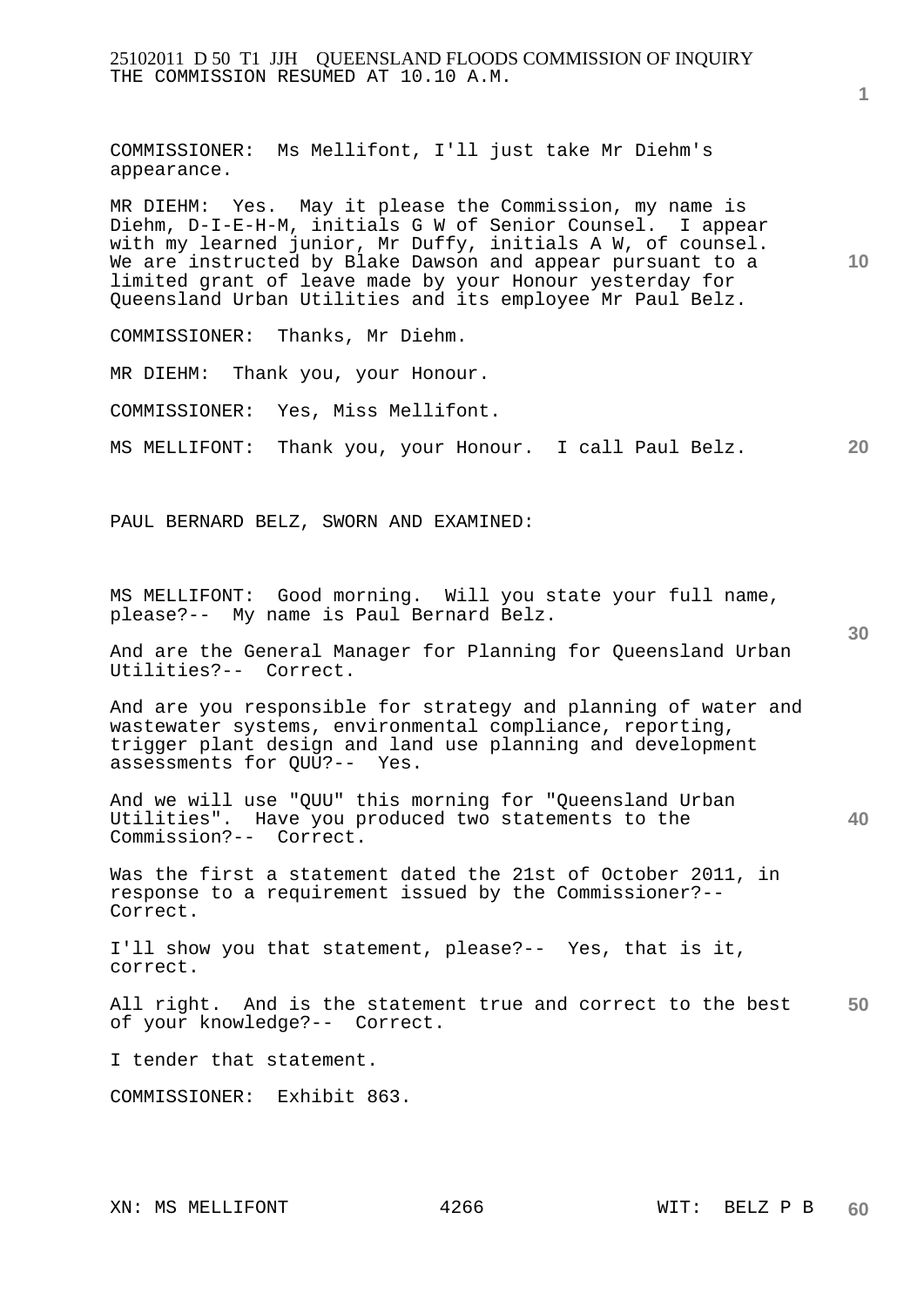## 25102011 D 50 T1 JJH QUEENSLAND FLOODS COMMISSION OF INQUIRY ADMITTED AND MARKED "EXHIBIT 863"

MS MELLIFONT: And have you produced yesterday and this morning a supplementary statement in response to inquiries made by counsel assisting the Commission to your counsel?-- Yes, correct.

**10**  I will show you a copy of that statement, please. Is that your statement of this morning - signed this morning?-- Yes, correct.

I tender that statement, Madam Commissioner, and I hand up three copies for yourself and the Deputy Commissioners.

COMMISSIONER: Thank you. Exhibit 864.

ADMITTED AND MARKED "EXHIBIT 864"

MS MELLIFONT: Can I take you, please, firstly, to paragraph 4 of your second statement. I take it by now you are aware that one of the lay witnesses called in the Commission made complaints of sewage flooding at Ferry Road, West End?-- Correct.

**30**  And that was in respect of the Aura Apartments at Ferry Road, West End?-- Yes, I'm aware of that.

Now, you state in paragraph 4 in your supplementary statement that investigations in West End have already been undertaken and are continuing-----?-- Correct.

-----is this correct?-- Yes.

Can I ask you whether those investigations were done internally or by an expert or an independent consultant engaged?-- They were carried out by our day labour crews internal to QUU.

And are there records in respect of the findings of those day labour crews?-- Correct.

Okay. And they're within the records of QUU and can be obtained given time?-- Yes, correct.

**50**  In respect of the further investigations which are ongoing in the West End area, can you elaborate on that, please?-- Yeah, we're carrying out further investigations of the sewer system for the CCTV inspections of the local sewer reticulation mains external to the property.

To what end? That is, what is prompting the additional investigations for West End?-- It's just final checks

**1**

**20**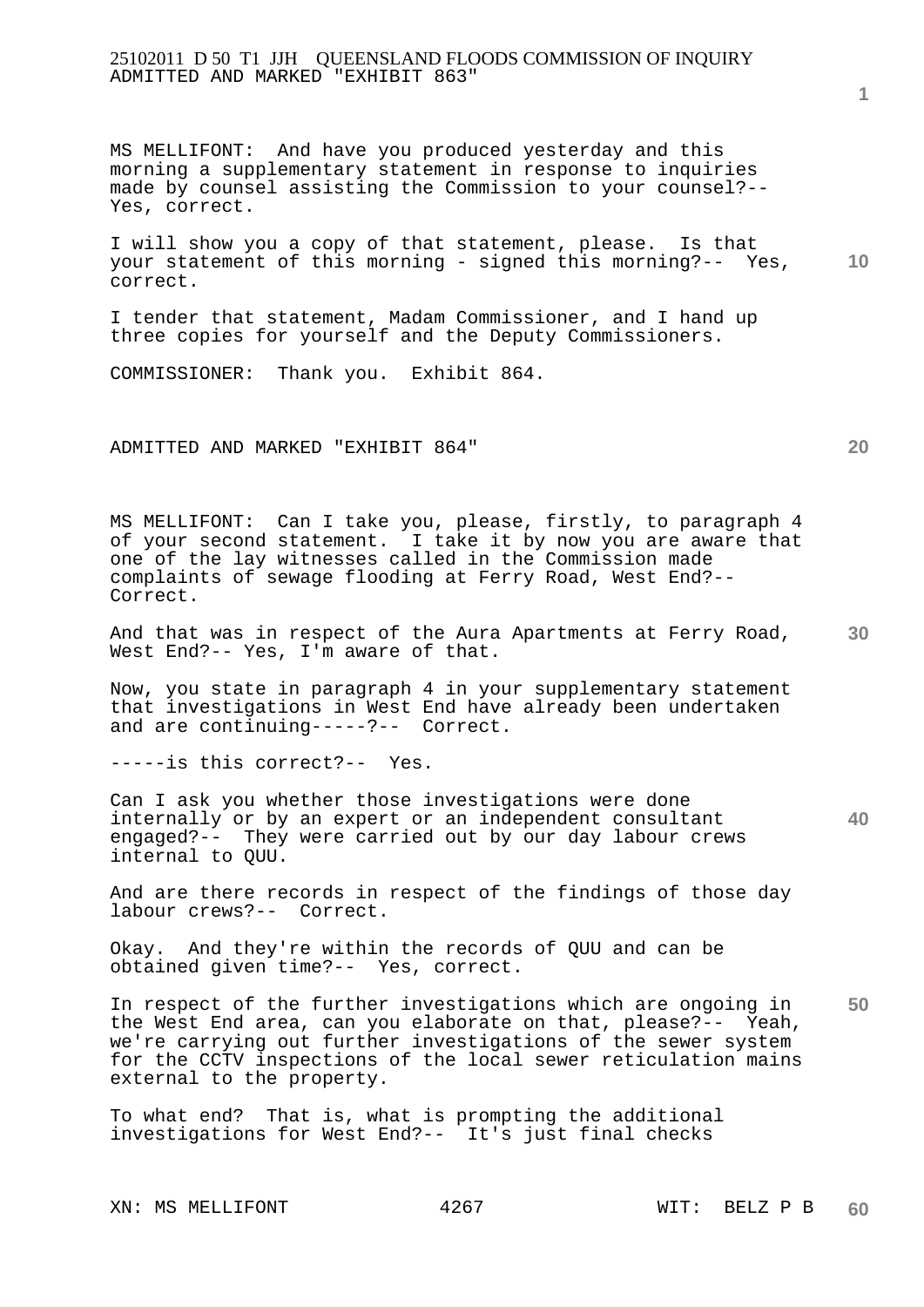25102011 D 50 T1 JJH QUEENSLAND FLOODS COMMISSION OF INQUIRY throughout the system to make sure that the system is operating the way it should.

And who will do that?-- Our local QUU work crews will carry out that work.

And what is the time frame for that work?-- I can't comment on that, I'm not sure of the final completion date.

All right. Do you know whether it's currently - whether it has currently started?-- It's currently in progress, yes.

All right. Can I ask you, with respect to the investigations which have already been conducted, what were the findings in so far as sewage flooding for West End?-- There were a range of findings. There was obviously debris in some of those sewers. In the cross-river siphon, the siphon had actually fractured due to the flood and there was material in the siphon. And with Grey Street pump station, it had gone under water and the switchboard, et cetera, had to be reinstated.

 $And----$ 

COMMISSIONER: Can you explain about the "siphon" to me. I don't know anything about it, so what's that?-- The "siphon" is a technical term for basically a pipeline under the river, Commissioner, so it takes flow from the south side to the north side.

Thank you.

MS MELLIFONT: And what was the fracture?-- Debris coming down the river had caused a crack in the pipe that goes under the river.

Is there any means of protecting that sort of infrastructure from debris coming down the river?-- This is quite an old pipeline but typically we would lay those pipelines under the river but this one was built around about the 1900s, 1910, so it's laid on the bottom of the river.

And so is the plan in respect of that fracture of the siphon to repair it or to replace it with an underground device?-- That sewer has already been repaired as part of the QUU flood recovery works.

So still above sea level, or ground level, as I-----?-- The pipe is actually on the bottom of - on the riverbed-----

On the riverbed, yes?-- -----and it has been repaired already.

Okay. And is there any means of protecting it in the future?-- We have no plans at this stage to protect it but part of the flood resilience study we reference further on we will evaluate those sort of initiatives.

Okay. To see whether or not protecting it in the future might be a good idea?-- Yeah.

XN: MS MELLIFONT 4268 WIT: BELZ P B

**1**

**20** 

**10** 

**30**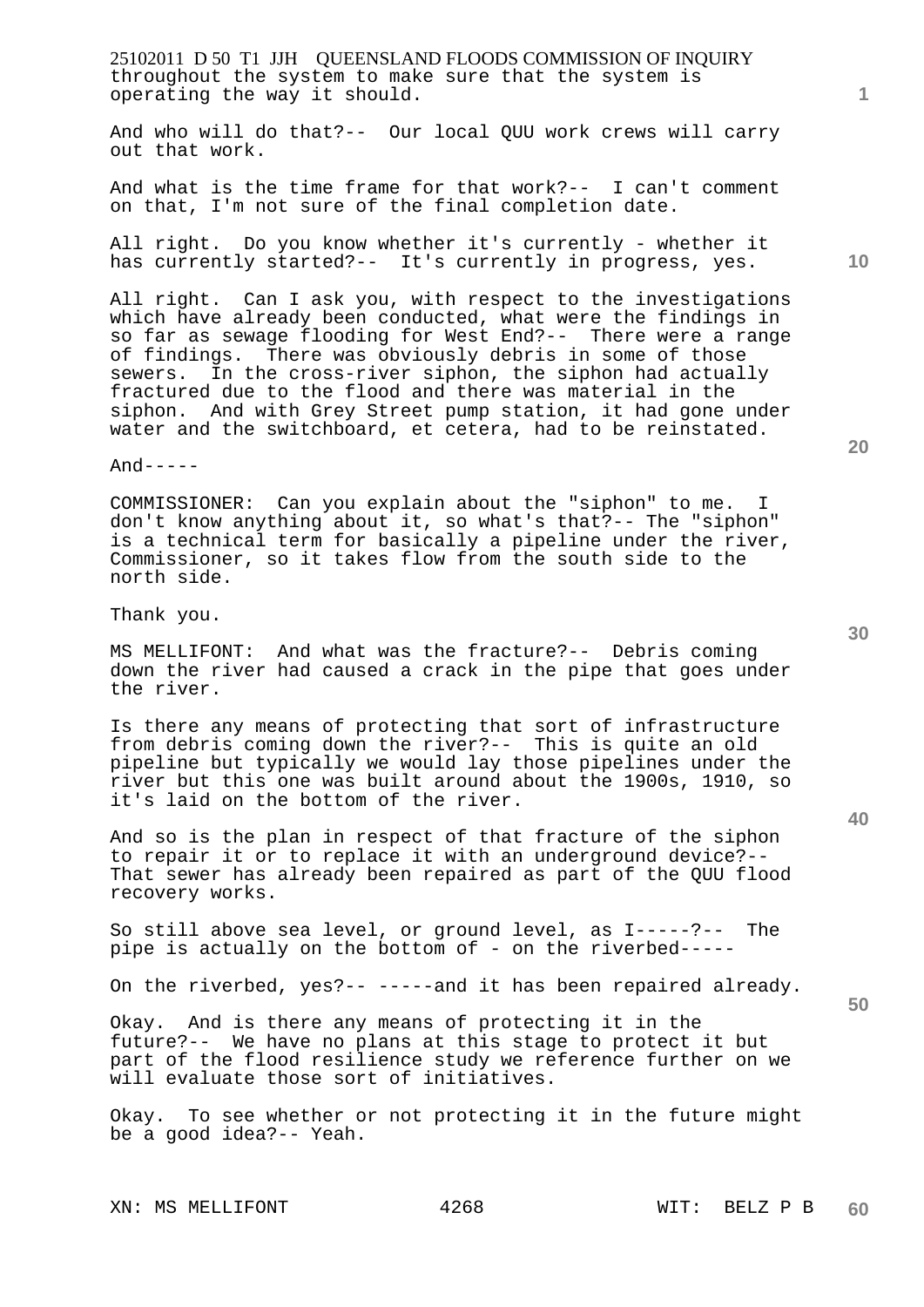25102011 D 50 T1 JJH QUEENSLAND FLOODS COMMISSION OF INQUIRY A cost-benefit analysis?-- That work is still in progress.

All right. Can I take you, please, to paragraph 7? This topic is touched on in your original statement and here and you state there that there were 110 recorded instances where QUU attended locations to perform onsite clean up but QUU is not able to say with any certainty whether the clean ups were in fact as a result of sewage flooding, backflow or due to other reasons. Why is that?-- Due to the scale of the event and the multiple causes. The events are designated as "wet weather overflow clean up" so we could - during the event we couldn't actually enter sewers to determine the cause of it because the whole system was inundated.

And that designation is in what kind of document?-- We have that in our Ellipse works order system which is our basically our internal job allocation system.

So if I understand correctly, it's not something that was capable of further categorisation because of the extent of the inundation or is it simply a matter of the Ellipse system doesn't permit of further sub-categorisations?-- The Ellipse system allows that facility to occur but due to the scale and the intensity of the event it couldn't be determined at that time.

Can I take you, please, to paragraph 17 of your second statement, and we see in your evidence, and also in the evidence of Mr Lewis, also from QUU, and I'll tender his statement in due course, Madam Commissioner, that the - that there is some evidence to suggest that additional flow within the sewerage system is as a consequence of illegal connections from stormwater to the sewer system. Can you tell me whether QUU is able to take any action with respect to the illegal connections?-- Yeah. In these type of situations council has jurisdiction over private property, so we work in conjunction with councils to address those issues where there is an illegal connection to the sewer system.

So do you report to council about suspicion of an illegal connection?-- Correct.

And then it becomes a matter for council to inspect and address compliance issues?-- Yeah, council addresses those issues with the private property owner under the legislation, correct.

Do they - does council report back to you as a result of their inspections and compliance action?-- Correct.

**50**  Okay. And do you keep a register of what's occurring in that respect?-- Yes. When we do these type of projects we do track what situations have been corrected and the status of the various jobs as they're executed.

All right. Can I ask you what you mean by "these types of projects"?-- Well, as I alluded to earlier in my statement, we've identified particular areas where smoke testing occurs

XN: MS MELLIFONT 4269 WIT: BELZ P B

**10** 

**1**

**20**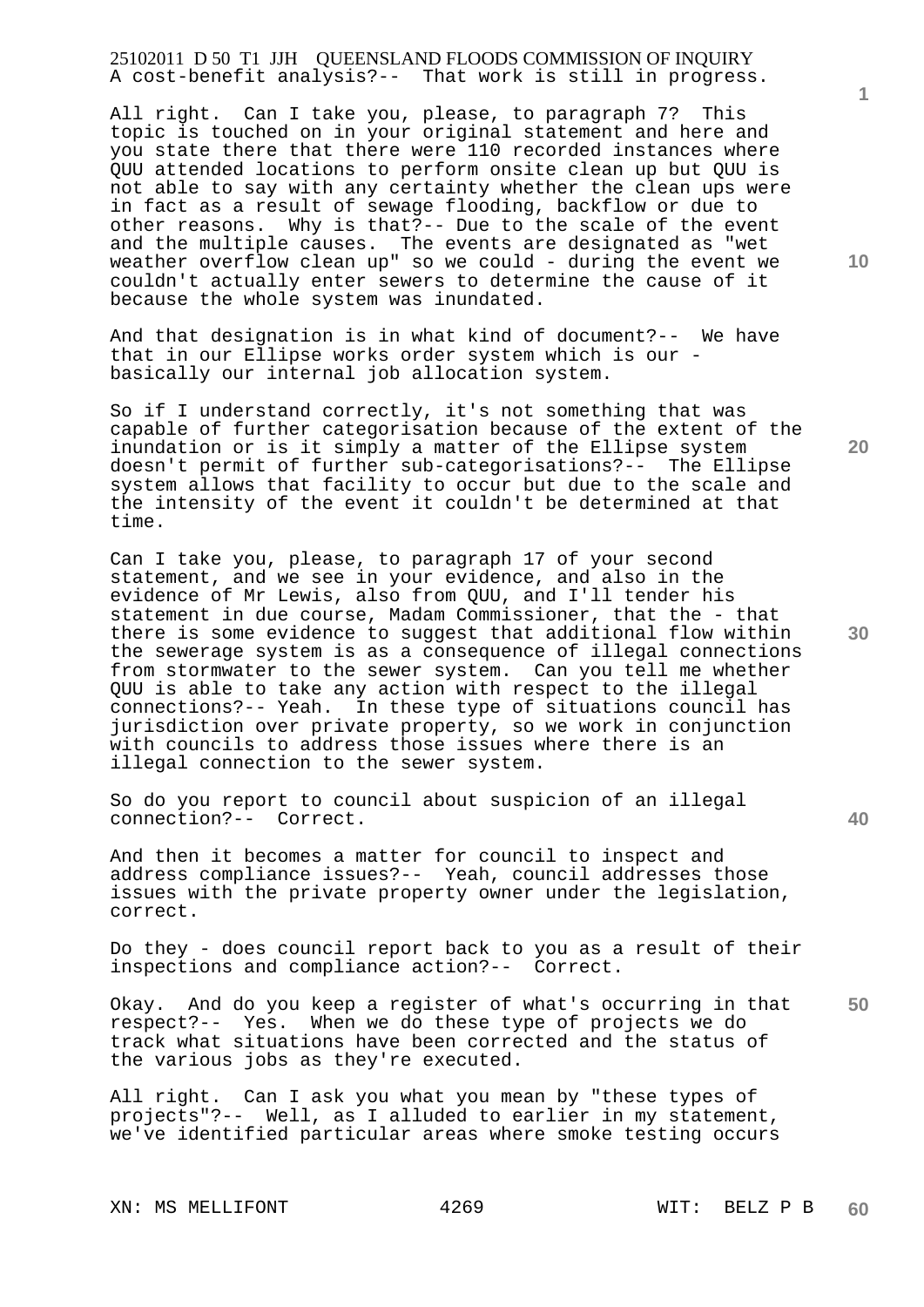25102011 D 50 T1 JJH QUEENSLAND FLOODS COMMISSION OF INQUIRY and we roll it out on an area by area basis according to the need.

Can you explain to us what "smoke testing" is?-- Yeah. Smoke testing is where we introduce smoke or theatrical smoke into the sewer system and if a stormwater pipe or a person's downpipe is actually connected to the sewer system smoke will emit from the person's house gutters because of that connection that's occurring through.

**10**  COMMISSIONER: That must be disconcerting for them?-- I beg your pardon, sorry?

It must be disconcerting for them?-- We go through a customer relationship program where we tell the residents what's happening, what they will see, and the time when we're in those areas. So we do get the odd concern but we address that on a one-on-one basis.

MS MELLIFONT: Can I take you, please, to paragraphs 18 through 21 of your supplementary statement, which relates to the Sewage Overflow Mitigation Strategy, which is a part of QUU's overall Strategic Asset Management Plan. Your statement at 18 through 21 touches upon whether there are any barriers potentially preventing QUU from achieving its strategy of flood mitigation, overflow mitigation. Can you tell me whether, apart from those matters set out in 18 through 21, QUU experienced any other barriers?-- Well, as - as per my statement at 18, as we get more and more into these new arrangements there are further issues that do emerge, but I would have to say, according to my statement, they're the major issues that we've got at this stage.

And to give some context to this, QUU became responsible for sewerage in July '08?-- QUU, July 2010-----

Oh, sorry?-- -----that was when we were formed, so we separately became responsible for the five local council areas as of that date.

**40**  In terms of QUU's interaction with the State Government, which departments do you deal with predominantly?-- Yeah, predominantly the Queensland Water Commission, the Department of Infrastructure and Planning, and the SEQ Water Grid Manager.

All right. And in so far as sewage overflow mitigation which of those departments does QUU interact with?-- I should have outlined as well DERM.

**50**  Yes?-- So predominantly it's with DERM we carry out those interactions with sewer overflows. We've actually got a report in framework in place for that.

Okay. Is that by way of memorandum of understanding between QUU and DERM?-- No, it's a legislative requirement.

**1**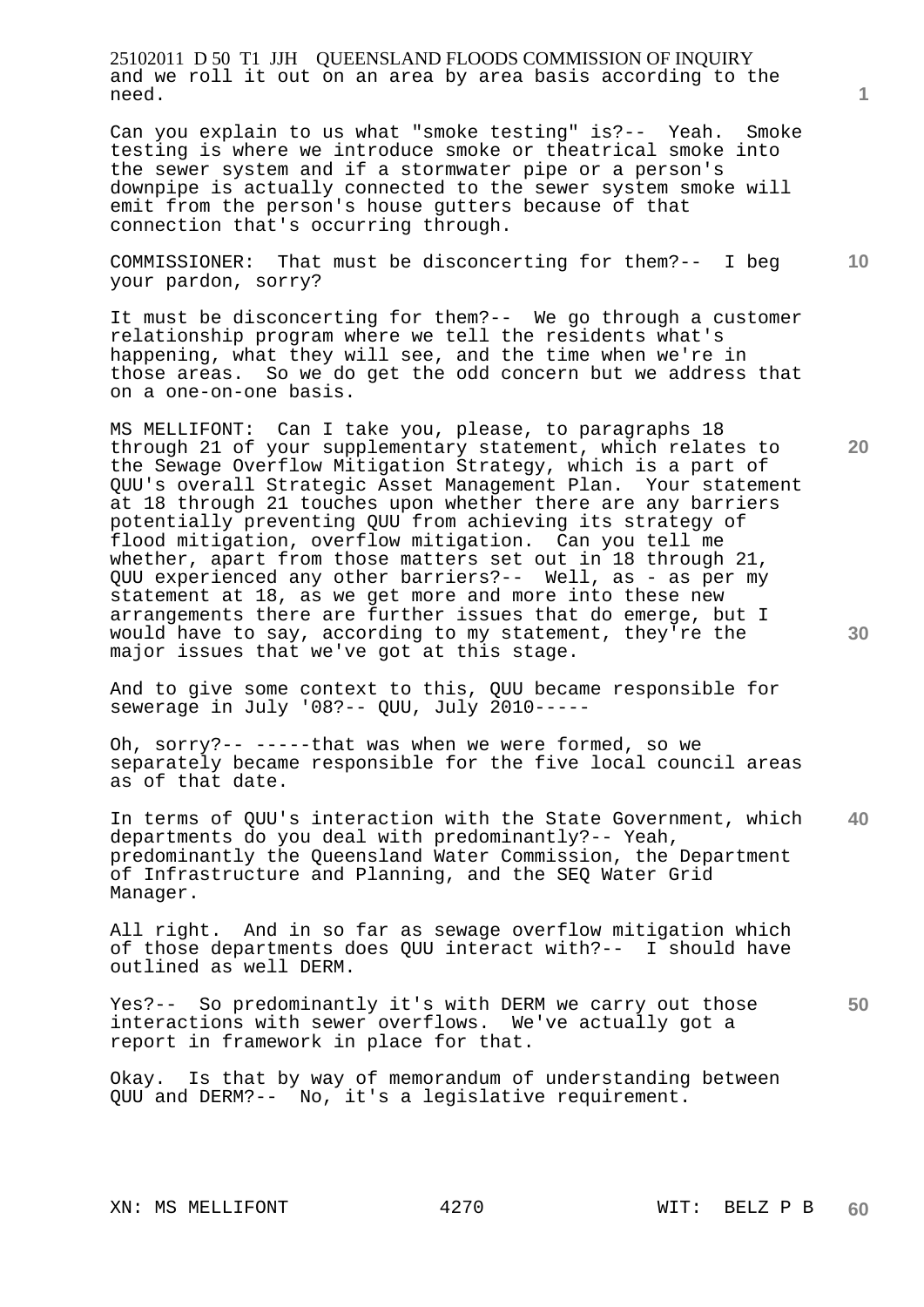25102011 D 50 T1 JJH QUEENSLAND FLOODS COMMISSION OF INQUIRY All right. Can I take you now, please, to paragraph 23 of your supplementary statement. This section of your statement deals with the literature that QUU has had reference to in formulating its strategy, and you speak at paragraph 23 of your supplementary statement of other programs locally and internationally are accessible on the Internet and are evaluated from time to time. Can you tell me what are the nature of those programs and who within QUU are looking at these things?-- Yeah. As per my statement previously, that's a responsibility of my group to actually look at those programs. Time didn't permit us giving direct references to those programs in my statement, but typically you'll find most major cities across the world have an issue with ingress of stormwater and other illegal discharges into their sewer system. So most major cities have a program in place to continuously go through and monitor and correct those discharges into their sewer systems.

And so with time you could be more specific in terms of those programs, I take it?-- Yes. Well, for instance, Washington and New York in the United States all have similar type programs.

All right. And you say "from time to time". Are you able to give us an indication of how frequently those programs are accessed for consideration for implementation here?-- Yeah. As per my statement, we review those programs on an annual basis and we actually send people over to some of those major cities to do individual benchmarking.

Can I ask you whether you think that - whether you have any suggestions as to whether the DERM Water and Sewerage Planning Guidelines might be amended to include more flood resilience requirements?-- We're not responsible for those guidelines so at this stage it's hard to see what amendments would be made to those guidelines.

COMMISSIONER: That's a bit different from just asking for your opinion, though, if you think there's anything that could helpfully be done?-- We're carrying out a number of reviews as a result of the event. We've got consultants working, MWH and Aurecon, as per my statement, so we're quite happy to share those studies with DERM for learning as part of the review of those guidelines.

MS MELLIFONT: I was going to come to those two reviews. Can you give an indication - I know you've touched on it in your statement but just briefly - of what each of those organisations have been commissioned to do?-- Yeah. MWH, Montgomery Watson Harza, we got them specifically to look at the Lockyer Valley water supply system, where we had a number of failures in that system due to the flood event. So they've looked at the risk, the criticality of assets and the mitigation options - short, medium and long-term - that we can carry out within that water supply system.

COMMISSIONER: Can you give me a better idea of what they're looking at? Where in the Lockyer Valley, what were the

XN: MS MELLIFONT 4271 WIT: BELZ P B

**10** 

**20** 

**1**

**30** 

**40**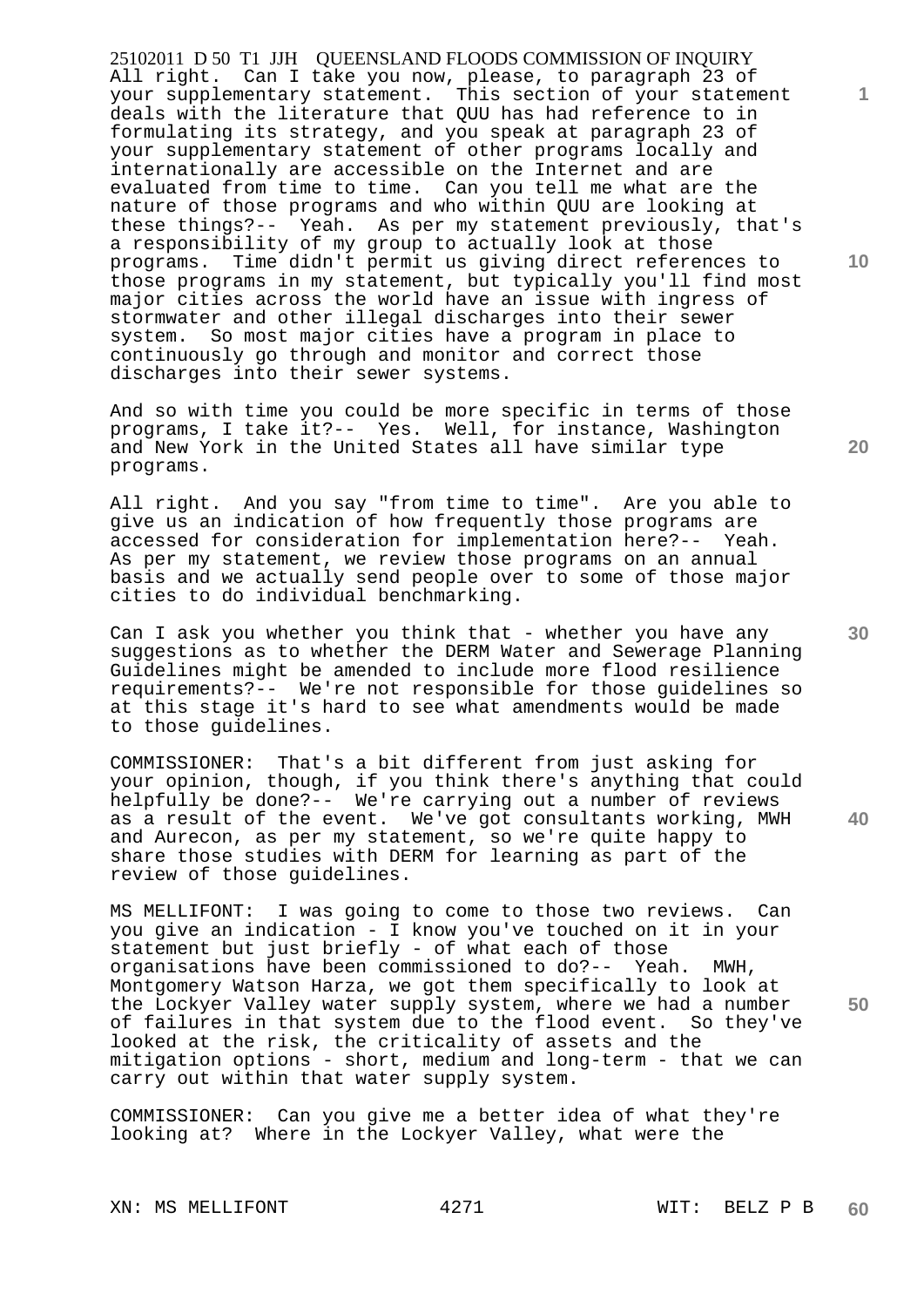25102011 D 50 T1 JJH QUEENSLAND FLOODS COMMISSION OF INQUIRY problems?-- Yes. With the event that occurred, as you are well aware, we had the flood come down Lockyer Creek. Across each of those creeks we typically have a water main that takes water directly up the Lockyer Valley. So it's 60 kilometres in length and it goes from Lowood to Withcott. The study looked at how those - a number of pipe breakages occurred along that pipeline route and the study looked at where those pipe breakages occurred, and, as I said, what are the mitigation measures that we need to put in place so that we don't have that situation occur in the future. That's-----

MS MELLIFONT: A time frame for that report?-- That will be finished in the next month or two.

Okay. And the second report?-- The second report, we've asked Aurecon to generally look across the QUU system, both water and sewerage, and evaluate the flood resilience of our assets. It's looked at flood levels, risks, then mitigation options - short, medium and long-term - and recommended options going forward. Now, it's on a similar timeline for completion as well.

And does either part of the commissioning to those organisations involve looking at the DERM Water and Sewerage Planning Guidelines with a view to making recommendations as to potential change?-- It doesn't specifically look at those guidelines, it more looks at physical modifications that we can make to the assets to improve their flood resilience going forward.

COMMISSIONER: What sort of thing are you talking about? Just bigger and better pipes or-----?-- No, we're actually referring to raising infrastructure, levees, bulkheads in some of our major assets, like submarine bulkheads to stop the water coming in, and actually you're looking at diversionary pipe work in some cases to move flows from one asset to another so that the asset can operate or the function can be carried out during the flood.

**50** 

XN: MS MELLIFONT 4272 WIT: BELZ P B

**10** 

**1**

**30**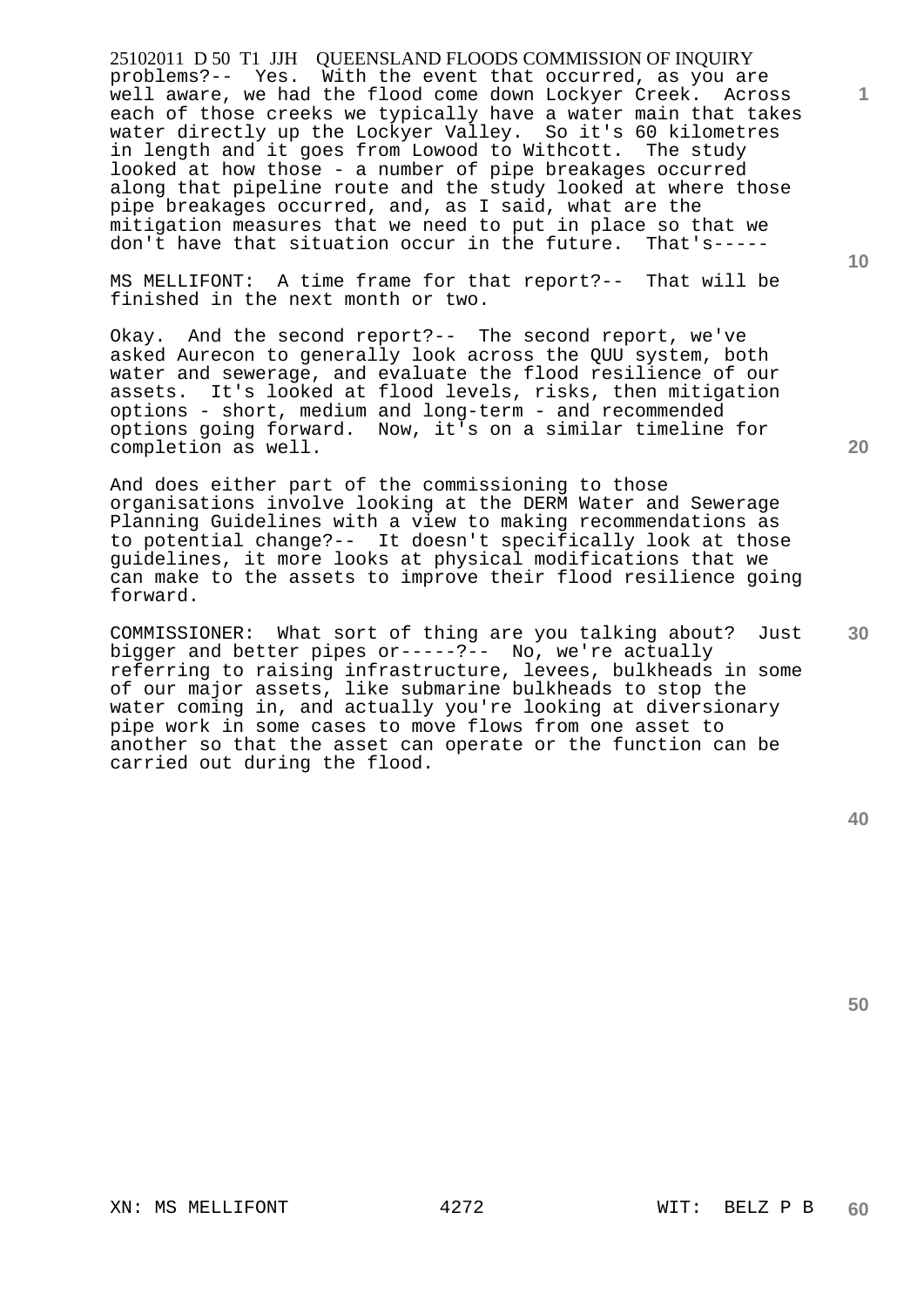MS MELLIFONT: Can I then just come back to the issue about the DERM Water and Sewerage Planning Guidelines, and my question is directed to QUU operating on a day-to-day basis, operating within the guidelines issued by DERM. Have you, in your experience, come across some particular issues with respect to the guidelines which present challenges to QUU, or is that something you'd need further time to think about?-- We'd probably need further time to think about that particular issue. We have a general rule of operating within those guidelines, but the practicality of our climate, where we have short, sharp, tropical storms, means that sometimes those guidelines can't be complied with. So, it's not so much a problem with the guidelines, it's more about the environment in which we operate where we do have situations that can cause issues.

Can you give me an example - a specific example of when you might not be able to comply with the guidelines because of the climate?-- Well, as per my statement, typically the guidelines outline a design guideline for a sewer of five times dry weather flow. So, normally day-to-day, there'd be a volume which would equate to a day's discharge from a normal person's property. What we find, due to our climate, is that sometimes those sewers can operate much greater than that, and I've quoted some figures in my statement around 20 to 30 and so on. So, that's some of the challenges we have of managing that, and hence why sewer overflow management programs have emerged to manage that issue.

Can I take you to paragraphs 28 and 29 of your supplementary statement, please, and this relates to the trial of different gully cap designs at Rosewood, and you say that those trials are to commence shortly. Now, as I understand it, from your earlier parts of your statement, "Overflow relief gully grates are small grates located externally to the home but within the private property boundary usually in close proximity to the kitchen or bathroom. The purpose is to relieve pressure if backflow occurs higher up the sewer system." Can you give me any better indication as to whether trials are expected to commence?-- Not at this stage, because it involves Council, QU and local residents all working together, so it's really a concept that we've come up with at this stage and we're in discussions with the Council as to how we could roll that out, and simplistically the gully cap mitigates or stops stormwater overflow actually getting into the sewer. So, at this stage, I can't quote a time. Those discussions are still going on with the local Council, et cetera.

So do I take it it is not an onsite trial at a resident's home, but rather it is still in the concept stage?-- Yes, it is still in concept stage. We know it works from elsewhere, and we have-----

Where's that?-- Sorry?

Where's that?-- Manufacturers have provided us versions of it, and I think - I'd have to get specifics, but other major

XN: MS MELLIFONT 4273 WIT: BELZ P B

**10** 

**1**

**20** 

**30** 

**40**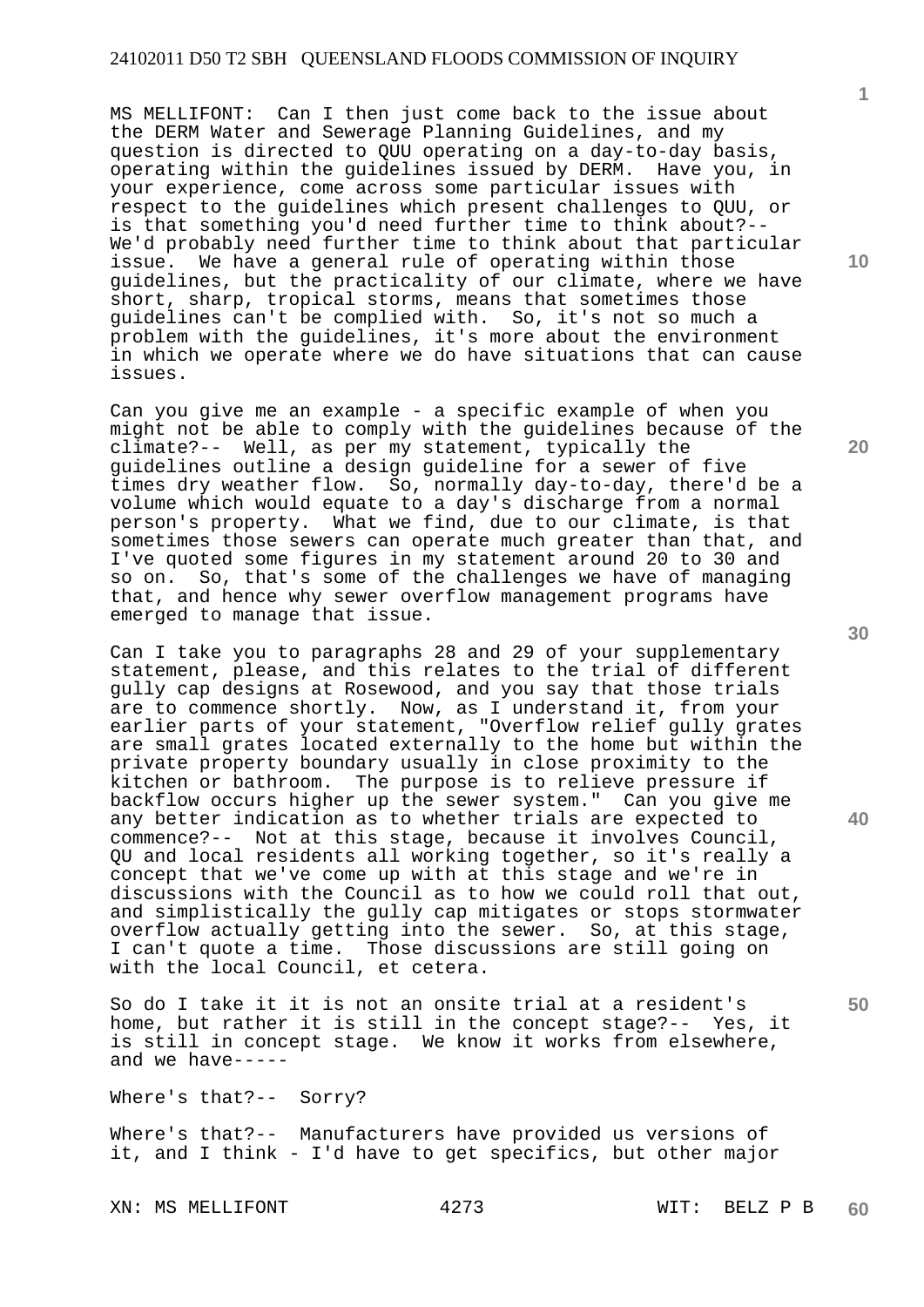cities in Australia - it's been small trials have occurred of it.

Successfully?-- Yes.

All right. Can I take you to 32 of your supplementary statement, please? You speak about the means of identifying at-risk properties, including the location of prior complaints, the geography of the area, the status of the sewer system and the ageing condition of the sewer system. I wanted to get a sense from you, please, as to whether this is a proactive means of identifying the properties, or whether it is reactive; that is, whether it is triggered by complaint?-- The complaint is just one part of the picture. We also have a proactive program of looking at those areas - at-risk areas within the QUU area, and we have a fair amount of information that allows us to do that: as per my statement, the elevation of the area, we have master plans or hydraulic models carried out - or completed for all of our system, and we also know the age and the condition of the sewer system. So, it is an ongoing program, combined with the complaints as they come in, to look at areas and then roll out a program for those particular areas.

Does the program have a name?-- As per the statement, the Sewer Overflow Management Strategy is the program that we're using.

Okay, so it is part of that?-- Correct.

Okay. I understand that?-- It is the first step in that process.

Right, thank you. Can I take you to paragraph 36, and this deals with a statement in your earlier statement that QU is working with local councils to generate solutions with respect to sewerage flooding, and in clarifying that earlier statement you said that - you've given an example that QUU is working with Ipswich City Council in respect of the trial overflow gully caps in Rosewood, and you say, "This necessarily involves clarification of roles and responsibilities around stormwater management and associated impacts on the sewerage system." Can I get you, please, to elaborate on that; that is, on a day-to-day basis, what are QUU's challenges with respect to the identification of the roles and responsibilities?-- Yeah, it's really not a big issue. We have a joint working group with Ipswich City Council, which is working very effectively. The reality is QU looks after water and sewerage, and that's our jurisdiction. Ipswich City Council, like all local government, has jurisdiction for stormwater, so part of the process of addressing the situation at Rosewood is for all parties to work together and understand who is accountable for what part of those accountabilities, and putting in place an appropriate action plan to address them going forward.

All right. So, do I have it correct that there's no difficulty in identifying the roles and the responsibilities,

XN: MS MELLIFONT 4274 WIT: BELZ P B

**10** 

**1**

**20** 

**40**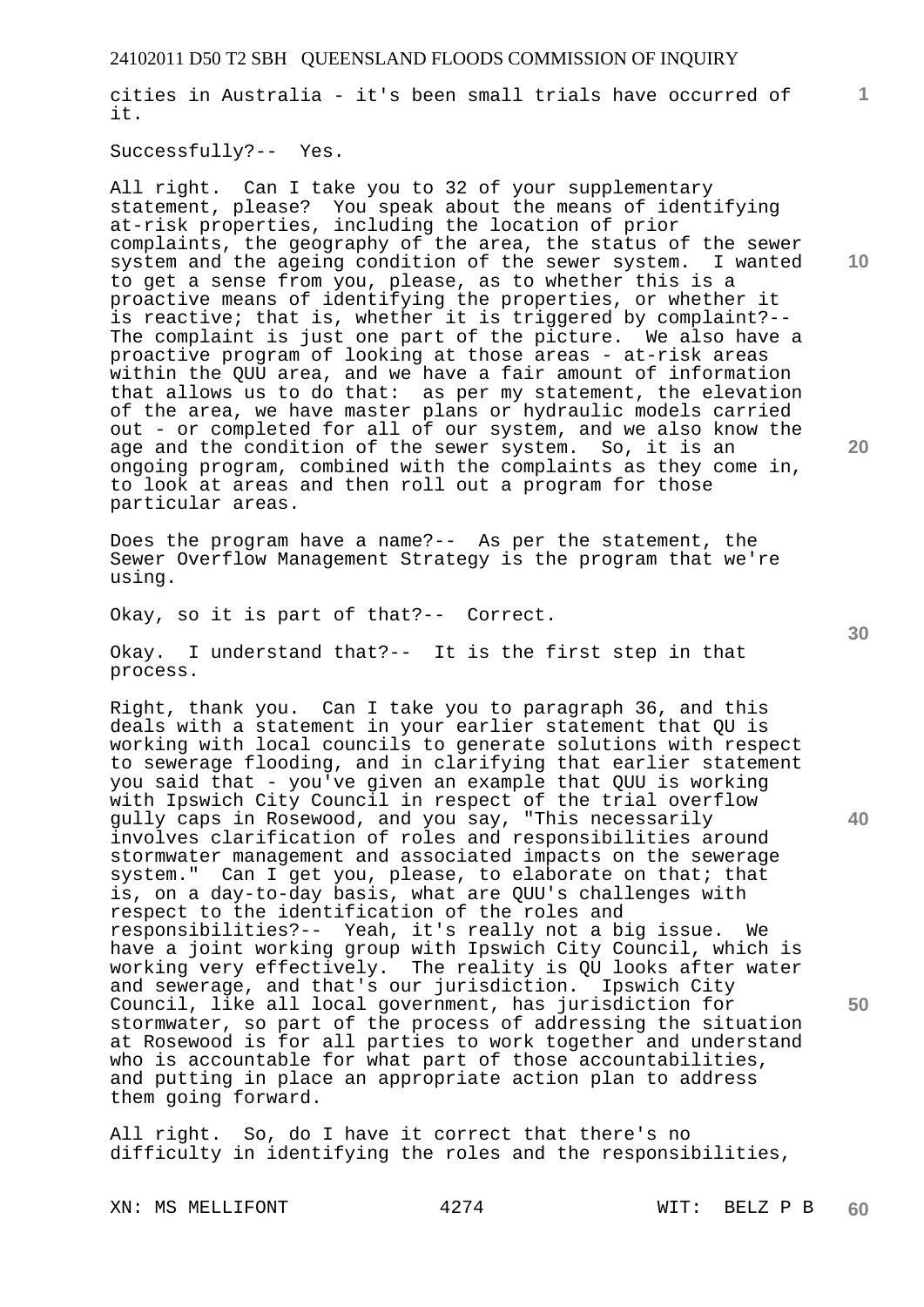but it is something that has to occur with each Council on each issue?-- As these issues pop up, yes, we go through and cooperatively work through those accountabilities, and they're not - it is not such an issue around general accountabilities, it is more about specific - who is going to do what in the particular area that we're trying to address.

All right. And that presents itself because QUU has no ability, as it were, in terms of the private property of an individual?-- In this case, it's really to do with the delineation between stormwater, which is Council's responsibilities, and sewerage, which is QU's.

And apart from working with Ipswich City Council, is QU working with other councils as part of its strategic plan?-- Yes, we have regular meetings and discussions with each of our shareholding councils to work through our strategic plan.

Can I take you, please, to paragraph 42. I don't need to ask you that. You've told us all about that already, thank you. Paragraph 51, please. You're seeking to respond to a query about whether any risks for this wet season have been identified and what is being done to mitigate them, and you mention a short-term measure being implicated is a relocation of a major power generator at the Oxley Creek Waste Water Treatment Plant to higher ground. Can I ask the impetus for that measure being undertaken and its timeframe, please?-- Correct. We're still in recovery of our assets. So, we've got all the assets by about 25 January recovered back to normal operation. As the opportunity arises in the recovery in the short-term, we're moving or improving the flood resilience of the assets. That particular project was a generator that was flooded and we're taking the opportunity to relocate it to higher ground. That has a window of approximately the next two months for that relocation to occur.

Okay. Can I ask you, please, to go to paragraph 26 of your first statement which deals with new waste water infrastructure and that QU is taking into account knowledge gained from the 2011 floods, and you state that new designs of waste water treatment plants incorporate recommendations from the post-flood reassessment, such as new flood levels. What is the post-flood reassessment you refer to in that paragraph?-- As per my statement 2, this flood, as you're well aware, was quite different to previous floods, so we're actually reassessing - we've got private consultants doing flood analysis and they're looking at location and levels of flood, and that will be inputted into the design of those new waste water treatment plants.

Now, are they additional studies to the two you've already mentioned?-- I referred in my statement to some work being completed by Gutteridge Haskins and Davey, GHD, and that's referenced in the statement.

When is that due to be completed?-- We're near completion soon. About a month or two we're away from having that

XN: MS MELLIFONT 4275 WIT: BELZ P B

**10** 

**1**

**20** 

**30** 

**40**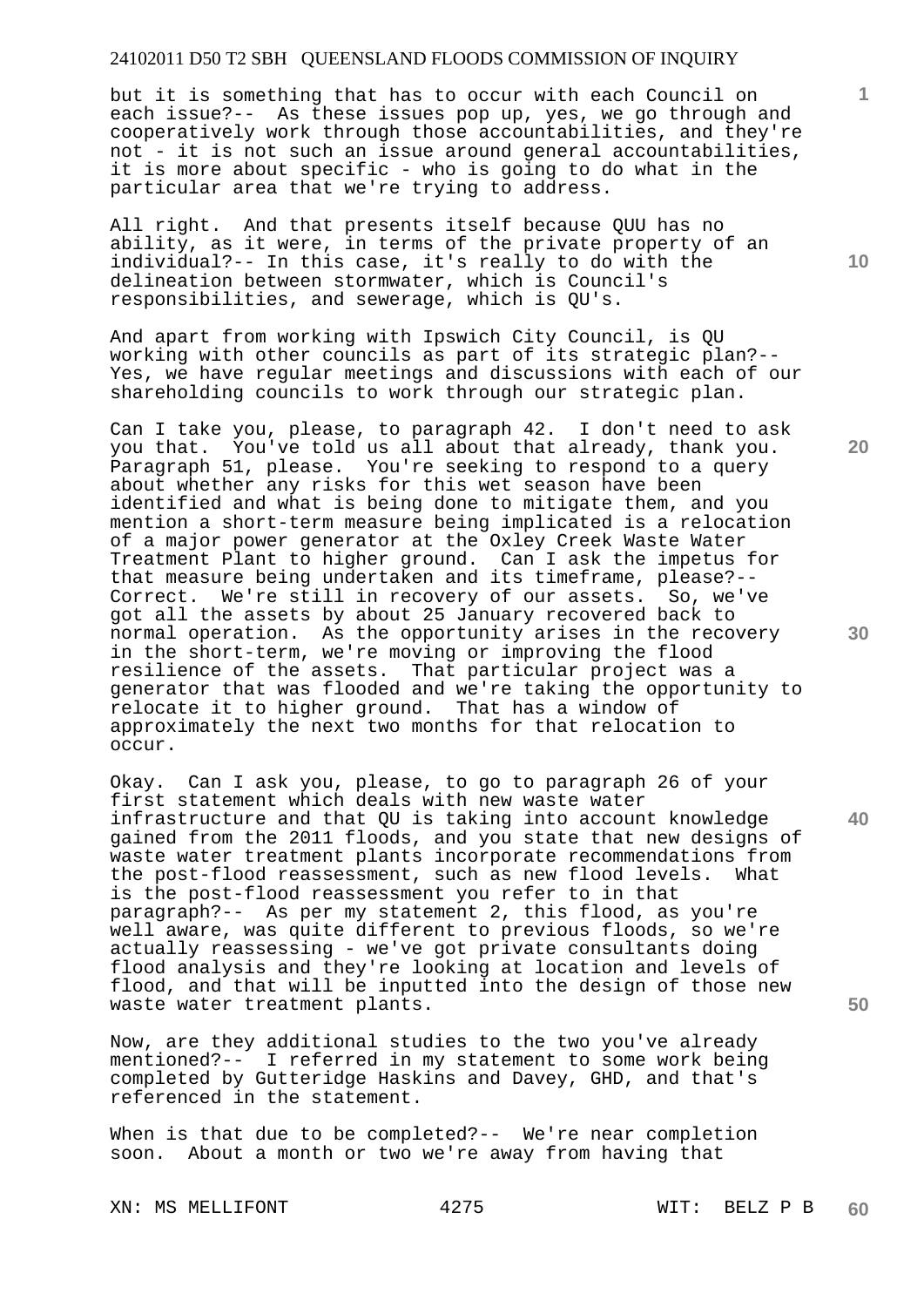finalised for both new waste water treatment plans.

Right. And in terms of the new flood levels, are you speaking of the flood levels which will come out of that report?-- Correct.

So not flood levels set by temporary planning instruments by the Council?-- In the work that's being carried out, the consultants are looking at the historical floods that have occurred, the floods that Council have - the flood levels that councils have temporarily identified and what actually happened through the recent flood to make sure we've got the right flood level going forward for that particular infrastructure.

Can you assist us to get a sense of plans for new waste water infrastructure in terms of the extent and timeframes?-- The immediate waste water treatment plants to be upgraded are as per my statement - so that's Fernvale and Lockyer Valley Waste Water Treatment Plants - and I think on the books we've got something like 15 new waste water treatment plants to be upgraded across the region over the next 10 or 15 years.

Can I take you to paragraph 55 of your second statement, please? This touches on the issue of interaction as between QU and other government agencies, and you state that whilst there would potentially be advantages in QUU having greater input into planning issues, those matters are currently the subject of review about the interaction of agencies of government and the balances between them. What review do you speak of there?-- The State Government have identified that by July 2013 there will be a review of new planning and development assessment arrangements across the South-East Queensland region. So, that's part of the Seqwater restructure impact.

Now, accepting the qualification that you place in that paragraph about what the proper balance of things should be in terms of the interaction and responsibilities, can you assist us with the potential advantages you see in QUU having greater input into the planning issues?-- Yes, it's really too early to sort of say that. The - there is a process being gone through or going through with both Local Government and State Government, and there's also input from various stakeholders, like development community, as to where those roles and responsibilities should ultimately lie, and then we'll have to go through an internal process of evaluating what resources and systems will be required to have those systems operating.

Again, accepting those qualifications, obviously when you've prepared this statement, you had some things in mind about areas that QUU might be able to have some valuable input into in terms of planning?-- Probably the area would be - it would make it crisper in terms of how we define development conditions, and might be - there could be more direct processes with the development community going forward, but that's all part of the process.

XN: MS MELLIFONT 4276 WIT: BELZ P B

**10** 

**1**

**20** 

**30** 

**40**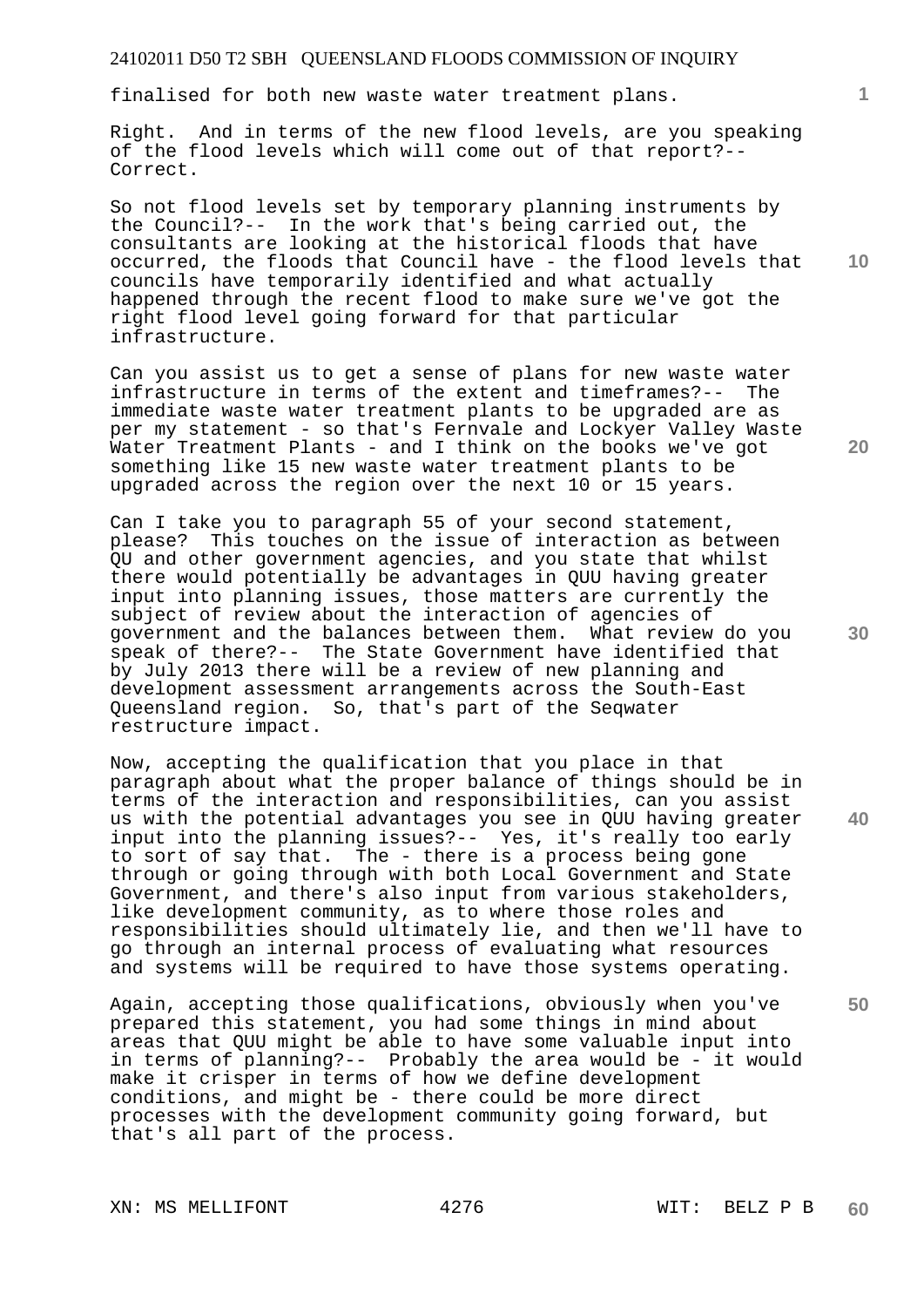So, more direct involvement between QUU and, say, a Council assessing a development application?-- Correct, yes.

Can I just get a little bit more detail about what you mean by crisper definitions in terms of development conditions?-- It sometimes, at the moment, can get a bit confused in that process through dealing through two or three parties, and so the new arrangements, hopefully, will make that clearer and more direct.

So, the two or three parties currently might be-----?-- At the moment, we deal with local government, developers. If there's a bulk water arrangement it could be State Government, et cetera. So, there's multiple parties may be involved in that process.

Okay. And what sort of interaction does QUU have with developers?-- We work through councils in defining development conditions.

I see. And do, currently, QUU make suggestions as to what development conditions might attach to a development approval?-- As per other parts of my statement, predominantly the smaller developments the councils address on our behalf, and the major developments, they get referred to QUU for defining the conditions.

Are you a referral agency then?-- Correct.

Can I take you, please, to the same statement, paragraphs 57 and 58, which touch upon how QU takes Q100 into account, and you say that QU is looking at previous flood levels and flood<br>modelling and the established flood inundation line. Is that modelling and the established flood inundation line. the study you've just spoken of by GHD?-- Correct.

So what reliance currently is still be placed on the old Q100 levels?-- It has been considered, together with the temporary rules that some councils have in place, but we're also looking at what actually happened through the January event, which, in a number of localities, was greater than the Q100.

And do I have it correct that in the past - that is, prior to the 2011 floods - the Q100 flood level was a consideration taken into account by QUU in terms of placement of and types of infrastructure?-- Correct.

Paragraph 65 of your supplementary statement, please? Again this deals with developments and the query was whether QU was wholly reliant on Brisbane City Council or whether it does its own consideration as to the appropriate level, and your response here is that QUU utilises information from the Bureau of Meteorology plus information from Council, and that you commission your own flood modelling in consultation with the relevant Council. It's that latter sentence I wanted some clarification on. In what circumstances does QUU commission its own flood modelling?-- Well, the most recent cases, BCC have had a resource issue in providing services, so in that regard, with some of the more urgent projects, we've gone to

XN: MS MELLIFONT 4277 WIT: BELZ P B

**10** 

**1**

**30** 

**20** 

**40**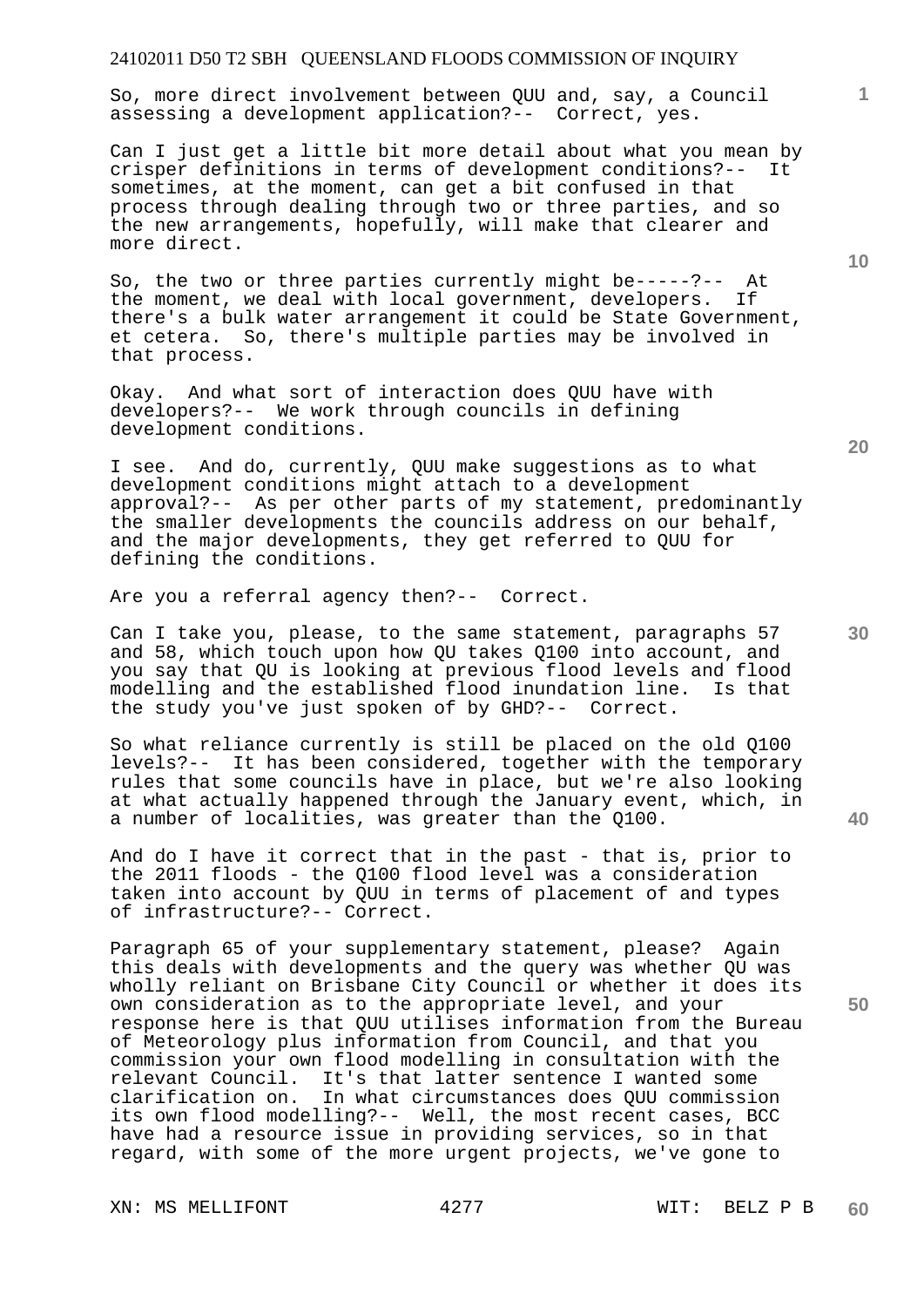external consultants, but we've made sure those consultants discuss those flood modelling outcomes with the relevant local council.

Right, and when you've-----?-- So, it's purely a resourcing issue, the execution of that modelling.

**10**  And are we talking the last six months, 12 months, two years, three years?-- Predominantly - because we're a new organisation, it's predominantly been in the last six to eight months since the flood.

Okay. So, you commission flood modelling in the context of a development application?-- In terms of the construction of our new infrastructure, which will involve a development application to the local council.

Right, okay. Can you assist me with how QUU has regard to the South-East Queensland Regional Plan 2009 to 2031?-- The - in our net serve plan - water net serve plan, and the legislation, it identifies that arrangement. So, councils are responsible for inputting and commenting on the SEQ regional plan in terms of growth projections and growth. They then flow those down to us to define the water and sewerage infrastructure. We also provide broad inputs into the SEQ regional plan.

What sort of parameters in terms of those broad inputs?-- Our inputs are predominantly around the type of infrastructure to be built in the future, when it is to be built, expenditure, and appropriate location for that infrastructure.

Just moving on to another topic: you may be aware that the Australian Building Codes Board has produced a draft standard for construction of buildings in flood hazard areas. Are you familiar with that at all?-- Yes, I was made aware of that pre this hearing, yes.

All right. What I'll do is take you to the relevant parts of those graphs. Now, the first is a draft standard which is Annexure 18 to the statement of Mr Brumby, the Executive Director of Building Codes, Exhibit 666. Now, at the top of page 21 of the document, you'll be able to see 2.12.3 titled "Plumbing and Drainage", which states that, "Plumbing and drainage openings below the flood hazard level must be protected by back blow."

COMMISSIONER: "From back flow".

**50**  MS MELLIFONT: "Protected by" - thank you. "Protected by blackflow".

COMMISSIONER: "From".

MS MELLIFONT: Sorry, I'm reading from a note. Sorry, "from". My apologies. And you can see from page 18 of attachment 19, part 2, there's an associated handbook to the draft standard that plumbing systems is defined to include sewerage and waste

XN: MS MELLIFONT 4278 WIT: BELZ P B

**20** 

**1**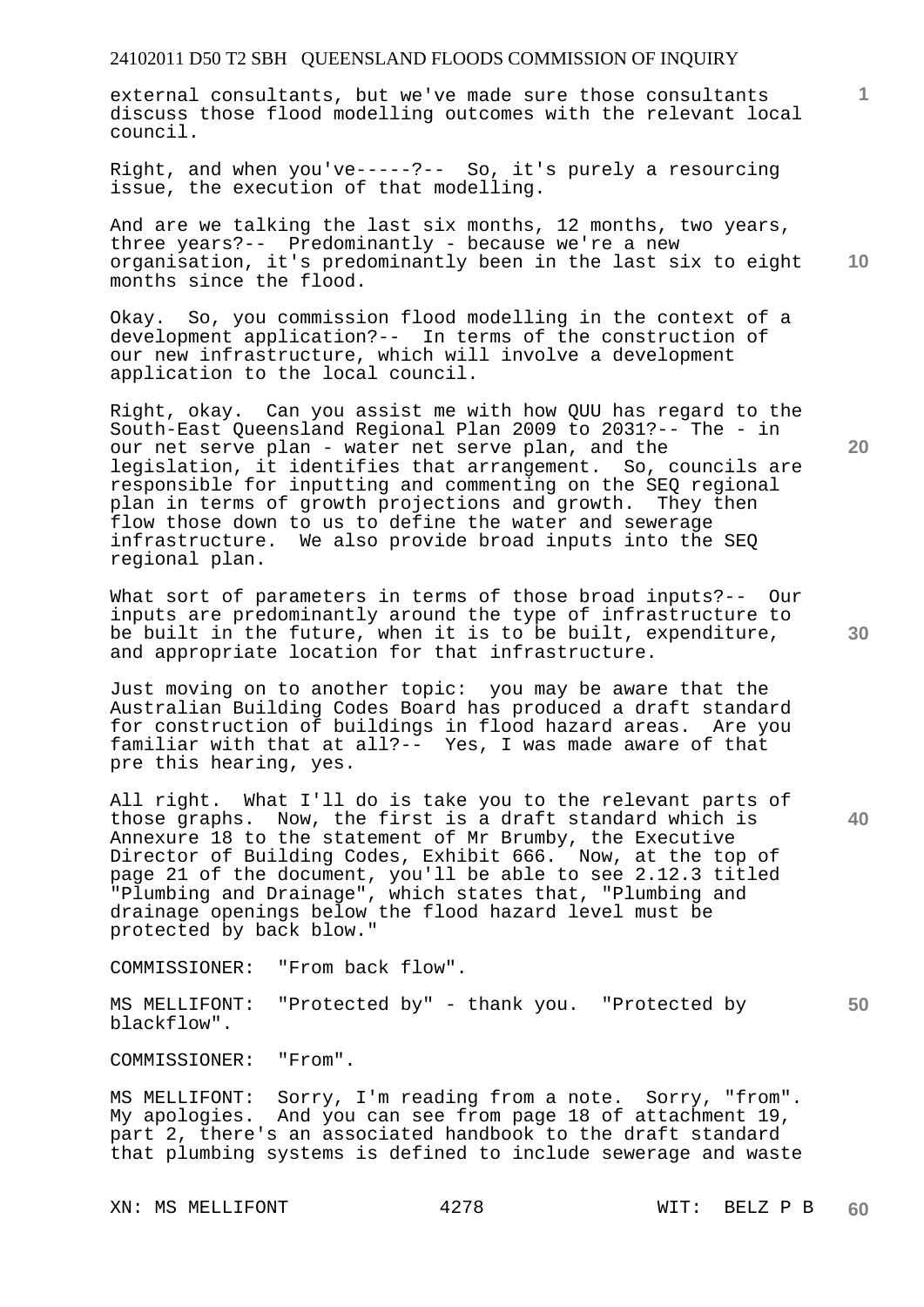water disposal facilities, and hot/cold water supply. Do you have any comment in respect of those proposed - or that proposed draft in so far as QUU might be concerned?-- The issue, I suppose, is with those documents, they relate to private plumbing building on a person's property, and the work that we're carrying out with the flood resilience studies, basically compliments those types of initiatives. So, this work will improve flood resilience. My only comment is this work will improve flood resilience on property and the work that we're doing will assist out in the QU system.

Okay. And I think you said you're expecting a call back in the next month or two. Do you have any sense of time in terms of implementation of recommendations?-- Yes, as per my statement, we will be implementing an expenditure program over the next five years to start to implement those short, medium and long-term measures, and certainly the more immediate measures will be - go into next year's program for execution.

**20**  Execution within 2012 or the financial year?-- The financial year - 2012.

The 2012 financial year?-- Correct.

Okay. Can I please tender at this stage two statements of Mr Robin Lewis - Mr Lewis is the Chief Operating Officer of QUU - and they are dated the 12th of October 2011 and - excuse me - 4 May 2011. If I can tender those statements, please?

**30**  COMMISSIONER: The statement of the 4th of May will be Exhibit 865, and that of the 12th of October will be Exhibit 866.

ADMITTED AND MARKED "EXHIBIT 865"

ADMITTED AND MARKED "EXHIBIT 866"

MS MELLIFONT: So can I take you to Exhibit 866, paragraph 58. I'll just hand a copy up to you. Now, this part of Mr Lewis' statement deals with the implications of the reassessment for QUU waste water plant or infrastructure generally and proposed upgrades for the Fernvale and Lockyer Waste Water Treatment Plants in particular, and paragraph 58 says that, "To guide QUU decisions, the interim standard adopted by BCC will be used in project feasibility to develop practical flood resilience for existing flood-prone assets and proposed assets that QUU use in the capital investment plan." Are you able to elaborate on that at all for us?-- Yes, that basically refers in summary to the process I outlined earlier where, for the particular local government area, we will take the historical flood levels, what they're designated interim level is, together with the flood modelling to define what should be the final location and level for any new assets that we need to

XN: MS MELLIFONT 4279 WIT: BELZ P B

**10** 

**1**

**40**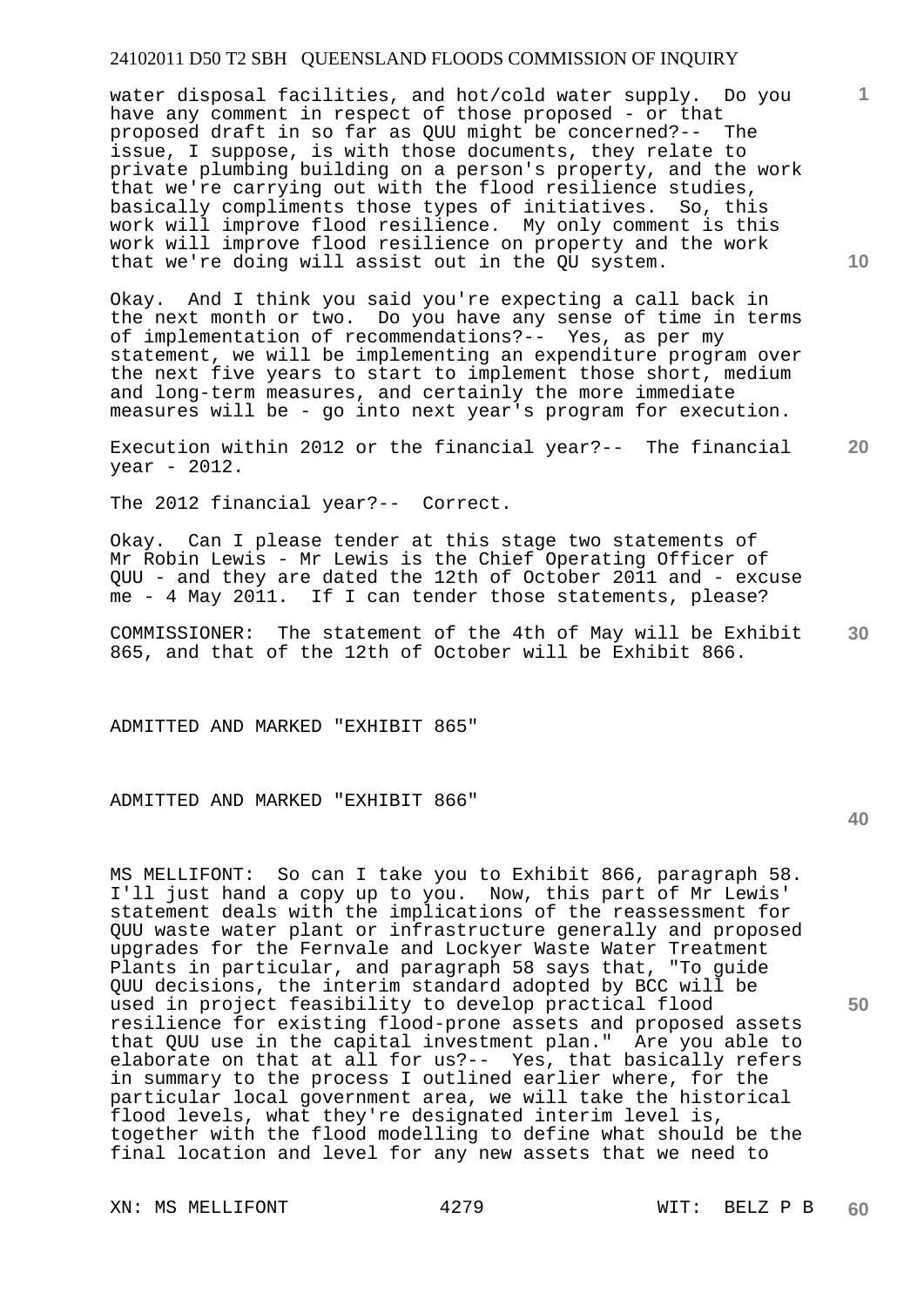| 1  |
|----|
|    |
|    |
| 10 |
|    |
|    |
| 20 |
|    |
|    |
|    |
|    |
| 30 |
|    |
|    |

WITNESS EXCUSED

**40**  MS MELLIFONT: I call Christopher Arnold.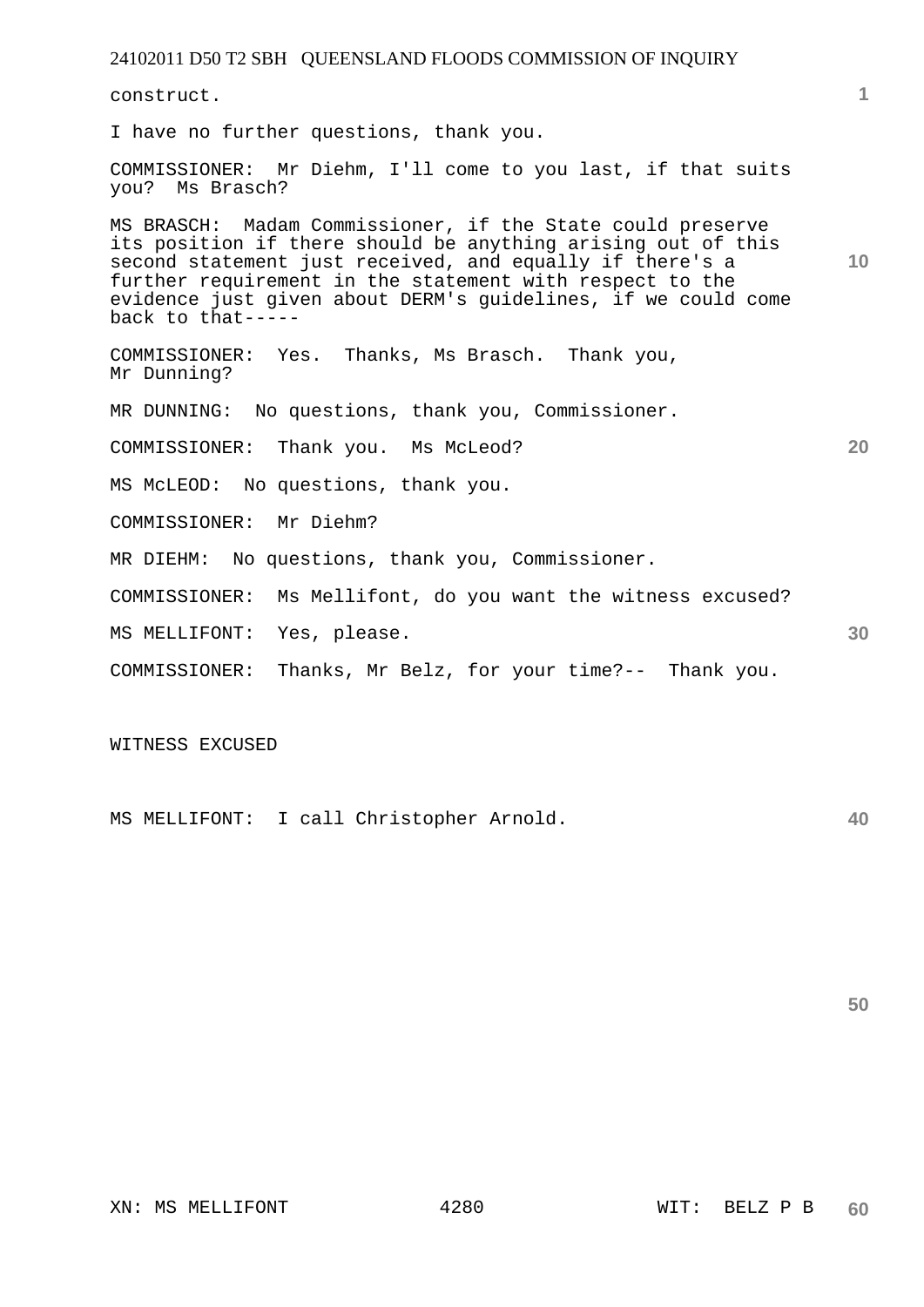CHRISTOPHER JOHN ARNOLD, SWORN AND EXAMINED:

MS MELLIFONT: Welcome back. Is your full name Christopher John Arnold?-- Correct.

Are you the Executive General Manager of Network Performance for Energex Limited?-- That's correct.

Are you responsible for the asset management function with Energex?-- That's correct.

And between the 4th and the 17th of January this year, were you the acting CEO of Energex?-- That's correct.

**20**  Now, you've already provided statements to the Commission dated 5 and 29 April, Exhibits 366 and 367 respectively. Have you also provided a further statement to the Commission dated the 6th of October 2011?-- That's correct.

I'll show you a copy of that statement, please. Is that your new statement?-- That's correct.

Is it true and correct to the best of your knowledge?-- That's it.

I tender it, please.

COMMISSIONER: Exhibit 867.

ADMITTED AND MARKED "EXHIBIT 867"

MS MELLIFONT: Do you have a copy of it there?-- I do.

Can I take you to paragraph 38?-- Sorry, what was that?

Paragraph 38. Sorry, no, I won't take you there. Excuse me for one moment. I'll just ask you some more questions to start with. Now, CBD substations and buildings that were required to be shut down were - in the floods - were generally located below ground level?-- That's correct.

**50**  The ones that were the subject of inundation; is that correct?-- That's correct. The substations in those buildings, in many instances, are in basements below the ground level, and so it was - that was generally the case and the water inundation that occurred was into those basements, that's right.

Okay. Now, you've identified in a prior statement that Energex doesn't have any statutory power to require a substation to be installed at any particular level; is that

**10** 

**30**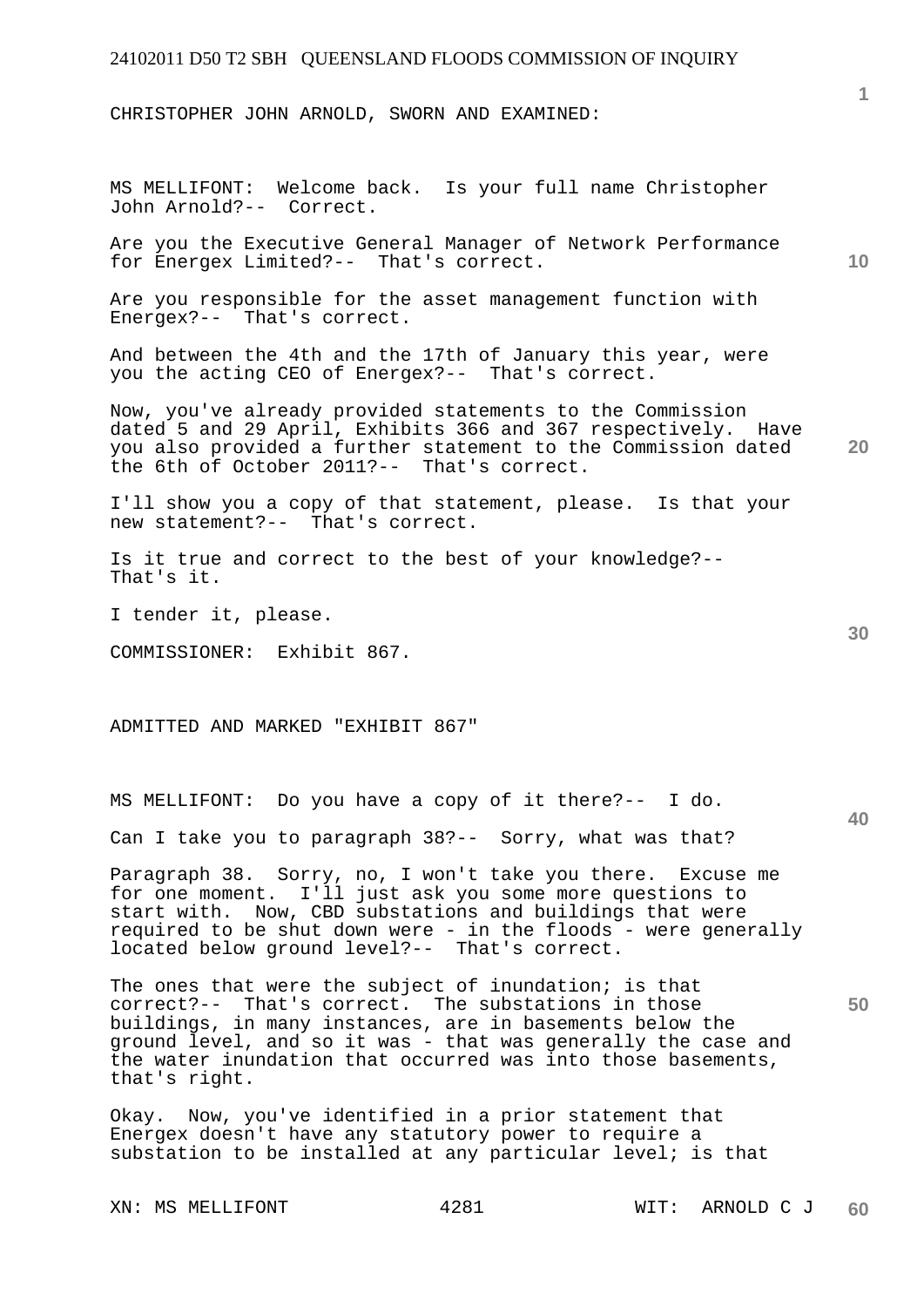correct?-- That's right.

Now, Energex's position is that consideration should be given to amending the legislation to give an Energex greater powers to obtain suitable locations for electricity assets, taking into account flood levels, access and other design factors, correct?-- That's correct.

If such legislation were enacted, giving such power to Energex, can you tell me would any of Energex's internal standards need to be changed or reviewed?-- It's a complicated question. Probably not would be my best estimate of that, because many of our existing standards do aim to get those particular assets above the flood level, and I should point out that there's actually three types of assets that we employ. So, there's assets that are for major - supplied to broad-scale areas, such as zone substations, bulk supply substations. So, those are on blocks of land that we own, and typically we'll make sure that those areas are as flood-proof as possible. So, we'll by the block of land above the defined flood level. There's also assets that get to those places and to customer premises via public roads - for example, say, poles and so on - and by necessity, some of those assets do go up and down with the roads, and sometimes do go through flood areas. I think a particular type of asset we're talking about here is specifically commercial and industrial substations which are in customer premises in the city in CBD buildings. So, in those cases, we certainly aim to get those above the defined flood level, but, in many instances, that has not been the case.

**10** 

**1**

**20**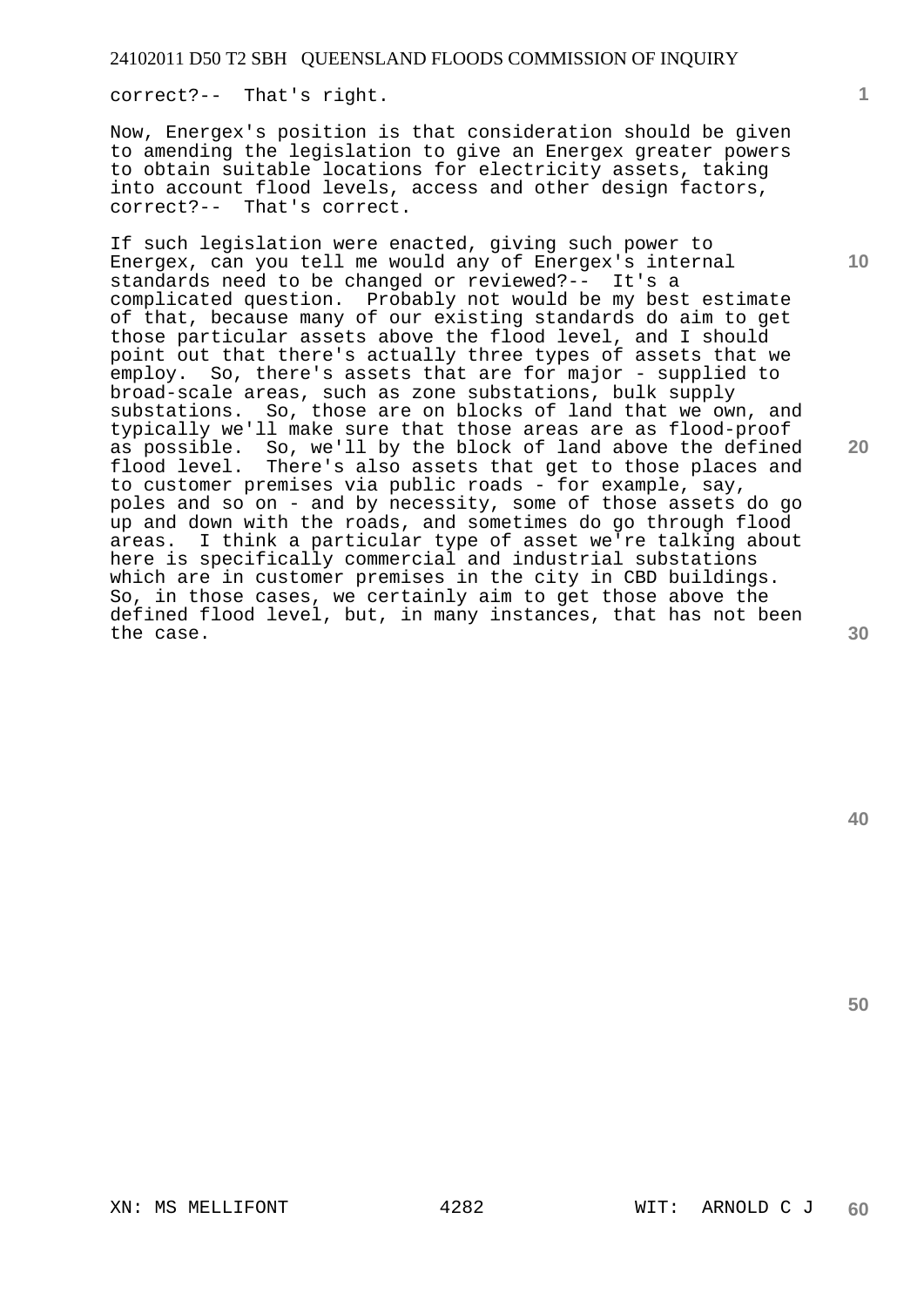All right. And in terms of the type of the standards applicable to this type of asset, the later type of asset, what do you call them?-- We call them customer substations.

Okay. But the Energex internal documents which set out the documents, what are they called?-- We have a manual called the Commercial Industrial Substations Manual.

**10**  Does any State Government Department review Energex's standards on a regular basis or at all?-- Certainly standards are reviewed from a safety perspective from the Electrical Safety Office. I am not aware of a - you know, of other departments, perhaps DD would have a look at some of our standards but that's not done on a routine basis.

So, it's not part of - there's no formal process of audit by any State Government of your standards that you can point to?-- Apart from the safety one, which is done by the Electrical Safety Office.

COMMISSIONER: Who are they attached to?-- To - through the division of Workplace Health and Safety, through Justice and Attorney-General, Commissioner.

MS MELLIFONT: Do you see potential advantage in having a formalised process of audit of Energex's standards by any State Government Department?-- Look, I am not sure what that would add to the process. These are a largely technical standards. We comply broadly with Australian Standards, we comply with guidelines that are developed through what's called the Energy Networks Association, which is an association of electricity distributors throughout Australia, and many of our standard documents are either based on Australian Standards or the Energy Networks Association standards or guidelines.

And are your standards formulated in-house or by referral to experts outside Energex?-- A bit of both. So, look, in the main they would have been developed in-house based on these external standards and guidelines and good industry practice. At times they would be referred to - to consultants, for example, for review of whether that represents best practice or not.

And is there a formalised process for frequency of internal review of those standards - sorry, review of those internal standards?-- Look, most of our documentation is reviewed either annually or as required from time to time, so there is often periodic review of those, most often triggered by some change in an external standard or some industry guideline.

All right. So, it's more of an ad hoc - and I don't mean that in a negative sense?-- No.

More of an ad hoc review rather than a formalised process of frequency of review?-- Correct.

Now, you have stated that Energex is investigating the flood

**20** 

**1**

**30** 

**50**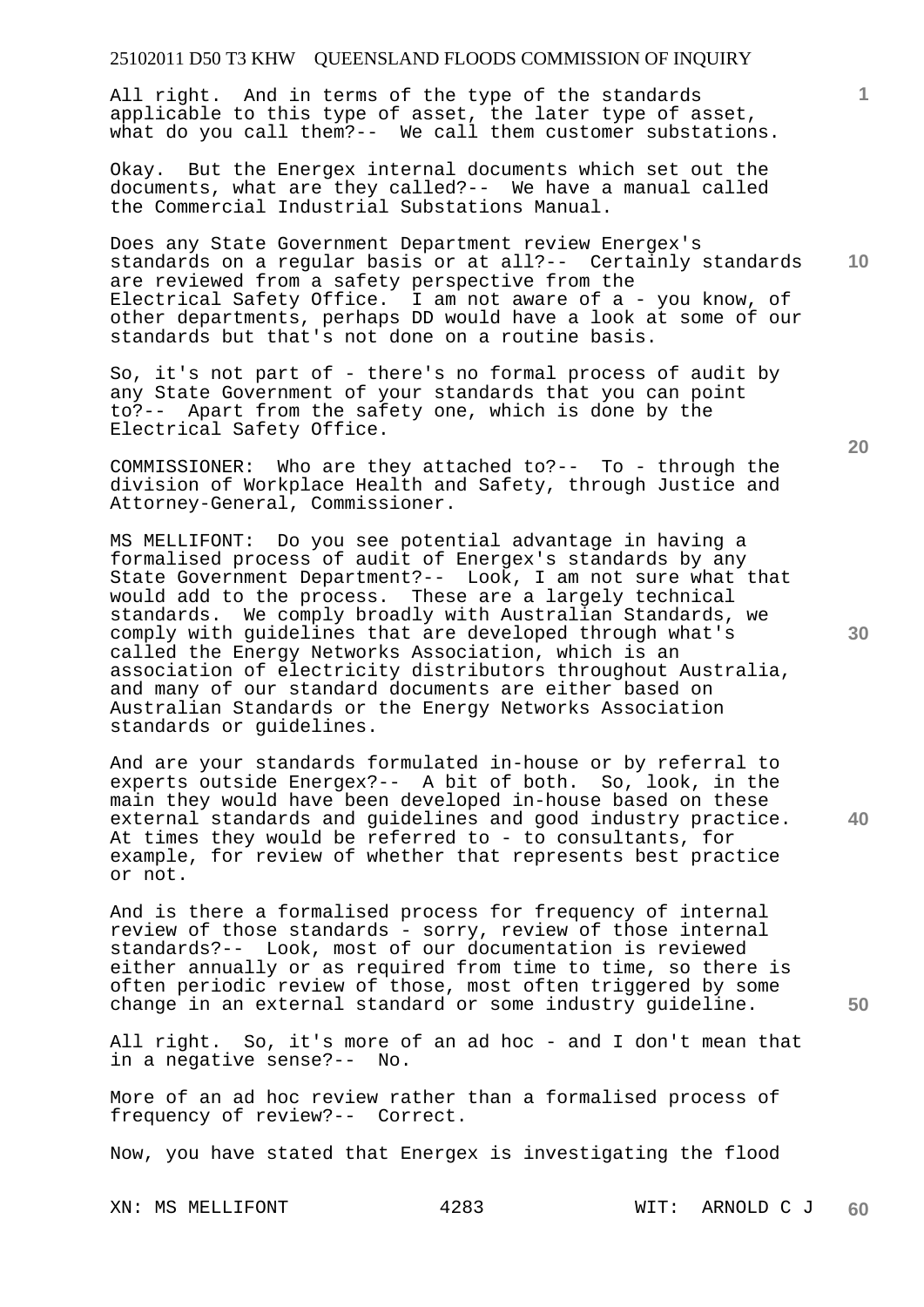exposure of underground distribution assets and considering modifying standards to encourage the installation of pad mount transformers above relative flood levels, and I just want to take you to a couple of things you said on the last occasion and then ask you for an update-----?-- Sure.

-----in respect of these three topics. For the record, at transcript 1961 on the 13th of May you spoke about looking at the resilience of some of the buildings within the Brisbane CBD?-- Correct.

That it may not be possible to relocate your substations in every case, but might be possible to relocate parts of that infrastructure or to provide external generator connection boards, for example, relocate the customer's own switchboard?-- Correct.

Can I ask you how that's progressing?-- Look, we have had a study done looking at all of the CBD, and I think that was specifically about the CBD substations on that occasion. We have had a study done looking at all of the CBD substations that were inundated and looking at the measures in each of those cases that we might employ to, A, improve the flood-proofing by way of keeping water out or relocation of the substation if possible, or, B, in the absence of that, and that is not possible in many cases, in the absence of that, looking at how we improve the overall resilience working with the building own, improving the overall resilience of the building through things like I talked about before with external generator connection points, perhaps moving some of the customer equipment to a higher level. Even if our substation can't be relocated, that would then enable a generator connection, for example, that could be put on and the customer could maintain a supply, even if our substation became inundated.

So, when was that report done?-- Look, I have seen a draft of that two or three weeks ago, so we're currently working through the process of going around, talking to each of those building owners and that process has commenced.

Who did the report for you?-- I believe it was an Aurecon report.

That's A-U-R-A-C-O-N (sic)?-- Correct.

You say it's still in draft at this stage?-- Look, I am not 100 per cent sure of that. I have seen a draft. I am not 100 per cent sure if it has been finalised.

Is there a time frame in terms of working through the issues raised in that report?-- Yeah, look, we are certainly working through those. We would aim to have many of the discussions with the building owners prior to the end of this calendar year to see what we can do on that. I think in the current statement of the 6th of October I have also talked about conduit blocking and we're certainly working through that program. I don't think it will be finished in every case by

**10** 

**1**

**20** 

**30** 

**40**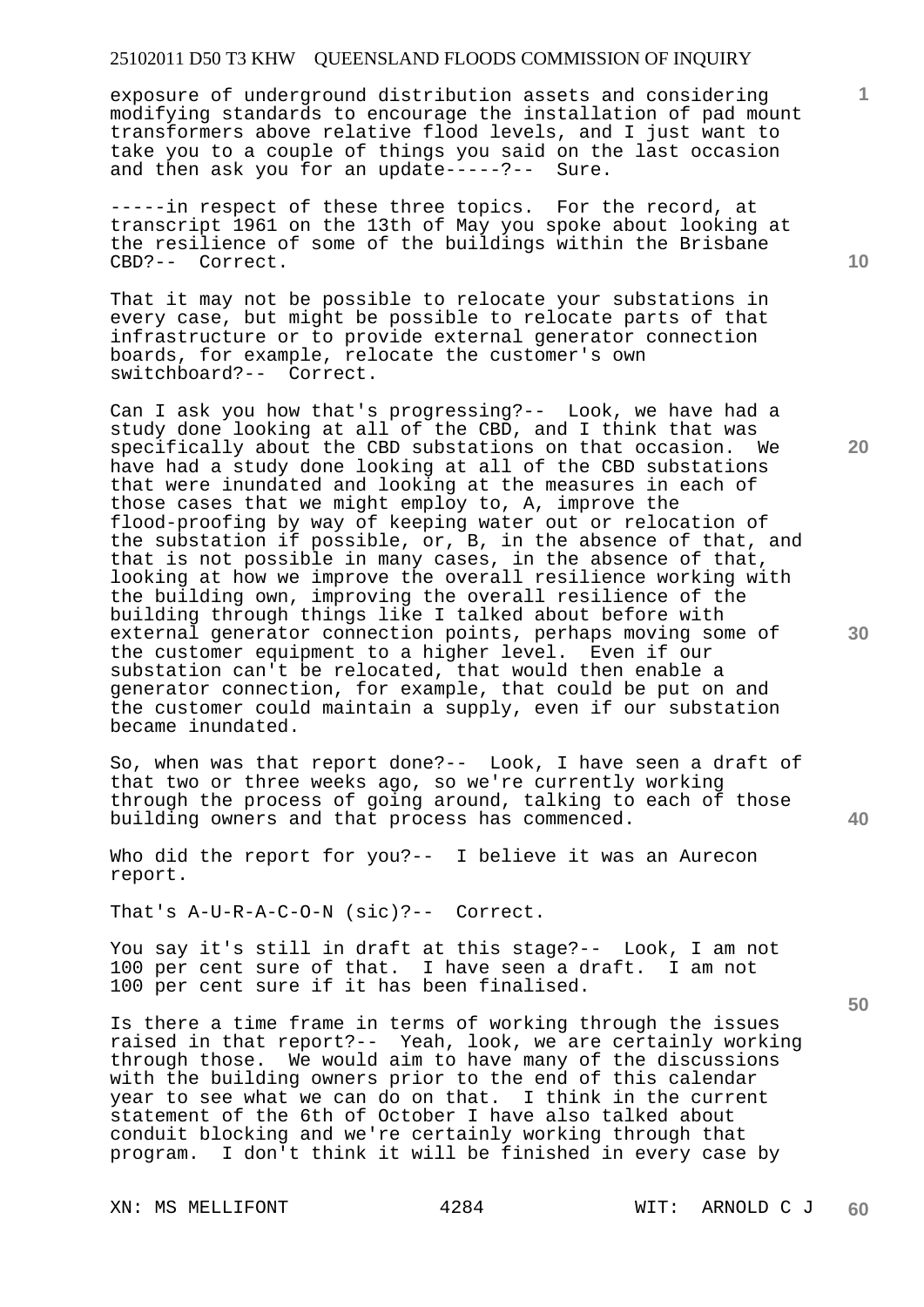the end of December, but we're certainly targeting to get through quite a few of those. We have done several already, for example, I think there was a reference to Suncorp Stadium, there's another building at 111 Eagle Street where we have worked through those issues relating to greater flood resilience of the buildings and, again, in those cases, not able to actually relocate the substation but achieve a much better overall result for flood resilience of that building.

As much as possible by the end of this year?-- Correct.

And then continuing, what, into the first half of next year?-- Correct.

With the expectation that everything would be completed by?-- I would have thought so, yeah, everything.

By 30th of June-----?-- I would have thought so, yes.

-----2012. You also spoke on the last occasion, transcript 1963 lines 4, about the four major substations which were significantly impacted and looking at specific plans for those?-- Yes.

Those plans haven't been finalised yet and will involve some significant expenditure to raise items of plant, perhaps building bunding walls-----?-- Yes.

-----around some parts of the substation to improve the resilience of those. Can you give me an update on that, please?-- Certainly. So, look, those four substations, Archerfield, Oxley, Jindalee and Milton, I believe it's at the Milton substation project has now been approved and that work is going to progress - that will take some time to do because it's a fairly major piece of work. The other-----

What's "some time to do" mean?-- Oh, look, I don't know the exact completion of that, but it would be some time in 2012. The other substations suffered fairly major inundation, so we're looking at advancement of future project works at those locations and combining this flood resilience work with that advancement. So, look, that is not a fast piece of work, this is fairly major relocation of equipment to higher ground in those sites, building major pieces of civil infrastructure, so, look, that will take, you know, potentially a couple of years at least to complete those works.

In respect of the specific plans, are they internal plans or are they commissioned to an independent or outside expert?-- Look, in the main we have taken some advice on some of the components of those plans, for example the ability to do bunding of walls and so on, but in the main we would do that work internally, because once we have got the new defined flood level - and I note that the defined flood level has changed from the old Q100 level - once we got the new defined flood level, you know, in the main, we will be getting equipment above those things or creating bund walls in that. So, that's the sort of work that we're experienced at and in

**10** 

**1**

**20** 

**30** 

**40**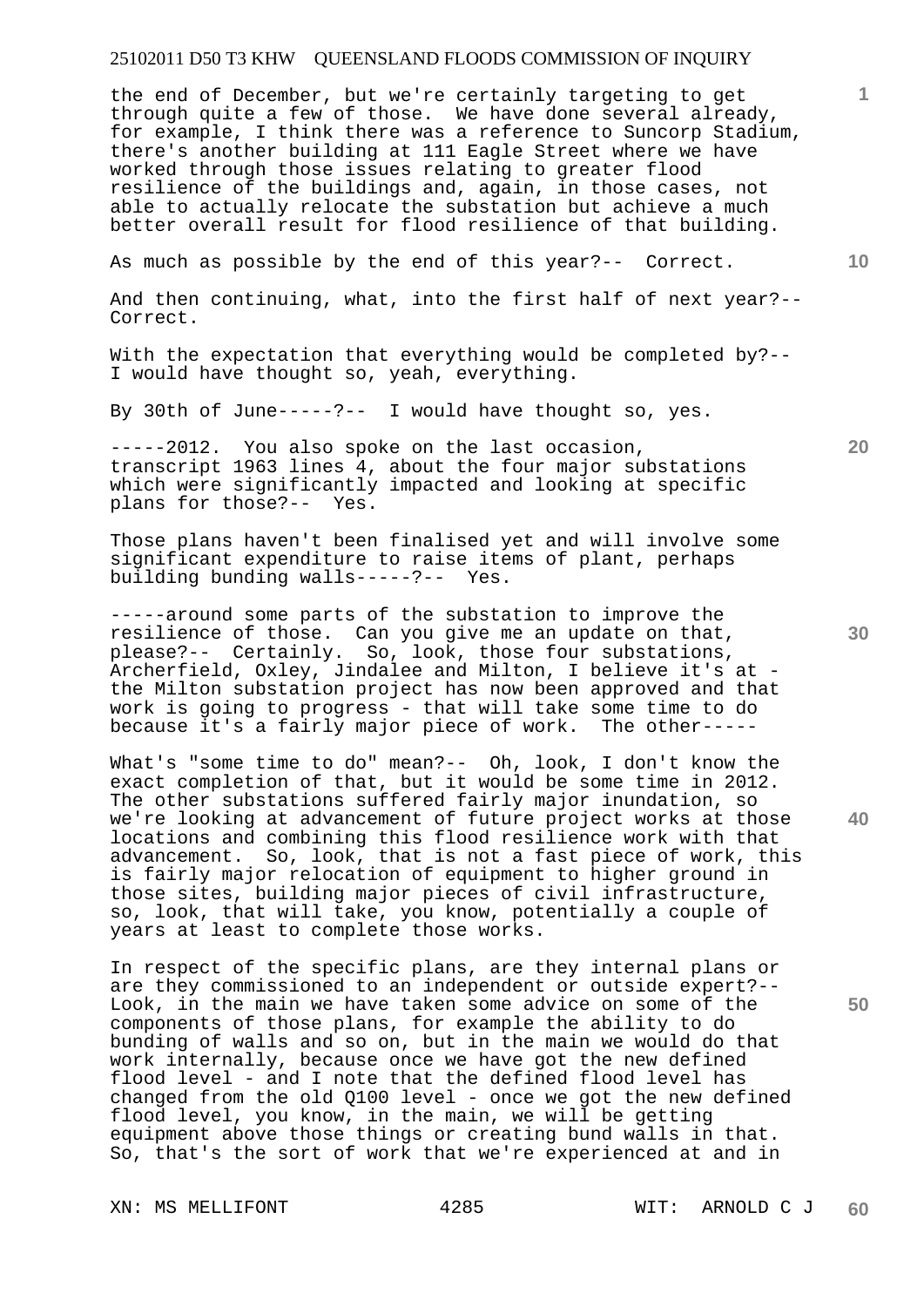the main we will be doing that in-house.

So, insofar as you have commissioned some advice, is that the subject of written report on those issues?-- Look, I have certainly seen as part of this Aurecon report some information provided in that report about the bunding options that we have got.

And when you speak of the new flood levels, what are you speaking of in that respect?-- Look, I am talking about the defined flood level, which, as I understand it, at the - for example, at the Brisbane City gauge, this may be, I think, an interim flood level that's been published by the Brisbane City Council, but the old Q100, my understanding was 3.7 metres at the Brisbane City gauge. That's risen to 4.5 for the new defined flood level. So, that's my understanding of what that is.

So, the new defined flood level you refer to is the interim flood level-----?-- Correct.

-----established by BCC. Now, if BCC sets a new-new defined flood level after the interim, what will Energex do?-- Oh, look, we will certainly follow that, because our major substation sites, such as the Archerfield, Oxley, Jindalee, Milton and so on, are subject to planning permissions through the - through the normal processes, DA approvals and so on, and we would certainly put new infrastructure above that whatever that new standard became.

Do I take it, then, that Energex relies on flood levels as set by councils rather than conducting its own assessment of the flood levels?-- Correct. So, just to elaborate on that slightly, we would base our initial information on the flood levels set by council. We might employ some specific hydrological expertise to look at how that translates to our substations site, but it would be based on the council information.

Right. So, you don't regard - "you" meaning Energex - you don't regard yourself as being bound by the City Council levels?-- Oh-----

But it's something that you would take into account?-- Oh, look, we certainly are bound by the City Council levels, but if I can just correct that, if there's a gauge that's - you know, some way distant down the river and the defined flood level was based on that gauge, we might employ someone to translate to how that works at our site, but if the council has a map that is specific to our site, then we would certainly utilise that information.

Okay. Can I take you, then, please to paragraph 175 of your most recent statement - sorry, the 5th of April statement?-- I don't have that one in front of me.

It might be just easier if I read it?-- Sure.

**20** 

**10** 

**1**

**30** 

**40**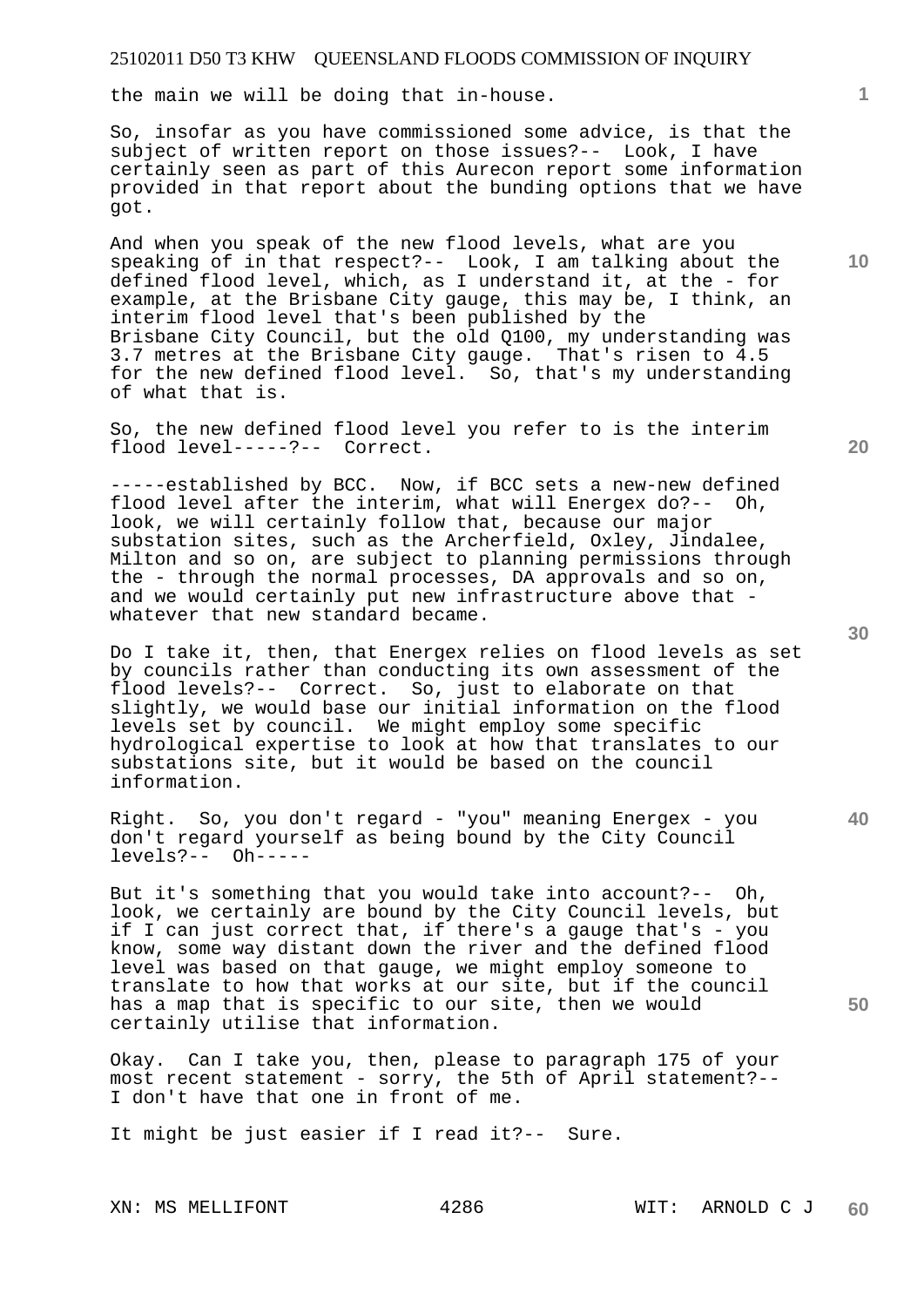It's quite short. "Since 1974 Energex has relied upon the so-called Q100 flood levels supplied by local authorities to site or relocate the electrical assets in substations and help mitigate against flood options. Despite this, some substations built above the Q100 flood levels, for example, Milton, were still inundated during flood events." So, your comment just previously made that sometimes you engage your own hydrological assessment that you can take into account for a particular piece of infrastructure, is that post the January '11 floods, or is that something that Energex has done-----?-- No.

-----in the past?-- So, we have always relied on the Q100 flood levels and we have always sited those installations and new works at those installations above that Q100. The change here now is due to the defined flood level being higher than the Q100 level which was previously published.

Right. I want to take you now, please, to your most recent statement, the 6th of October?-- Sure.

It's paragraph 7 where you state that, "In order to supply commercial and industrial premises Energex runs its electrical cables from the footpath through conduits into the substation enclosure inside the building." That's the position as you understand it?-- Yes.

Okay. So, when a new building is being constructed, Energex considers that the best practice position is that its assets be located above the flood level; is that correct?-- Correct, correct.

And that best practice is reflected in Energex's Commercial and Industrial Substations Manual?-- That's correct.

Which is the document you referred to earlier?-- Correct.

That manual, does it still refer to the old Q100 flood level?-- We have done an update of that. At the time of the January 2011 floods it would have referred to the old Q100 flood level. I believe the latest edition would refer to the new DFL.

Perhaps we touched on this already, but is one of the challenges that Energex faces is the lack of legislative power to require a building owner to create space for a substation above the flood level, whatever it happens to be?-- That's right. That has been a challenge for us. Some building That has been a challenge for us. Some building owners are very good and plan ahead and, indeed, want to have their equipment above the flood levels, but some others, the when the developer comes to us, the space, if you like, is somewhat pre-allocated and oftentimes we end up down in the basement somewhere which may well be below the flood level.

In terms of new development applications, is it your understanding that the location - and I am talking about in practice - the location of substations is not regulated by the Council assessment manager?-- That's my understanding.

XN: MS MELLIFONT 4287 WIT: ARNOLD C J

**20** 

**10** 

**1**

**40**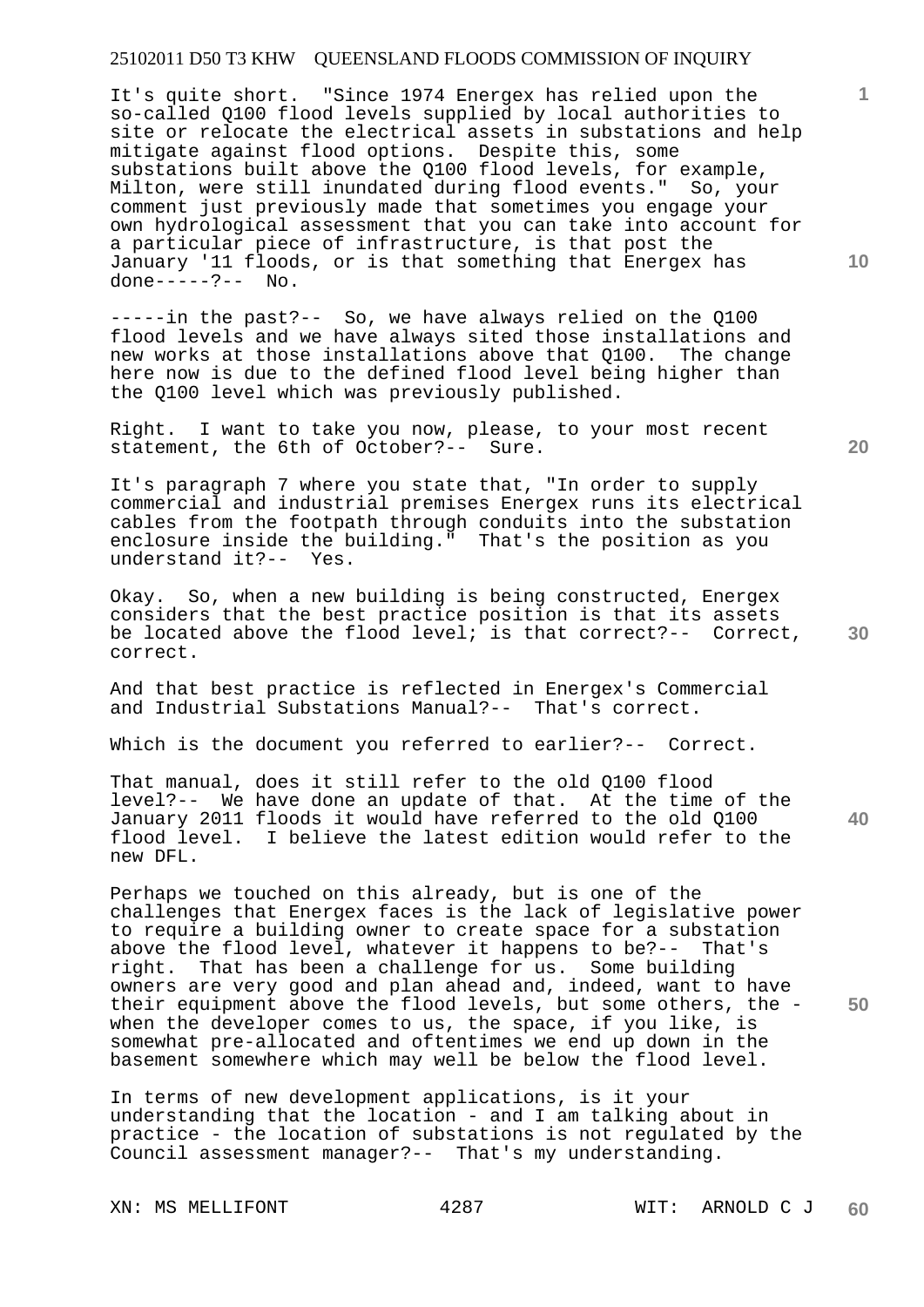So, is it the case that Energex is or is not consulted by councils in the assessment phase of development applications?-- Not - not typically for new buildings. We are referral agency for - as I understand it the - for buildings that are near to our existing facility. So, for example, if a property was neighbouring one of our major substations we would be a referral agency for that, but not the case for every other building.

So, might it assist in terms of Energex getting substations up high enough in the building if Energex were a referral agency for wherever a substation is to be located in the building?-- It might assist, and that may be one way to solve the problem. I guess I would submit, and I think Energex made a submission, that being a referral agency for every new building that occurs may not be the best approach to deal with that, because there are very many buildings and we're trying to fix a problem here which is at the margin if you like. So, I guess our preferred approach may not be a referral - to be a referral agency for every site, but, rather, some other legislative mechanism that will allow us to have a better position with the developers when that debate is going in.

So, do you mean by that a legislative provision which mandates building substations at a certain level, or are you talking about something else?-- Oh, look, that could well be the case. For example, in the Electricity Regulation 2006, regulation 59 specifies the - that the building owner must provide us with a substation closure. I imagine it would be possible to make amendments to that provision to the effect that, you know, that it's suitable to Energex, you know, in light of flood levels as well or something of that nature. So, at the moment it doesn't actually specify that.

No. So, accepting that regulation 59 doesn't refer really to flood levels-----?-- Correct.

-----at all or flood risk, can I just clarify whether Energex's position is to have a mandatory requirement for substations to be built at a certain level, or whether Energex's preference is to have some discretionary involvement in the decision-making process for development conditions?-- I think in my view - I am not a planning expert - but I have a view that some discretionary involvement would be better in that process, because there's a whole range of considerations about a commercial building, including, you know, the value of the real estate and so on, and is - if, as I stated earlier, the decision of the building at the end of the day was that our substation needed to be at a point that was below the defined flood level but we could, you know, provide an adequate outcome for the building nonetheless through barriers, pumping, flood proof equipment, for example, then that's something that, I think, would be reasonable to consider in the process, because it is a balance of commercial and other considerations.

Okay. So, perhaps imposition of conditions for flood

**1**

**10** 

**20** 

**30** 

**40**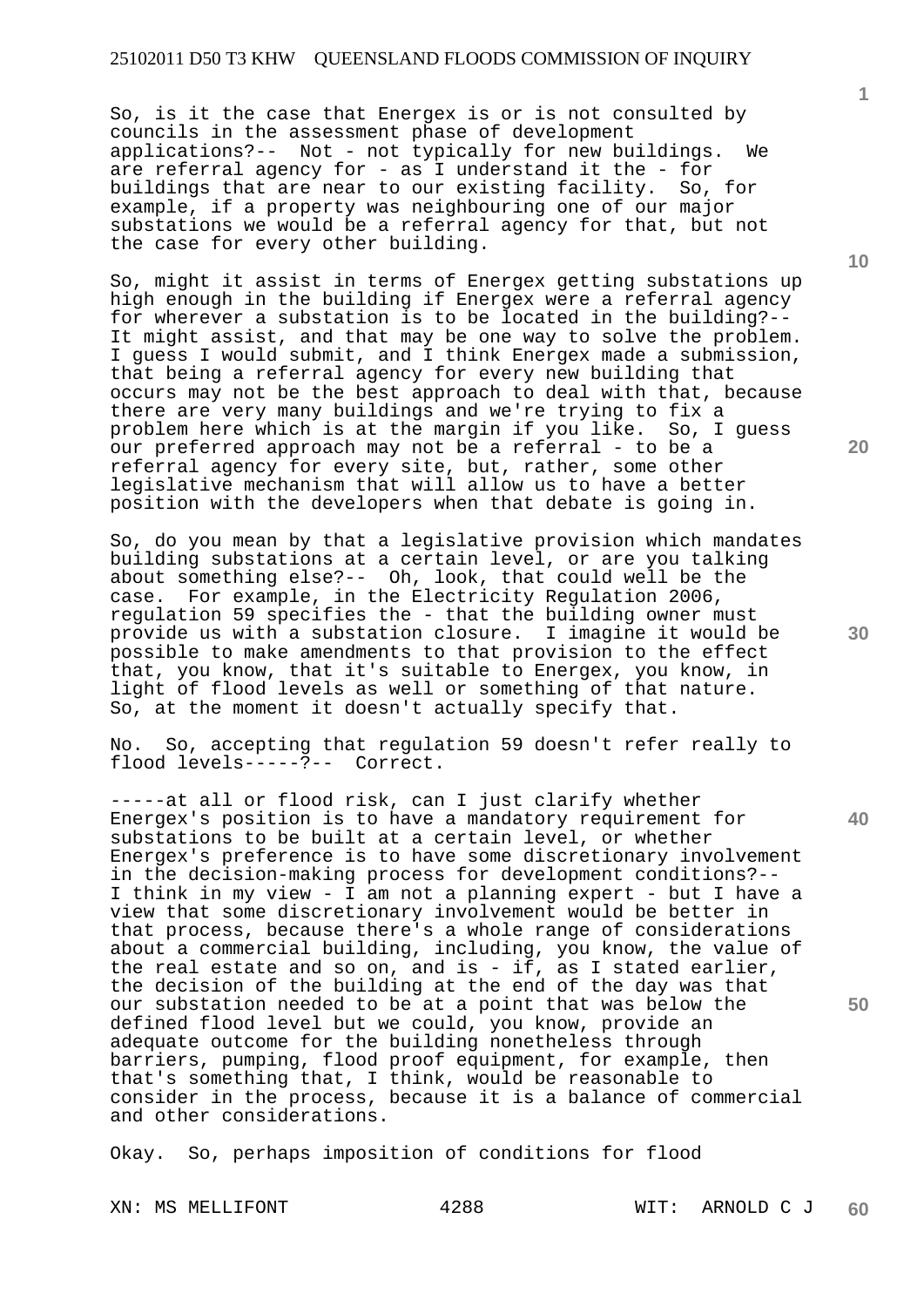resilience?-- Correct.

Then isn't that better done by means of being a referral agency?-- Look, it may be. Again, I suppose my view on that was I just don't want to impose on us onerous provisions of being a referral agency for a whole range of issues that are irrelevant.

So, it would fair to say you would like for the various options to be considered?-- Correct.

COMMISSIONER: Ms Mellifont, would that be a convenient time?

MS MELLIFONT: Yes, it would be.

COMMISSIONER: We will come back at 25 to.

THE COMMISSION ADJOURNED AT 11.20 A.M.

**30** 

**50** 

**1**

**10**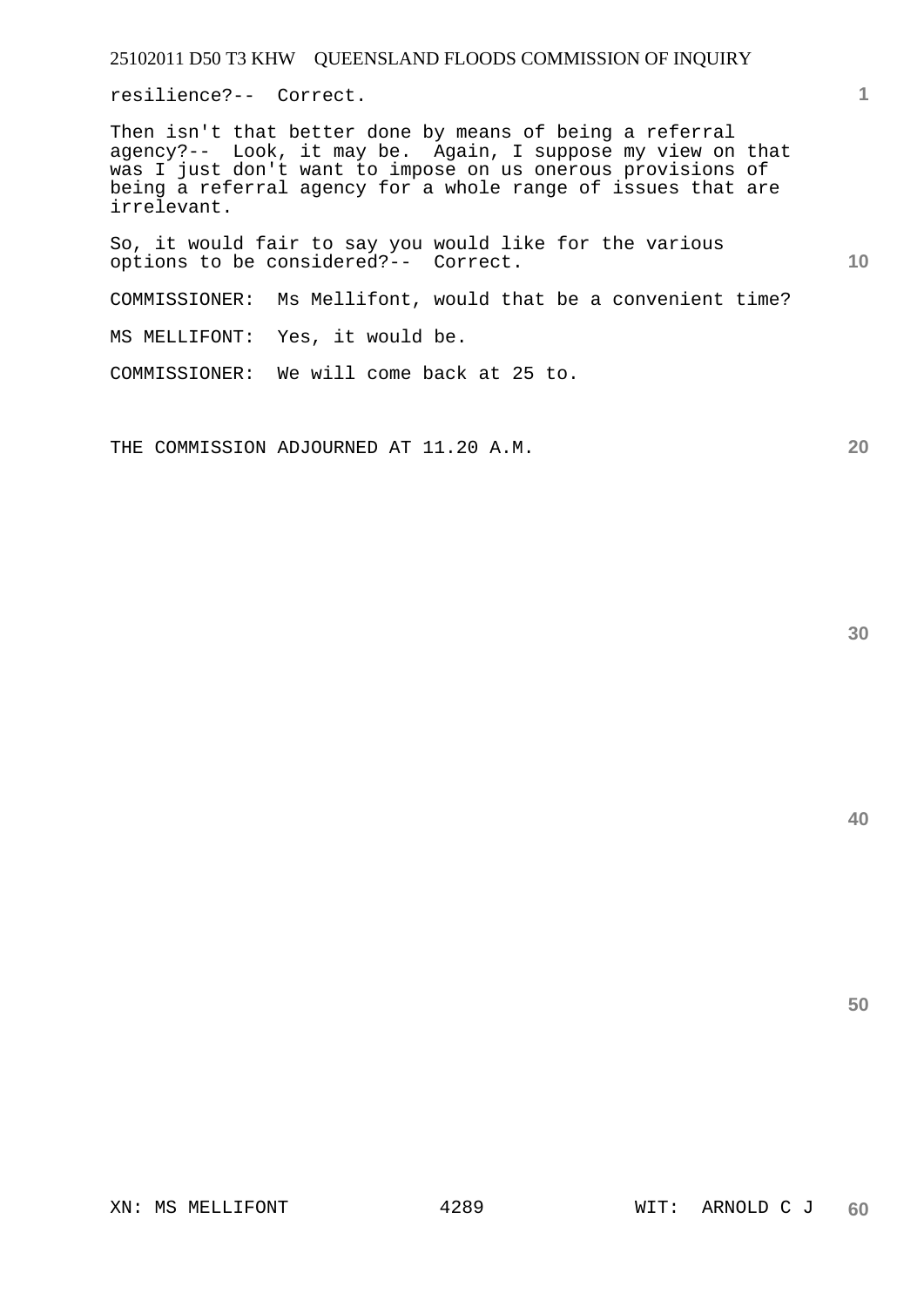THE COMMISSION RESUMED AT 11.35 A.M.

CHRISTOPHER JOHN ARNOLD, CONTINUING:

COMMISSIONER: Yes, Ms Mellifont.

MS MELLIFONT: Thank you. Paragraph 18, please. You speak about building owners being responsible for location, design, installation and maintenance of electrical conduits in their building, and that's reflected in Energex's Commercial and Industrial Substations Manual. Can I ask you first, is that manual publicly accessible?-- It is for the electrical engineering consultants who do this type of work, so we provide them with access through a website. So all of the consulting engineers who work for those buildings would have access to that, correct.

Right. Is that a free or a paid subscription?-- I believe it's a free subscription.

And is there any reason it's not available to the public at large?-- Oh, not that I'm aware of. It's a very large and detailed, complex document, so I'm not sure that there is a lot of merit in having it - because it's got all sorts of the technical drawings around conduit plans, switch gear layouts and so on, so it is a very specialist-type of document.

Now, 4.1.6 states, "Conduits must be securely sealed by the consumer in an approved Energex manner," for example, bungs or expanding foam, "to prevent ingress of dirt until cable installation by Energex," and then resealed by Energex. First, where do we find the approved manners of sealing?-- So that's in that document.

And, secondly, it refers to prevention of ingress of dirt. There's nothing in the manual about preventing ingress of water?-- No, look, that's right, the - this document and the conduit blocking, if you like, has principally been set up around keeping dirt and vermin out of our substations. It may also prevent moisture but it wasn't fundamentally designed to keep out a very large flow of water under pressure.

Do you know whether consideration is being given to reviewing the manual so as to include standards to prevent ingress of water?-- We're certainly having a look at that whole issue and through this program of proactive working with the building owners where water did come into those basements in January 2011, we're working with them and we're using products that are more likely to provide a solid seal for the electrical conduits. So, yes, we're certainly looking at updating that once we've got some experience on that particular type of product.

**1**

**40**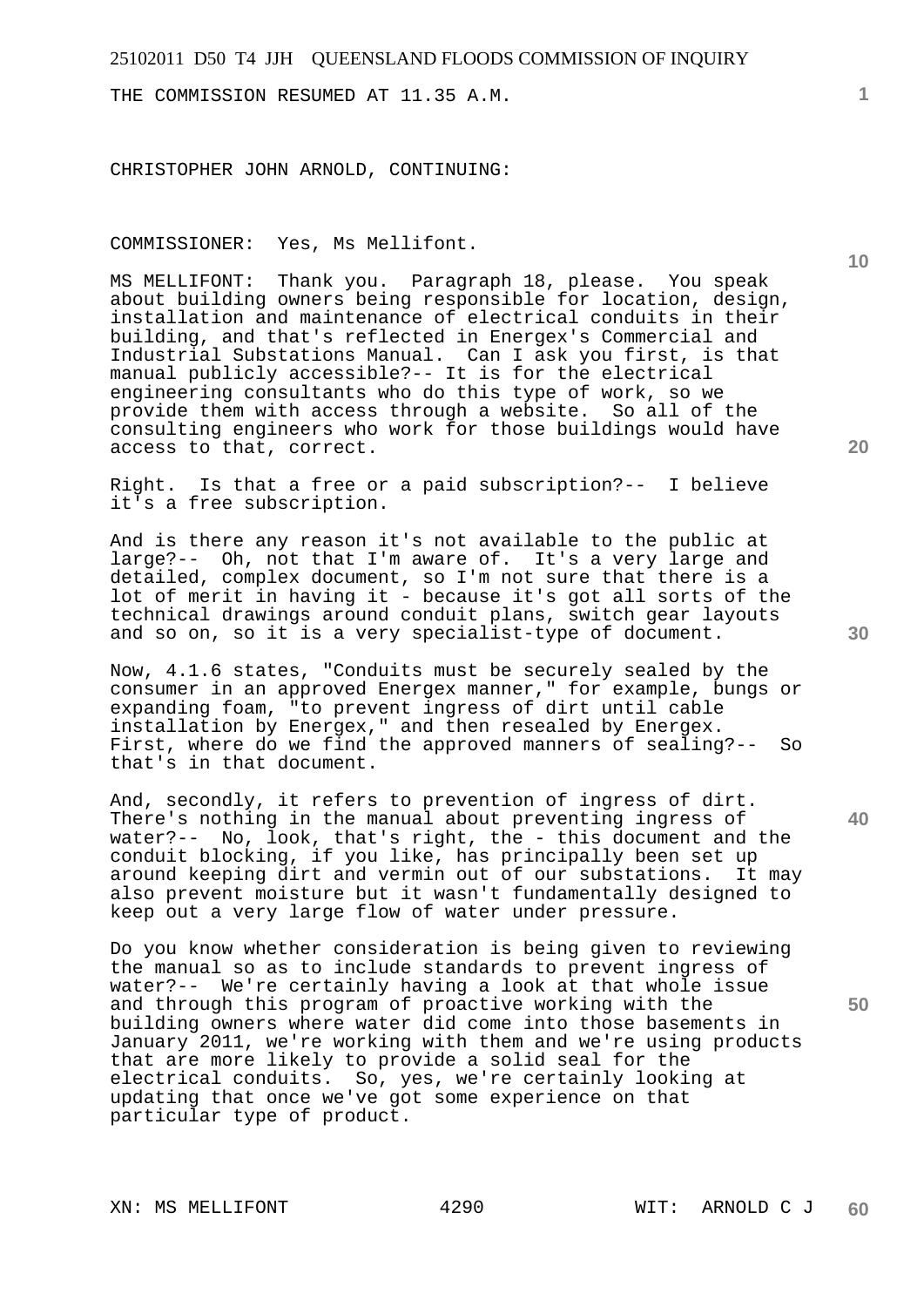All right. Is there a time frame in terms of that continued review and update?-- Look, I think we'd want to roll out this current program of conduit sealing and get some experience with that over the next few months. I would have thought towards the middle of next year we would do an update on that basis.

And can I get a sense of what Energex is doing in terms of sealing as opposed to the individual property owner doing the sealing with the new method?-- Look, we think - so we think we need to proactively work with the property owners. I think, as I've said in my statement, there's a number of means of water ingress into those basements through electrical conduits, telecommunication conduits and various, you know, water drainage conduits and so on, so fundamentally I think that the building owner needs to have a look at that whole picture, and that's not a job for Energex to advise on that. What we are doing proactively, though, is making sure that where there are concerns about electrical conduits, that we're working with the building owners to do the very best job that we can to work with them to waterproof those to the extent possible.

Right. What I'm trying to get a sense of is, to start with, when you speak about the conduits being resealed by Energex, are you talking about wrapping something around the conduit so as to prevent ingress into the conduit or are you speaking about sealing in a more broad sense, that is point of access into a building?-- Maybe if I can explain the physical situation a little bit. So there is two points. So there's what's commonly described as wall penetration, so where a number of services will penetrate through the concrete, typically concrete, wall of the building and that would include potentially electrical conduits and various other services that would come through there, so that's not what we're talking about. Typically a conduit, which is a pipe, a plastic pipe in the range 100 to 150 millimetres in diameter, then is supplied by the building owner, it comes into the electrical substation inside that building. We then insert our cable, if you like, which is smaller, so it would be, you know, 50 to 70 millimetres in diameter, we would insert that cable into the conduit, and the blocking that we're talking about then is filling the gap between the cable and the bigger conduit with some sort of expanding material that would then prevent, to the extent possible, water ingress.

So it's an internal-type sealing?-- Correct.

So when - so the sealing which you've spoken of in paragraph 18 of your statement refers to a different type of sealing than is referred to in paragraph 32 of your statement, which states, "it's not part of Energex's responsibility to provide waterproofing of CBD buildings at the underground cable entry point and the ultimate responsibility for preventing water ingress lies with the building owner"?-- So there is two things there, that's right. There is the penetration of the wall and there is also the conduit where it comes into the Energex substation.

**10** 

**1**

**20** 

**30** 

**40**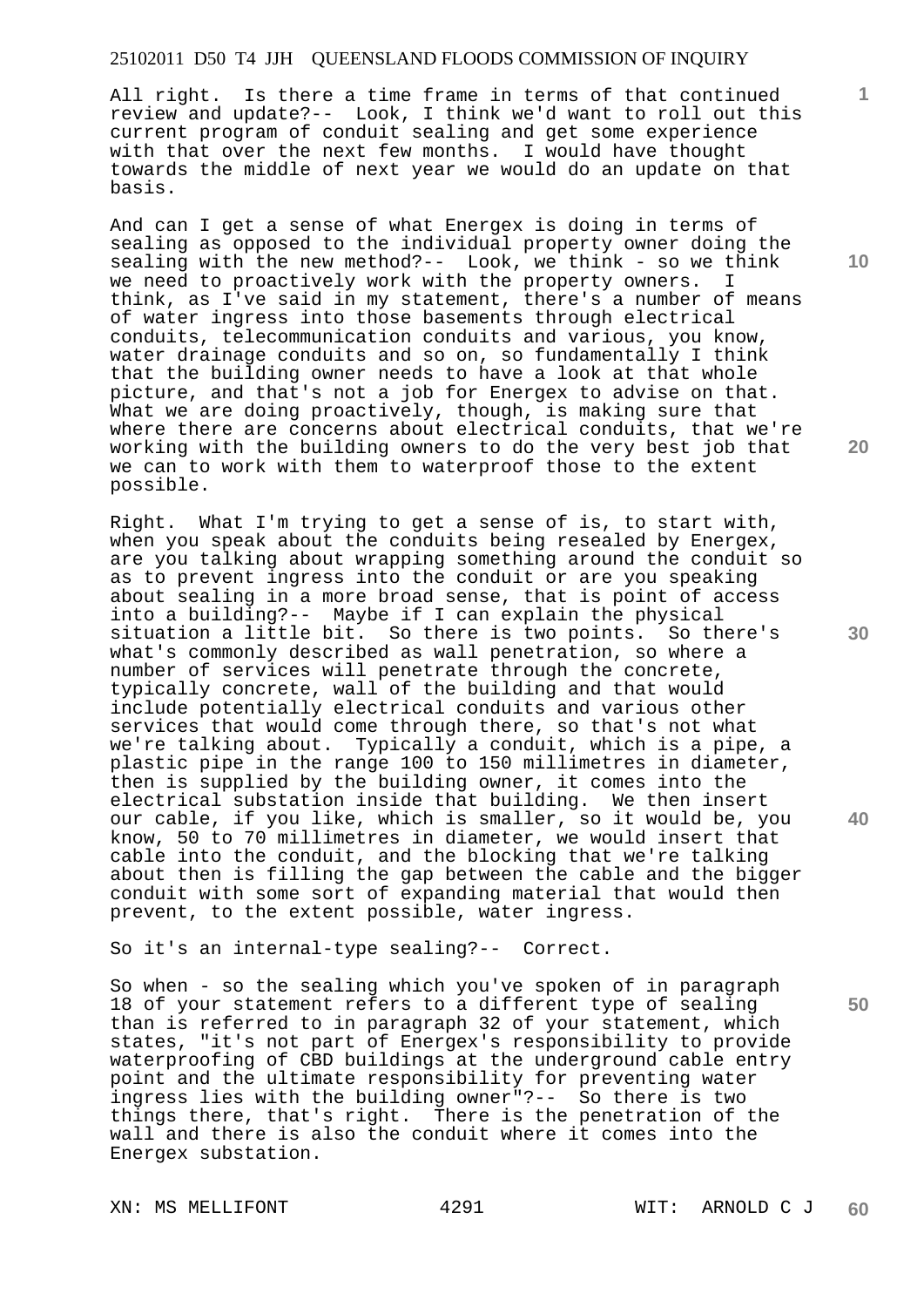Right. Do you see advantages in a coordinated approach to address the water ingress into buildings through telecommunications, sewerage, stormwater and other essential services' conduits?-- Look, that's probably right. At the end of the day the building owner, I think, has to take responsibility for looking at all of those issues. We're taking a proactive approach of working with them on the electrical conduits but, more broadly, the building owner could work with a number of utilities to coordinate approach.

COMMISSIONER: Can I just understand that. When you say you're working with the building owner on the conduits, what you're actually doing is sealing your own conduits internally. How is that working with the building owner? What are you actually doing with them?-- Well, it's actually, actually doing with them? $--$ Commissioner, the building owner's responsibility to maintain that - 'cause they're not our conduits. They provide that right of way, if you like, from the external building into the substation building that they provide us. So it is, I believe, the building owner's responsibility to block those up. Nonetheless, we're trying to proactively go and do that and help them to do that blocking so that we don't run into the same issue again.

So you're saying that the air around the cables within the piping is the building owner's problem but you're helping out by providing some sort of sealant-----?-- Correct.

-----in there? It would be generally beyond the average building owner's expertise to do it anyway, wouldn't it? Wouldn't you imagine that you would be at risk of having your cabling damaged if they attempted it?-- Oh, look, that's certainly what the regulation says. I understand your point, that - you know, that there's an expertise required there, and that's one of the reasons we are doing this work, to provide that expertise.

All right, thank you.

MS MELLIFONT: I think I need to clarify something for myself now-----?-- Sure

-----on this point, because at paragraph 18, when we refer to the manual, it says, "the conduits have to be sealed by the consumer to prevent ingress of dirt until cable installation by Energex and then Energex reseals"?-- Correct.

**50**  So in the first stage they provide, as you say, the conduit as the means of access, and they've got a responsibility to that point in time; correct?-- Correct.

Then Energex puts their cable in and Energex then have responsibility to do the internal seal once the cable's in?-- That's right, once we've done the initial installation. However, there is also a requirement under the regulation for the building owner to maintain those conduits.

XN: MS MELLIFONT 4292 WIT: ARNOLD C J

**1**

**10** 

**20** 

**40**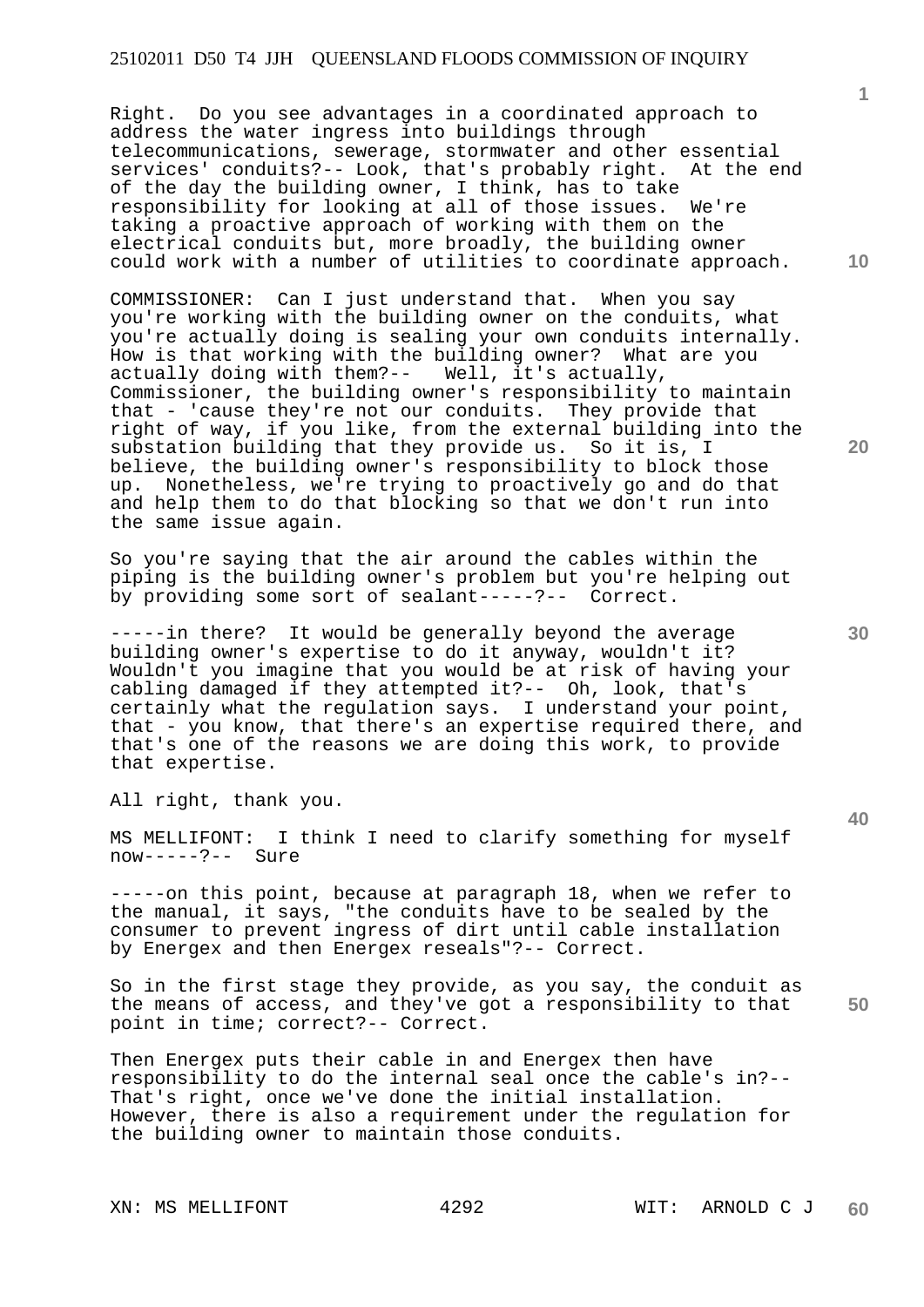To maintain then externally or internally?-- Look, I think it's both.

All right. So currently, so far as you understand, there's a requirement for building owners to maintain and upkeep the method of sealing that Energex did?-- Correct.

Does that present some problems?-- Well, look, again, just going back to this point, the conduit sealant that we've done again is fundamentally targeted at the ingress of dirt and vermin, so it's not designed, we've never designed that sealing process as a water-blocking process. However, given what occurred in January 2011, you know, I think that more work needs to be done.

Okay. So that it does take into account water?-- Correct.

Just remind me, are you actually doing that now or is that something you're postulating it needs to be done in the future?-- We're actually doing that now.

You're actually doing it now. By means of an internal review process or commissioning experts outside?-- We've actually commissioned some - an expert, I can't remember the name of them, who are - who have some expertise in this space of water blocking.

And when are they due to report to Energex?-- So, look, that program has commenced. I believe we've done one or two buildings already.

All right. So you've got the report back and-----?-- I'm not sure if there's a report per se but we've commissioned people with expertise to assist in the blocking of conduits.

Right.

COMMISSIONER: How many buildings have you identified that have had a problem of this kind?-- So there's two categories of building here, Commissioner. So there's - I think there was about a dozen buildings that had our substations inundated, so that's one issue, but in terms of looking at the risk of inundation of basements I believe that it's a larger number than that, so in the order of 20, something of that order, so there's a few other buildings.

Talking about inundation through the conduits?-- Correct.

Thank you.

MS MELLIFONT: Can I ask you specifically about Festival Towers, and you refer to this at paragraph 19(b) of your latest statement. Now, the Commission has heard evidence of observations made of water coming into the basement of Festival Towers. You state, "While one source appeared to be from the electrical conduits, the other source was from the communications conduits". Starting with the first part of that sentence, please, when you say it appeared to be from the

**20** 

**40** 

**50** 

**10**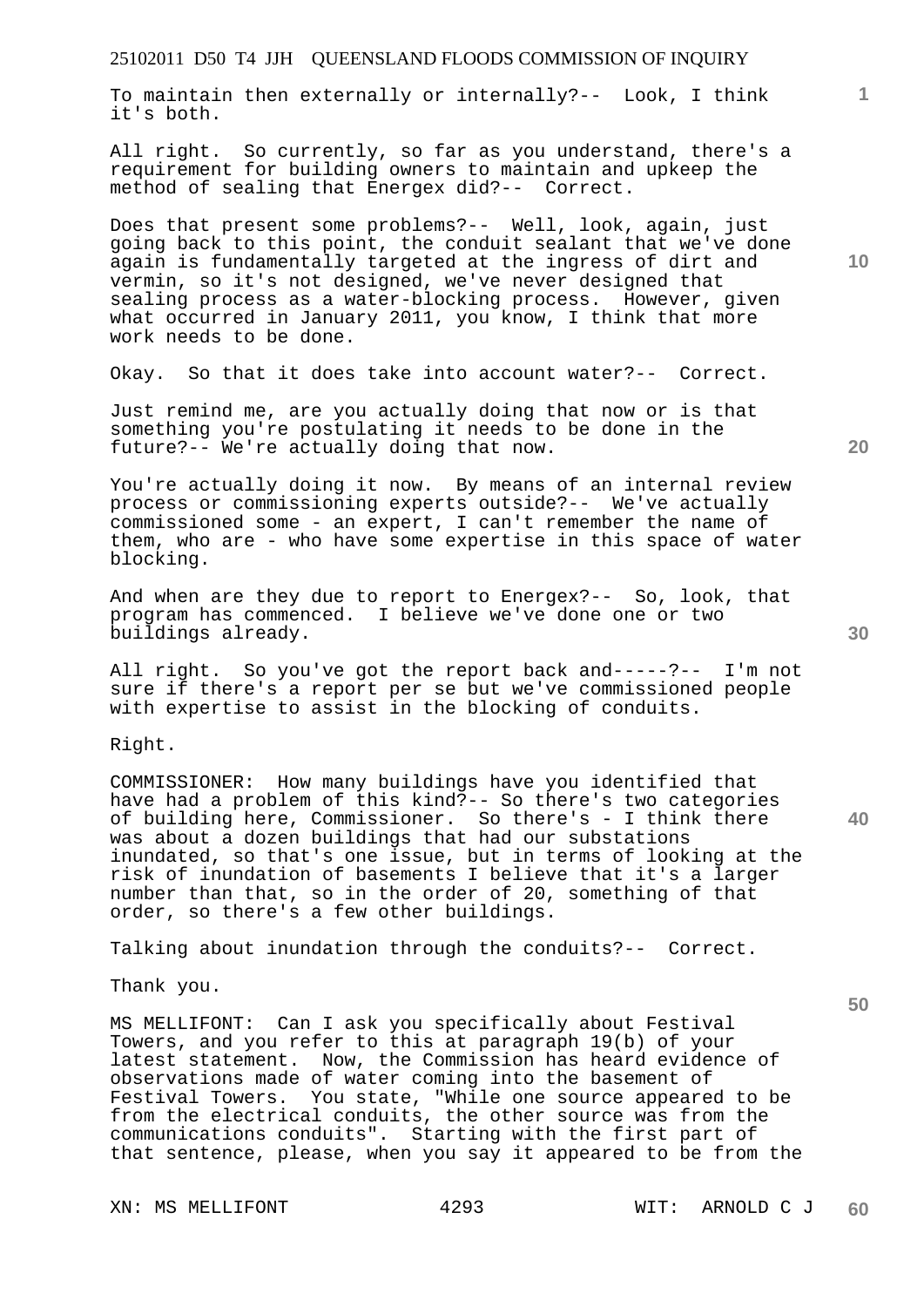electrical conduits, are you speaking of failure of the internal sealing or failure of external aspects of the conduits?-- I think that would be the internal sealing.

All right. And are you relying on a particular report or information received to come to that conclusion?-- I was relying on the evidence that was presented by Lynn de Lange of Festival Towers.

**10**  So having read her transcript, I take it, you formed the view that one possible source appears to be from the internal aspects of the electrical conduits?-- Correct.

Why? Why did you come to that conclusion?-- I had no reason to disbelieve that. That sounds plausible.

So does the description of what she saw, is that consistent with what you would expect to be demonstrated by an internal failure of the sealing?-- It could be, yes.

Okay. And so, then, if I can just take you to Energex's letter, which is annexed to the statement of Miss de Lange, a letter of the 29th of August 2011, and I'll just give you the opportunity to read through that, I just want to ask you whether Energex's position has changed or moved at all from that expressed in the letter of the 29th of August?-- I don't believe so. We're still fundamentally of the view that the regulation requires the blocking of conduit by the building owner.

All right. Can I also ask you, please, about River Park Central building, which is located in Mary Street. Now, you're aware it was inundated in the January '11 floods?-- Correct.

Are you familiar with the evidence of Mr Paul Cassels?-- Oh, look, I don't know it in detail but I have read it, yes.

All right. So if I can inform you that Mr Cassels' evidence by way of statement was that the stormwater drain in the basement was leaking and flowing into the basement, and he says that Energex were inspecting the substation and he noticed water flowing from a pipe that he assumed came from the direction of the substation room. Are you able to assist in terms of whether the substation or anything associated with it or the electrical conduits had any role in the flooding of that building?-- I honestly don't know.

Do you know whether that's been looked at by Energex in terms of-----?-- That's certainly one of the buildings that we're having a look at now in terms of conduit block.

It is one you have looked at?-- I'm not sure if we have looked at it yet but it's in the program that we are looking at.

I see, okay. So it is a building which has been identified for review?-- Correct.

**20** 

**50**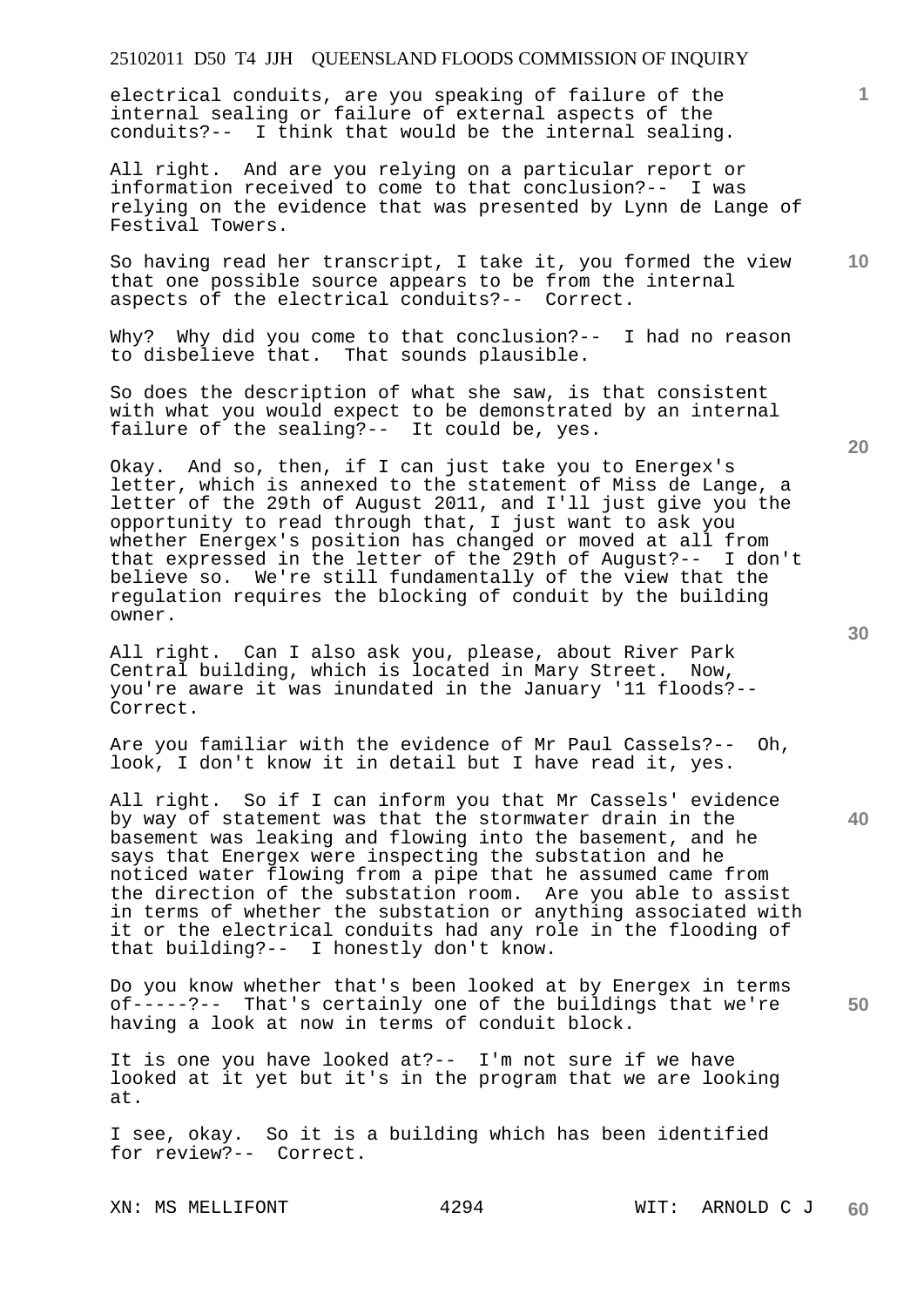All right. Paragraph 34, please, of your statement. In 33 you say, "Energex does not design or construct essential services' conduits in premises," but that, "Energex has embarked on a process of educating building owners about methods to make their buildings more flood-resilient". Can you expand on that?-- Yes, certainly. So I think this is the same process that I talked about just before. That is, we are proactively going building by building through those 20-something buildings to talk to the owners and talk to them about sealing of conduits in general, specifically relating to the electrical conduits, and we will do the conduit sealing in those buildings as appropriate.

All right. So is Energex undertaking that at their own expense?-- We are.

Finally, has Energex done a Summer Preparedness Plan for the 2011/2012 wet season?-- We have indeed. So the 2011/12 Summer Preparedness Plan is published on our website. It also references the flood plan, which has been updated since the January 2011 floods. That's soon to be published, it's not on our website yet, but it is finalised and it's about to be published on our website.

And a time frame?-- Oh, within the next few weeks, so by the end of November.

All right. And in so far as the 11/12 Summer Preparedness Plan, is everything on track or are there-----?-- Yes, it is.

-----some hold ups?-- So I think in previous statements we've talked about a range of actions we are undertaking and some of those were in the recommendations in the interim report from this Commission and we are on track to do those actions.

All right. I have nothing further, thank you.

COMMISSIONER: Ms Brasch?

MS BRASCH: No, thank you, Commissioner.

COMMISSIONER: Mr Dunning?

MR DUNNING: No questions, thank you, Commissioner.

COMMISSIONER: MS McLeod?

MS McLEOD: No questions, thank you

COMMISSIONER: Ms Mellifont?

MS MELLIFONT: Might this witness be excused, please?

COMMISSIONER: Thanks, Mr Arnold, you are excused.

WITNESS EXCUSED

XN: MS MELLIFONT 4295 WIT: ARNOLD C J **60** 

**10** 

**1**

**20** 

**30** 

**40**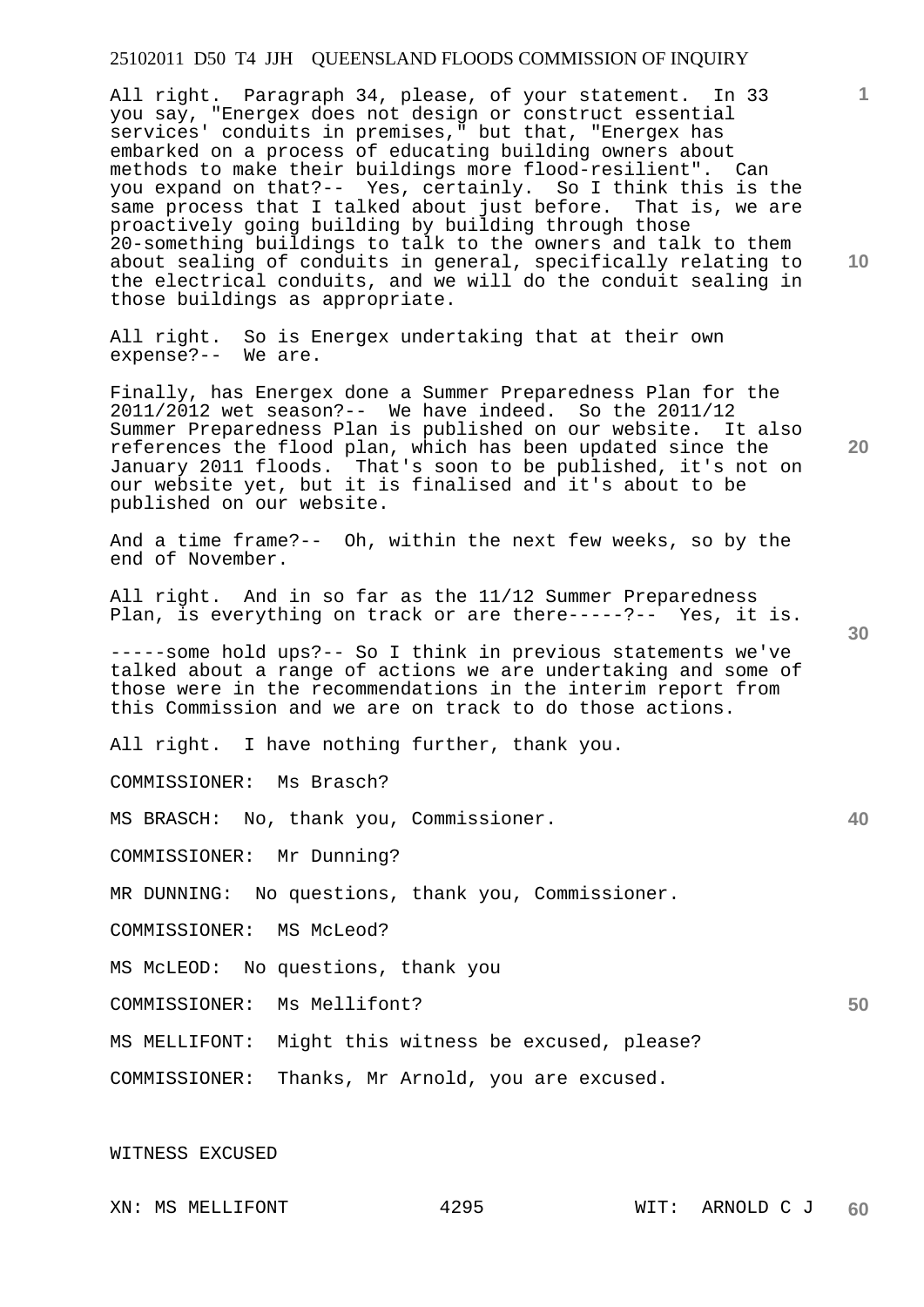MS MELLIFONT: I call Max Winders. While Mr Winders is coming in, can I please tender a report under the hand of Mr Trevor Johnson, of Cardno, dated September 2011?

COMMISSIONER: Exhibit 868.

ADMITTED AND MARKED "EXHIBIT 868"

MAXWELL FRANCIS WINDERS, SWORN AND EXAMINED:

MS MELLIFONT: Good morning. Is your full name Maxwell Francis Winders?-- It is

Are you Managing Director of Max Winders & Associates Proprietary Limited trading as MWA Environmental?-- I am.

Do you hold a Bachelor of Mechanical Engineering Honours from the University of Queensland from 1961?-- That's correct.

And do you have memberships as the - in the Fellow of Institution of Engineers, Chartered Professional Engineer and Registered Professional Engineer of Queensland?-- That's right.

Have you been an engineer for 50 years?-- Yes.

Is one of your areas of expertise flooding and tidal hydraulics?-- Yes, it is.

**40**  Was MWA commissioned by the Brisbane City Council to prepare a pre-feasibility study in response to a recommendation made by the Brisbane City Council Flood Response Review Board on the 24th of May 2011 concerning the investigation of the feasibility of backflow prevention devices in particular parts of Brisbane?-- Yes, we were.

And also to look at the notion that no backflow prevention devices should be incorporated unless a complete risk-based flood management analysis has confirmed it is the best option?-- Yes, that's right.

Have you prepared two statements for the Commission?-- I have.

I'll show you those statements, please. The first is the 5th of October 2011 and the second is the 18th of October 2011. Are they your statements?-- Yes, they are.

I tender those, please.

COMMISSIONER: The first will be Exhibit 869 and the second Exhibit 870.

XN: MS MELLIFONT 4296 WIT: WINDERS M F **60** 

**50** 

**10** 

**20**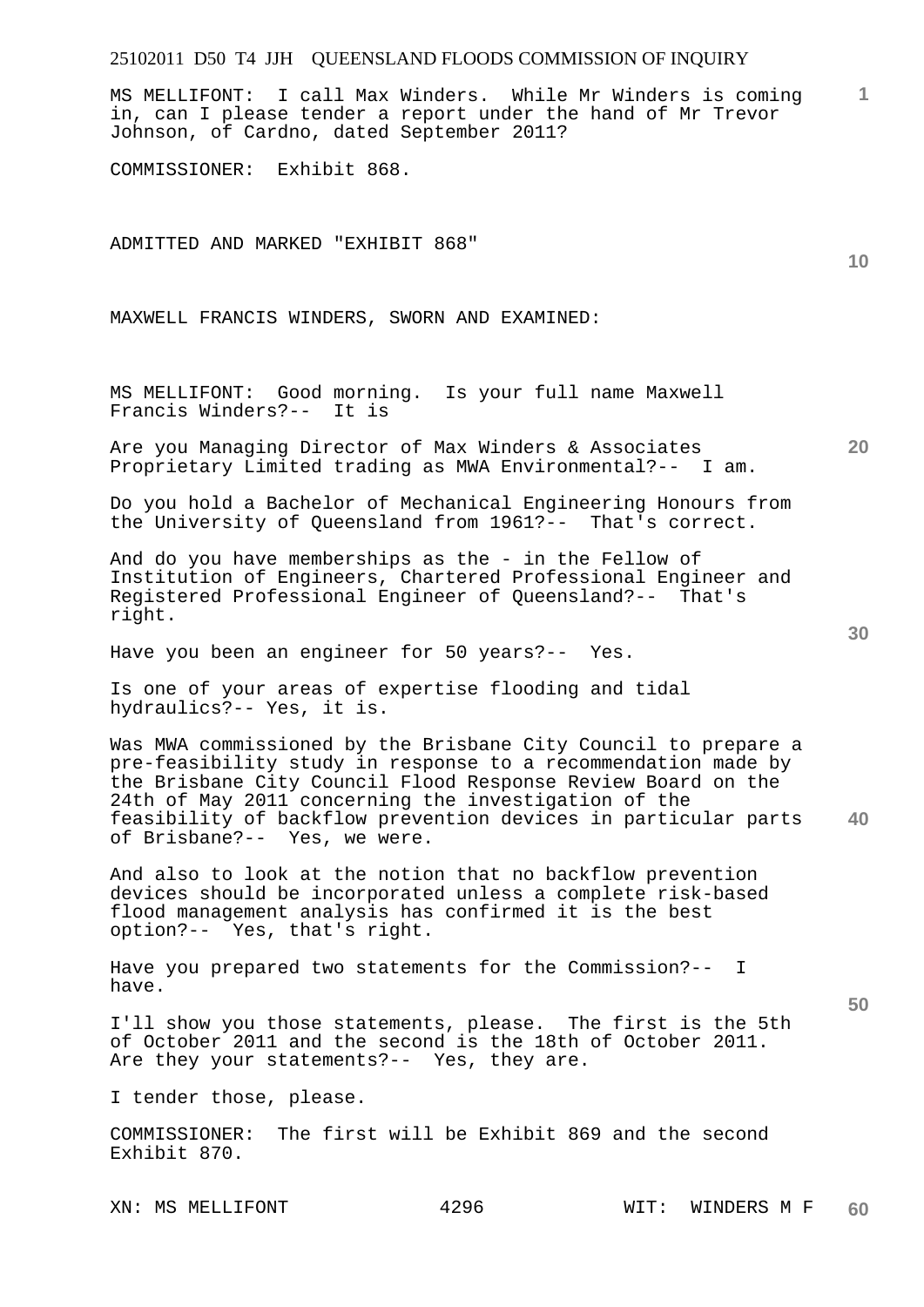ADMITTED AND MARKED "EXHIBITS 869 TO 870"

MS MELLIFONT: Can I take you, please, to the second of those two statements, to your report, which is MFW-06, at page 7. Now, before taking you to your precise paragraphs there, can I ask you, when you refer to "backflow", what are you speaking of there?-- The backflow of river water up drains into low-lying areas, and the drains can either be an open drain or a pipe

Right. Do you include within backflow any overtopping of the riverbank?-- I think it needs to be considered.

All right. So do you include that within the definition of backflow or you regard it as something that needs to be considered in deciding whether to use the device?-- I think it should be considered as backflow.

All right. But it doesn't form part of the definition so far as you have used "backflow"?-- Well, there's two things. There's backflow in a drain and backflow occurring over the top of a levee or a road or-----

All right. It would assist me to know how you have used those terms in your report, so if you could just expand of those two types of backflows as you see them?-- Yes. Well, I've really tried to do that in my figure 3-----

Yes, which is-----?-- -----and-----

So that's the next page of your report?-- Yes, and-----

If we can get that up on the screen. Just give us a moment. It's the page after page 7, Madam Associate. Madam Associate, it looks like this and in Exhibit 6 it's the page after page Thank you.

WITNESS: That's right.

MS MELLIFONT: Could you please just explain it by reference to that part-----?-- Yes, well-----

-----page?-- -----there we've tried to represent a situation where the council stormwater system runs down from the hills down through the low-lying parts of the stormwater catchment and outflows into the river, and that stormwater flows down the hills via underground pipes which carry a low amount of flow, and where the pipes are inadequate for the flow it will flow down the roads, and-----

So that's a capacity issue?-- It's a capacity issue but it's - and it's something that's handled in normal engineering design of subdivisions and has happened in the past, and what has happened is that with densification of a lot of these catchments the - there's been more runoff than was originally expected and so more flows down the road and more flows down

**20** 

**10** 

**1**

**40**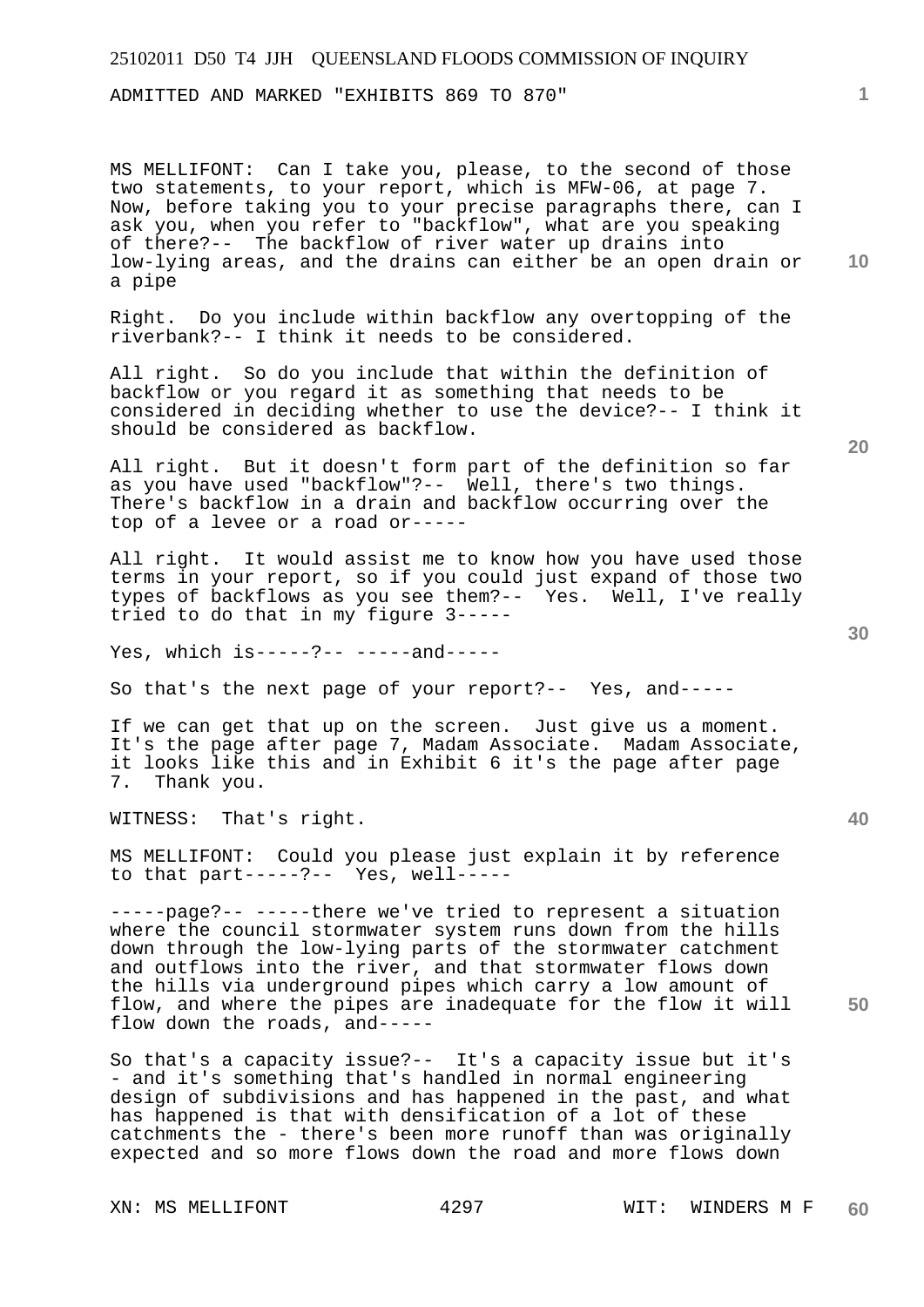**1** the pipes and if there's enough pressure in the pipe it will come out of the gully traps into the roads again and start inundating the lower areas.

**10** 

**20** 

**30** 

**40**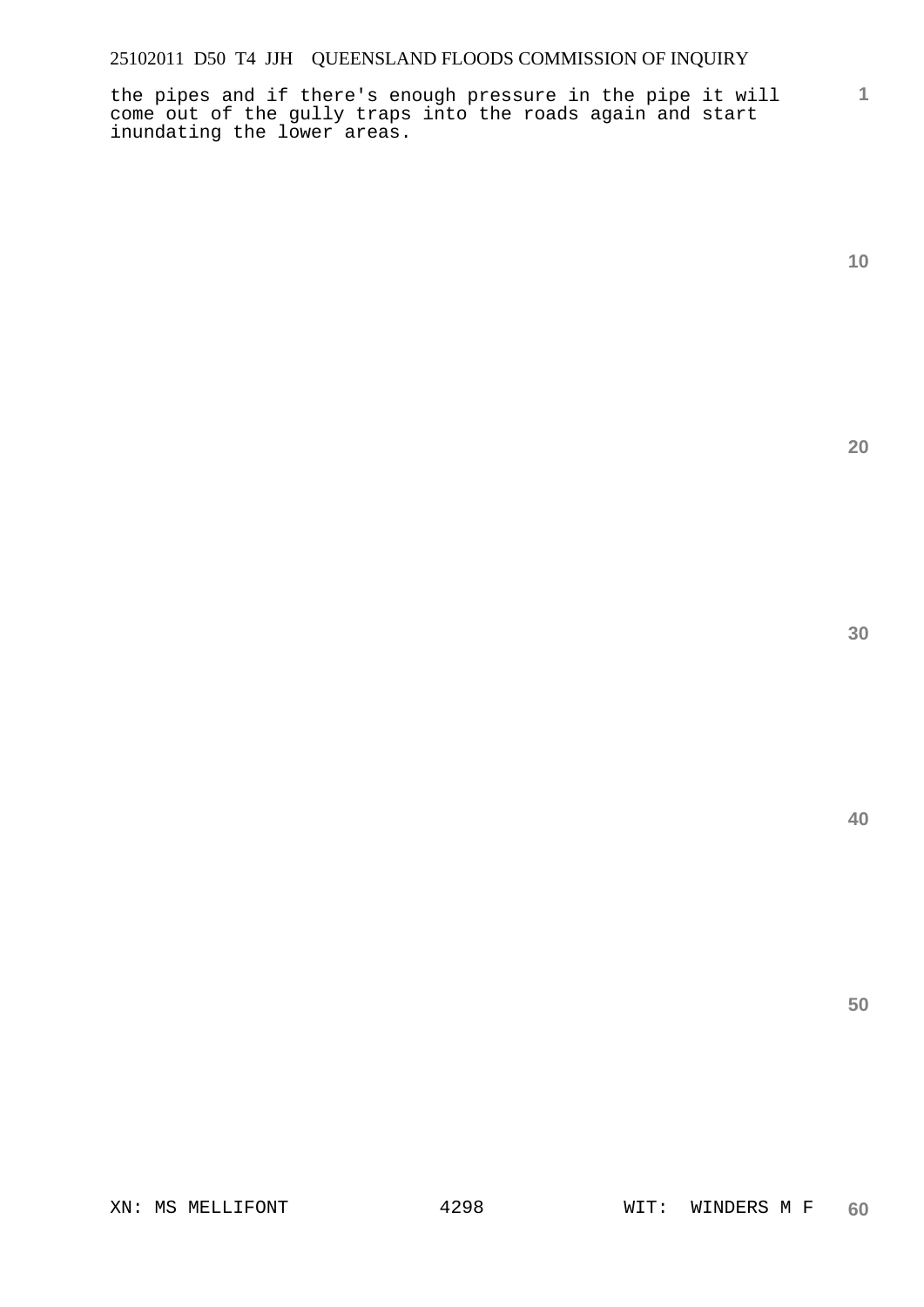Sorry, I cut you off, so please continue on your explanation of this diagram?-- Yes, well - and so that's where we have you know, something like what happened up in Rosalie - or more frequently happens in Rosalie - and that's what the stormwater system is designed for. But when we get down closer to - or in the more low-lying parts, such as around Lang Parade in Milton or New Farm - we can have a situation where it will actually outflow and fill the roads and enter the properties at a low level, and that's just with a local storm. If we've got a higher river flow or a creek flow in the river, then the pressure of the water in the river will increase the propensity for that stormwater flow to come out of the gully traps and into the roads and inundate, and then to cause a backflow up the pipe and come out of those pipes into the roads and further inundate it, and that can occur if the flood occurs for long enough. The flow will be such that it can fill those areas to quite significant depths, such as occurred in Milton. Then the last one is when all that's happened and then the river gets higher than the natural levee along the river and causes inundation right through that area, but in which case the backflow inundation from the river has been noticed well before the overflow came back from the river.

All right. I don't need to ask you about page 7 now, so I will take you, though, please, to page 88, and I preface my questions with the context that you've been asked to look at three specific areas; that is, the Brisbane CBD, Auchenflower, Milton and Rosalie, as well as New Farm; that's correct, isn't it - as specific case studies?-- Yes.

Okay. But apart from that, there is a second aspect to the study, which is to review other potentially affected areas from backflow inundation?-- That's correct.

Okay. Now, at page 88, in the second paragraph, you refer to figure 1, which shows the 39 areas inundated during the flood which have the potential to be case study areas for future consideration. So, if I could get figure 1 up on the screen, please? Madam Associate, it was my flagged 2(a), and it was the picture you had up there before. It comes after page 6 of the report. What I want to ask you about is the subscript says it also shows the sub-areas in some instances where this distinction might be relevant because of different stormwater drainage systems or different sources of flooding. Can you explain what you mean by the subareas?-- Yes, take, for example, 15B and 15A, there we have in the middle of it Milton. 15B would be Rosalie where we're largely worried about the water coming down off the hills, and 15A is where we're more worried about it coming up from the river and coming out of the open drain.

I see, thank you. Can I take you now, please, to an example of the desktop analysis you were doing for the potential areas of review. I'll take you to West End south. It's figure 19, my tab 3. Can you just explain - just using this as an example - what we see by this type of map?-- Yes, well, you can see that there's been partial inundation of the river

**10** 

**1**

**20** 

**40**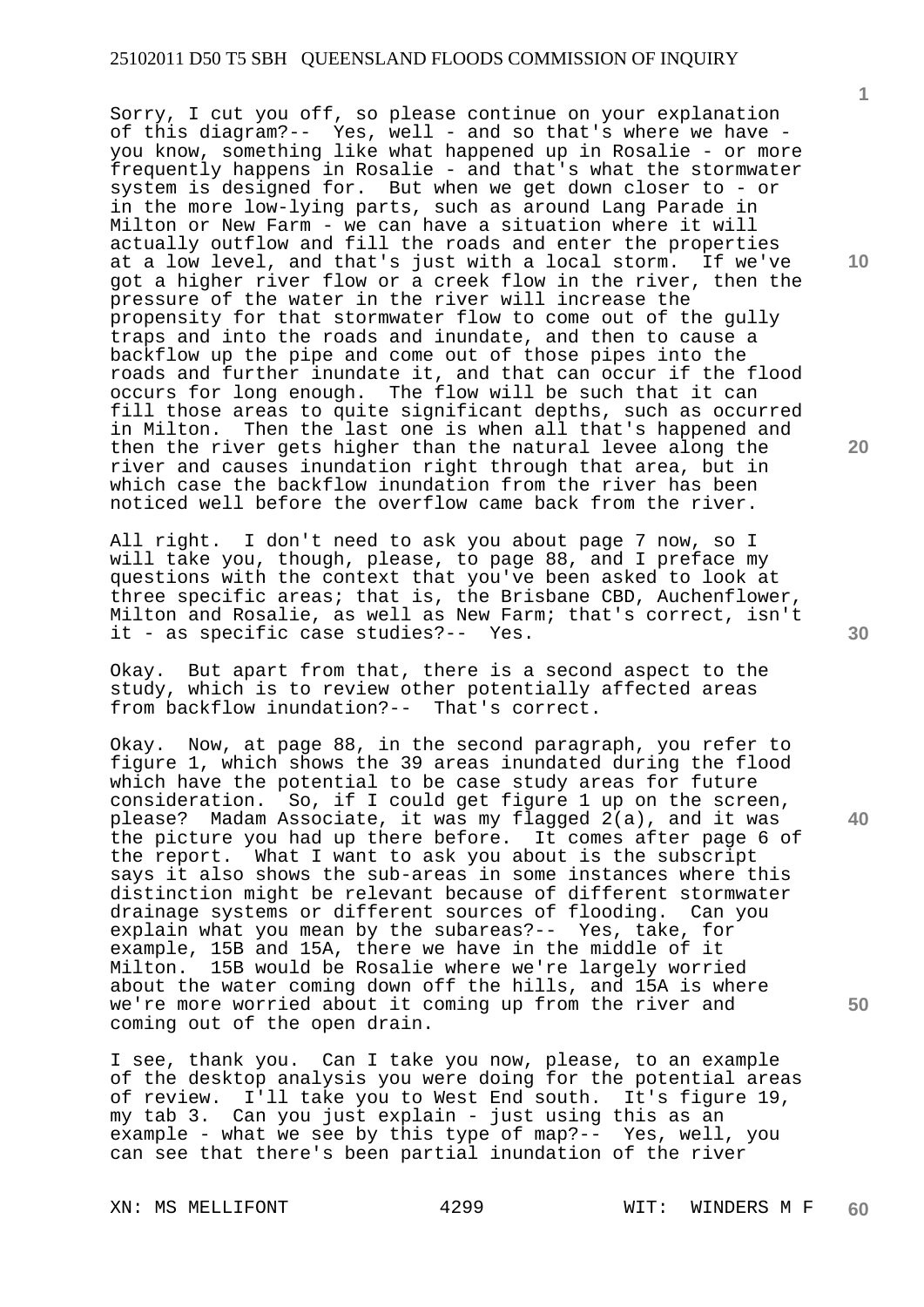levee-----

So, what are we looking at to see that, and if it assists to go up to the screen and point out the features, please do so?-- Oh, okay. See to the west of West End, there's a dry area that parallels the river bank.

I might get you to actually go up and point it out so we can see what you're talking about?-- There's a natural levee comes down there along the river bank, formed by-----

Formed by a blue line?-- -----by bigger floods in the past, and these are the inundated areas that were obtained from the aerial photographs.

From NearMap?-- From NearMap. And they were marked - these maps were actually produced by Council as part of their temporary planning instrument. And so this key map represents one of these particular areas where we've said, "Here's an area where there's been a lot of recent unit development where all their basements and carparks and that were inundated.", and we were looking for reasons as to why that inundation occurred and some appeared to come down from here and others came back from here, but apparently this was the one where the pipes - where the stormwater came up first, and so we'd be looking to see whether a backflow - see, this is the 2011 flood. The lower floods, it wouldn't have breached the levee. So, in the lower floods, we could look at all these pipes and see, yes, that one's at 1200, we could put a flap on that. We've got an example. There's one shown there in that Honeybrook building. But this is really a first stage. This was just a desktop thing to identify what was the case, and the next stage involves-----

I might get you to come back to the seat, thanks. All right, so the desktop analysis is the first stage, and now you're moving into the second stage, or you're proposing a second stage?-- Well, it's proposed that the next stage be started shortly.

I see. And what would the next stage involve?-- Well, it will be like - well, we come up with something similar to has been done for the case study areas, and I think, probably, the New Farm - yes, New Farm gives a good example. If we look at figure 10, which comes after page 58, there we've actually been able to superimpose the NearMap image of the inundated area on an aerial photograph, and we've then superimposed on top of that the outline - the dark blue outline is of the Q50 stormwater. That's where the stormwater would flow out to under a 50 year storm in the local catchment. So, we know that that's the area that's affected by the stormwater system because it's surcharging under normal conditions. Then the blue area, of course, is what happened in 2011, and the red area is what we obtained from the 1974 flood maps. Now, we've superimposed it on that, and you can see that all three areas are roughly similar in plan area, because it occupies the low part of the suburb before it goes up into the hills. What's different is the depth of inundation, and that's the critical

**10** 

**1**

**20** 

**30** 

**40**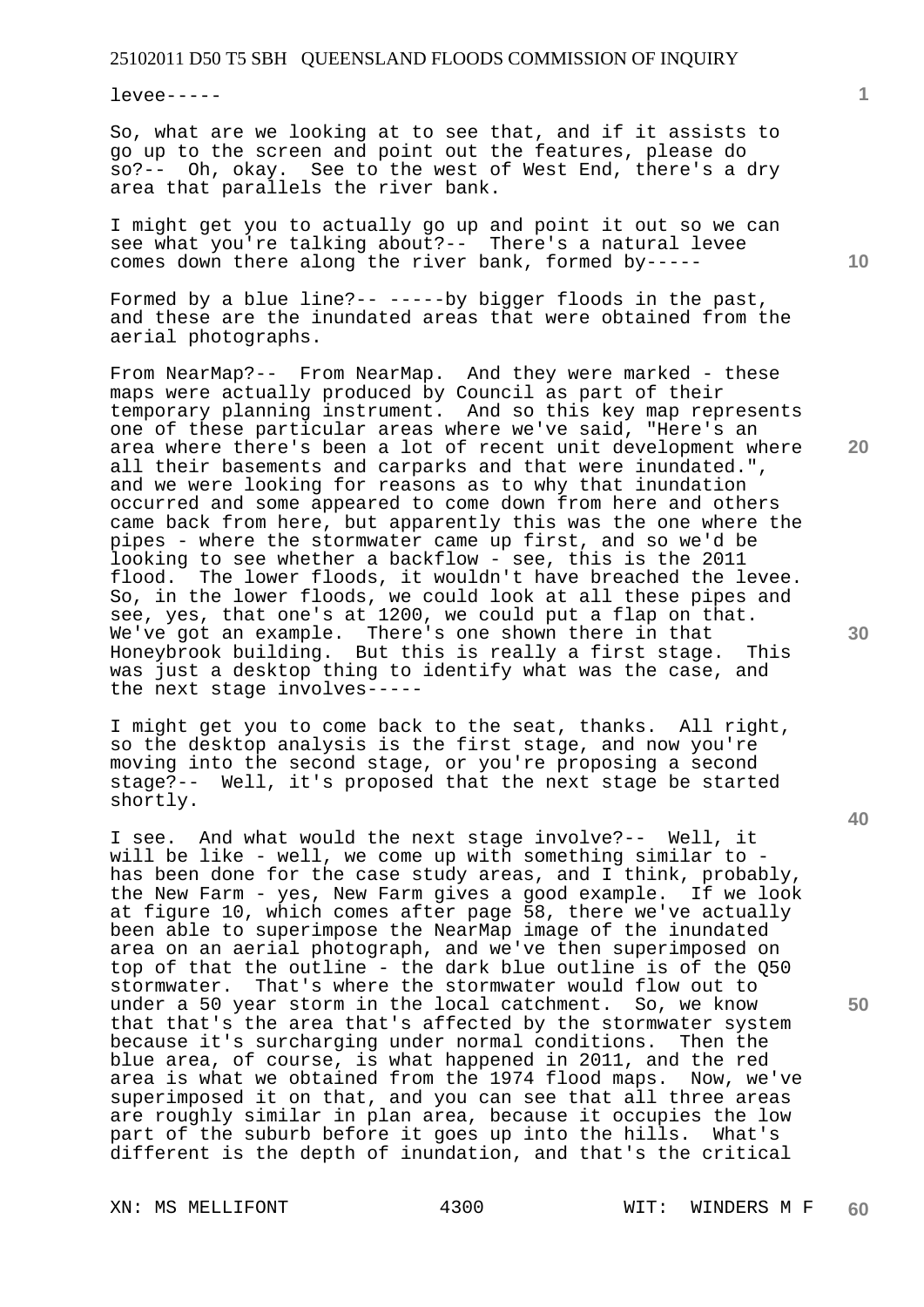thing when it comes to backflow inundation. So, what we - and then if you look at the Auchenflower one, which is on figure 28.

Which is after what page?-- No, sorry, not 28, it's-----

After page 81?-- Yeah, figure 37. You can see that Coronation Drive became inundated.

**10**  We'll just get it up. What page does that come after?-- It follows 86.

Second picture after page 86?-- Sorry, if we go to figure 34, you can see there there's sort of two arms of inundation - one went up Sylvan Road and the other went up Dixon Street, but it only just covered Coronation Drive in 2011.

All right. So, you're proposing, as part of the next stage, that other areas be the subject of similar case studies as ones you've done?-- Yes, and if you go to figure 35, we can identify there how much residential land was affected and how much commercial land, and therefore whether it's worth having a closer look at it.

I see?-- So, we've sort of developed a methodology that we use Council spacial information system to quickly reference areas that are deserving of looking at it more closely and getting some priority.

All right. Can you assist me then with the interpretation of a table in your report, headed Brisbane River Backflow Inundation Area Database, which is Attachment 5?-- Yes.

Now, I want to take you to a specific example in there so you can explain it to us?-- Okay. So-----

Can I take you to an area identified as number 16, West End, West Kurilpa Street, and you will see there that it's got, for example, river and drain identified as the source?-- Yes.

"Largely flooding from river over riverside properties, small isolated flooding areas from localised drains backing up." You've got augment levee as a possible, channel as a no, barrier required as a no, and BFPD required - so, backflow prevention device - required, possible?-- Yes.

As you say in the one above it - Milton - and it is probably not the best example, because you've done the case study - but we've identified that a backflow prevention device is required?-- Yes, that's right.

So, how is it that you're suggesting prioritisation for consideration for backflow preventing devices?-- Well, this was just a first pass.

Yes?-- But if you look at the Attachment 4, we've looked at whether - just how - what types of areas were involved. The area to see - you know, how much damage was caused, and should

**20** 

**1**

**30**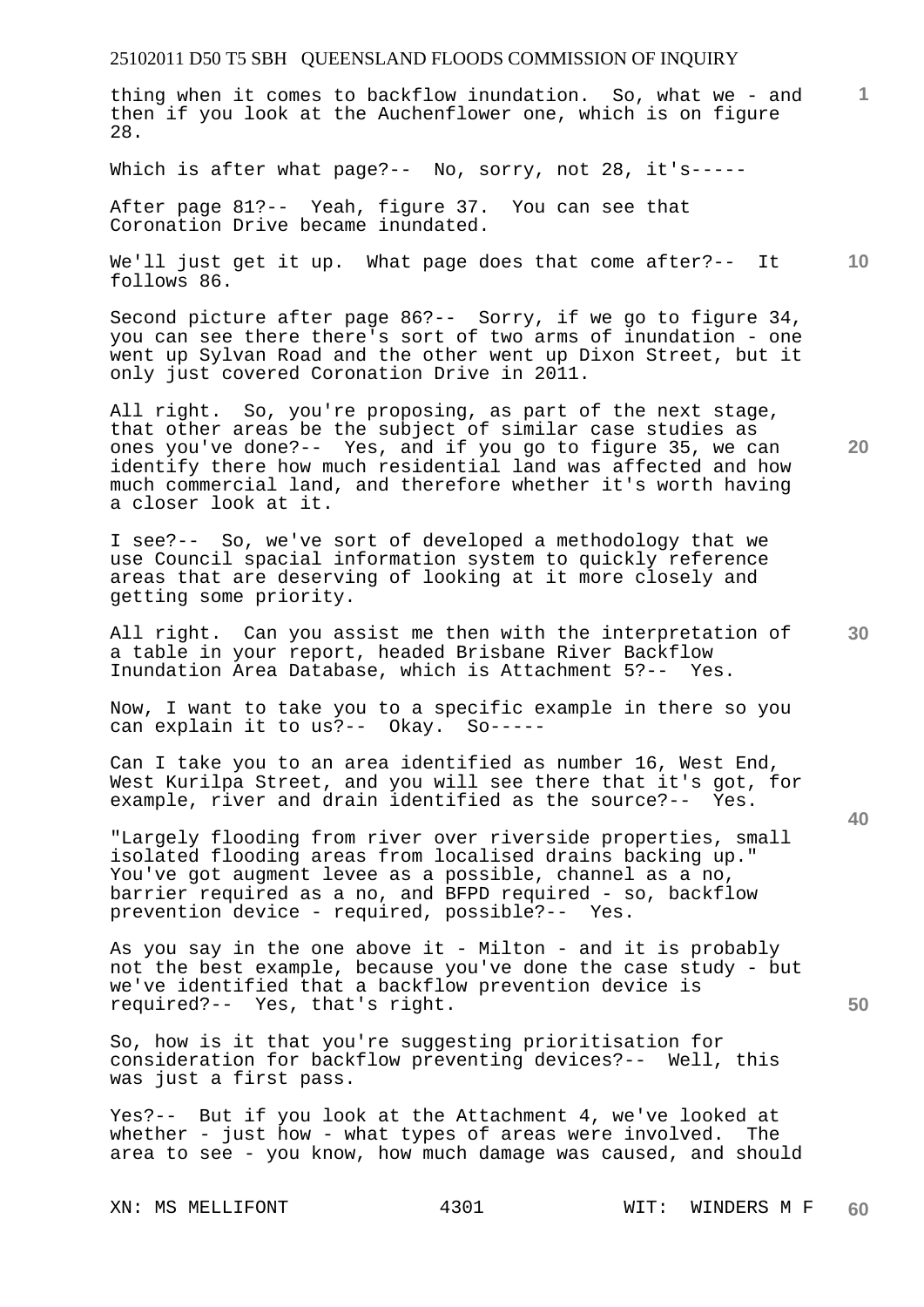we prioritise that first.

Okay. So, what's the state of play? You made a suggestion to Council for the next stage?-- Yes, we've said - in our report we said, "Look, we should pick five out of this list for further study.", like we studied the case studies.

Yes?-- And we'd probably envisage a little bit of extra work to develop that five.

In what respect?-- Well, we'd go back through our records here and start to produce some of these diagrams that we've done for the case study areas.

You mean further work is being done now in respect of those five areas or further work in addition to the type of thing that you did for the case studies?-- No, well, we would justify picking another five to have a look at.

By doing a little bit more work to start with?-- Just a little bit more work, yes.

And then what about the other 34?-- Well, we think that the other 34, then, there's a period of public consultation coming up between now and Christmas.

To what end?-- Well, I think things - mainly go out and inform the people of the extent to which they might expect backflow inundation if things go bad this summer.

All right. What about in terms of redressing or the full consideration of installation of backflow prevention devices for that other 34?-- Well, the Lord Mayor said that if there's anything obvious that needs to be done, then they'll just go and do it, and that could simply be hanging a backflow device off an outfall that's ready to have one hang straight on it, but most of the big ones require a lot more detail to look at.

**40**  All right. I just want to get a sense of that. If you do the five of 39 as specific case studies and recommend action, is there no commitment from Council at this point in time for more specific case studies for the remainder 34 and potential recommendations for action?-- Not to date, no.

Do you consider that it may assist in terms of mitigating floods from backwater that those other 34 are looked at?-- They should be looked at in time, but I think immediately it's more important to inform the people in these areas that they are susceptible to backflow flooding, so that they then become aware of where these stormwater drains are, their local councillor becomes aware of where the problem outfalls are, and it's up to that councillor then to push-----

Accepting that there's a need for community education, that doesn't have to be to the exclusion of still looking at the other areas; you'd accept that?-- There is no real reason why it shouldn't proceed.

**20** 

**10** 

**30**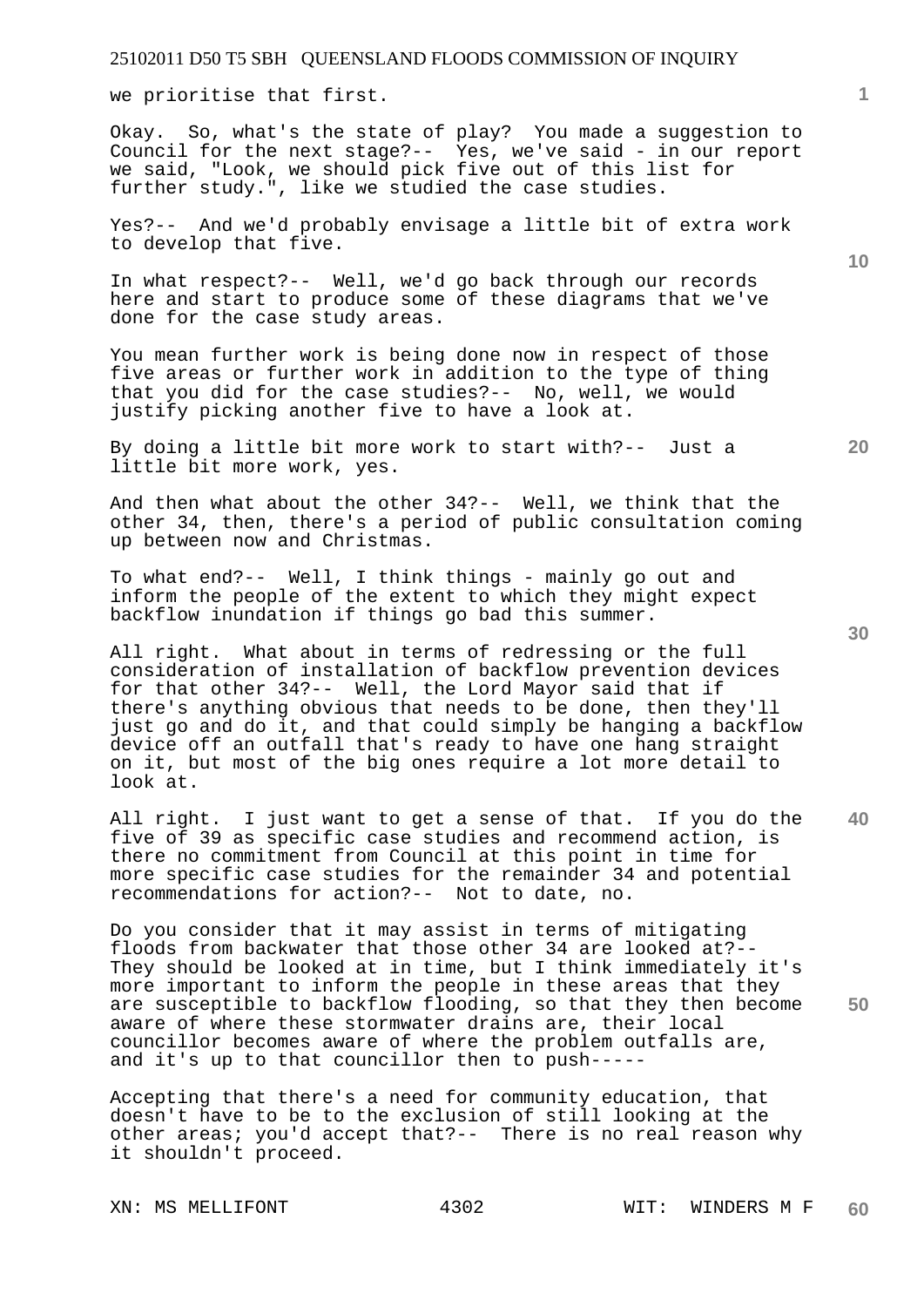Can I take you then, please, to Annexure 5 to your first statement, and this is your comment in respect to Dr Johnson's report from Cardno. What I want to specifically ask you about is Dr Johnson makes a reference to the need to take into account climate change and the potential for the increase in the highest astronomical tide and, as I understand it, you agree in general terms with that proposition?-- Oh, yes, completely.

Okay. I want to get a sense of the importance of the need to take into account climate change in so far as what you've been looking at?-- Yes, certainly I think from New Farm downstream we certainly need to take that into account.

What? For the same reason Dr Johnson has expressed?-- Oh, yes, yes. We've certainly - well, the Government has said, you know, point 3 by 2050 and point 8 by 2100, and we already have tidal surges going up those drains down there, and you don't need much of a river flood to push it up there, and, as he said, people are going to have to start looking at levees in those areas.

So, the priority in terms of taking it into account would be, from your perspective, New Farm, but you'd also accept it needs to be taken into account more generally than that?-- No, I said you'd prioritise it downstream of New Farm.

Sorry, yes?-- Where the land is already low.

Yes?-- And they've been identified - we've identified those areas.

And are there other areas, though, that you would regard as being prudent to take into account the effect of climate change on the highest astronomical tides?-- No, I'm more interested in the flood heights in the river upstream of New Farm.

Can I take you to paragraph 16 of Dr Johnson's report? It might be just easier to hand you up a copy. Page 4. Your observation in respect of paragraph 16 is that, to your mind, overstates the head loss problem but understates the extent of areas that should be considered for backflow protection. Can I ask you to expand on that for me, please?-- Yeah, I'm more concerned about developed areas, not areas that are now being developed and where new drainage systems are being put in. We're talking about pipes and drains that are in there, in the ground. Nobody even knows where they come out in the river,  $and---$ 

I see?-- -----and people are just unaware of the need for it.

All right. So, the point you're seeking to make in that dot point is the need for a study of what's there in terms of the underground pipe system?-- That's right.

In terms of its capacity and then any issues relating to it in

XN: MS MELLIFONT 4303 WIT: WINDERS M F **60** 

**20** 

**10** 

**50**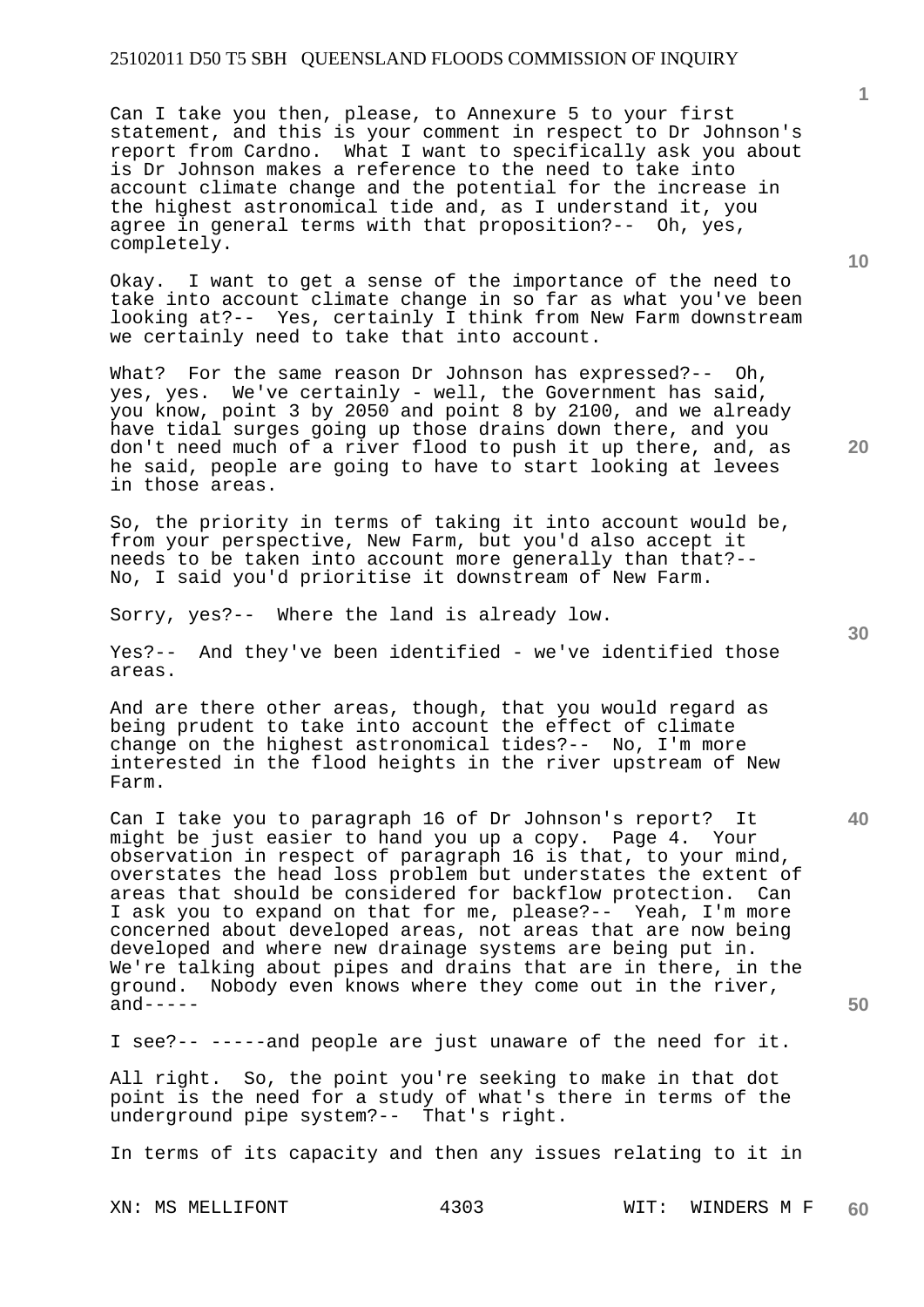terms of its ability to cope?-- Well, the main thing is to see whether it will take an outfall without too much - it will take a device without too much modification.

All right. So, head loss still needs to be taken into account but you see the greater priority as being the point you've just mentioned?-- Well, the head loss we can design our way out of, just by picking the weight of the flap or picking the size of the duck bill. So, it's really just - some engineering decision-making needs to be made, but it's the it's the large outfalls, like Castlemaine Street and Milton drain and the big New Farm drain, they're the ones that need to be analysed in a lot more detail because they're so susceptible to stormwater flood flow.

Right. And that takes more than a desktop analysis?-- I'd say so, but Council is proposing to start on that right away. The case study areas - I think those studies are going out to tender shortly.

And so what sort of expert reports are going to need to be obtained to look at those issues?-- They'll really just be engineering designs. They'll go to normal engineering consultants.

Can I ask you what you mean at dot point 4 under number 2: "Local authority requirements to date have not addressed the backflow flooding problem." Can I get you to expand on that?-- That's my dot point?

Yes, your dot point 4 in Annexure 5 under point 2?-- Oh. It's been my experience that - certainly in the Brisbane local government area - they've been fitted as outfalls have been modified by developments or to suit particular operations. I haven't been aware of any particular policy that's been followed. It's not in the Queensland Urban Drainage Manual  $or---$ 

I see?-- -----or subdivision or development guidelines.

Right. And, in your view, ought those documents take into account the backflow flooding problems and make provisions in respect of that?-- No, I think you've got to consider it on a case-by-case basis. We've identified those areas. The area where we do need to make some provision, I think, is for underground carparks and underground building services and Council is developing a draft code for basement and building services, and I think that's quite important.

All right. Can I take you to second page of your comments, your first dot point, which refers back to 24 of Mr Johnson's report. Now, Dr Johnson said that, "Since the exclusion of a backflow valve increases headlosses in the stormwater drainage systems, the installation on the existing stormwater pipes will cause upstream flood levels to increase when local storm events occur.", and he says, "While the amount of increase may be relatively low, any flood level increase in an area where significant flooding already occurs would be seen as

XN: MS MELLIFONT 4304 WIT: WINDERS M F

**20** 

**10** 

**1**

**50**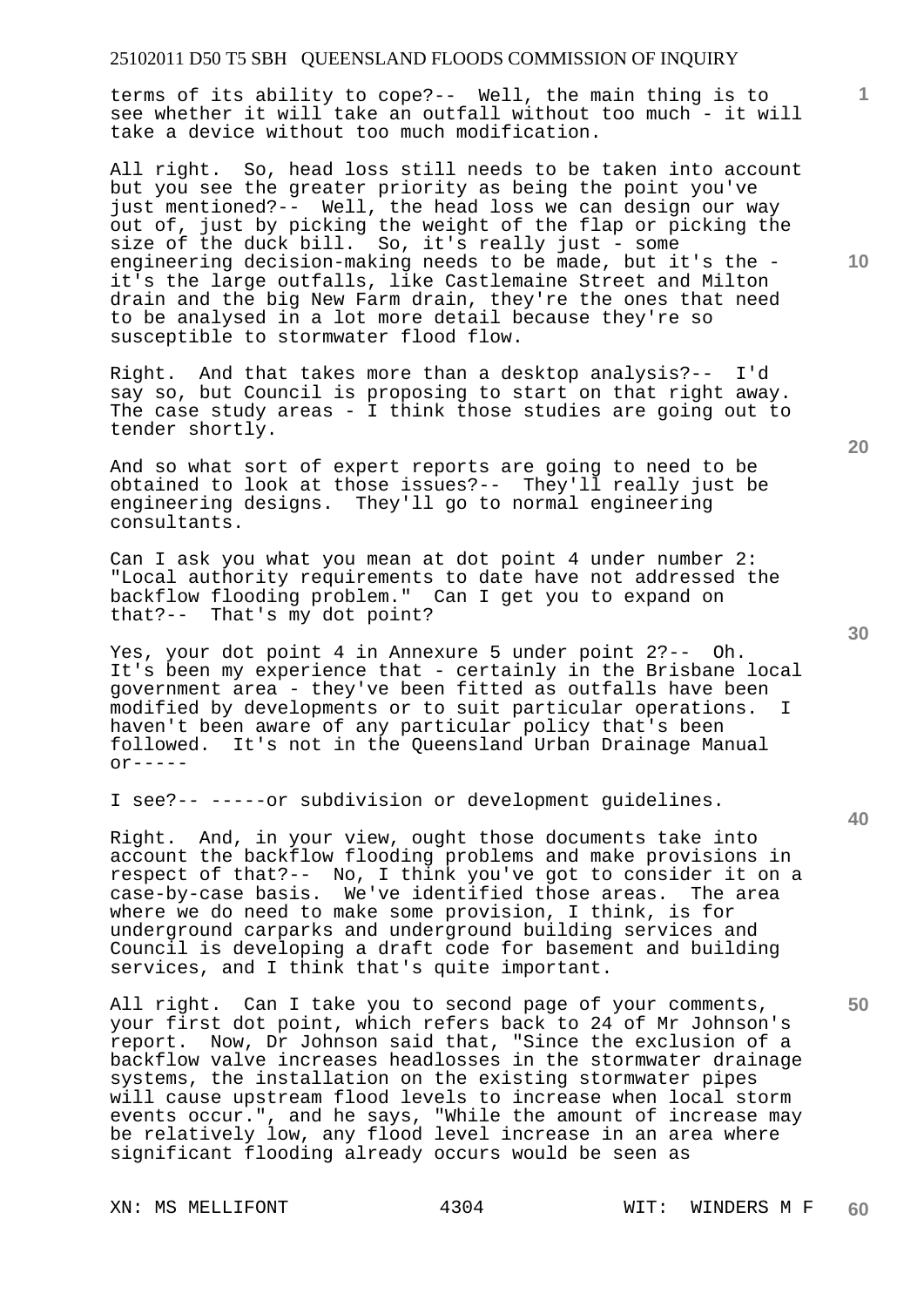significantly detrimental." You disagree with that last sentence. Can you tell me why?-- Well, the thing is that the benefits of preventing backflow from the river flood far outweigh the disbenefits of any increased pressure increasing the - you know, say under stormwater flooding, you get 300 mils of rain and - of water in your yard and if we put a big duck bill on it, we get 400 mils, nobody is going to get terribly excited about that if it stops you getting one and a half metres of water.

All right. But if you were to read that sentence together with the next paragraph, which I think you agree with, what Dr Johnson is suggesting is that you have to balance and weigh the various benefits or detriments. You would agree with that proposition?-- Yes, and it's a - it's the sort of thing you can resolve with a computer model. Drainage models do handle backflow devices.

All right. I have nothing further, thank you.

COMMISSIONER: Ms Brasch?

MS BRASCH: No, thank you, Commissioner.

COMMISSIONER: Mr Dunning, do you want to go last?

MS McLEOD: I have no questions, thank you.

COMMISSIONER: Mr Dunning?

MR DUNNING: I have no questions, thank you, Commissioner, but I did enjoy going last.

COMMISSIONER: Very good.

MS MELLIFONT: Could this witness be excused?

COMMISSIONER: Yes, thank you. You're excused.

WITNESS EXCUSED

**10** 

**1**

**20** 

**30**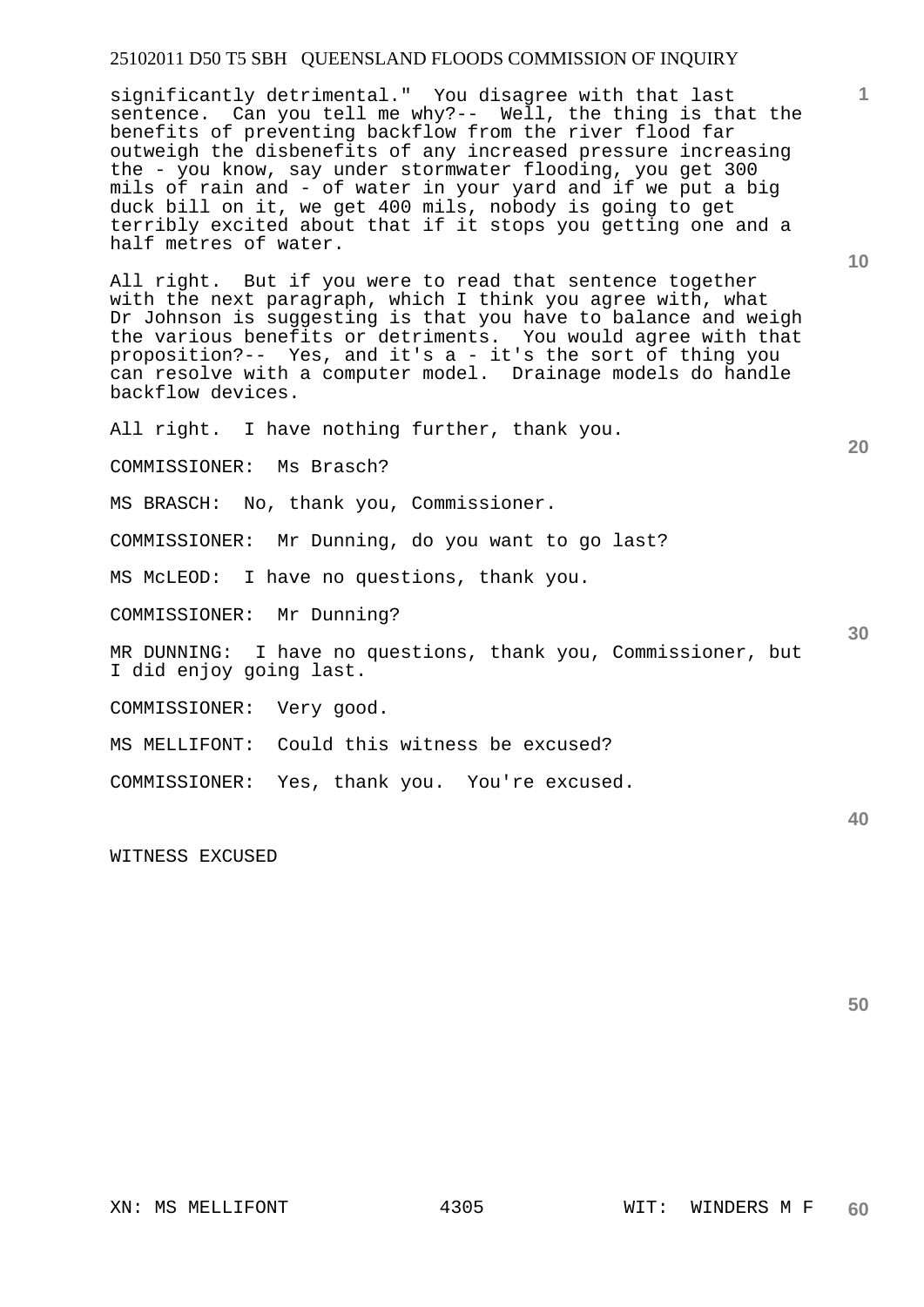COMMISSIONER: Mr Thompson?

MR THOMPSON: May it please the Commission, my name is Thompson, initial GA. I appear with my learned friend Mr K Holyoak, instructed by Corrs Chambers Westgarth on behalf of Suncorp Metway Insurance Limited and Australian Associated Motor Insurers Limited.

COMMISSIONER: Thanks, Mr Thompson.

JAMES JOSEPH HIGGINS, SWORN AND EXAMINED:

MS MELLIFONT: Good afternoon, Mr Higgins. Is your full name James Joseph Higgins?-- It is, yes.

**20**  And are you the executive manager, Queensland Event Recovery for Suncorp Personal Insurance, a division of the Suncorp Group?-- Correct.

And you have authority to give evidence on behalf of AAMI, the Australian Associated Motor Insurance Limited Company and Suncorp Metway Insurance Limited?-- That's correct, yes.

So, AAMI and Suncorp Insurance form part of the Suncorp Group?-- Yes, that's correct. The Suncorp Group encompasses a number of brands, which include Suncorp, AAMI, APA, GIO, and there's a number of other niche brands as well, there's probably about 12 to 13 brands all up that we have.

Now, you provided a number of statements to the Commission. I will start with the first. This is a statement in response to a requirement to provide information issued to Suncorp and it's dated the 14th of September 2011. If I can have that statement shown to you? There's three volumes. You are being shown the first of them. Does that appear to be your statement?-- Yep, that's my statement.

Can I tender that, please?-- Correct.

COMMISSIONER: Sorry, what was the date, Ms Mellifont?

MS MELLIFONT: The statement dated the 14th of September 2011.

COMMISSIONER: Thanks. Exhibit 871.

ADMITTED AND MARKED "EXHIBIT 871"

MS MELLIFONT: The second is a statement in response to a requirement to provide information with respect to AAMI, and again, the 14th of September 2011. We will show you the first

**1**

**10** 

**40** 

**50**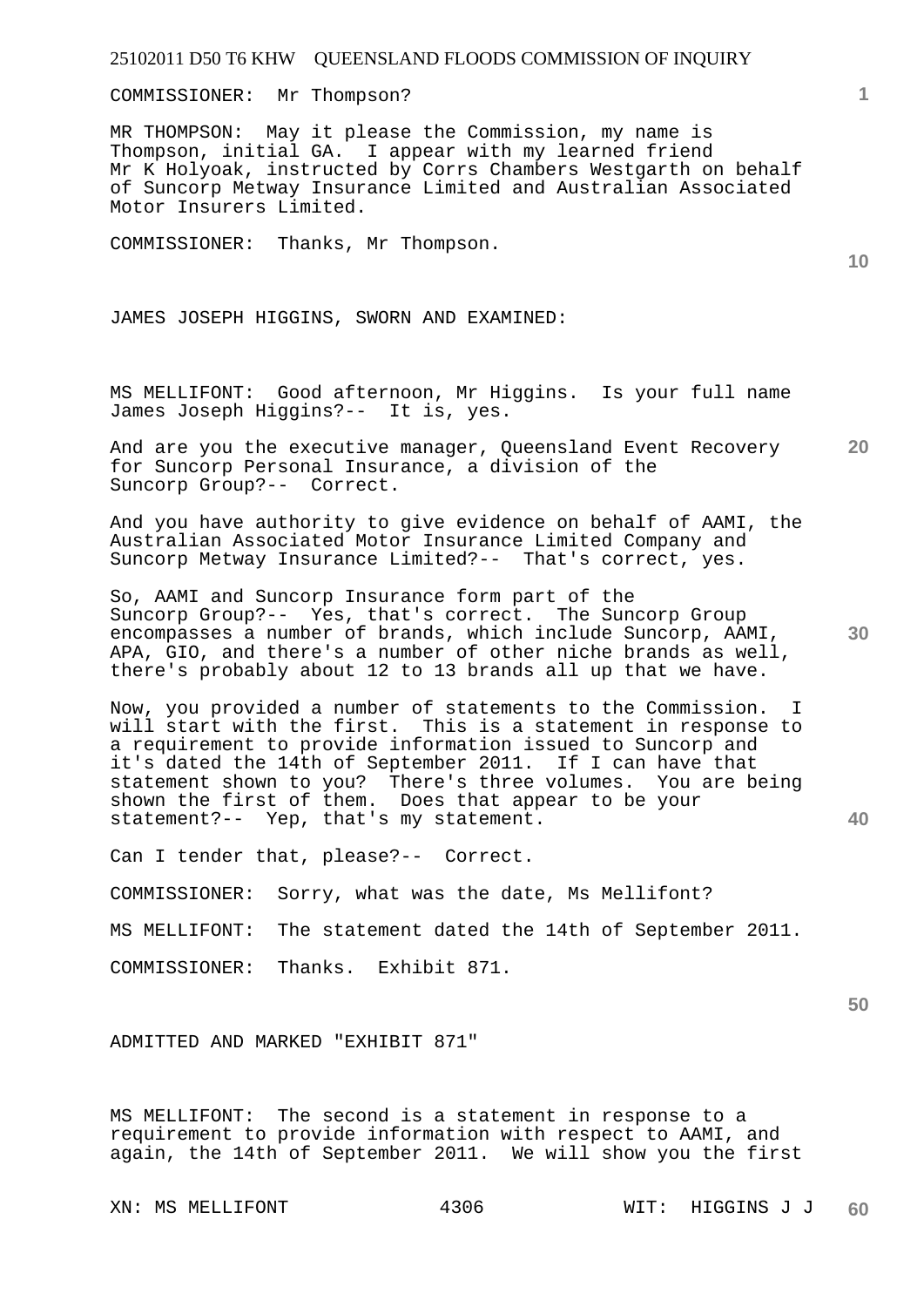volume of that statement. Is that your statement?-- Yes, that's my statement.

All right. Now, as I understand it, there are some amendments to be made. First of all, there is an exhibit table which is annexed to that statement. Does it need to be replaced with an amended exhibit list?-- Yes, yep.

Right. Now, I will show you an amended exhibit list?-- So, that's where appendix 5 is blank.

Okay?-- Yep.

Now, can you explain why appendix 5 should be blank?-- Yes, look, I believe that one was where we - we provided hydrology instructions that were unrelated to AAMI, so I think we have subsequently provided the instructions that related to the AAMI claims. The one that was in the appendix ws, I think, for Suncorp, not AAMI.

So, if we can now - I am not sure of the best way to do this, Madam Commissioner, whether we tender these as supplementary exhibits, the new exhibits, if we tender them as supplementary exhibits or if you would like them simply slotted in.

COMMISSIONER: Slotted in would be better. I don't want things on the record that we don't need.

MS MELLIFONT: Thank you. So, we will make arrangement for the amended exhibit list to form part of that statement. In respect of Exhibit 6, the current document - the document currently attached is entitled, "Short Form Contract"?-- Yep.

Now, it should instructions to assessors and flood questionnaire; is that correct?-- Yes, the short form contract was unrelated to the AAMI instructions.

All right. So, we will have that new document inserted as the new Exhibit 6?-- Yes.

Now, I will show you a copy of the instructions to hydrologist which was referred to in the exhibit list as Exhibit 7?-- Yes.

Is the document being shown to you the correct new Exhibit 7?-- Yes, that's correct. That would be the instructions that we would have provided to - or - to the hydrologist on behalf of AAMI.

**50**  Okay. And there are consequential numbering changes, so the current Exhibit 7 should be marked 8 and onwards and that will be reflected in the document which will be part of the statement. With those amendments, I ask that statement be tendered.

COMMISSIONER: Exhibit 872.

**40** 

**1**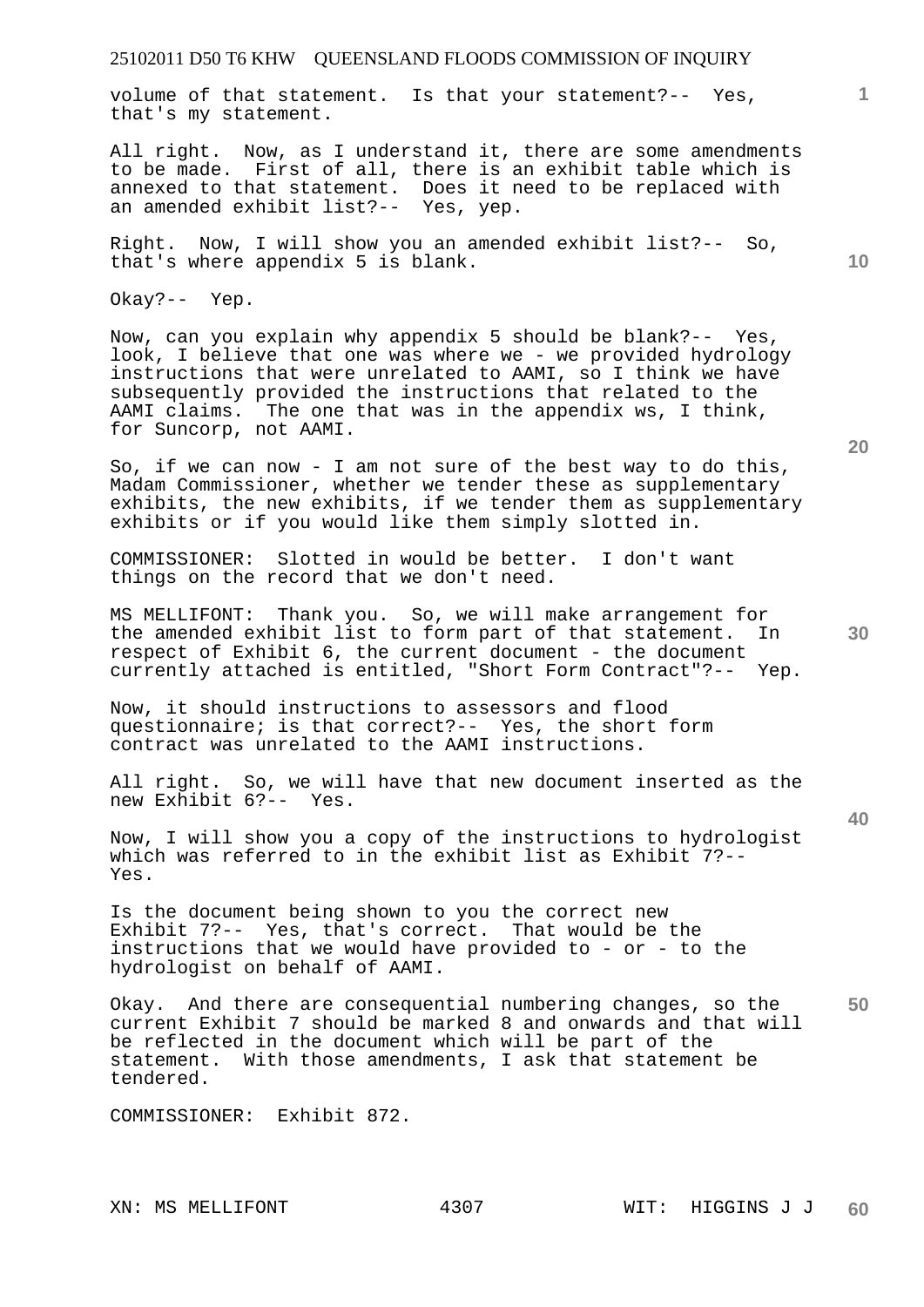ADMITTED AND MARKED "EXHIBIT 872"

MS MELLIFONT: I will show you now a statement in response to a requirement regarding statistical information regarding claims for Suncorp and AAMI dated the 30th of September 2011. Is that the statement I have just described?-- Yes, that's the data, yep.

I tender - is that statement true and correct to the best of your knowledge?-- It is, yes.

I tender that statement.

COMMISSIONER: Exhibit 873.

ADMITTED AND MARKED "EXHIBIT 873"

MS MELLIFONT: I will show you now a statement in response to lay witness Mr Nick Laszlo, a statement dated the 13th of October 2011. Is that the statement I have just described?-- Mr Laszlo, yes.

True and correct to the best of your knowledge?-- Yes.

I tender that statement.

COMMISSIONER: Exhibit 874.

ADMITTED AND MARKED "EXHIBIT 874"

**40** 

MS MELLIFONT: I tender a - can I take you, please, to a statement in response to lay witness Mr Julian Chambers, a statement dated the 7th of October 2011. This is already has already been tendered as Exhibit 843, but I will just ask you to identify it as a statement of yours which is true and correct?-- Yes. I do, yes.

**50**  Thank you. Now, you are aware that Suncorp Group Limited provided a submission to the Commission I think in April, the 4th of April 2011. You are aware that a submission was provided?-- Yes, look, I have read that statement, or that submission this morning.

Now, you are not the author of that submission?-- No.

All right. Is the submission I'm referring to - you have that with you at the moment?-- Yes.

**10** 

**1**

**20**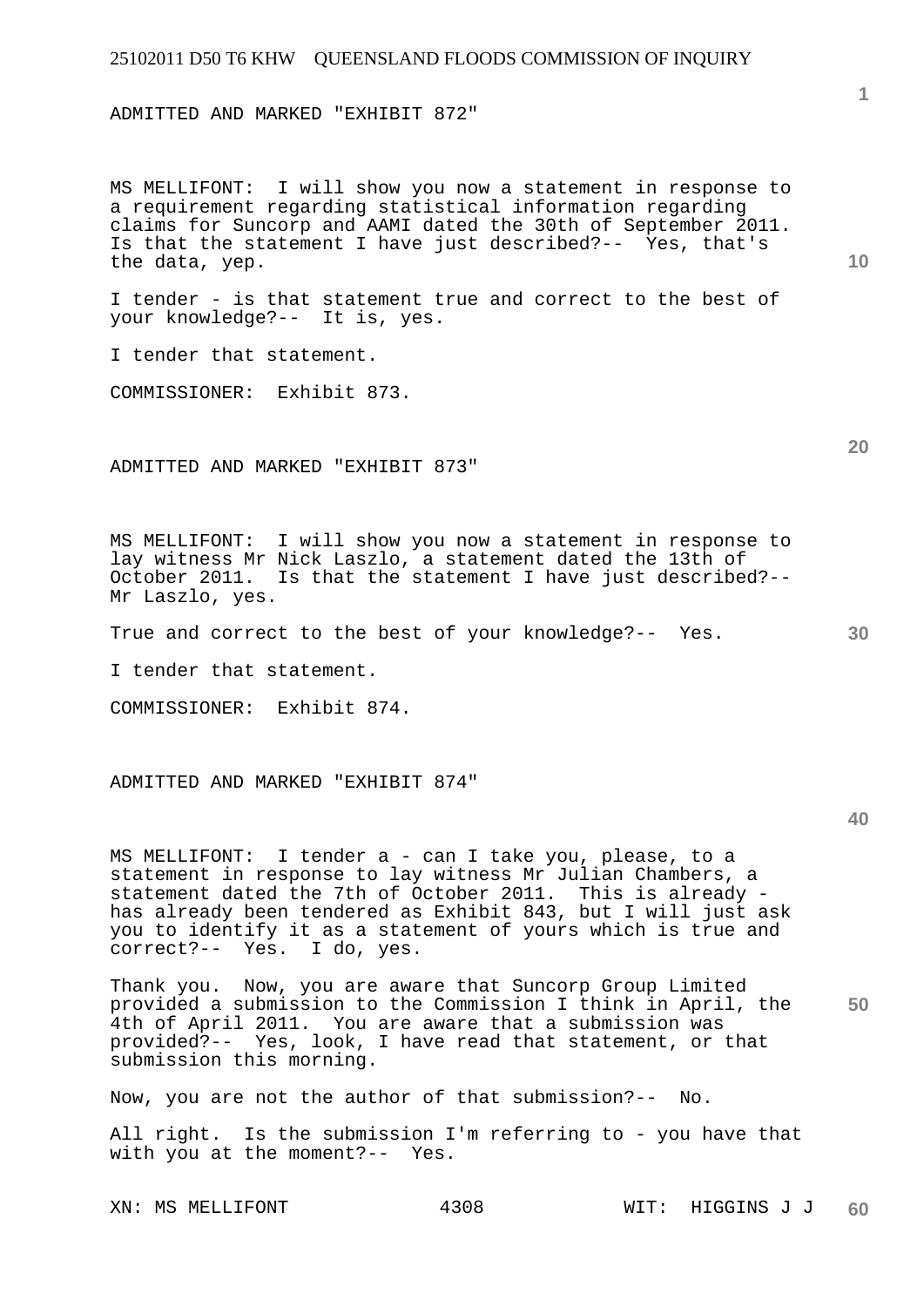All right. Well, I will tender the clean copy. You have got a copy for yourself?-- Yes.

All right. Now, do you know who was the - who the author of that document was?-- Look, I believe it was our corporate affairs team or someone within our group division. At the time I was heavily involved in running the Event Recovery for the floods.

All right. So, you don't know precisely who authored and signed off on this document, the submissions?-- I'm advised that it was corporate affairs/legal, someone within our group area.

With further inquiry, you would be able to able to ascertain who was the author-----?-- Yes.

-----who signed off on it; correct?-- Yes.

COMMISSIONER: It will be Exhibit 875.

ADMITTED AND MARKED "EXHIBIT 875"

**30**  MS MELLIFONT: Subject to you making a further inquiry and with the qualification you have just mentioned, might it have been Ms Judy Loghnan, general counsel for Suncorp Group Limited?-- Oh, yes. Most likely.

Now, having read that submission - is that for the first time the morning, was it?-- It was, yes.

All right. Have you identified some areas of - in need of correction?-- Yes. So, paragraph - the first one is paragraph 11.8, where it makes reference to our - the Suncorp CRTs, which are our Customer Response Team, mobile claims unit. We didn't get to Rockhampton because of access issues.

So, Rockhampton ought to be deleted from 11.8?-- Correct, yes.

Is your second amendment with respect to paragraph 13.1-----?-- That's correct.

**50**  -----an amendment to the statement, "The insurers in the Suncorp Group treat customers individually. For example, AAMI policies exclude riverine flooding. AAMI did not commission area-wide hydrology reports with a view to treating customers within a geographical area on a grouped basis. It did not rely upon reports of this kind that were commissioned by the Insurance Council of Australia." Do you wish to make an amendment in respect of - a correction, rather, in respect of that statement?-- Yes. So, AAMI conducted assessments of every property and used the area hydrology report in some

**10** 

**1**

**40**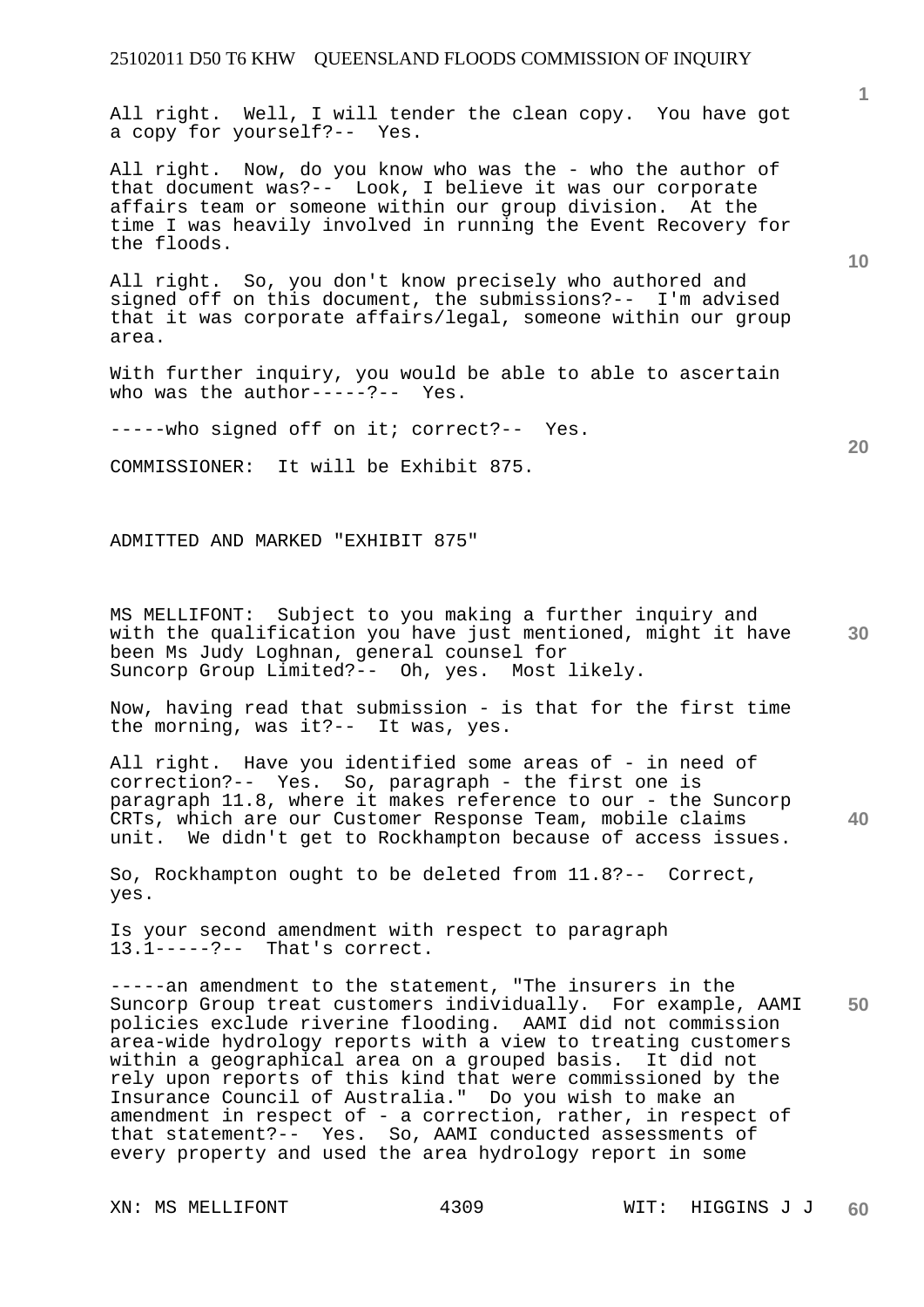cases, but we also commissioned about 180 site hydrology reports. So, to say that we didn't rely upon the area report needs to be corrected.

And do you know how it was that this incorrect statement came to be in this document?-- No, I don't. I guess at the time - I think this was done in April - we were heavily involved the claims teams were heavily involved in responding, I guess, to the rebuild of Queensland, so I'm not sure why that - that statement may have been made, but certainly in around March was - and subsequent weeks was when we started to get information on the area hydrology reports.

All right. So, in terms of area-wide hydrology reports which were commissioned by the Insurance Council of Australia, were they first referred to by AAMI in considering claims at a point earlier than the 4th of April 2011?-- Yeah. Look, I think the - the message there was that we didn't make, I guess, a general call based on postcode or area, that we wanted to treat every customer at an individual level, so, therefore, we didn't - we didn't rely - we didn't use or make a blanket call, I guess, we wanted to look at every individual case and I - during that period we were, I guess, looking at all the claims that we had received to try and determine which ones would require site hydrology reports and which claims the information that was provided to us and subsequently when the area report came in was sufficient to make a decision.

If I can just come back to the question, which was whether AAMI had reference to reports of the nature of area-wide hydrology reports commissioned by the Insurance Council prior to the 4th of April 2011?-- There would have been - yes, there would have been decisions made. On receipt of the area hydrology report there would have been decisions made on that report and between that report and the date of this report, yes. Does that answer your question?

So, how early on did AAMI start looking at the area-wide hydrology reports which had been commissioned by the Insurance Council of Australia in reference to assessing claims?-- We would have received those reports - I think it was around the 10th of March, so from the 10th of March.

So I can understand the process, in what circumstances were they relied upon to determine a claim?-- Well, they would have been - as I said, each claim we would have used in determining the decision on a specific claim. Every claim we'd already received the assessment report, because we assessed every claim. We were waiting then on the area hydrology report to be provided. We also used information that the customer provided. So, with all of that collective information together, if it provided sufficient evidence to form a decision, then we would have used the area hydrology report in conjunction with the assessment report for that purpose.

All right. So, as I understand the process, you had your you had your assessor look at the claim, you had some

**10** 

**1**

**20** 

**40**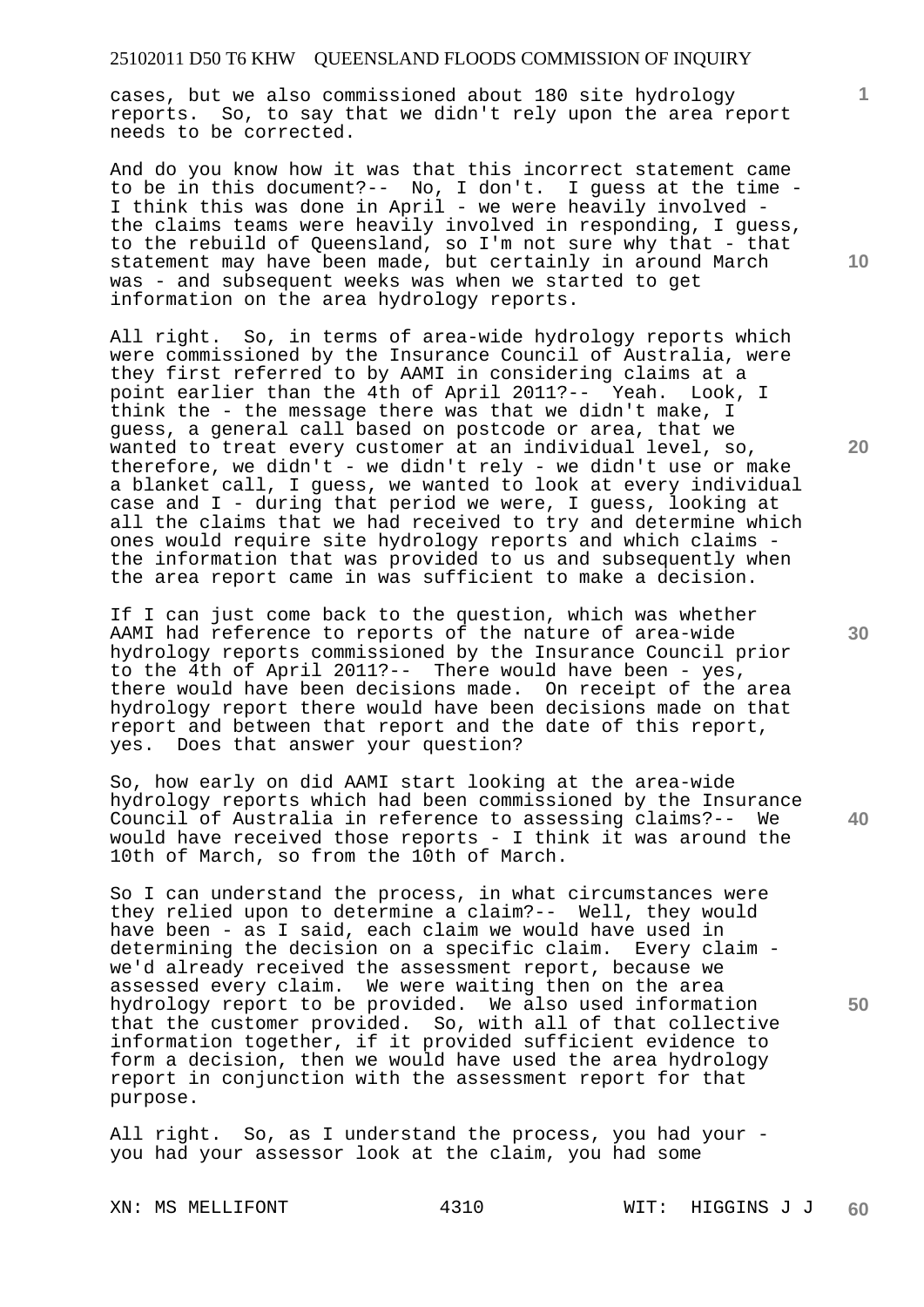information from the customer and you had hydrology - the area-wide hydrology report?-- For the majority of the cases, yes, and in some cases when the hydrology report was received, it didn't provide us with, we believed, sufficient information to form a decision, and, therefore, we commissioned site specific hydrology reports.

So, what I want to understand is in what circumstances did AAMI regard the area-wide hydrology report as being sufficient to determine the claim compared to the circumstance where you regarded it as necessary to obtain a site specific hydrology report?-- There would have been a couple of pieces of information. One would have been if the date of loss on the information provided by the customer was consistent with the area hydrology report and there was no other information provided to us to suggest - on the balance of probabilities that it wasn't a decision for a decline, then we would have used that information. Where there was information to suggest, for example, stormwater inundation and/or drain backflow and the area report didn't provide us with information we needed, and largely that information would have been provided by the customer, we would have then had to have gone and commissioned a site hydrology.

Even if the date matched up with the hydrology report - if the date of loss was consistent with the hydrology report?-- Yeah, and in some cases customers - the area hydrology report didn't cover their area, so we would have commissioned a site specific for that particular area.

All right. I am not following?-- So, Narangba, for example, the hydrology report didn't provide enough information in that area and other areas, I guess, in Brisbane and Central Queensland where we felt that we needed to get a site specific hydrology report done.

So, is it the case that there was area-wide hydrology which in general terms covered those areas, but weren't sufficiently specific for subareas; is that what you are saying?-- Largely, yes, yes. I mean, the critical information that you need to get in forming a decision is the date of loss, the causation, so was the - was the damage a result of stormwater run-off, which the AAMI policy responds to, or was the damage caused by riverine flooding, which the policy doesn't respond to. So, if there's any information that leans either way, you need to investigate that. So, if the customer says that the water - stormwater inundation, for example, "and then I flooded", we'd need to get - we need to investigate that.

Was it the case that on every occasion where the customer suggested it might have been caused by the stormwater inundation that AAMI commissioned specific site hydrology?-- Not in every case, because the - the information that we would have relied upon - and we would have considered the customers' version of events as well - but with all that collective information together with the customer, from the area hydrology report, from the assessor, if all that information and the weight of that evidence pointed towards on the balance

**10** 

**1**

**20** 

**30** 

**50**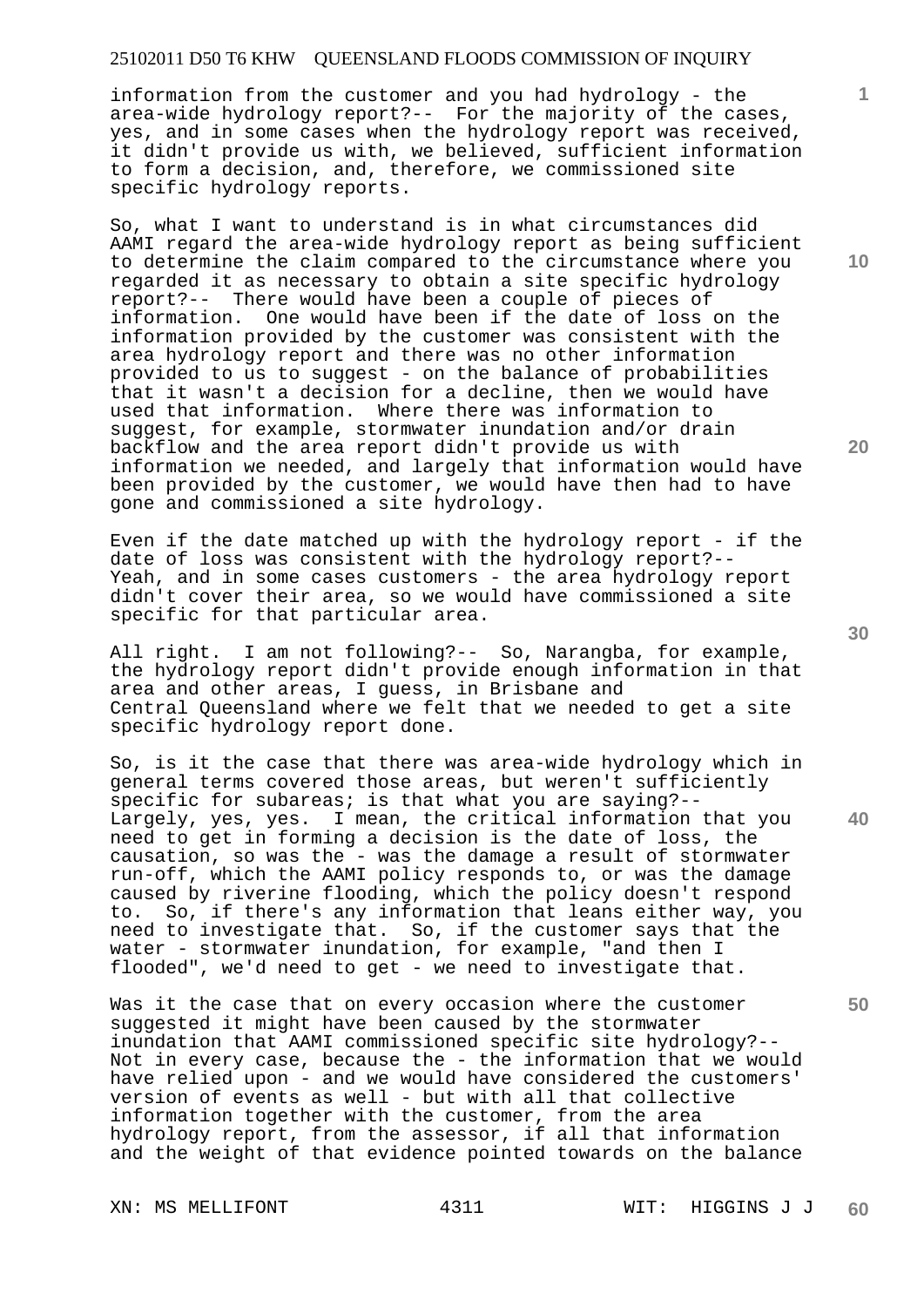of probabilities that it was a decline, then we would have leaned towards that decision.

Let me just see if I have got this right. You have got an assessor who doesn't have hydrology expertise providing an assessment report; correct?-- Yes. No, they're not engaged to do hydrology, exactly.

All right. So, you have - that's one of your pieces of information?-- Correct.

The second piece of information is your area-wide hydrology reports, which provided a conclusion as to source of flooding based on an area; correct?-- Yep.

That's your second piece of information?-- Yep.

Your third piece of information would be what the client told you, for example, client says it comes from stormwater?-- Yes.

All right. But even if the client said that, it came from stormwater, that would not always involve you looking for a site specific hydrology report; correct?-- Correct. If the information - and the other thing was the aerial flood mapping from the Reconstruction Authority, so if those pieces of information, the assessor's report, the flood mapping, the area hydrology report all leaned towards, I guess, on the balance of probabilities a decline and, I guess, the customer said it's stormwater, we would look at that in cases - and, in fact, I think we did about 150 second assessments where we did go out and speak to the customer again about what - you know, what they saw and then took that information and considered that in totality, and if all of that information on the balance of probabilities suggested it was one for decline then we made the decline.

**40**  How would you take into account the flood mapping by the QRA?-- It showed the areas from where the river came and the areas - you can see in the area map where the water's actually coming from and I think it's in a time.

You are talking about the NearMaps or QRA?-- There's - I wasn't directly involved in reviewing those particular maps. I believe it was a Reconstruction Authority website that they took those maps from.

And in terms of somebody applying the notion of the balance of probabilities, who's doing that?-- So, what we did was - I guess in setting up the Queensland - the Event Recovery team with the large - I think with 20,000 claims and the AAMI - the AAMI piece had - we had 1700 circa claims on the 28,000 that -17 on the 11,000 for flood, it was very important for us, even though the volume was sort of less to put in a team to look at all aspects of the decision, to make sure that we made the right call. So, we set up a team, the AAMI Flood Team, and we put together or total loss guys. Now they're experienced in major loss, total loss, and they've worked through the

**10** 

**1**

**30** 

**20**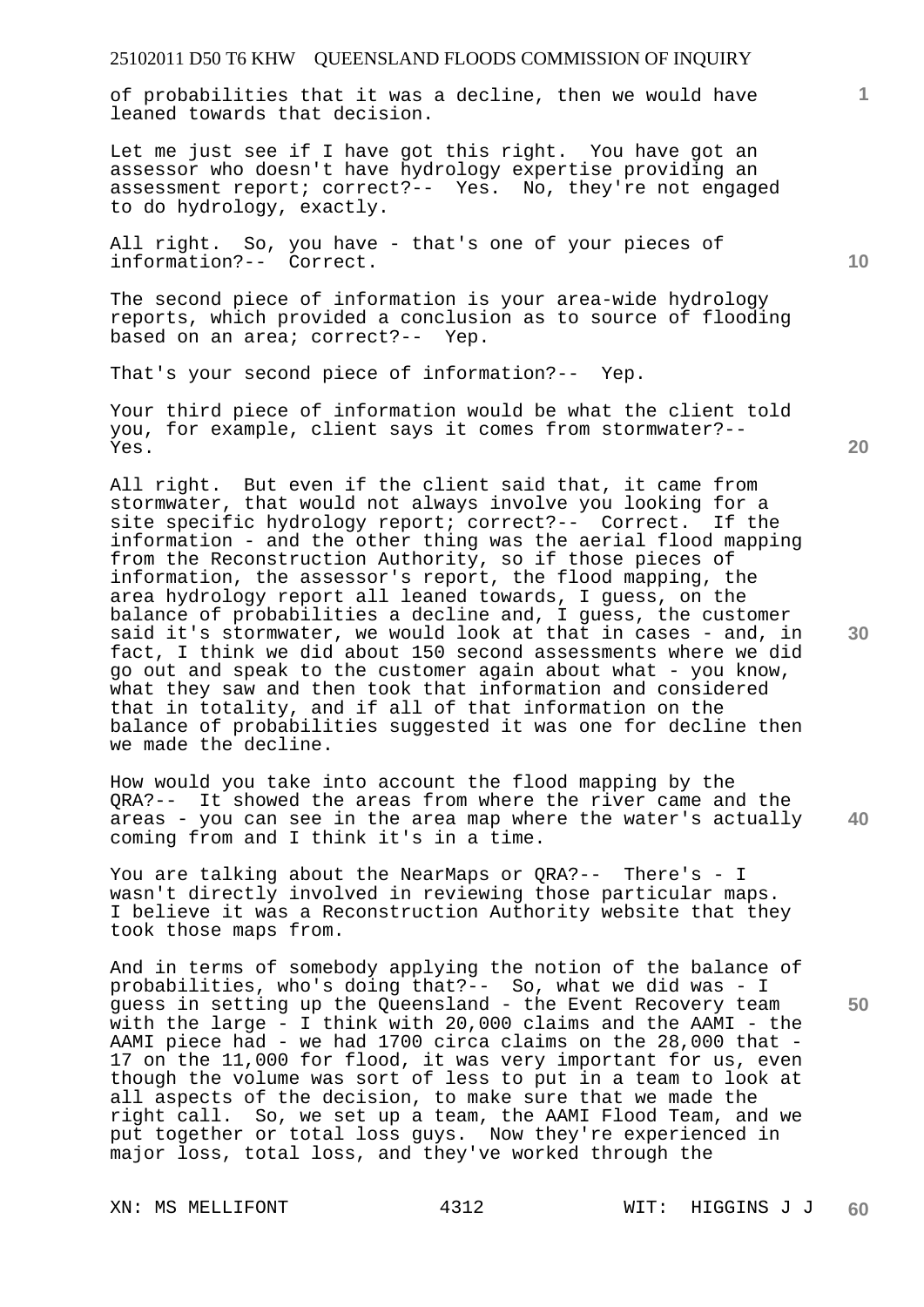bushfires and the other major - major events for us. So, they were experienced in dealing with, I guess, catastrophes. We also brought in - I brought in one of my senior investigators, who's got experience in, I guess, collecting and managing evidence. He's also experienced, I guess, in the home product and the home claim process. There were other people collectively involved at some point, whether it was a legal view or a product view/portfolio view or an ADR, IDR sort of dispute view. So collectively we got together before making any decisions to agree the process we wanted to go through to make a decision, and what are the steps we were going to go through, what is the information we're going to collect, what are we going to rely upon and who do we need to talk to, I guess, to - so that's everyone's comfortable that this is the process. So, it wasn't - it wasn't one person, it was a collection of people, I guess.

What did it take to get a site specific hydrology?-- Well, I guess there were probably a couple of things that would have triggered a site hydrology. One, it would be the evidence that we have collected to date, including the area hydrology, the mapping and the assessor's report still puts a level of doubt in our mind that this is a claim that there's - there's a piece of information that we're missing.

Can you be more specific? Give me examples?-- So, for example, the customers say, "Well, the water came from - came from down the hill and it came in to a certain level and then I flooded."

That would be enough? That would be enough to prompt you to do a site specific hydrology?-- In some cases, it probably would, we just wanted to be sure, because the date of loss was around the time, I suppose, that - where there was a lot of rain. So, the information would not have been - by itself there was - there was just a little bit of information missing that we wanted to be very certain that we were making the right decision for the customer, yes.

Well, what else would prompt a site specific hydrology?-- There were times when the customer would have said the water came from a drain, the mapping and first assessment probably and even - first assessment probably would have said exactly what the customer would have said, that water came originally came from a drain, and if all of that, I guess, pointed to, well, we need to go out and get a hydrologist who - look at the site and look at where the drain is, then do all the calculations that they do to determine drainage and overland flow, then we would have engaged site hydrology for that.

Is it fair to say that whether or not information coming from a client would prompt you to do site specific hydrology was based on a subjective view of one or more members of the team?-- Look, it wouldn't in all cases, because the - if the customer gave us information on a drain, for example, but all the other evidence that we have received at that particular point in time suggests differently, then we - you know, and

**20** 

**10** 

**1**

**40**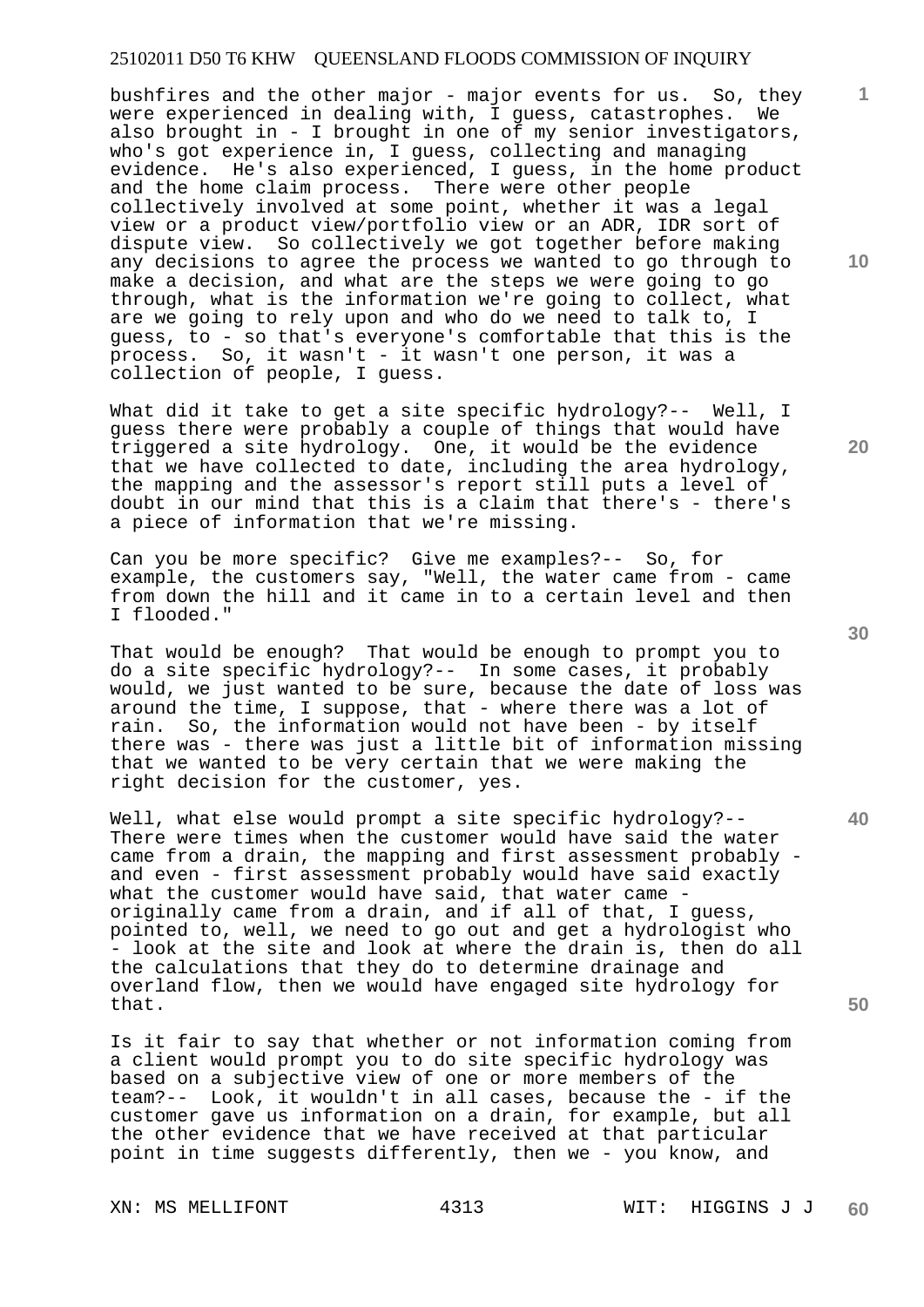there was a time factor involved here as well, so there's a lot of pressure to make decisions, and the process that we had agreed or that we had internally agreed and we had spoken to the - to FOS and the ombudsman on, this is what we're going to do, so there was a pretty clear process in place that we needed to get the information quickly, we wanted to make the decision as quickly as possible, then we would have made that decision if the information on the balance of probability suggested that it was one for decline, and at that time when we contact the customer and explained the position, we would then explain the next steps for them if they chose to take up which is really their right of appeal.

Right. Okay.

COMMISSIONER: Is that a convenient time?

MS MELLIFONT: Yes, it is.

COMMISSIONER: We will resume at 2.30.

THE COMMISSION ADJOURNED AT 12.55 P.M. TILL 2.30 P.M.

**30** 

**1**

**10** 

**20**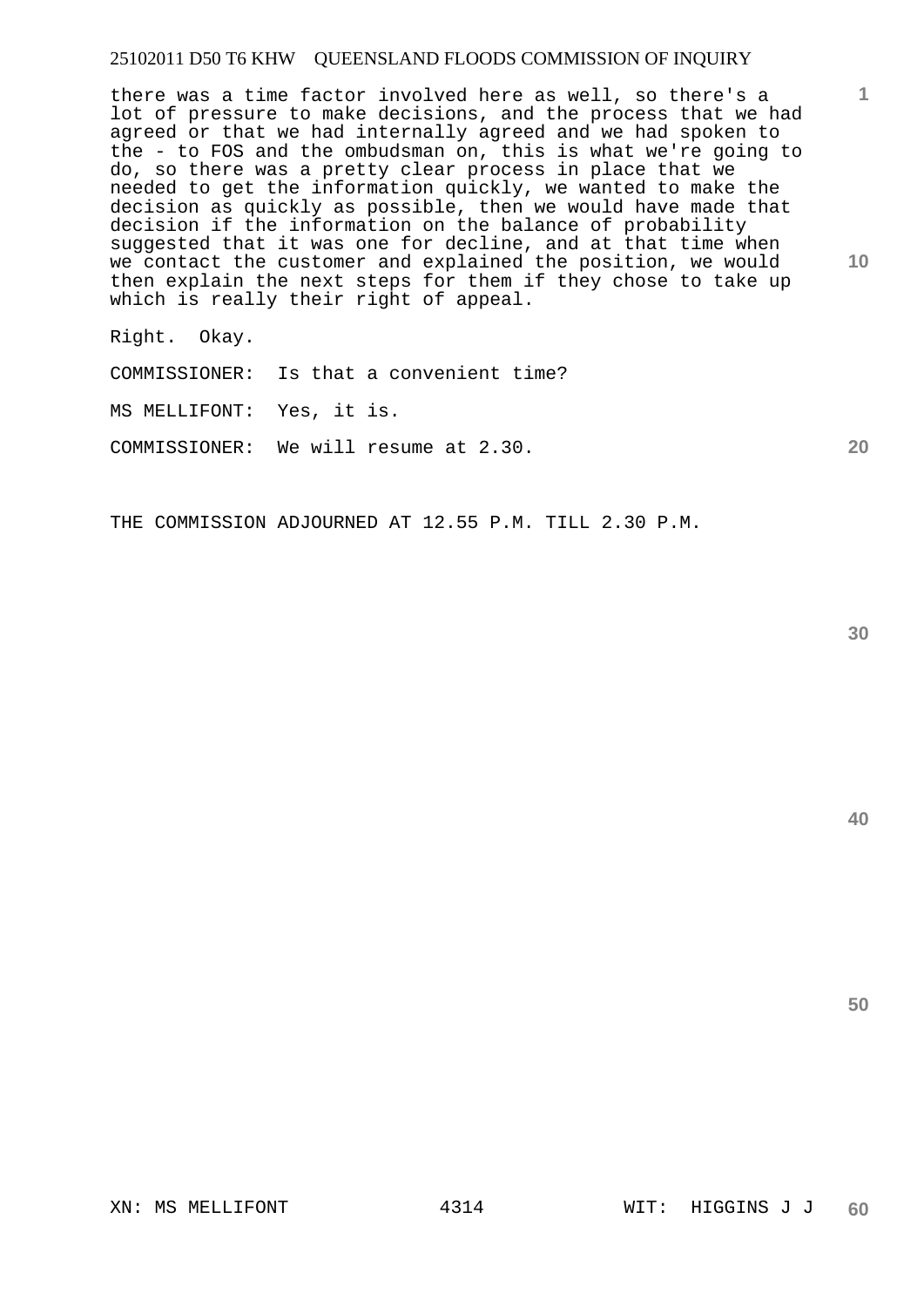THE COMMISSION RESUMED AT 2.30 P.M.

JAMES JOSEPH HIGGINS, CONTINUING:

COMMISSIONER: Yes, Ms Mellifont.

MS MELLIFONT: Thank you, your Honour. I just wanted to make the third correction I think you wanted to refer us to in this submission by Suncorp, which is, as I understand it, the last<br>dot point of paragraph 15.3, and it states: "As outlined dot point of paragraph  $15.3$ , and it states: above AAMI has not commissioned or used area-wide hydrology opinions but rather has assessed each affected property according to its own particular circumstances. In many cases this has led to acceptance of part or all of a claim which would have been rejected had a whole of area approach been taken." That's incorrect, is it?-- Yes. We did use area-wide hydrology reports.

And do you know how that paragraph came to be in Suncorp's submission?-- No, not directly.

Or who was responsible for it?-- No.

Now, before lunch you were explaining by way of a specific example that you might not have specific information - sorry. You might have a claim, it might relate to a drain, the customer might have made mention of a drain having impact, but on the balance of probabilities AAMI might decline that claim, especially taking into account time constraints, and the other known information. Have I got your evidence before lunch correct - fairly stated?-- Yeah, that's correct. So all the information that was available at the time to us.

Right. Now - so do I take it from that that because of the time constraints with respect to progressing claims, in some circumstances the claim was simply denied rather than making further investigations?-- The - every - every claim was looked at on a case by case basis, so - so where the information was sufficient enough for us to make a decision on the balance of probabilities we made that decision. If - if the information presented to us that we examined still didn't give us the level of comfort to make a decision then we would have done further investigation.

But before you did link the two. That is, you linked declining the claim, in reference to this drain example, declining the claim, taking into account - especially taking into account time constraints. So can I suggest to you that by that answer you meant to indicate that sometimes claims were simply declined rather than making further inquiries because you were trying to deal with time constraints?-- No, I wouldn't necessarily draw that conclusion. It was important for us as a company and important - more importantly for our customers to investigate what we would have thought as the

**1**

**20** 

**30** 

**40** 

**50**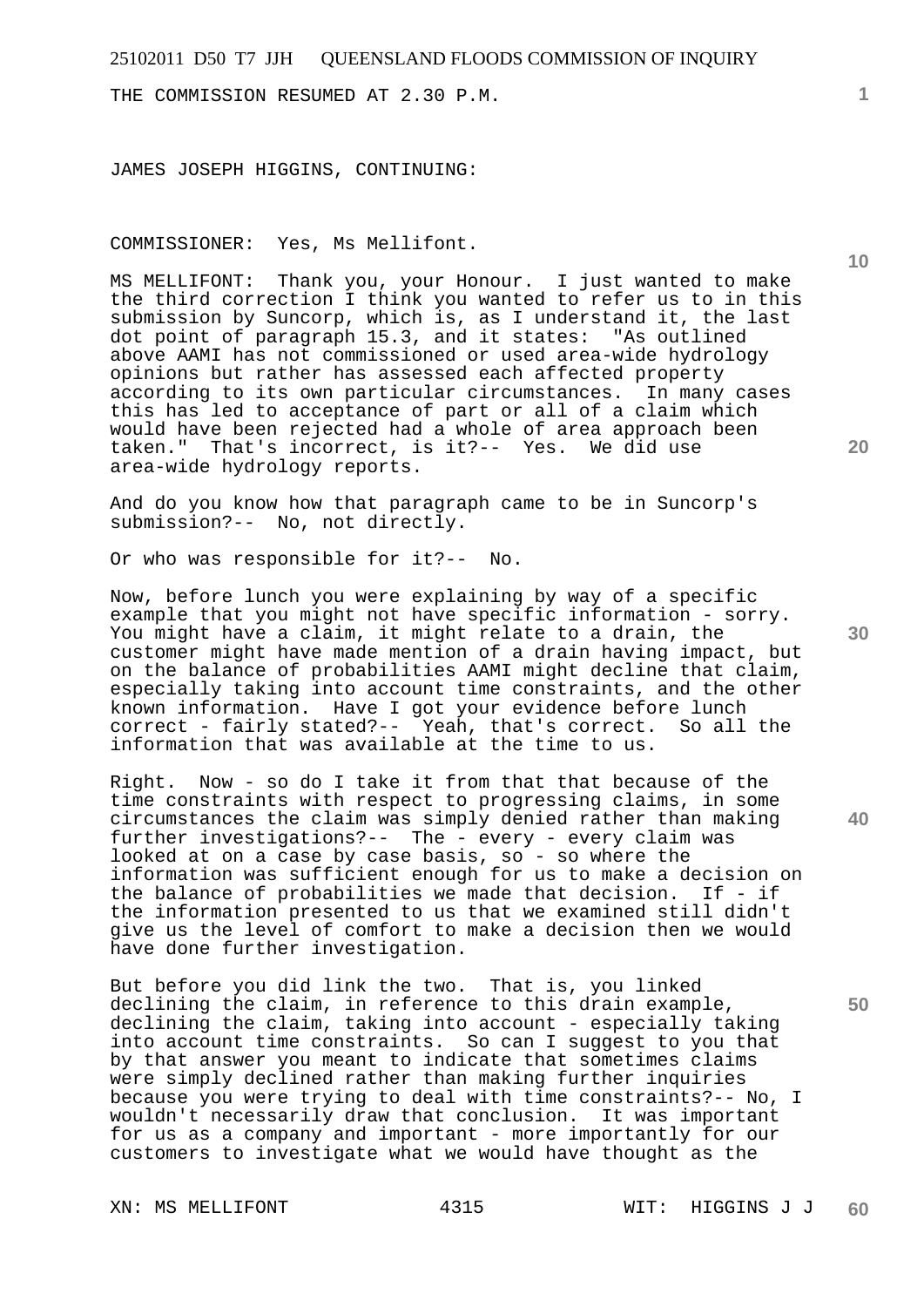information that was available, the information we thought we needed to decline the claim, so we wouldn't necessarily have done that. We would have investigated if there were - if we felt that the standard of proof wasn't met.

All right. Well, when you said "especially taking into account time constraints" what did you mean?-- I guess at the time Suncorp group was facing unprecedented claim volumes and we - you know, setting up a team not only to manage the Suncorp and Apia claims that we did pay but also a team for the AAMI claims. There - you know, the flood happened in 11th of January, the hydrology report, you know, was 10th of March, so there is a time factor there, and we were conscious that customers were getting - wanted an answer, I guess, on their claim, but we - we wanted to make sure that on a case by case claim every single customer, their individual circumstances were investigated. So whatever - whatever their position was we didn't make a blanket call, we wanted to look at every single claim on its merit.

I'm not sure you're answering my question, which really is how you took into account the time constraints given that the answer was in - connecting - especially taking into account time constraints having declined a claim on the balance of probabilities without going to a site-specific hydrology. So how did you take into account time constraints in that decision to decline a claim on the balance of probabilities without going to a site-specific?-- So what we did was with the claims that - during the period when the hydrology reports were being prepared, we tried to separate those claims that once we received the hydrology report that they were fairly straightforward decisions to be made based on date of loss and all the other circumstances. So when the hydrology report came in then we tried to make those decisions fairly quickly, because we'd done all the pre-work leading up to. But where there were claims where there were circumstances that would have warranted a site-specific, and on receiving the hydrology report, in some cases areas that the hydrology report didn't cover, we commissioned site-specific, 180 site-specific - or 146 site-specific hydrology reports on those claims. Does  $that---$ 

Still no. All right. Perhaps if I put it in a different way. Did time constraints ever factor in your decision - by "yours" I mean AAMI's - decision not to get a site-specific hydrology report-----?-- No-----

-----and rather simply to decline the claim?-- No. No, they wouldn't have.

All right. So time constraints did not play any role in deciding not to get a site-specific report?-- They wouldn't have played any role to make our - to form our decision. We would have - as I said before, we wanted to make the right decision on each individual customer's claim so-----

All right?-- -----time constraints would not have necessarily played a factor on that. We would have tried to talk to the

**10** 

**1**

**20** 

**30** 

**40**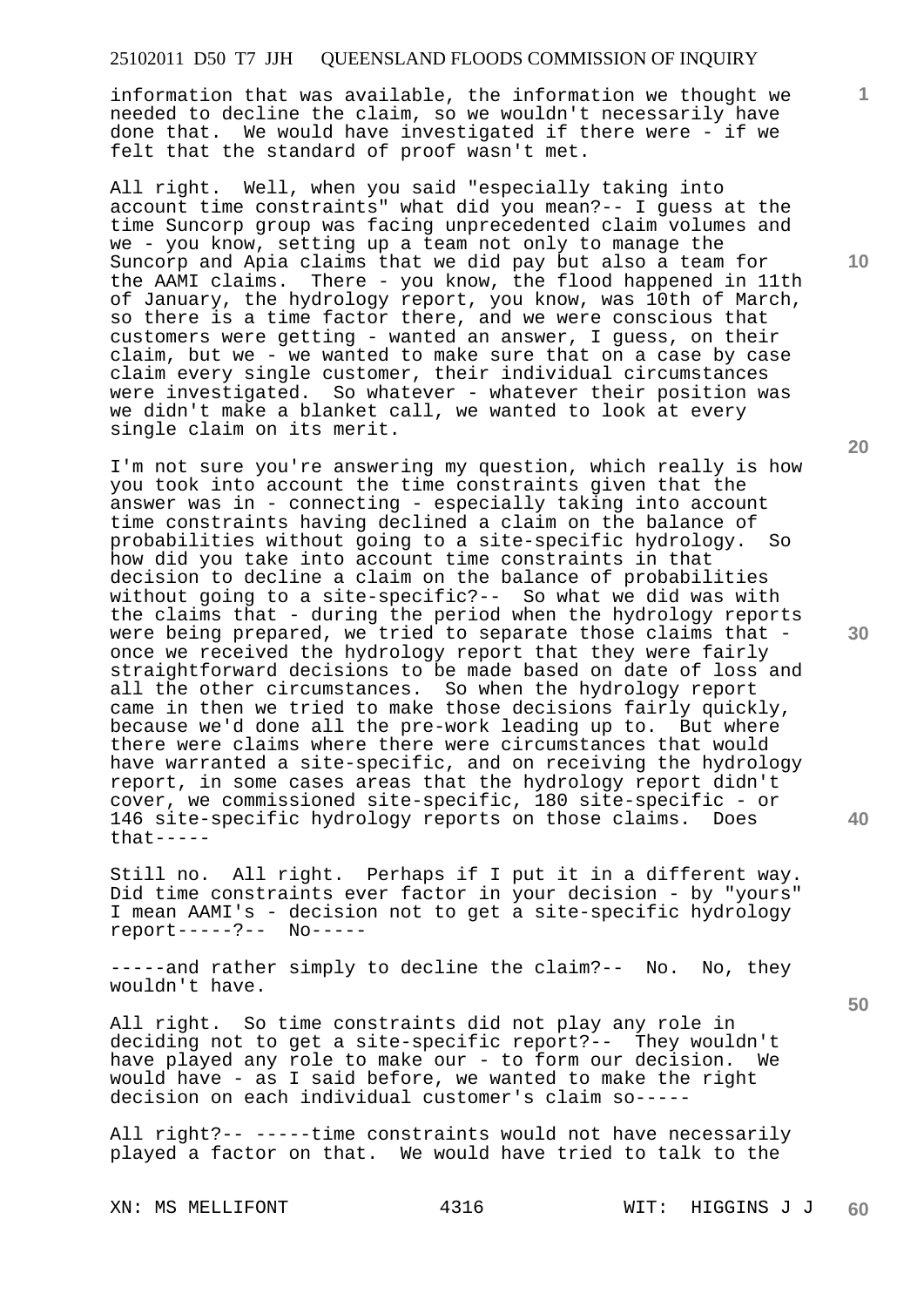customer, "Look, we're going to get a site-specific done, it's going to take six weeks to do," and get them comfortable with the time frame.

All right. So, to summarise, time - in your view time constraints did not in any case make you decide not to get a site-specific report?-- Not to my knowledge, no.

And just going - finally just going back on this point rather, finally just going back to the example before lunch, that you might receive information from a client, customer, about impacts of a drain but decide on the balance of probabilities and on the information you had, which we discussed before lunch, your general hydrology report and QRA maps and your assessment, you might on the balance of probabilities decline to undertake a site-specific hydrology report. What I want to know is what specific information did you have in those cases about the specific drains the clients referred to?-- So are you saying whenever - if we didn't have a site-specific hydrology report in those cases?

Yeah, I'm referring to the example you gave before lunchtime, that - you gave an example the client might raise the issue of the water coming from the drain-----?-- Yep.

-----and you might decide on the balance of probabilities on the information that you had, generalised hydrology report and your assessments and QRA aerials, that you wouldn't get a site-specific hydrology report. Now, what I'm asking you is, what specific information would you have had at that stage about that drain in the absence of a site-specific hydrology report?-- Well, in some circumstances we commissioned a second assessment, so there's about a hundred and 50 second assessments we did, where we wanted to clarify the information that the customer had said, so we sent our internal assessor back out to the site-----

To talk - so the supplementary information was again information from the client?-- The customer, yes.

Or customer, rather?-- Yes.

Anything else?-- Look, it was generally, as I say, case by case, it was generally - every claim got assessed, we used the - either a site-specific second assessment or area hydrology report. There was information on the BOM website, for example, rainfall data that we would have used. We also in some cases used video evidence where the customer had provided us with a video of the inundation, so we would have used that information. So whatever information was provided to us from the customer or otherwise we would have used.

And nothing else? Nothing else in the example that you gave us before lunch?-- Nothing that I can think of at the moment.

There are some further statements to be tendered, Madam Commissioner. Can I show you, please, statements by you in relation to Suncorp Group Limited dated the 14th of September

**10** 

**1**

**30** 

**40**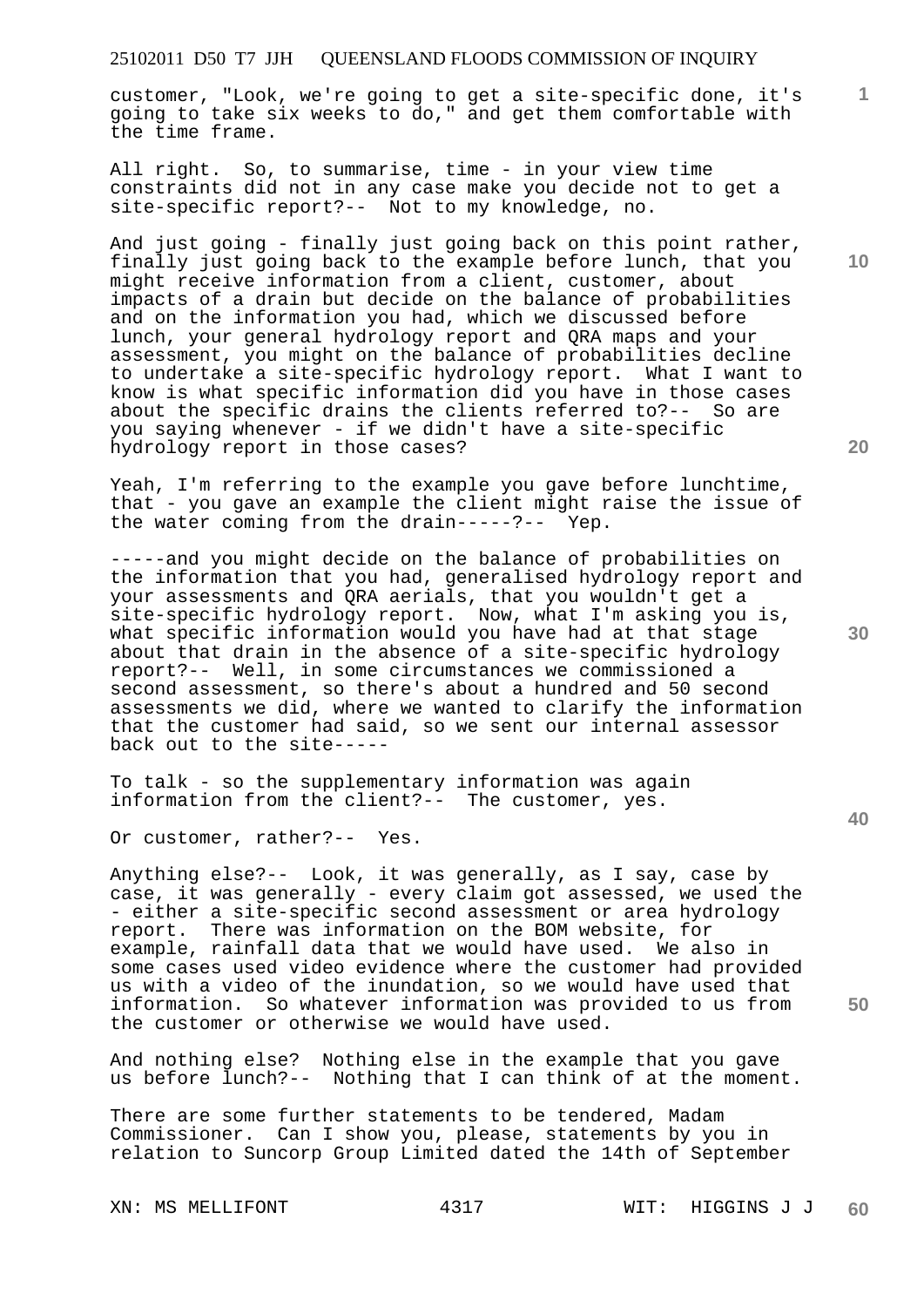| 25102011 D50 T7 JJH QUEENSLAND FLOODS COMMISSION OF INQUIRY                                                                                                                   |      |                  |                 |
|-------------------------------------------------------------------------------------------------------------------------------------------------------------------------------|------|------------------|-----------------|
| 2011. For the Commission's reference that's 1761699. Is that<br>a statement you prepared?-- So that's my general statement;<br>is that correct? Yes.                          |      |                  | $\mathbf{1}$    |
| It's a ----- ?-- 14th of September, yes.                                                                                                                                      |      |                  |                 |
| Okay. So this is a third statement, not in response<br>particularly to a requirement?-- Sorry, yes, correct.                                                                  |      |                  |                 |
| Okay. So it's just another statement produced by you and your<br>legal team?-- Yes.                                                                                           |      |                  | 10 <sup>°</sup> |
| Okay, thank you. I tender that statement, please.                                                                                                                             |      |                  |                 |
| COMMISSIONER: Exhibit 876.                                                                                                                                                    |      |                  |                 |
| ADMITTED AND MARKED "EXHIBIT 876"                                                                                                                                             |      |                  | 20              |
| MS MELLIFONT: Can I show you, please, a statement of yourself<br>in relation to Beryl Sutcliffe dated the 14th of September<br>2011? Is that a statement you prepared?-- Yes. |      |                  |                 |
| Is it true and correct?-- Yes.                                                                                                                                                |      |                  |                 |
| I tender that.                                                                                                                                                                |      |                  | 30              |
| COMMISSIONER: Exhibit 877.                                                                                                                                                    |      |                  |                 |
| ADMITTED AND MARKED "EXHIBIT 877"                                                                                                                                             |      |                  |                 |
| MS MELLIFONT: Can I show you, please, a statement in relation<br>to Gary Lobley, dated the 13th of October 2011? Is that a<br>statement you've prepared?-- Yes.               |      |                  | 40              |
| I tender that.                                                                                                                                                                |      |                  |                 |
| COMMISSIONER: 878.                                                                                                                                                            |      |                  |                 |
| ADMITTED AND MARKED "EXHIBIT 878"                                                                                                                                             |      |                  | 50              |
| MS MELLIFONT: Can I show you, please, a statement in relation<br>to Dennis ward, dated the 28th of September 2011? Is that a<br>statement you prepared?-- Yes                 |      |                  |                 |
| I tender that statement.                                                                                                                                                      |      |                  |                 |
| XN: MS MELLIFONT                                                                                                                                                              | 4318 | WIT: HIGGINS J J | 60              |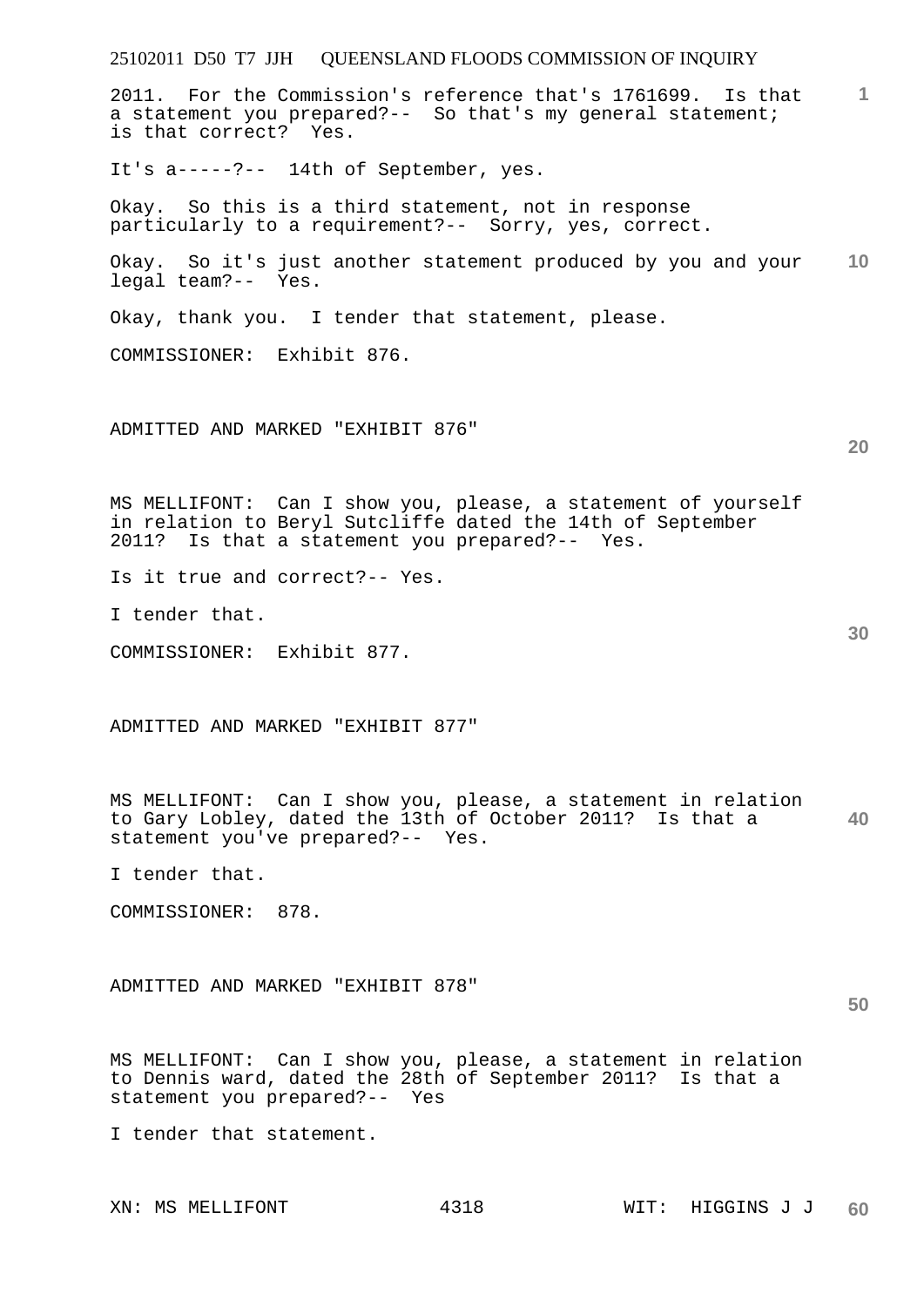COMMISSIONER: 879.

ADMITTED AND MARKED "EXHIBIT 879"

MS MELLIFONT: Can I ask you why AAMI decided to rely on Insurance Council Australia's Regional Hydrology reports rather than commission its own regional hydrology reports?-- Yes. At the time I guess we weren't sure, as a company, the amount of claims we were going to get. Certainly when - when Toowoomba hit, and obviously then Brisbane and Ipswich, we knew we were going to get a lot of claims because what we've called - what we've got is called RIFA, risk enforced data, so we knew the number of policyholders that we have got in the area so we were sort of speculating how much - how many claims we'd get. In conjunction with that, the ICA had commissioned a panel of hydrologists and we had also held discussions with the Ombudsman on the process that we would adopt to make our decisions, and I guess it was agreed that it wasn't unreasonable for us to use the area hydrology report at that time because of the demand for hydrologists I guess by the industry, that had we - had we have gone down the site-specific route for every claim it would take months, take a long time, so an unreasonable time frame to make a decision for the customer, so we - so we agreed a process internally, we shared that with the Ombudsman and it was agreed that we would - we would, I guess, follow the steps and form - where we had a declined decision, in all cases we spoke to the customer about that and then sent a letter but also talked to them about their right of appeal and the ADR - ADR process.

All right. When did those discussions with the Financial Ombudsman occur?-- There was probably two - two discussions. One was around extending the Code of Practice time frames and then there was a second one where I had a meeting with Mr John Price. I'm not quite sure of the date but it was - I think it was in March. I haven't got the date, though. March/April.

And in terms of the process you said you spoke with the Ombudsman about following, in reference to hydrology reports, was that in the earlier meeting or the March meeting?-- No, no, that was in the - that would have been the March meeting. The February meeting was purely letting the Ombudsman know that the Code of Practice time frames that we - you know, the 20 day, 10 day time frames that we were going to struggle to meet and so we advised them we were going to - you know, we wanted some flexibility on those time frames.

So do I take it then that until AAMI commissioned its first site-specific hydrology report AAMI hadn't previously commissioned any hydrologists to look at any of the issues?-- In terms of the Queensland floods you mean?

Yes?-- We are - we would have commissioned the first site

**1**

**20** 

**30** 

**40** 

**50**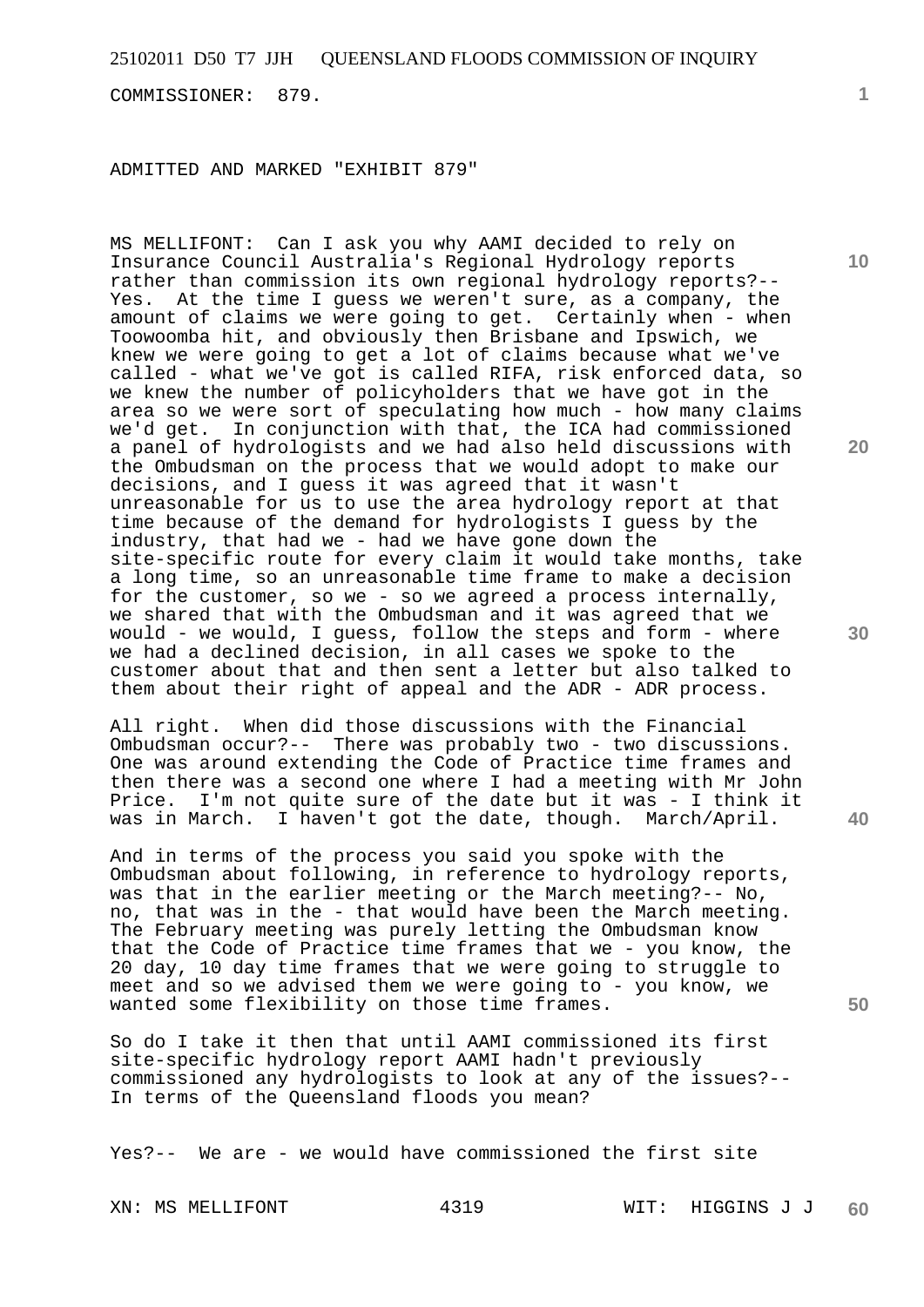probably after Emerald, which would have - I don't have the exact date but it was certainly - it would have been in January, 'cause Emerald flooded, I think it was late December, and then we would have had Rocky, Bundy, Theodore, those places.

All right?-- So they were all in the sort of late December, early January period.

**10**  Assist me if you can with the chronology. Did you get the ICA hydrology reports before you started commissioning any site-specifics?-- No, we commissioned site-specifics before the area. Certainly for Central-----

For Emerald?-- Certainly for Central Queensland, yes.

All right. What about for Brisbane? Ipswich, Toowoomba?-- We - we - we probably would have done on basis that the area report wouldn't have covered the risk address. I don't know  $for---$ 

You don't know for sure?-- -----exactly but it's quite possible that we would have.

All right. Well, that's something that could be ascertained by you with time-----?-- Certainly, yes.

All right. Can you tell me whether or not when AAMI commissioned site-specific hydrology reports AAMI required the hydrologist to go out and actually inspect the property and speak with the customer?-- Yes.

In all cases?-- In the majority of cases. There may have been, and again I don't know specifics, certainly any of the cases that I've looked at in preparation for today they were site-specific.

Yes, but actually - did AAMI actually require the hydrologist to go to the site?-- I believe so in most cases, yes.

All right?-- Yep.

In those - in those cases where AAMI didn't require that, do you know the reasons for that?-- The - we would have had discussions with the hydrologist about, I guess, the instructions and the circumstances surrounding the claim, so it might have been a joint discussion and agreement between AAMI and the hydrologist that a desktop was all that was needed for this particular-----

In what circumstances did AAMI consider that a desktop site-specific hydrology report would suffice rather than an actual inspection?-- Look, I'm not sure I can answer that question. I don't know what criteria would have been used to commission desktop versus physical site. We certainly did a lot more physical site inspections than desktop.

All right. So who was doing the commissioning within AAMI?

**20** 

**40** 

**50**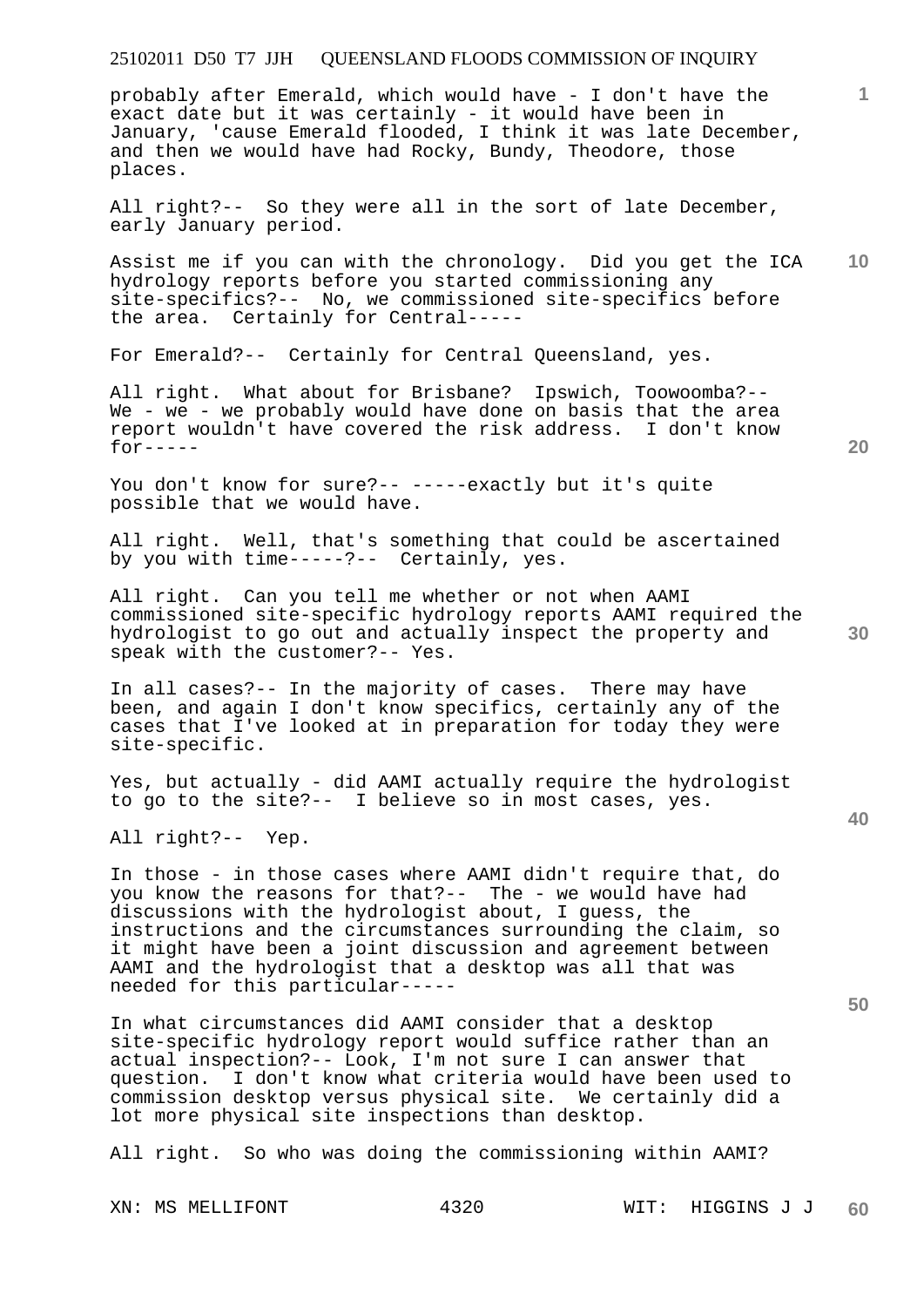Who would know the answer to that?-- The AAMI flood team. So we set up a separate team to manage all of the AAMI claims and I put a manager in charge of that.

Who was the manager?-- Peter Unwin.

"Peter"?-- Unwin.

U-N, what, W-I-N?-- Yes.

Can I take you, please, to the statement in response to Mr Julian Chambers, which is Exhibit 843. I want to take you to paragraph 53. All right. All right. So that's coming up for you. You'll see at paragraph 53 you use the term "desktop site"-----?-- Yes.

-----"specific hydrology report"; do you see that?-- Yes.

**20**  All right. If I can ask you to look at annexure 13 and you will see there's an example of a desktop site-specific report. The very last annexure?-- Yep.

Now, you will see that that is a report by a hydrologists firm WRM Water and Environment dated the 8th of August 2011; correct?-- Yes.

All right. So if you can have a look, please, at the first paragraph and the second sentence. You will see it says, "As requested we have not undertaken a site inspection of the report property or spoken directly to the insured"?-- Yep.

All right. Do you know the circumstances in which those instructions were given?-- So this is a - this is a hydrology that was commissioned post-decline. So, in other words, we have - the claims people have already made their decision on the claim and, as I understand, this was commissioned in August, so - so the customer has been on - as I mentioned before, there was a process where we explained to the customer at the time you made the decision, claim decision, the right of appeal and the right of - and their rights were to go to our internal dispute resolution or directly to the Ombudsman FOS, and so this looks like it's been commissioned after we had made our decision and at the - and perhaps required to by - at our IDR level or at FOS.

Right. So you think this is not at internal review level?-- This is not - we have already made - the claims department have already made the decision-----

Yes?-- -----and so the customer, it would appear, has exercised their right of appeal-----

Yes?-- -----and-----

So can I just clarify for AAMI. Is it a three-step process? That is, initial decision, internal review, then FOS, or is it initial decision, then FOS?-- It can - it actually could be both. But what - if they go directly to FOS without it first

**30** 

**40** 

**50** 

**10**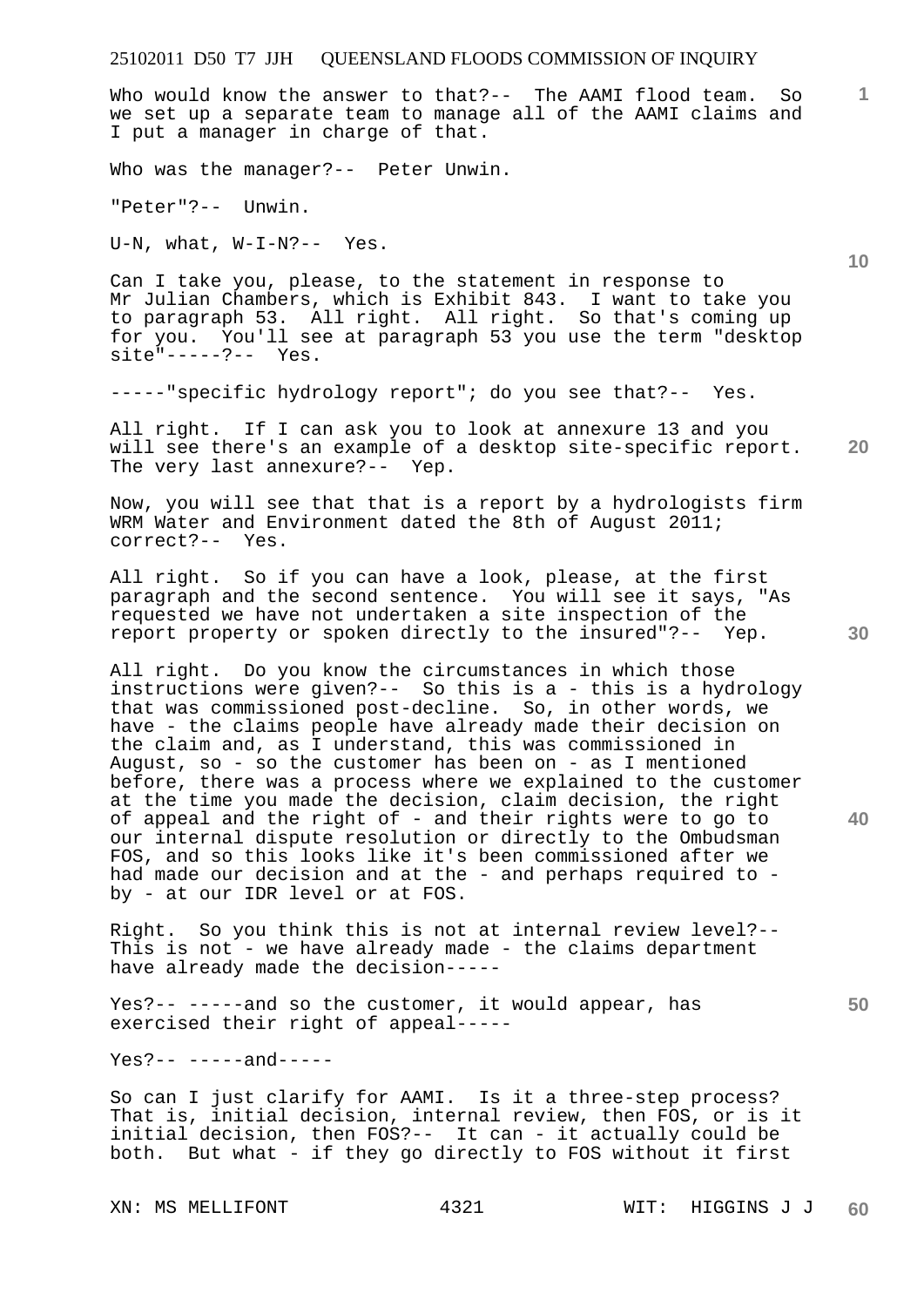going through the IDR process, what FOS will do is tell us to go through the IDR process and have an independent review internally and form a decision-----

Mmm?-- -----and then they will - and if the customer is still unhappy with that - if the decision is maintained and the customer is still unhappy then they can go to FOS.

All right. So at what stage of the process are you suggesting this report kicked in? This request for a report kicked in?-- Yeah, look, I did speak to my manager I mentioned before, Peter Unwin, about this one and he said it was done at ADR level so - which is the FOS level.

At the FOS level?-- Yeah.

But, from what I understand, the FOS would have required you to do your internal review in any event; is that right? Have I got that right?-- Is - if there is a final decision, if there is a final decision letter on this file - so there was a final decision letter, it looks, on the 14th of June, so that would have been our IDR, internal dispute resolution process, and, as I understand it, the decision was maintained and then they went to FOS.

Well, could I start with this: why wouldn't a site-specific report be undertaken as a part of the internal review process?-- Again I'm advised by the IDR that when they looked at this particular claim that they formed the same view that on the balance of probabilities the information suggested a decline and supported the decline.

All right. So for AAMI's part, if the internal review process people came to the view that on the material they had on the balance of probabilities it should be declined, that's what would happen without at that stage engaging a site-specific hydrology report?-- They have the option of commissioning one if they felt that it was warranted but I believe in this particular case they didn't believe it was warranted and therefore maintained the decision.

Okay.

COMMISSIONER: So essentially does an internal review just consist of a different group of people looking at the same material?-- Correct. Independent of the claims process.

Yes, all right, thanks.

MS MELLIFONT: All right. Now, just coming back to the sentence, "As requested we have not undertaken a site inspection of the property or spoken directly to the insured," do you expect only to see that kind of statement in respect of matters which are with FOS post-internal review, or was it the case that AAMI was giving those types of instructions with respect to internal review as well?-- Sorry, I'm not clear on the question.

All right. You see from the letter, "As requested we have not

**10** 

**1**

**20** 

**40**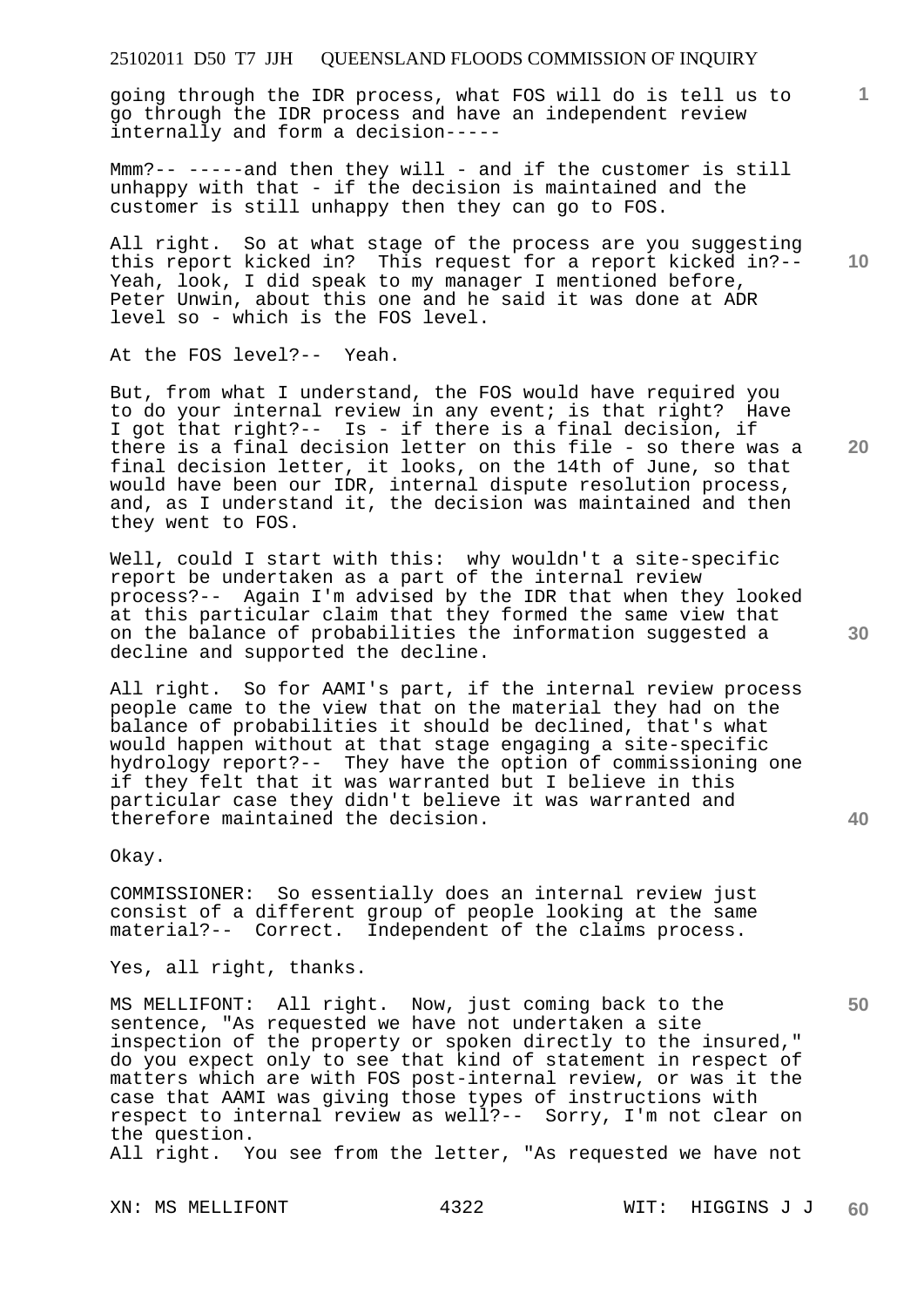undertaken a site inspection of the property or spoken directly to the insured". In what circumstances were AAMI requesting the hydrologist they engaged not to undertake a site inspection of the property or speak directly to the insured?-- Yeah, I'm not sure I can answer that question as I'm not - I wasn't privy to the instructions at this particular letter so - so-----

Yes, but generally are you aware of the circumstances in which AAMI was telling your hydrologists, "Don't go to the property, don't speak to the insured"?-- I would be working on the assumption that they could make - that the hydrology examination of the rainfall patterns and the available information on the water levels would have been sufficient to make a call on the height of the water and likely inundation.

Are you speculating about that?-- Yes. Yes.

All right. And in terms of who gave the instruction, Peter Unwin's our person, is he?-- No, this one was done at ADR level, I believe, so it was outside the claims area.

All right. So who is in charge of that area?-- I think it's Jane Perez-----

Or at least their position-----?-- -----Chris Cunnington.

"Chris"?-- I think it's Chris Cunnington or Jane Perez, one of those.

Or?-- Jane Perez.

Jane Perez?-- Yeah.

What's their title?-- Executive Manager External Dispute Resolution.

**40**  Do you know how commonly desktop site-specific hydrologists' reports were used in comparison to inspection-specific site-specific hydrology?-- Again, when speaking with the AAMI flood team and the manager by and large they were all physical site inspections and that was one of the reasons why, I guess, there are delays, because they've got to physically travel to the site, inspect damage, speak to the customer and then report back.

Do you know whether any of Suncorp groups, other insurers relied on desktop site-specific hydrology reports rather than inspection hydrology reports?-- Any other members of the Suncorp group?

Yeah?-- Well, all the other brands cover flood.

Right?-- Other than where it probably came into my area of investigations but all the other brands that we manage in the Queensland Event Recovery Team all covered flood and hydrology was not required.

**50** 

**20** 

**10**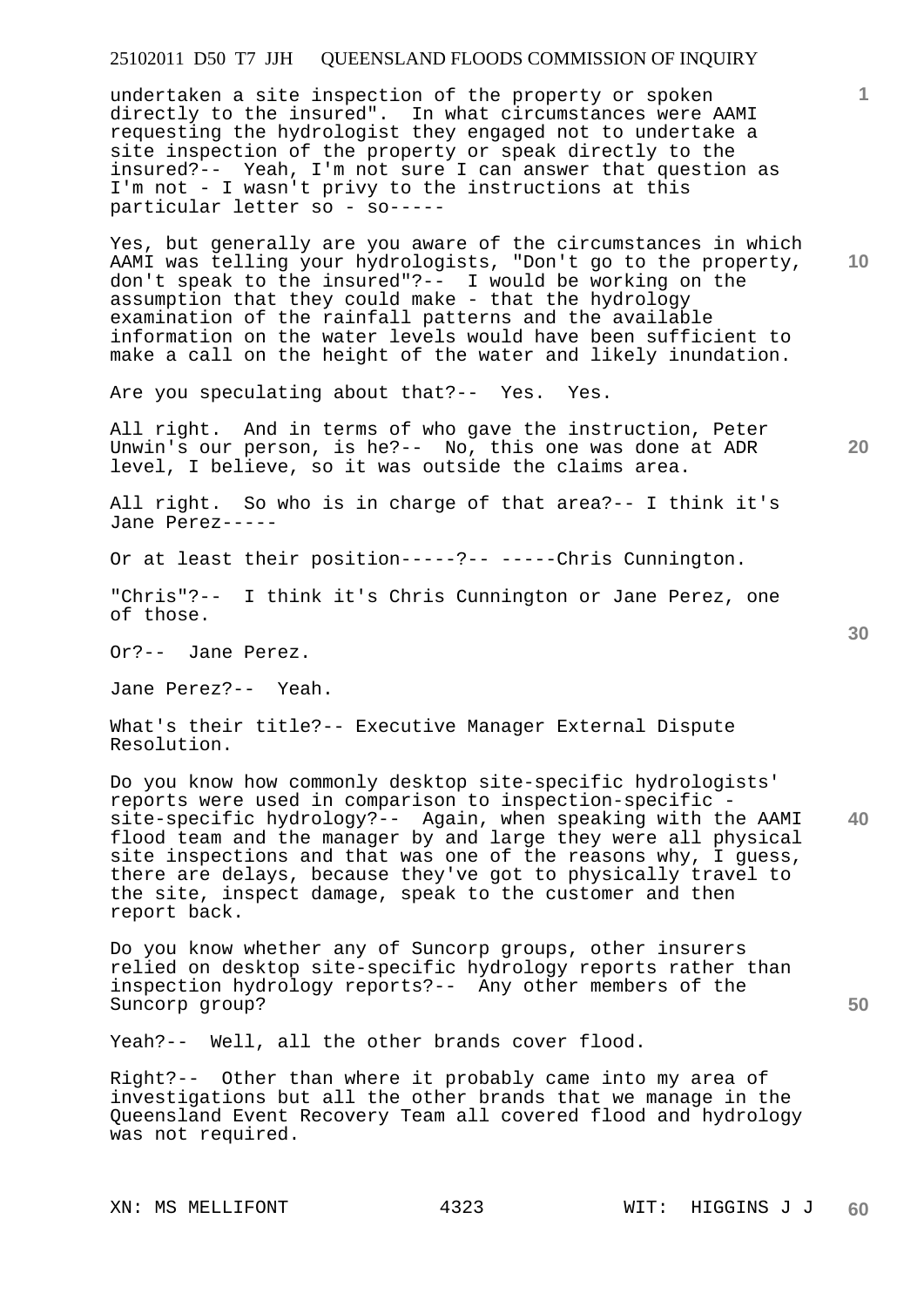All right, thank you. Now, I want to take you to Annexure 9 of your general AAMI statement. I'll bring it up to you. Just give us a minute and we'll flag relevant documents. What I'm going to take you to is, as I said, Annexure 9. Now you enclose a copy of all AAMI's final decision letters and I'm going to take you specifically to two letters in particular, one is dated the 3rd of May 2011 and the second is the 9th of May 2011, and while they're being found I'll tell you why I'm drawing your attention to them. So, you have the letter of 3 May 2011 and the second letter of 9 May 2011? I'll give you an opportunity to read them, but it might help you to know what I'm going to draw your attention to so you know what I'm looking for. It appears - these letters appear to be claims to client in circumstances where there's no reference to any hydrology report, whether regional, desktop site-specific or inspection site-specific. So, I want to know if I would be correct in assuming that the claims were decided on the basis of information which did not include any kind of hydrology report?-- Without the reference to it, there would have been, I guess, claims where we use, for example, the BOM rainfall data, and other information. I can't tell specifically from these letters the information that was used to form the decision, but whatever information was actually available at the time to make that decision. As I said before, if that information supported the decision on the balance of probabilities, then we would have made that decision.

Right. If a hydrology report of any character had been taken into account in making the decision, would we expect to see reference to that in the decision letters, such as the decisions of 3 May and 9 May?-- Yes, you would have.

Okay?-- Yes.

Now, given that there is no such reference to a hydrology report, can we safely assume that in deciding those particular claims, hydrology reports probably weren't relied upon?-- Correct.

**40**  And so do I take it then from your answer that, in some cases, you would rely on your assessor's report, your client information, such as AAMI decided to accept such of it as AAMI decided to accept, and BOM data as to rainfall?-- Yes.

All right. And nothing further?-- Well, as I said, every single claim was examined on its merits. So, if there was other information from the photographs or video, we would have used that. We may not have necessarily referred to it in the letter, but we would have used it in the decision.

Are you talking about photographs or video from the client, for example?-- Yes.

Or that the assessor took?-- Yeah, well - well, generally photographs of the assessor, but there were cases where customers provided us with video footage, and we used that to help us make the decision.

**10** 

**1**

**20** 

**30**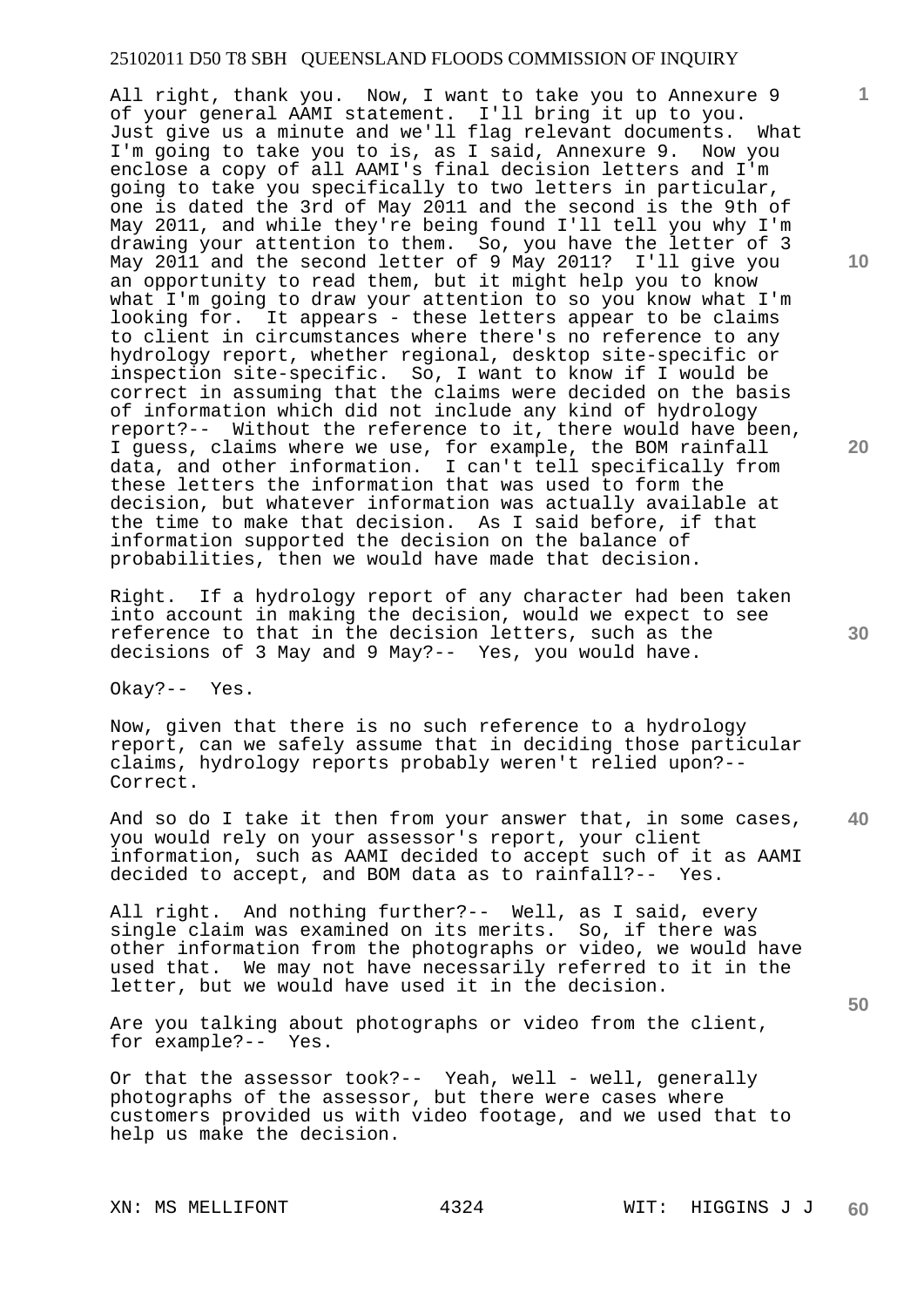And how did AAMI treat BOM data as being determinative or relevant to the assessment of the claim?-- I guess they would have looked at rainfall data, rainfall patterns around the date of loss.

I guess I'll have to get you to be more specific about it. In what way did you determine for a particular location whether a claim should be accepted or rejected based on BOM data in the absence of hydrology?-- Well, if the BOM data - again, if the BOM data showed there was no rain and the place was flooded, then you would probably work on the assumption that it wasn't stormwater run off.

And what if the flipside were correct; that is, that it showed there was rainfall?-- Well, again, that would then lend itself to a level doubt that we would require to investigate. So, if there's information there that doesn't give us the level of comfort that we're making the right decision, we'll investigate.

All right. So, you wouldn't expect in the case where the BOM data showed rainfall for that area that you would rely purely on BOM data without, for example, going further to at least a generalised hydrology report?-- Yes, that was the general process that we wanted to put in place.

Did you put it in place?-- Sorry, that we put in place that yes.

All right. Is there any reason that you would not refer to specific information to which you had reference in declining a claim in the letter?-- No, look - and I know that, for example, we provided the - on most occasions, we provided the assessor's report to the customer but didn't necessarily refer to that in the letter.

Why not?-- I suppose it was attached.

**40**  All right?-- See, the - I guess the hydrology, in most cases - site or area - was what we were provided and referred to in the decision.

All right. Again with reference to those letters of 3 and 9 May - give yourself the opportunity to read them when you need to - the letters on their face appear to indicate that the claims were denied based upon, at least in part, geography; that is, the fact that the property was located near a creek or a river, as the case may be; is that right?-- Well, Jericho was - I think that's around Emerald - so there was information we were getting out of Emerald, and I'd have to look at the specific claim to be able to properly answer that question, but I know that there was information that we were getting out of Emerald that would probably have lent us to make a decision on that, but I can't tell you specifically what that is.

So, based on proximity to the creek or river?-- Yes, there

**10** 

**1**

**30** 

**50**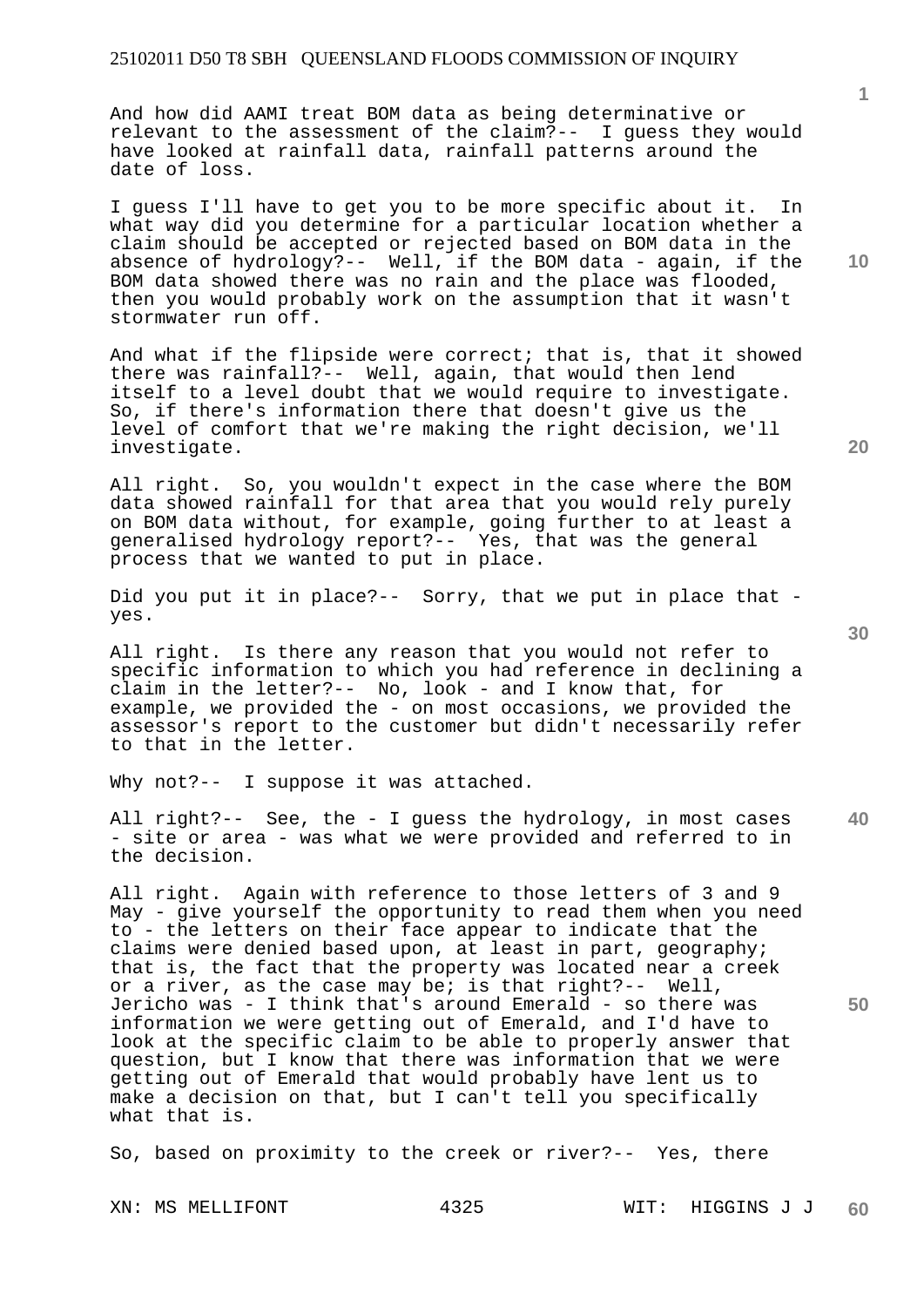would have been information.

And can I ask you whether a claim would be denied based purely on proximity to the river, or did you require additional information such as lack of rainfall?-- The information that we would have used - assessor's report - if you're referring to these in particular - but generally it's assessor's report, area-specific hydrology, mapping, we used BOM data, we used video evidence, photographs. Again, it was whatever information was readily available at the time and that could be provided to us to make a decision.

All right. Let me be a bit more specific and I apologise for the last nonspecific question. I'm thinking about a situation where you've got no hydrology report, no BOM data; would the pure fact of proximity to a river be sufficient for AAMI to decline a claim?-- Look, if it's a scenario, I would suggest we would want to do a little bit more work on that one.

All right. So that's something again that you're speculating? You don't know whether it did, in fact, happen or not?-- Specifically I don't know whether that happened, no.

I want to now turn to some questions which relate both to Suncorp and to AAMI. Now, in your general AAMI statement and in the general Suncorp statement, you say that, "In circumstances where a claim is accepted during the claims management process, a large number of documents such as scope of works, engineer reports, invoices and reports from the project manager may be generated.", and you state that Suncorp and AAMI do not provide those documents to customers, and you go on to say in respect of AAMI and Suncorp, "In circumstances where a claim is declined or where cover had been confirmed but any element of a claim has been declined, AAMI provides a copy of the assessor's report and/or site-specific hydrology reports, but in contrast Suncorp provide a summary or extract of any report Suncorp relies on." Can I ask why there's the difference of approach?-- I'd say that's more legacy.

Say again?-- I'd say that's more legacy of how each of the brands managed, I guess, their claims. Leading up to the floods - and we're now in that position - all of the claims are managed using the same process, so we've put in a new claim system and everything is now managed the same way. So, the differences, I would suggest, would probably be as a part of legacy and that's the way the brands managed their particular claims.

All right. And can I ask you with - as things progress, is AAMI becoming more like Suncorp or Suncorp more like AAMI, or is it a moulding of the two?-- We've picked the best of both.

Right. So in this particular context, are we moving to a situation where there will be provision of the assessor's reports and site-specific hydrology reports or the current Suncorp approach of the extract?-- Well, Suncorp don't need a hydrology, because it covers flood.

**10** 

**20** 

**30** 

**50**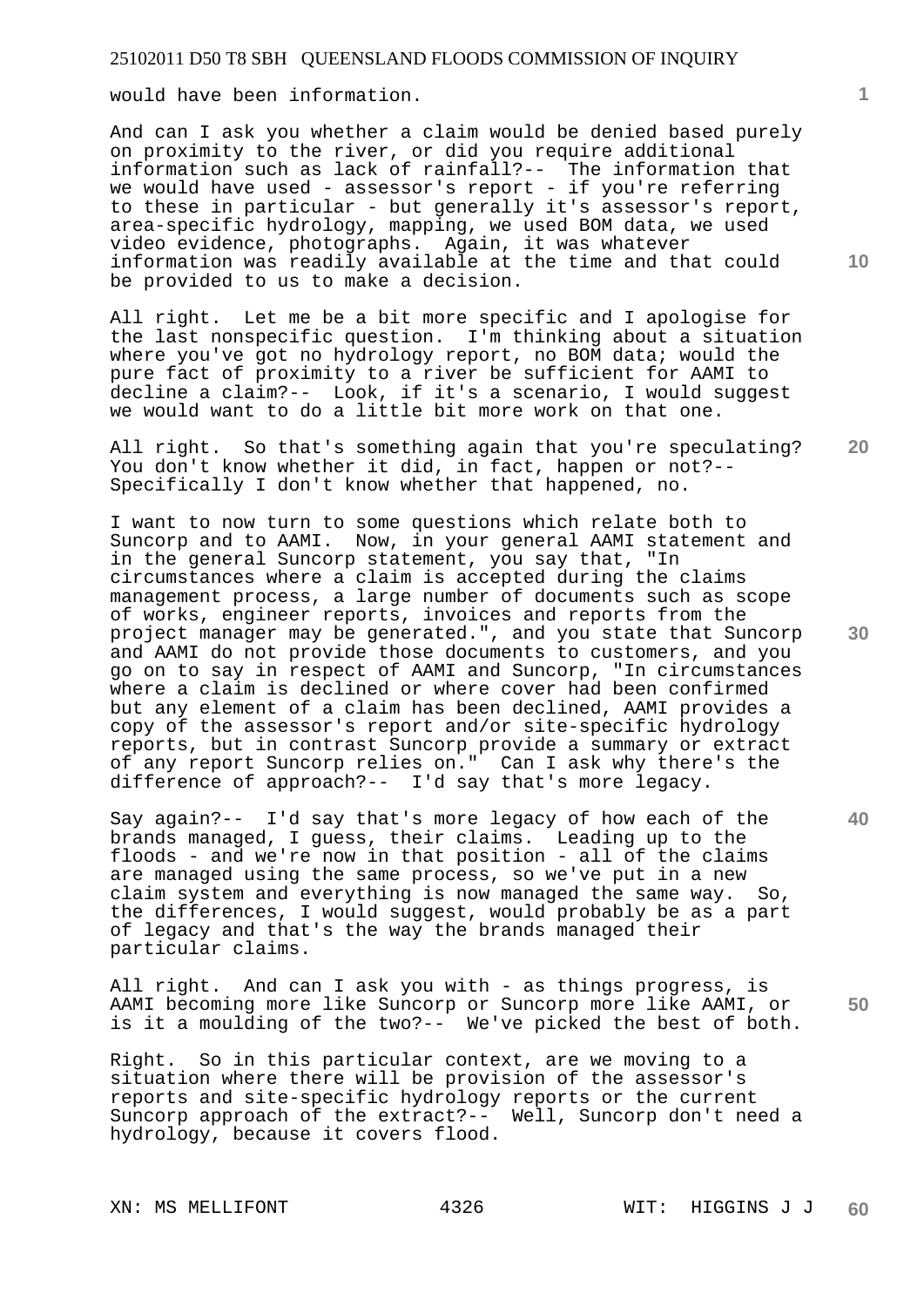Yes?-- So, if it's a decline based on an assessment report, you know, we would take an extract of that assessment report. I'm not sure - I mean, a customer is entitled to it if they want to read it, but we try to pick out the relevant points of the assessment report that relate to the decline or partial decline.

All right. I'll just come back to my question: the coverage that AAMI offers now post-flood, are we still in the situation of the legacy-type policy or has that moved into Suncorp's type-----?-- The claim process - the back-end claim process is now consistent across mass-market brands.

Okay. Do AAMI and Suncorp now offer the same kind of flood cover?-----

COMMISSIONER: You're talking about two different things, aren't you?

WITNESS: They're two different things, yeah.

COMMISSIONER: Mr Higgins is saying that processing of claims is uniform, but not the coverage. They're two different concepts.

MS MELLIFONT: Yes, I understand that. My question is directed to this: that in respect of Suncorp, the reason for giving extracts has been related to the fact that the policy itself covers flood, whereas, for AAMI, you didn't cover flood in all circumstances. So I'm trying to find out what the current situation is in respect of AAMI coverage. Are we still dealing with an old situation where we're dealing with the old type of flood coverage, in which case the reason for providing the full assessment report and full hydrology reports-----

COMMISSIONER: Well, if the cover hasn't changed, have you changed the process?-- No, your Honour, it hasn't, and within the next six months, we are looking at that, but the claim process is now consistent. When you make a reference to a decline letter and what you provide with that letter I believe is now consistent.

MS MELLIFONT: All right. Now, at the time of the floods, whether claims were accepted or denied for Suncorp, were customers advised that they could get full copies of reports where they did exist, or are we simply dealing with a situation where you didn't have reports for Suncorp?-- Look, the customer's main objective is to get their house repaired and in Suncorp, you know, we had 11,000 claims and \$750 million worth spent or will be spending on repairing them, so they're not necessarily worried about the documents that go to support the rebuilding of their home. They may get a contract of repair - in fact, they do get a contract of repair, because that's a contractual agreement between the builder and the customer. They wouldn't necessarily - well, they wouldn't get an assessment report unless they asked for it, and our experience is they rarely ask for it if they're getting their

**10** 

**1**

**30** 

**40** 

**50**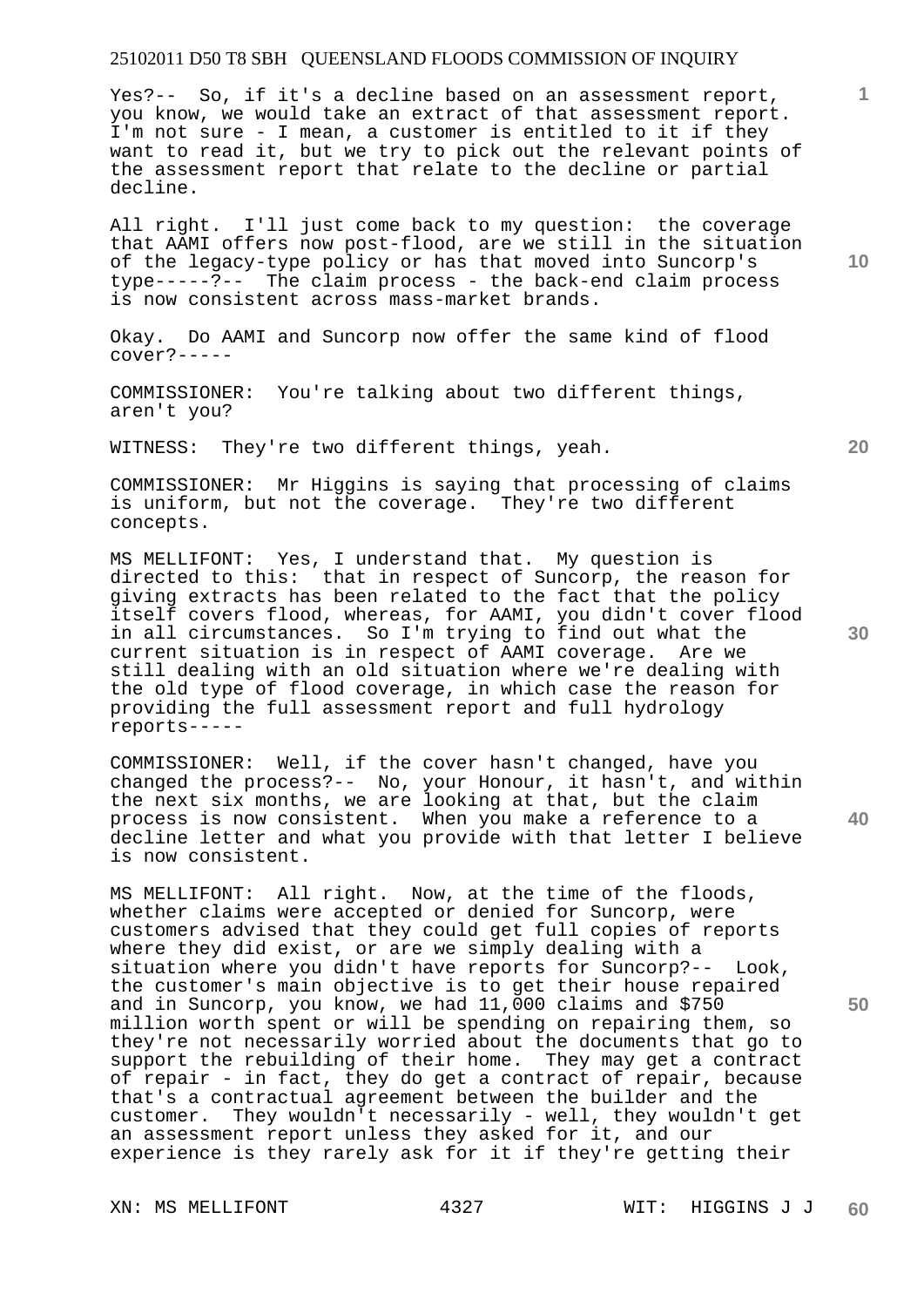house rebuilt-----

Sorry, just to cut you short, are we dealing with a situation where my question really didn't matter to the reality of the situation; that is, people were getting their Suncorp claims accepted, so, therefore, they weren't concerned with getting copies of hydrology reports or site assessment hydrology reports because there really weren't going to be any?-- Well, we didn't commission any for Suncorp.

All right, thank you. Now, you spoke earlier about your about Suncorp meeting with FOS in terms of extending out the timeframes under the code, so that we know that the insurance code generally requires that in section 3.2.3 that insurers will keep insureds informed of the progress of their claim within 20 business days?-- 20, yes.

And as a consequence of those discussions with the Ombudsman, that was extended out to 40 days?-- Yes. So, there's a number of timeframes. "Keep the customer informed every 20", went to 40, "appoint an assessor" I think it was in five, went to 40, appoint an assessor I chain it was in five,<br>moved to 10, "make a decision within 10", moved to 20, so there was effectively doubling of the timeframes, because we just knew we were going to be under pressure. You know, after Yasi hit, we had 28,000 claims. All of Queensland was under repair. So, we were hit with the largest volume in Queensland in terms of claims that was ever experienced, so we just knew we were not going to make those timeframes.

So, the timeframe was extended out for AAMI and for Suncorp?-- Yes.

And so, for example, taking the 40 day update on progress of the claim timeframe, did AAMI and/or Suncorp put in place a means to tell the clients that?-- Yeah, look, we did. We told the customers - we tried to manage their expectations; in fact, what we tried to do internally was try to make BAU as much as possible - which is business as usual. We tried to meet the core timeframes, but the most important thing in our experience during events: communication with the customer, but also managing their expectations, and not overpromising. So, you know, we didn't want to promise 10 days when we knew we couldn't meet it. So, after we got the - after we had the discussions with FOS on the timeframes, we were having those discussions with customers about extended timeframes and, in some cases, it was difficult to say - particularly, for example, with an assessor - when an assessor would actually be at your property, but, yeah, over the four events, we managed to do the majority of the assessment within eight weeks which I guess, was the 40 business days - but we did try to manage - so, we assessed the majority of claims across the four events within eight weeks, so it was about 95 per cent of the claims within eight weeks.

What I was directing my question to was whether, having the agreed extended time frame up to 40 days, there was a process by which AAMI and Suncorp customers were told, "Look, we've had to extend out the timeframes. It may be up to 40 days

**1**

**10** 

**20** 

**30** 

**40**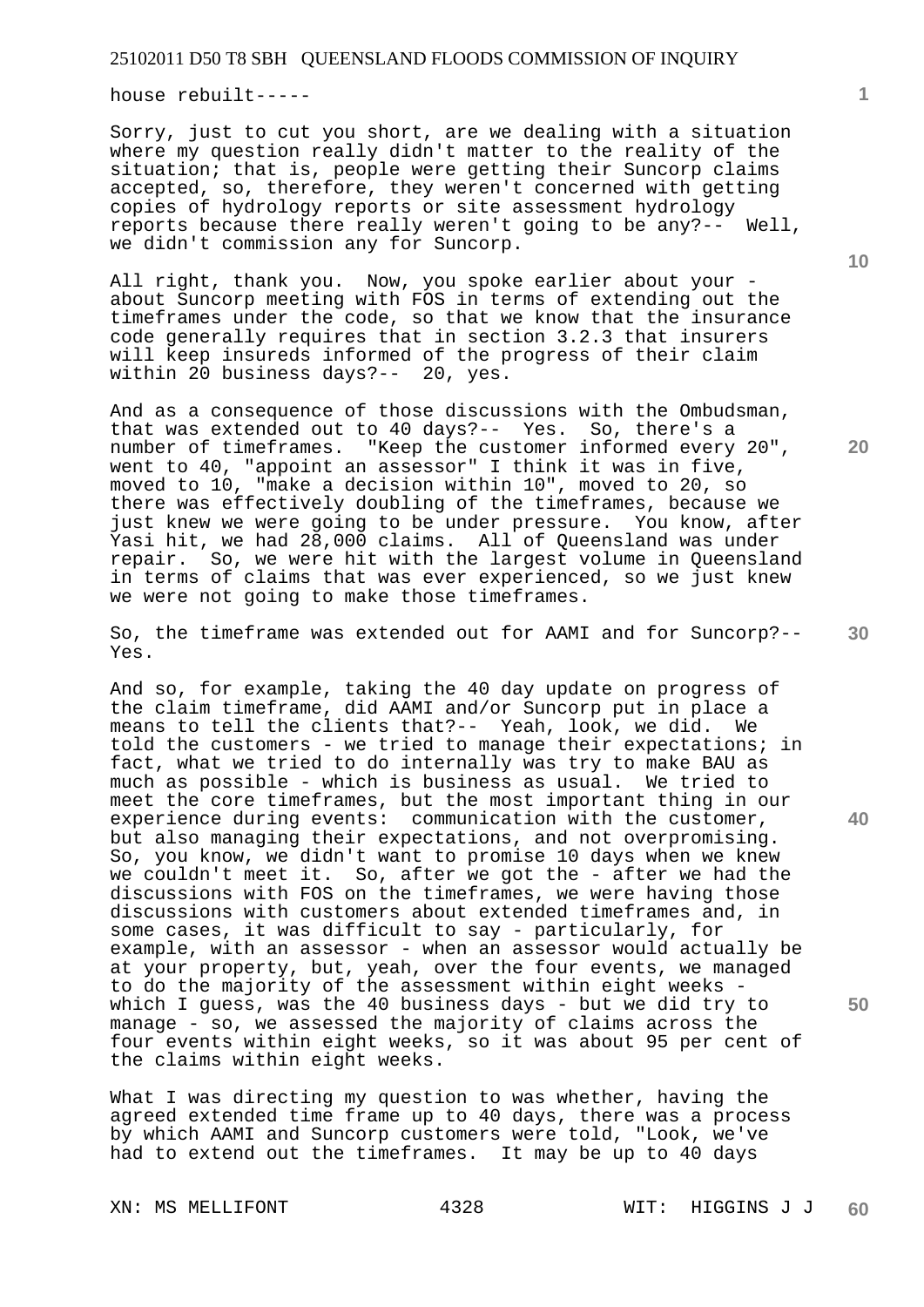before you hear something about the progress of your claim." Was that done as a uniform process or was it rather an ad hoc process of customer to customer?-- So - yes, well, we would have communicated those code timeframes to the Queensland Event Team, and then they would have had those discussions with the customer on an individual basis.

All right. And-----?-- And then within the claim system you have what's called an activity or a diaral system, so you can put in a date - like a bring-up date, so-----

You say they would have. Is that something you know or again something you're presuming they did?-- I didn't necessarily check up on all of the conversations that they had with customers to see whether that was, in fact, said on all occasions. I mean, I did speak with the managers at the time and, you know, it's a long time and customers weren't necessarily happy with that, but we were trying to be as honest as possible with them, but at the same time trying to push through the volume of work so that we didn't have to be in that space for too long.

The Commission has heard or received some information in terms of customers - not specifically from Suncorp or AAMI receiving updates or basic information by means of texts?-- Yep.

Did Suncorp or AAMI adopt that kind of process?-- Yes, Suncorp and - sorry, we've been doing the text messaging for the last two or three years after lodgement, so when you lodge your claim you will get a text just with the claim number and basic details. What we did in the Event team is we introduced that during the claim. So, we took the technology, and as we were calling customers - and in some cases we didn't get them and got a message bank - we would send an SMS to say, "We've tried to call you.", or, "We have called you and you need to fax your quote or information to this number.", and so kind of very basic, and over, I guess - so, we introduced that - I think it was maybe late April, and we would have sent over a thousand out over a period of some months. I guess it was important to - and every call we have is to make sure, I guess, we understand how the customer wants us to communicate with them as well.

And you do say in paragraph 206 of your general AAMI statement and 177 of your general Suncorp statement that Suncorp and AAMI informed customers of the revised timeframes. Just so I understand your evidence correctly, was that in the context of when there was individual contact between the insurer and the insured, or as a result of a bulk mail-out or text-out or-----?-- No, it was individual. We didn't do bulk texts to say, "The codes or timeframes have now changed." It was at the time of call.

So some may have been missed?-- Yes. Oh, yes.

In fact, you would expect that-----?-- With 28,000 customers, yes.

**10** 

**1**

**30** 

**20** 

**40**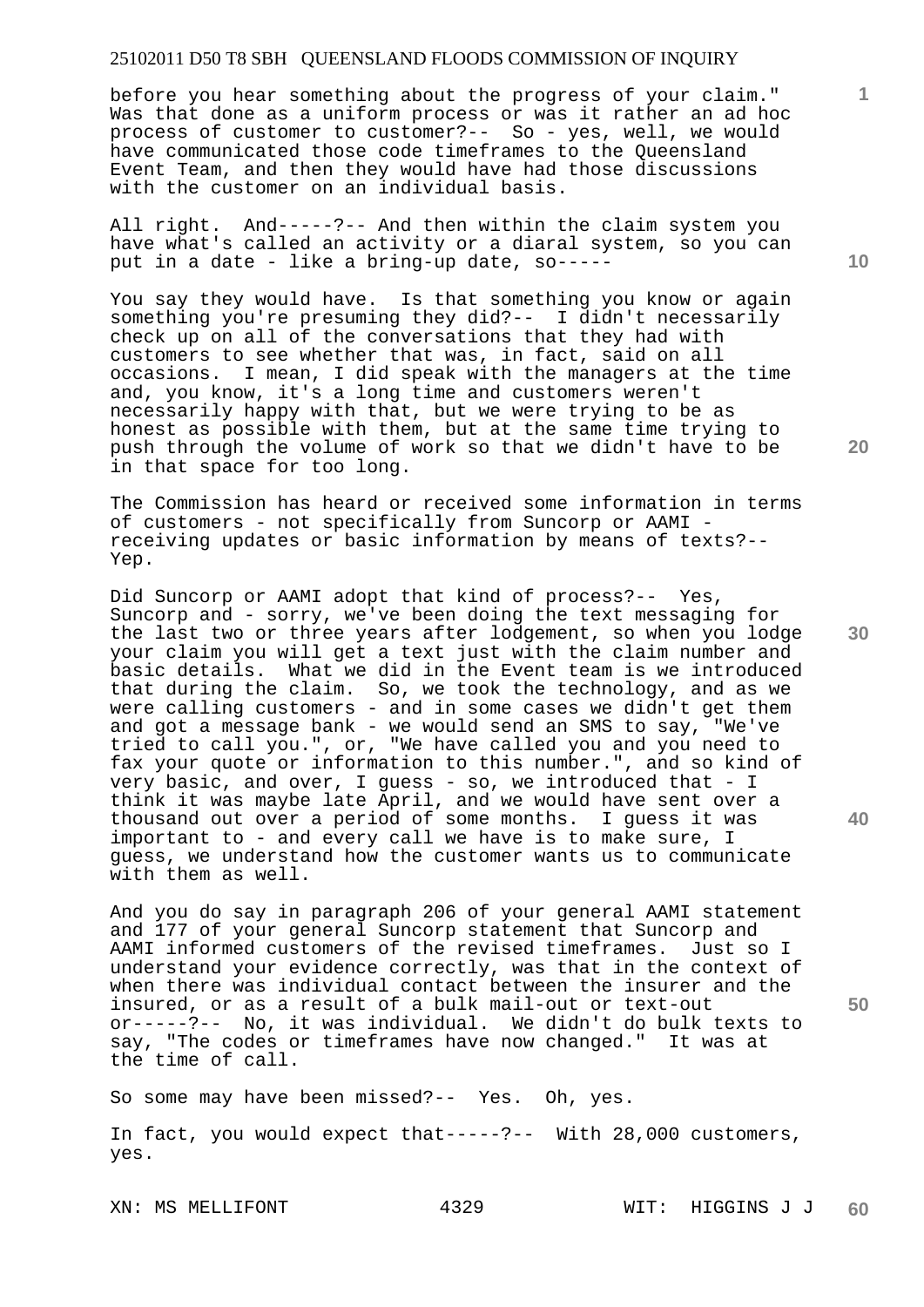I want to ask you about the process for managing suspected fraudulent claims. Was there a particular process put in place by Suncorp or AAMI where there was a suspicion that the damage being claimed by the customer may not be entirely as a result of the flood or storm damage?-- There wasn't any there wasn't any particular process. In the fraud investigation team, which I head up, there's a number of processes, both system and hotlines and manual referral processes, that would have been engaged during the floods and, in fact, we got our investigators to the Queensland Event Team and did presentations to them on what to look for in terms of fraud and what to look for and how to deal with it and how to refer it. So, we would have used the existing processes at So, we would have used the existing processes at the time. So, some of them were automated rules that are built into the system and other ones are manual referral processes, and then we run a hotline as well.

All right. So, you go into the normal process by which there is suspicion in respect of a claim being made?-- Correct save for the fact, as I said, education is the biggest thing and awareness is the biggest thing, so it is important that all the people in the event recovery team were properly educated in fraud triggers.

Right. And in such cases, that might involve further assessment and investigation in the ordinary claim?-- Yes, that's correct.

Can I take you, please, to paragraph 99 of your general AAMI statement, paragraph 98 of your general Suncorp statement which sets out the reasons and percentages of claims under \$10,000 which are still active. What I want to ask you is that the percentages for AAMI and Suncorp appear to be identical across both statements?-- Sorry, which paragraph are you referring to?

Ninety-nine of the AAMI statement and 98 of the Suncorp statement?-- Yes. So, they're claims that have been assessed.

Yes, and you will see that when you compare paragraph 98 with 99, they match. Is that a fluke or do you think there may have been an error?-- No, what we're saying there is that we undertook an exercise to understand why - we had about 3,000 claims of the 28 that are still in that under 10 bracket across those brands that weren't moving; so, in other words, there's been no activity and we just want to settle and close those claims, so I got the guys to undertake an exercise to say, "Well, can we understand why aren't these claims moving, considering we've done such a - I guess, an extensive advertising campaign for those claims in the under 10 bracket?" So, "If it's up to 2,000, just send us your quote." "Two to five, get it fixed, send us the invoice." So, that is the - they would have done that assessment across all of the brands they were responsible for, so that's why that data is the same.

**10** 

**1**

**20** 

**40**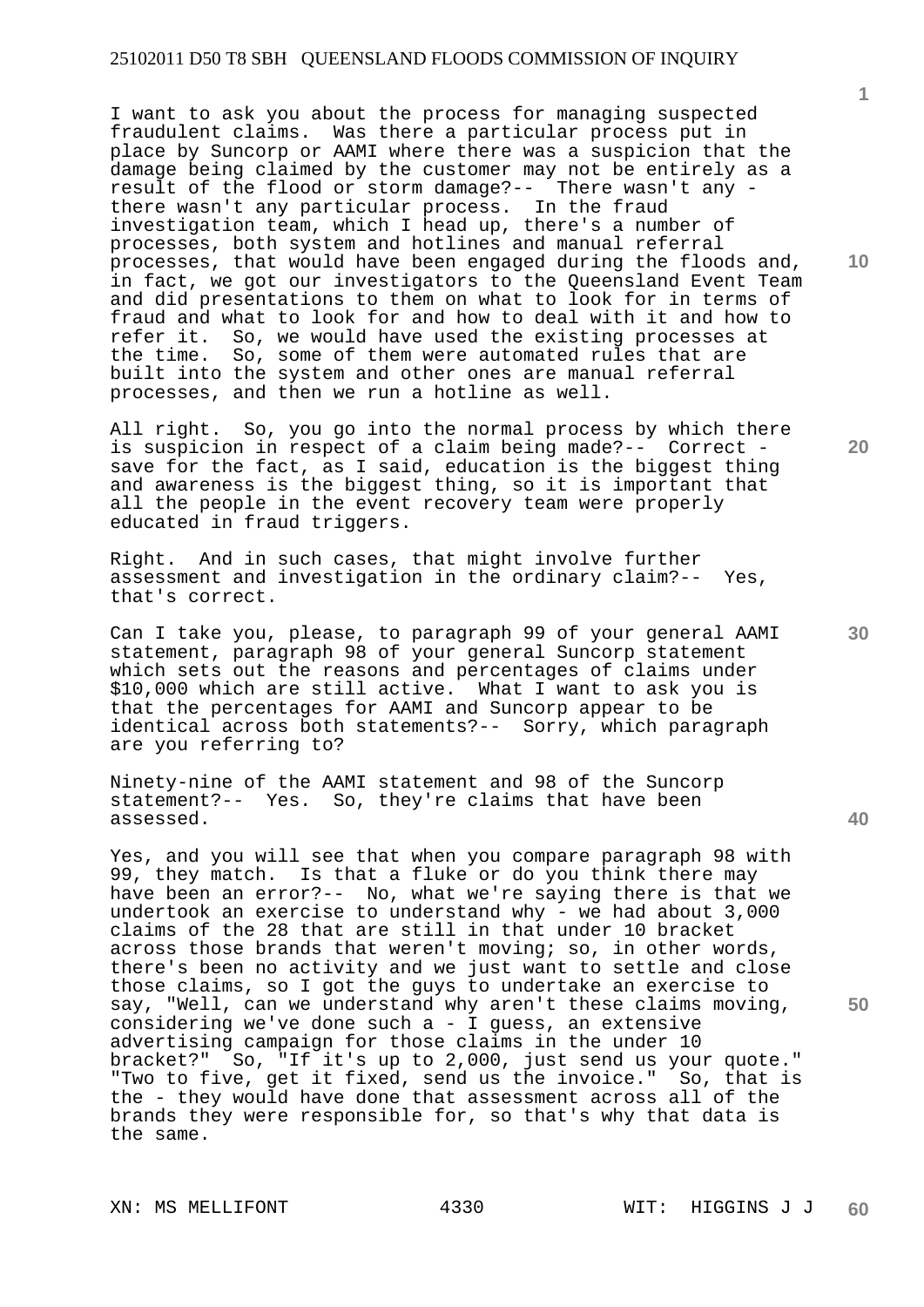All right. So, really that data applies to AAMI and Suncorp?-- AAMI, Suncorp, ABA, GIO.

All right, thank you. I'll just have my pages back, thanks. Can I take you, please, to paragraph 135 of the general Suncorp statement that's coming up? Now, you'll see that you mention that it was generally not necessary to carry out site assessments or inspections to determine cover, and as you outlined above, assessments were undertaken in claims classified as "major loss and assessment required". Can you give us a sense of what a claim needs to be to fall into that category?-- Sorry, is this a paragraph on 136.

135 of Suncorp?-- Sorry.

It's up on the screen, actually. It might be easier?-----

COMMISSIONER: Well, major loss is described in 133. Do you need that expanded on?

WITNESS: This is - yeah, this is the Suncorp response.

MS MELLIFONT: All right?-- So in our claim system, we do categorise, as your Honour said, in relation to 33.

All right. And in so far as the assessments were undertaken for those particular claims as classified, can I ask you whether there are any other reasons which required assessments to be undertaken?-- In - I guess when you look at our normal claims system, there's built - there's rules built into the system that determine when a claim needs to be assessed and a claim doesn't need to be assessed, and if you look at our our general claim operation, the average claim costs us around \$3,000, so it's glasses, it's computer, it can be glass, so you don't necessarily need to assess that damage, you just tell the customer to go to OPSM or their computer store to get a repair. So - and any damage under, say, \$1,500 is patch and paint. You don't need to send an assessor out to look at that, you just send a builder out to fix it, so it's yeah-----

It's a quantum-based type thing?-- Yeah, yeah.

I'll take you to paragraph 153. Now, you speak about - this is in the context of restricted access to flood areas and that a related issue was delays or experience in being able to arrange inspections because the customer was not available. just want to know whether, to your knowledge, any inspections occurred without either a prior arrangement being made with the customer or a customer's agent or authorised representative?-- We try to assess every claim to ensure the customer is there. There would be the very, very odd occasion where the customer said, "No, but, I can arrange for a representative.", and it could an agent to be there - like a landlord to be there with the keys - but it's important for us for the customer to either be there or authorise us to be there in some other fashion.

**20** 

**10** 

**1**

**30** 

**40**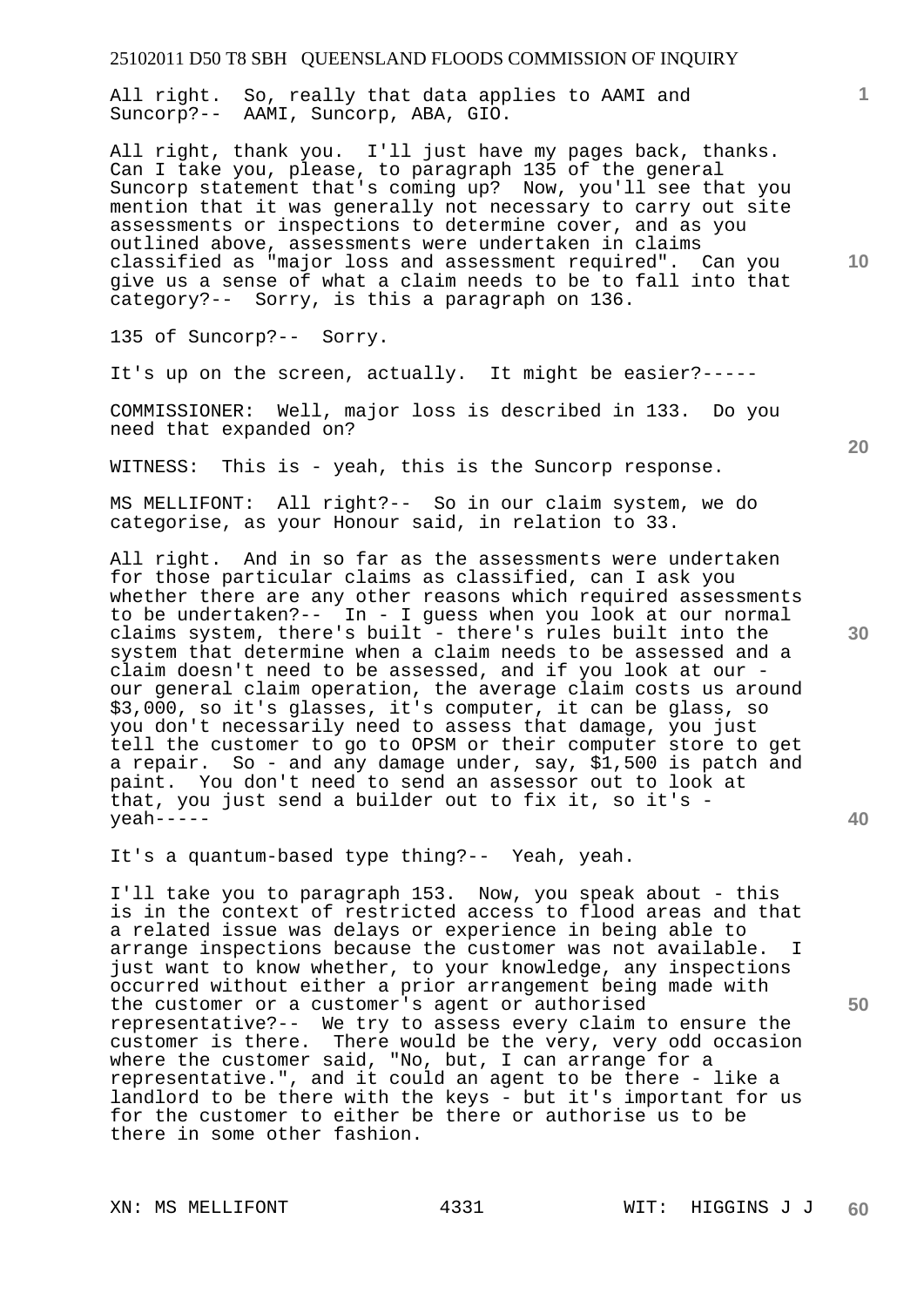**1** So, without the customer being there or giving authority , it wouldn't happen?-- We would not do it without someone being there, yes.

**10** 

**20** 

**30** 

**40**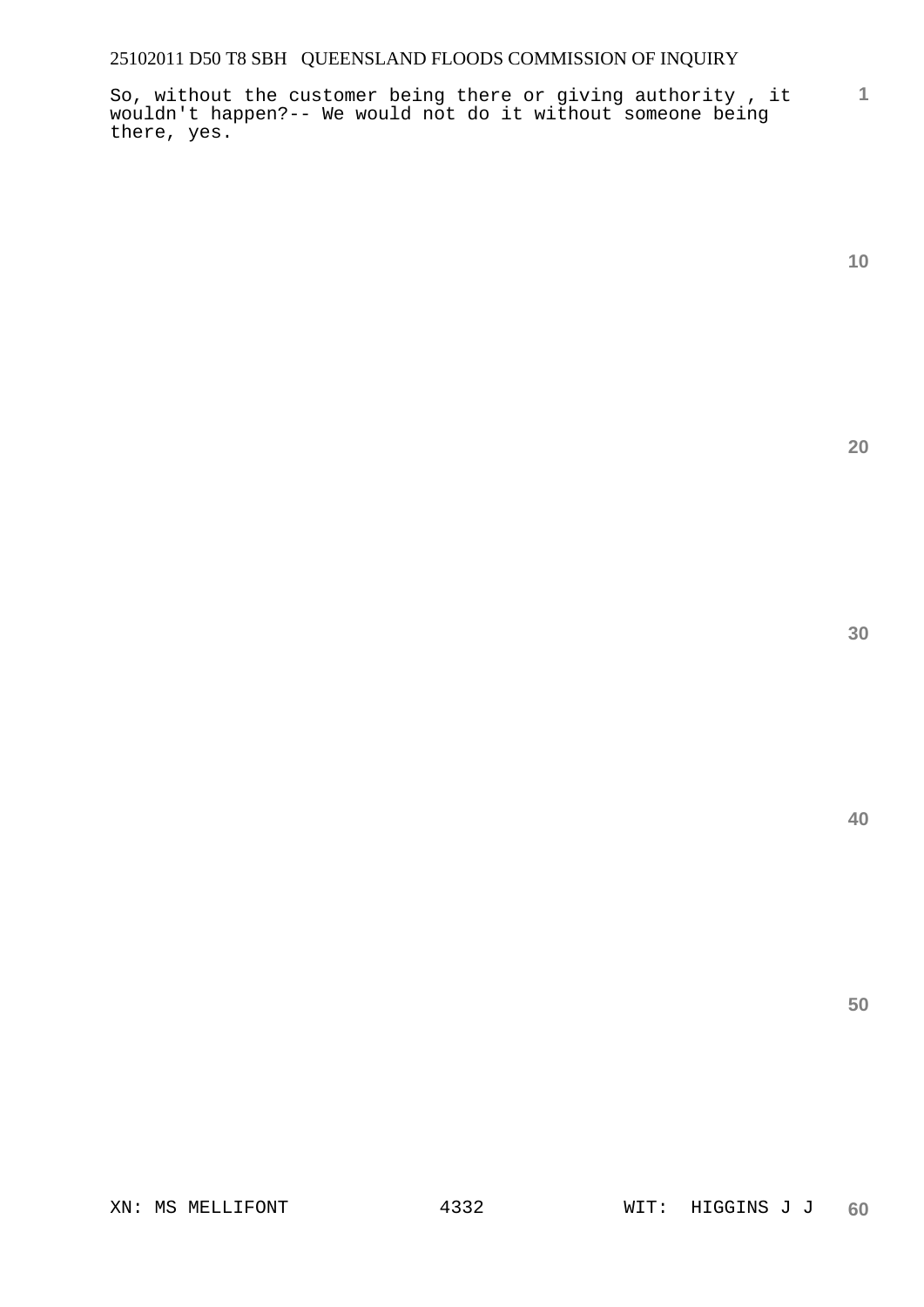# 25102011 D50 T9 KHW QUEENSLAND FLOOD COMMISSION OF INQUIRY **1 10 20 30 40 50**  I want to ask you about telephone recordings of claims. Now, most of the claims were lodged by telephone?-- Yes. And I should say that I'm now dealing with Suncorp specifically?-- Yep. Okay. Now, Suncorp doesn't recall telephone calls either at the time of lodgement or during the management of the claim; is that correct?-- That's correct, yeah. And calls only start to get recorded if there's suspicion of irregularity?-- Yeah, property nature, yep, so investigations. Yes?-- Investigations. So, a potential fraudulent claim?-- Potential fraud, yes. Are there other types of irregularities in which Suncorp - in respect of which Suncorp would start to record claims?-- The capacity to record is within my Investigations team, so to my knowledge the - certainly Investigations, we do it, because because of its probative nature. So, you have capacity within Investigations to record, but elsewhere within Suncorp there's not such a capacity?-- I'm not sure whether - I don't believe there is. We certainly don't do it. I am not sure about capacity to do it. All right. Is there a reason that Suncorp doesn't record telephone calls made at the time of lodgement or during the management of the claim?-- Look, I guess our experience has been that we have never had any material controversy in terms of what's been said at the time of the call other than investigations, so it's probative in nature, so we get 3 million calls a year. It becomes a cost and logistical issue, I guess, to record that in terms of recording it, but then for how long, but we have never had - there's never really been a certain - material need to do that, I guess. All right. So, you're not - when you speak of the statistic of 3 million calls a year, are you speaking across the Suncorp group or-----?-- PI, personal insurance. Right?-- So that wouldn't include necessarily commercial or any of our statutory lines. But not just Suncorp?-- No, sorry, across the brands, yep, across the personal insurance brands, yep. 3 million across the brands?-- Yes.

And so it's been Suncorp brands' experience that what was said during the conversations hasn't become an issue which would have required telephone calls to be recorded?-- No.

Is that correct?-- Other than investigations and, you know, predominantly motor. So-----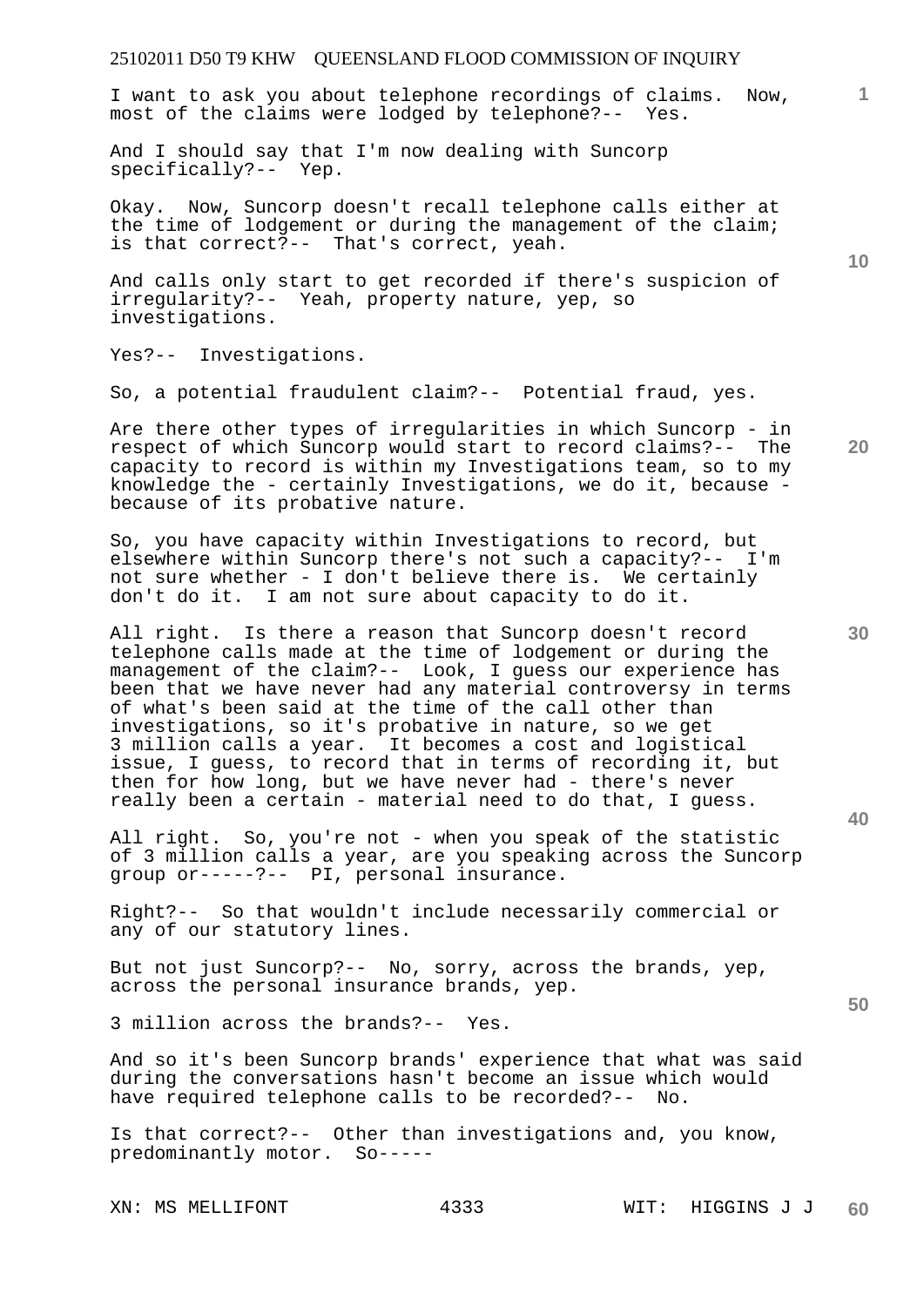And predominately?-- Motor investigations.

Okay. I want to turn now to some AAMI specific questions, please, and the issue about emergency accommodation. So, I am going to start with your statement in response to Mr Chambers and annexure 2. Now, I will take you, please, to the notes recorded for the 13th of January 2011 and you will see at about line 12-----?-- Mmm-hmm.

Or at line 12 you see the words "Referred to TSO". What's that?-- That's a Technical Service Officer.

"Rachael Hogden who auth", authorised?-- That's what I assume.

"For emergency accommodation". Can I take you then over the page at line 21, "Please organise accommodation once IO calls back." "IO" is?-- Insured owner, I think it is, the customer.

Would you agree from these notes it appears at this point in time that AAMI was indicating to the customer agreeance with the request for emergency accommodation?-- Yes, on the basis of what the customer told them, yep.

All right. Can I take you, then, please to the note for the 14th of January 2011 at line 51?-- Yep.

**30 40**  Where we have got, "Insured owner has been previously offered accommodation. As this claim is likely to be considered flood, no policy benefits are to be authorised on this claim until assessed. If insured owner calls back, we need to explain to insured owner that at this stage claim has not been accepted and nil benefits can be extended at this time." So, that tends to indicate a reversal, as it were, of the indication to be given to the client. You'd agree with that?-- Yeah. It's indicating that probably the initial conversation regarding temporary accommodation, based on, I think, the customer said storm, due to the storm, so temporary accommodation - the policy would have responded to storm in terms of temporary accommodation.

All right?-- So, I think later on they talk about - I think she mentions a river. Yes, so on the 13th, I guess, she mentions that she lives on the river. So, I guess when the client manager has read the notes-----

Can I just - sorry, can you just give me the line reference-----?-- Oh, I beg your pardon.

-----to the river?-- If you look at line 8.

Looking at that file note, though, that reference to the river by the insured appears to be prior to the indication to her for authorisation for emergency accommodation; would you accept that?-- Yes. So, those - yes, sorry, yes.

**10** 

**1**

**20**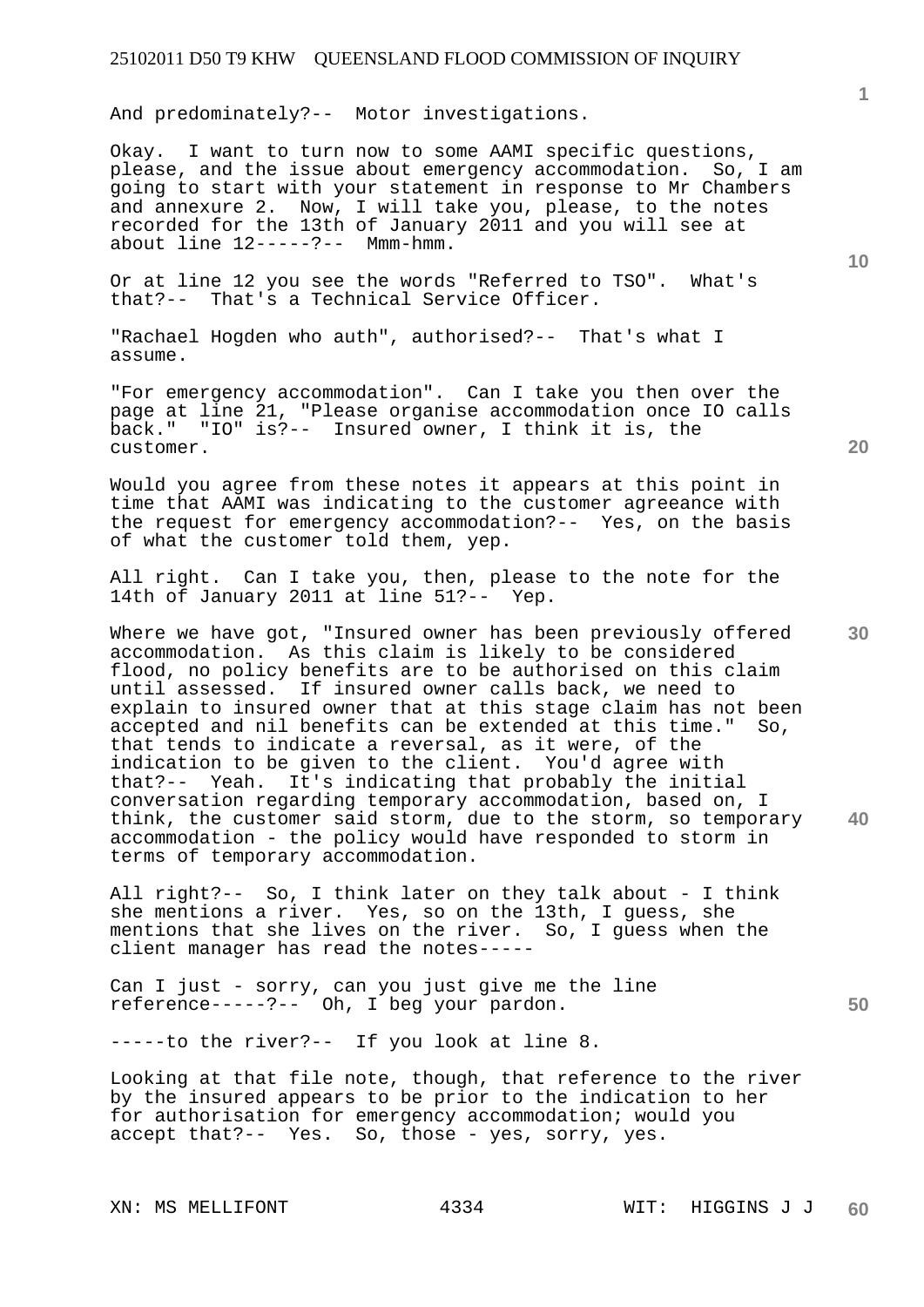Okay. All right. Now, I want to take you to annexure 2 to the statement in response to Mr Laszlo. I will take you through the documents, but with the point of demonstrating the same problem seems to have occurred. 11th of January at line 5, the note records that, "Mr Laszlo requested emergency accommodation as the house was not liveable.", and if you have a look at the entries which immediately follow that, it appears to be some arrangements being made by AAMI to find suitable accommodation. Is that a fair reading of those notes?-- I don't have Laszlo-----

You don't have that?-- I don't have Laszlo in front of me, but I have read Laszlo and - yeah.

We will get it up to you so you can have a look. It's annexure 2 and the entry is-----?-- Which line?

-----11th January 2011 from line 5?-- "Request emergency accommodation", yeah.

And at page 57 down the bottom?-- Yes, got that.

Have you got that?-- Mmm.

All right. So, it appears to be indication that AAMI's making some arrangements to find suitable accommodation in response to the emergency request?-- Yes, and again on line 1 it indicates that the customer's rung up about a storm-----

Yes?-- -----which would suggest the policy responds.

All right. Now, I take you, please, to 14th of January at line 74. Have you got that?-- Yes.

All right. So, "Insured has been previously offered accommodation. As his claim is likely to be"-----?-- "Considered".

-----"considered flood, no policy benefits are to be authorised on this claim until assessed. If IO calls back requesting to utilise policy benefits, please explain to IO that claim has not been accepted at this stage. Nil benefits available at this time." So, again, we have the situation of couple of days later AAMI saying - giving an indication - or the request for the indication to be given to the client that there wouldn't be emergency accommodation?-- Yes, so it's have the conversation with flood.

Yes?-- Yep.

All right. And you can look at this if you want to confirm this, but there appears to be nothing in those file notes as between the 11th of January '11 at line 5 and 14 January line 74 that refers to river rather than, for example, storm?-- Yeah.

All right. So, we have got - tell me if you disagree, but we have got a couple of good examples here where there appears to

**10** 

**1**

**20** 

**40**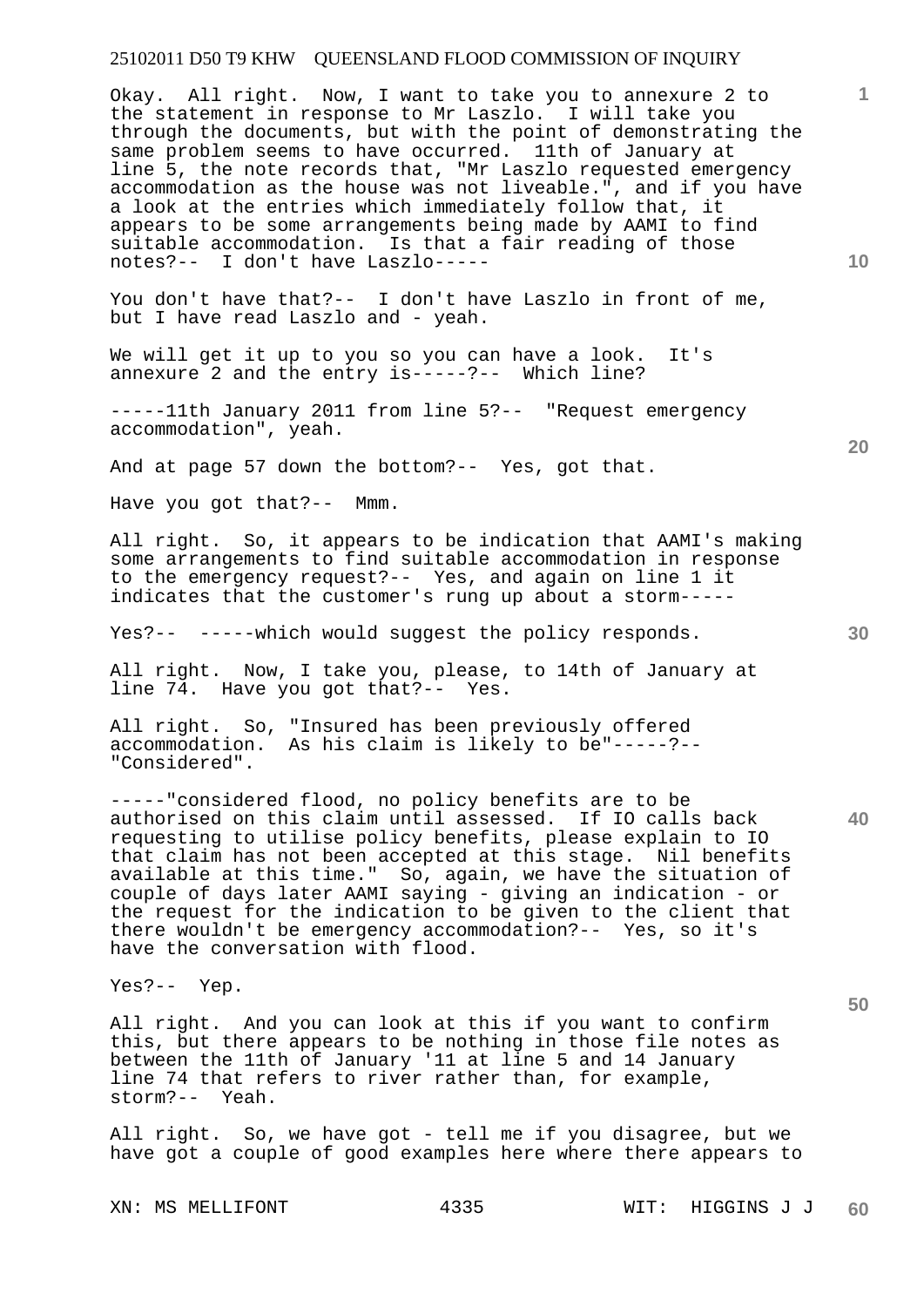be incorrect information being given out to people who were seeking emergency accommodation only to be reversed a day or two later. Would you agree with that as a fair synopsis of what these two-----?-- They - the conversation would have been around at the time of the call. So, yes is your answer, around providing emergency accommodation, based on what the customer's told the call centre operator.

Yes. All right. But in the first one for Mr Chambers, they mention it was a river and then told - they're given the indication they will get emergency accommodation?-- The dates would suggest that, yes.

All right. Now, obviously I have only referred you to two examples here, but in your experience were there more examples of when - of information being given to insured people who made requests for emergency accommodation, indications given to them in the first call, "Yes, AAMI could assist.", only to be reversed a day or two later?-- Other than looking at these, I haven't taken any action to look at any other claims in terms of what was said at the time of lodgement so I can't say whether there are other claims that - where that has been said. Suffice to say that looking at these dates, they were all - looks like they were taken from the Melbourne call centre because the Brisbane call centre had been evacuated. So - and I guess at this time the message was, as I said earlier in my evidence, we wanted to assess every single AAMI claim and to do that we lodged - we had to lodge it as storm so that we could send the assessor, so the critical information that we had to get to the customer was, "Lodge your claim, we don't know yet whether you're going to be covered, but lodge your claim so that we can assess." That was the message we gave out-----

All right?-- -----to - yep.

How was that message communicated to the people who were on the phones responding to people's requests? Was there a written instruction?-- I believe there might have been a written instruction. We would - we would have - the event the team involved would have made that call and then each each individual executive manager is responsible for going back to their respective divisions and making sure that that message gets through-----

All right?-- -----to the call centre operators.

**50**  All right. So, you don't know presently for sure that there was a written instruction given to the people who were on the phones and if so what it was?-- At the time on these dates, I can't say, but I know there were instructions given on or about the 17th, 14th, 17th.

Of January?-- Of January, yes.

All right?-- So I think I have provided it in my statement.

Yes?-- Yes.

**10** 

**1**

**20**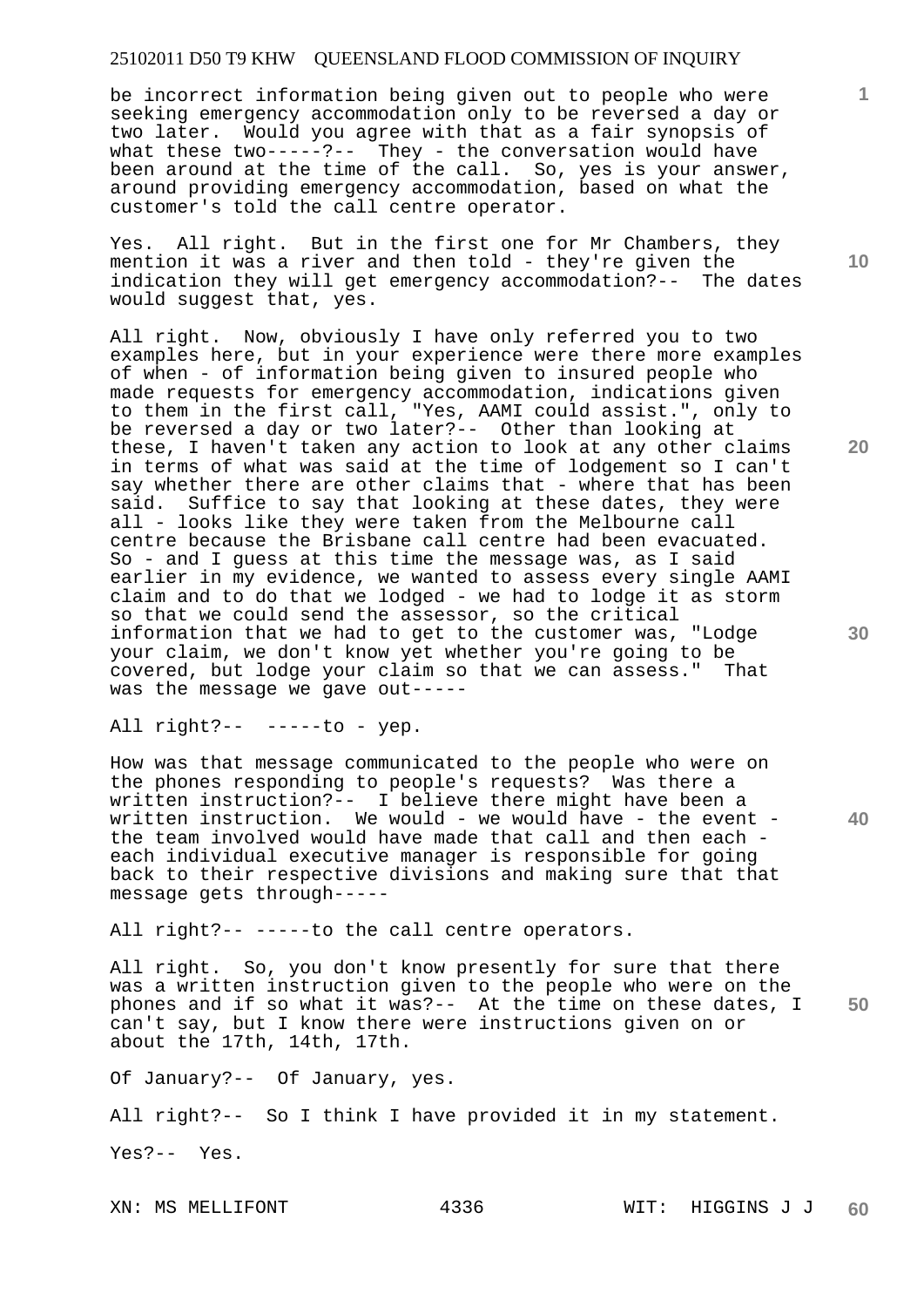All right. Do you know whether AAMI or Suncorp has in light of knowledge gained in the 2011 floods instituted particular training or procedures in respect of instructions to call operators about emergency accommodation requests?-- Sorry, post flood or-----

Yes, in terms of, say, a reform if I can call it that?-- Other than on boarding training, so new staff coming on board, they would get trained on how to manage claims generally, but specifically to do with flood emergency accommodation, I - I can't say. I don't think between, I guess, January and now there may have been.

Well, from your perspective-----?-- I am not aware of it.

From your perspective, is today the first time you have had your attention brought specifically to the issues like we see with respect to Mr Laszlo and Mr Chambers with the emergency accommodation requests?-- I guess my day job is or was at the time of the floods head of investigations, so I was brought in to manage the event recovery, so I haven't - I don't necessarily get involved in the day-to-day or month to month operations of call centres. So, certainly when you - so, in answer to your question I haven't - I haven't seen that.

So, whose section is that?-- The way we're - the way we're structured is by functional line, so you have Claims Assist, which manages all the call centres, then you have then all the functions, motor, home, investigations, that's the way we're structured.

Let me shortcut. Who would be responsible for providing training to the call centre operators-----?-- That would  $be---$ 

-----about emergency accommodation requests?-- That would be the executive manager of Claims Assist.

**40 50**  Thank you. Now, in respect of both Mr Chambers and Mr Laszlo, the entries I took you to for the 14th of January 2011 both include the statement, "As this claim is likely to be considered flood, no policy benefits are to be authorised on this claim." Now, at that very early point in time, that is the 14th of January 2011, can you assist us with what information AAMI would have had to form that presumptive type view?-- I guess other than general knowledge in the AAMI business that most AAMI people can quote page 13, "Does not cover flood", so, it's - it's an uninsured event and, therefore, the benefits in an uninsured event don't apply.

All right. Well, I understand that for Mr Chambers where you have got a reference to "river"?-- Yes.

But what about with Mr Laszlo? Are you able to assist us?-- Laszlo - the only thing I can sort of shed any light on is that that's the week when Brisbane was in shutdown and our - I guess our response was to try and manage not only the

**10** 

**1**

**30**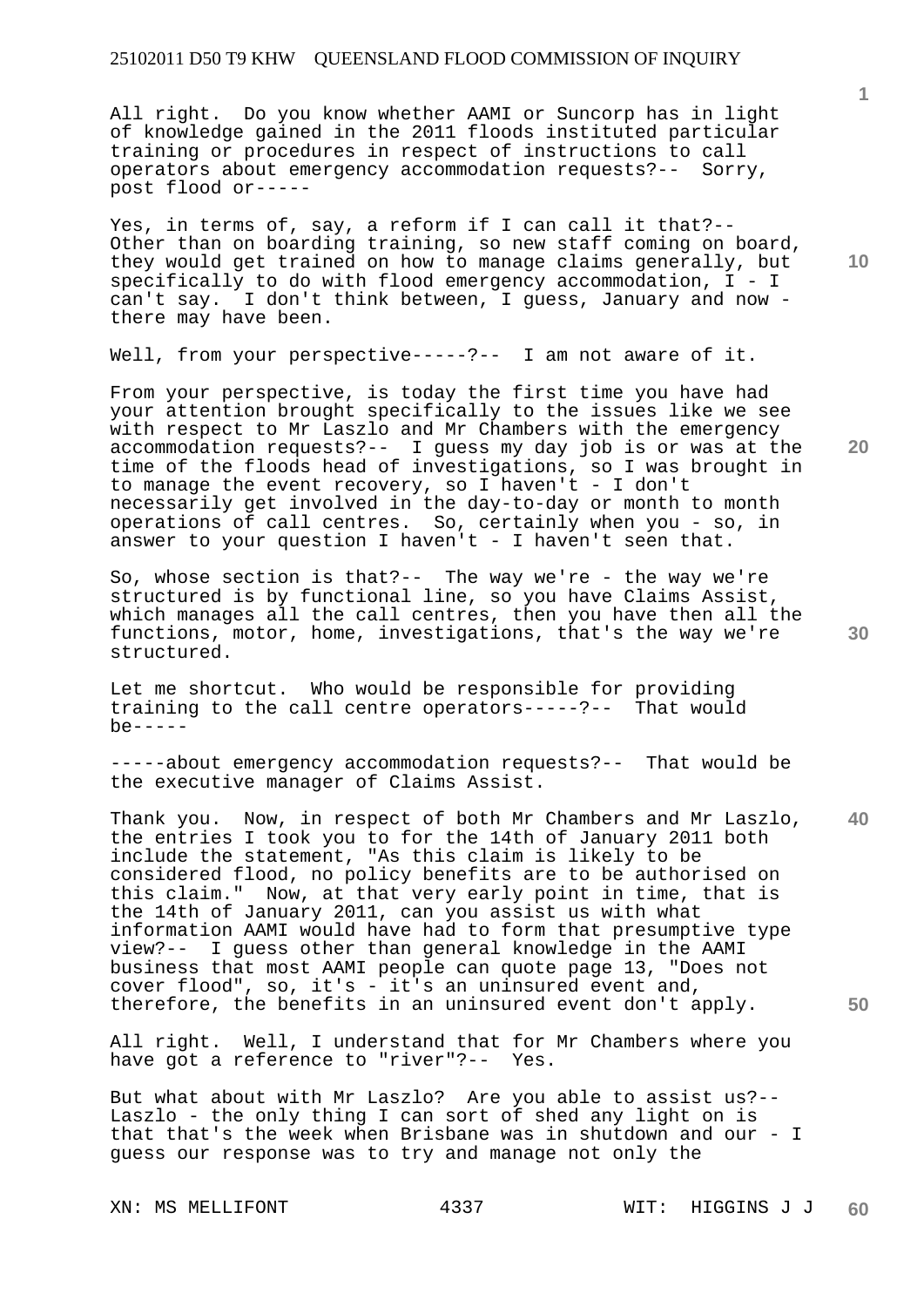Central Queensland floods but the tragedy in Toowoomba and Grantham as well as Brisbane/Ipswich and I guess focus on the critical claim things that need to take place. So, in Laszlo's case, I guess, lodging on the 11th, which I think was the Tuesday, I'm not sure whether - this one looks like taken by the Claims Assist New South Wales, whether they were aware at the time that Brisbane was flooding.

All right. I am not sure that answers the wording in the file note which is, "As this claim is likely to be considered flood", so we're not dealing with a situation where there was particular focus on the essential aspects as you have-----?-- But that was on the 14th.

Yes?-- So, by that stage we were - the water had receded and we were, I guess, catching our breath and bringing resources in and providing the information, "Guys, this is a what we're dealing with here."

I am still not sure it answers the question. I will repeat it and see how we go. It says, "As this claim is likely to be considered flood", so that's a presumption or presumptive view expressed on the 14th of January 2011. What information did AAMI have at that point in time to come to this presumptive view that it was likely to be considered flood?-- Well, as I said before, the message would have - the message would have been given by the Claims Assist managers to the call centre operators that there's going to be a lot of flood claims coming in, so this is the message that we need to give to the customers, we are going to assess every single claim and if an AAMI claim is lodged with these loss dates and these postcode ranges and, therefore, it fits in the definition of what we're dealing with, then we need to assess those claims. So, they were the key messages.

**40**  But that's not what the note reflects. Doesn't it reflect, "We have got to assess it", it reflects "likely to be considered flood"?-- Yes, so that was a Friday so the Brisbane River had already receded then, and I guess they would have looked at the loss date of when the customer would have reported - when the damage occurred, and then the messaging from, I guess, by that stage we'd commissioned the event leadership team so there was messaging going out, I guess, daily to not only Claims Assist but other parts of the business on how we should be responding.

So did that message include if you have got a claim in Brisbane?-- If the - with those loss dates-----

**50**  Let me - I better finish my question. If you have got a claim on the 11th of January 2011 then you can inform the presumptive view by the 14th of January 2011 that it's unlikely to be accepted?-- Again, if it's the loss date and the postcode, so they will be given postcode ranges as to if a claim fits with these characteristics, because the flood has occurred, we need to consider that - the flood aspect of that damage.

**10** 

**1**

**20**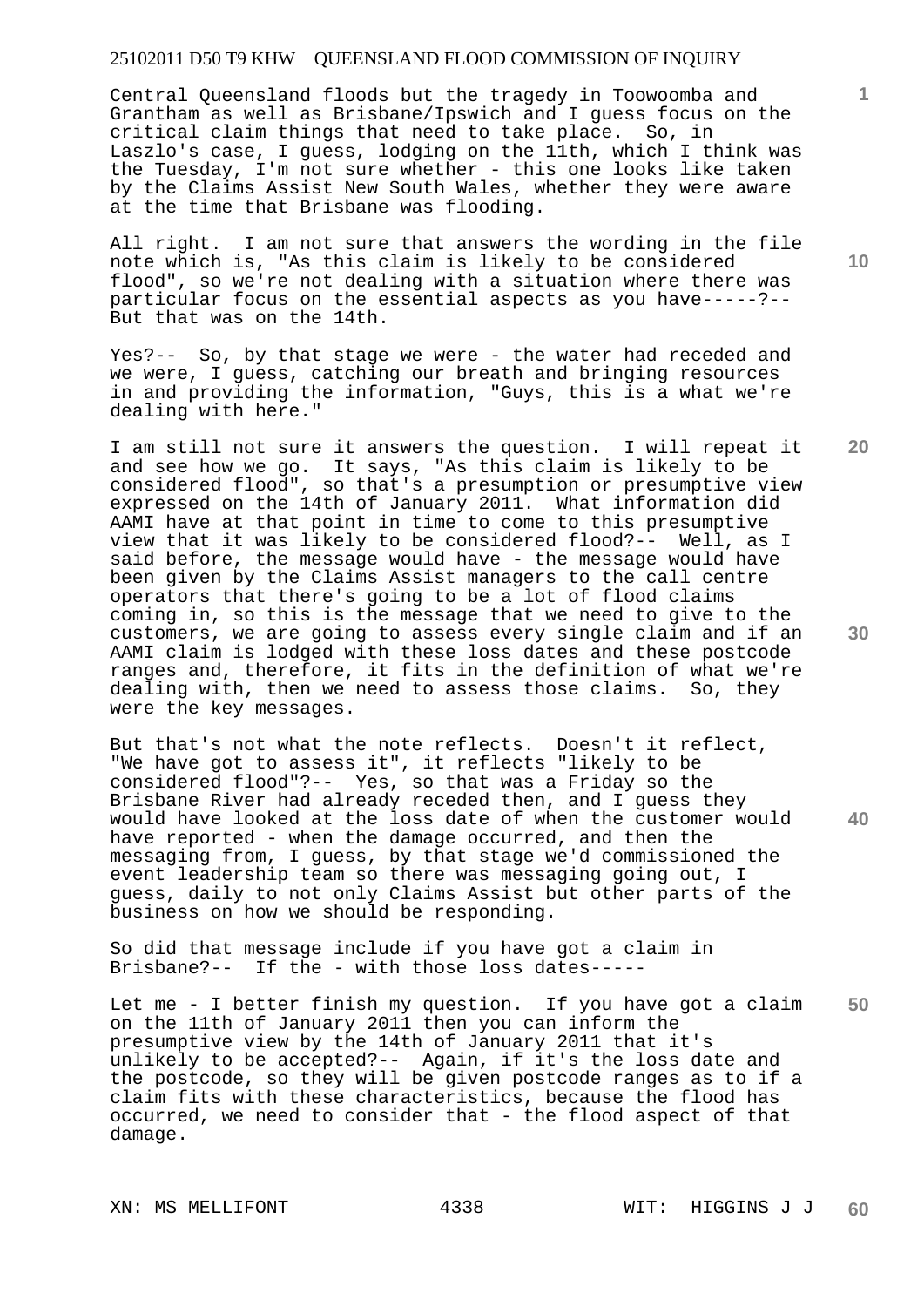And-----?-- So that message would have been given.

The chain of messaging was from?-- Well, when - Central Queensland flooded - I think in my earlier statement we talk about the event response plan so we set up an ELT, an Event Leadership Team, and that was called on the 4th of January, I believe, or 2nd of January - 2nd of January. What that is a series of senior people in the claims and other areas getting together to make decisions on how the Suncorp group needs to respond and cover off on everything from messaging to policy to assessing to repair, access to issues, et cetera. So, with that forum, I guess we would have made calls on this is how we need to manage the AAMI claims.

So, who was picking the postcodes at that stage in respect of which this kind of presumption was attached?-- Well, that will be done within our event coordinator, so that's a small team that monitors claims that are being lodged, and they take information from not only the BOM by the ICA and other areas to say this is - this is the catastrophe range of this event and so these are the postcodes that fit in that catastrophe range.

All right. Just let me understand that then. So there was a selection of postcodes as at or at least by the 14th of January where this kind of presumption was going to apply and the information you had in respect of coming up with those postcode ranges were - was information from BOM; is that what you said?-- BOM's - well, the BOM is a part of it, but I guess a large part of it comes from my - our own internal sources, which we call RIF, our risk enforcers, so we know we know where the damage is - has taken place from publicly available information as well as the ICA send a catastrophe code to all insurers and nominate the postcodes that apply to that catastrophe range.

I understand you knew where there was water, but what information did you rely upon as early as 14th of January 2011 to determine which postcodes would fall into the category where the cause of inundation was outside policy? What did you have?-- What information did we rely upon?

Yes?-- Our internal information.

Which is the stuff you have just mentioned?-- Yes. But it was important that we assessed every claim to make sure that it - either the policy responded or didn't respond.

COMMISSIONER: Was there actually discrimination between postcodes or did you just take every postcode where it was known that inundation had occurred and say, "Well, that could be flood."?-- Well, I guess the Toowoomba and Grantham area, that we probably excluded that because of the nature of the event. I guess the postcode is kind of like a catchall, but that's why it's important to assess the claim, to make sure that because of the amount of water - of the rain that was happening at the time that we-----

**1**

**30** 

**20** 

**50**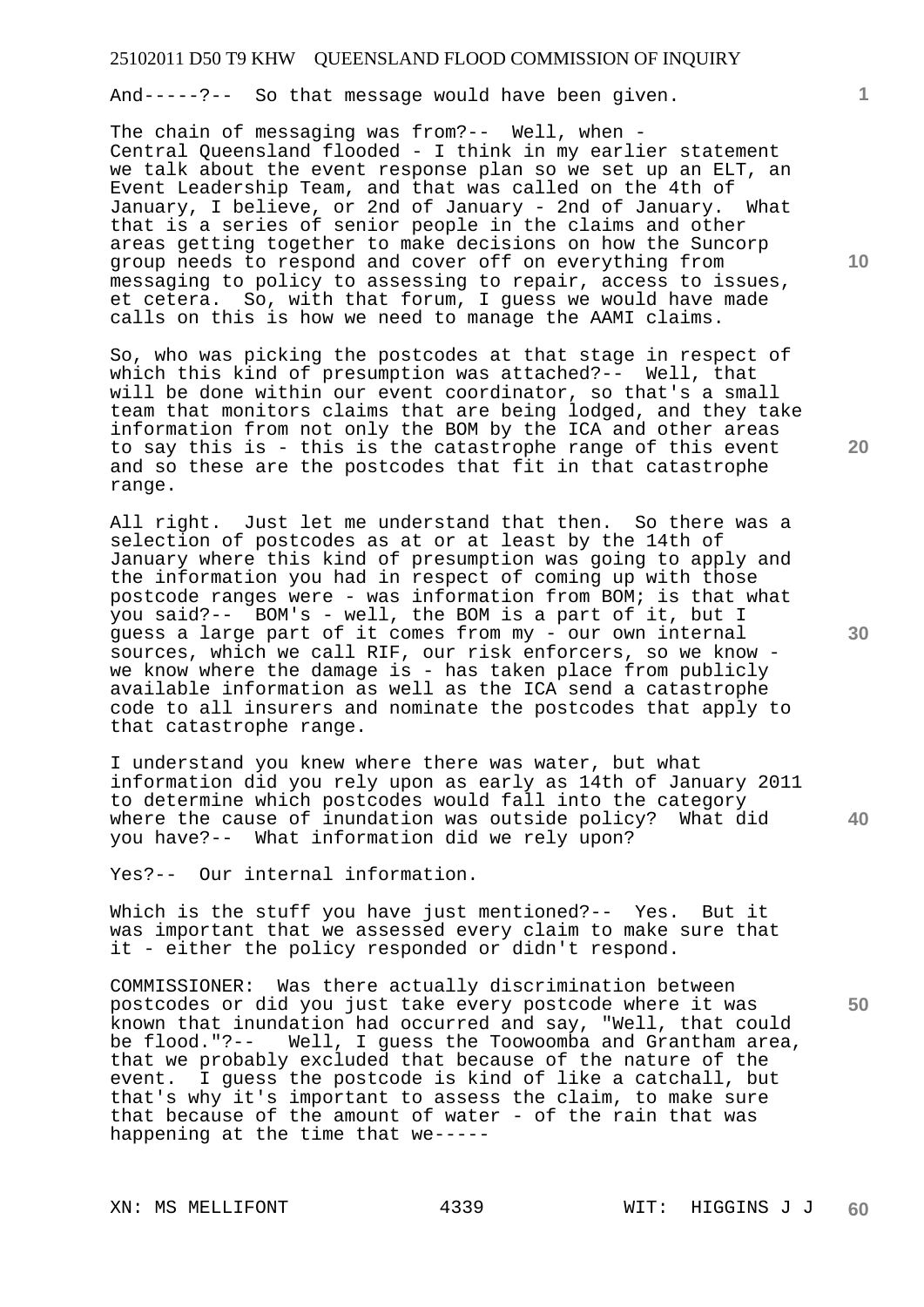Well, I understand you want to assess the claims, but you're at the starting point now where you are operating on a premise that we're not going to offer benefits until we have got this sorted out, and we will start from the premise that it's probably a flood. I am just wondering did you say, "Well, this is Narangba, so that specifically was an area that was flooded.", or did you just look at bits of Brisbane that got inundated and take all of them?-- I think Narangba - those areas that were on creeks that were linked into the Brisbane River would have been included in the catchall.

All right.

MS MELLIFONT: All right. So, putting it very bluntly, everywhere that was wet outside the Toowoomba, Lockyer Valley, everywhere else that was wet-----

COMMISSIONER: And was on a river or a creek is the other thing you are saying, isn't it?-- Yep.

MS MELLIFONT: Yes.

COMMISSIONER: Or near.

MS MELLIFONT: But there was a negligence at or around the 14th of January 2011 to decline?-- Not to decline to-----

No, no, to decline or at least postpone requests for emergency accommodation?-- The important - yes, so the important thing is that we have to make sure the policy responds. So, we can't necessarily pay outside the policy. So, to make sure and that again was - that's what drove our decision to assess the claims and as quickly as we could.

And so when were you able to start accepting emergency accommodation claims?-- As soon as we confirmed with the policy respondent.

So, when you got the generalised hydrology reports from the Insurance Council, when you got BOM data?-- Well, when we accepted the claim, so it could be - the assessor was out and says - and looks at it and it's one for acceptance because of the information or certainly there were claims late in the piece where after a hydrology report and on site it was accepted or partially accepted, so the benefits would have at that point then said, "Well, your claim is now for acceptance, your benefits apply."

Can I take you, please, to paragraph 10 of your statement of response to Chambers? Now, paragraph 10 responds to .1 of the requirement and I will need to refer to .1 which is at the - "Mr Chambers made a claim on his policy by phone on 11 January during which he explained inundation to his home. During the conversation AAMI representative advised him that she was 99 per cent certain he would be covered. He was advised that his policy would cover temporary accommodation costs and that an assessor would attend his home." Now, I am going to ask you to respond to the points made and to address any points of

**30** 

**20** 

**1**

**10**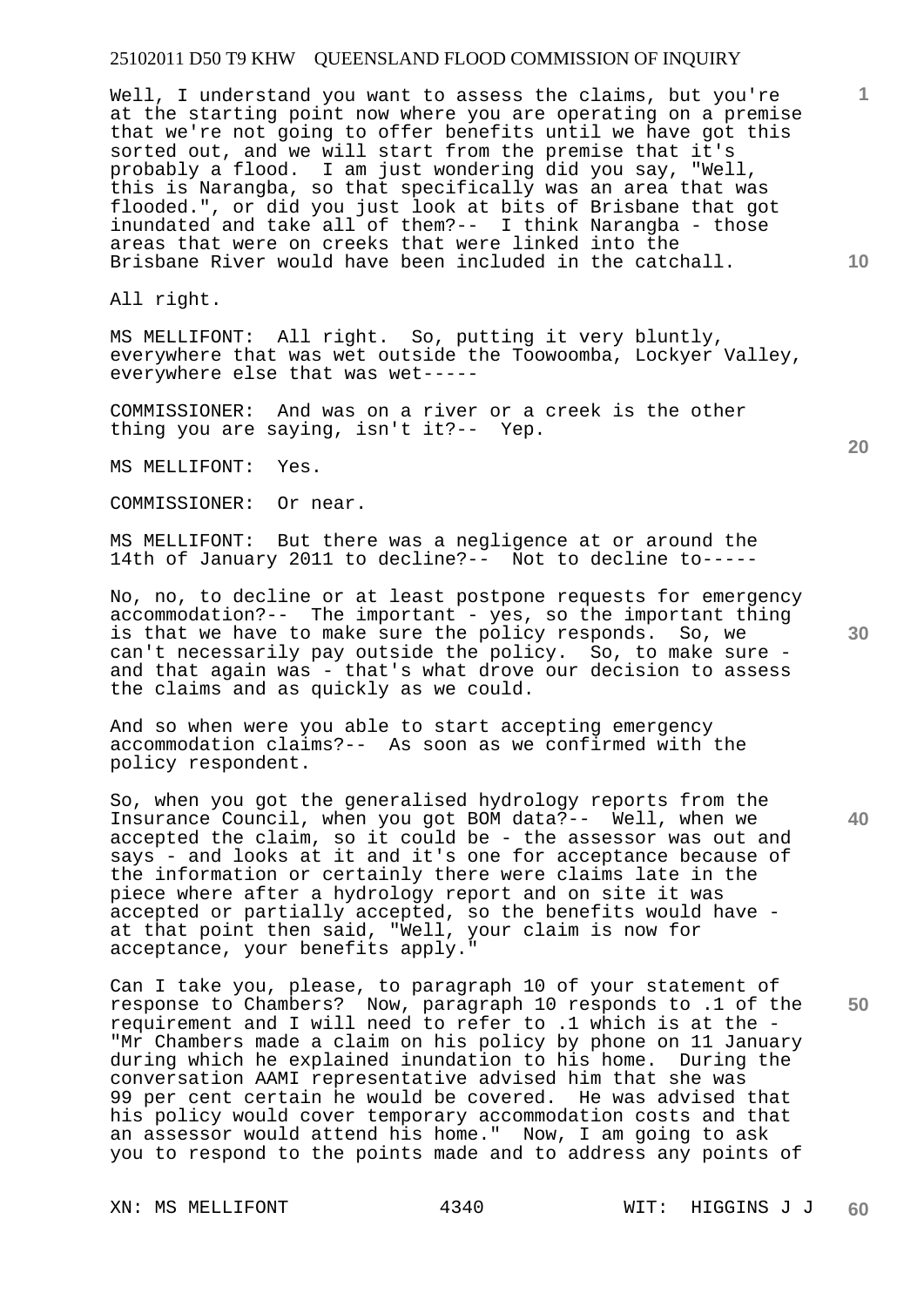difference, in essence. So, can I preface it this way, by saying that this line of questioning is about the recordkeeping of AAMI. Your response at .1 is AAMI records show it was Mrs Chambers rather than Mr Chambers who made the claim on 12 January 2011 but para 21 of your statement sorry, and again at paragraph 21 of your statement you have got a reference to the call having been made by Mrs Chambers. Now, what I want to do, please, is take you also to paragraph 22 where you refer to the fact that, "The claim notes do not record whether and if so what information was communicated by the call centre consultant, Ms Sampson, to Mrs Chambers on that day."

**30** 

**20** 

**1**

**10**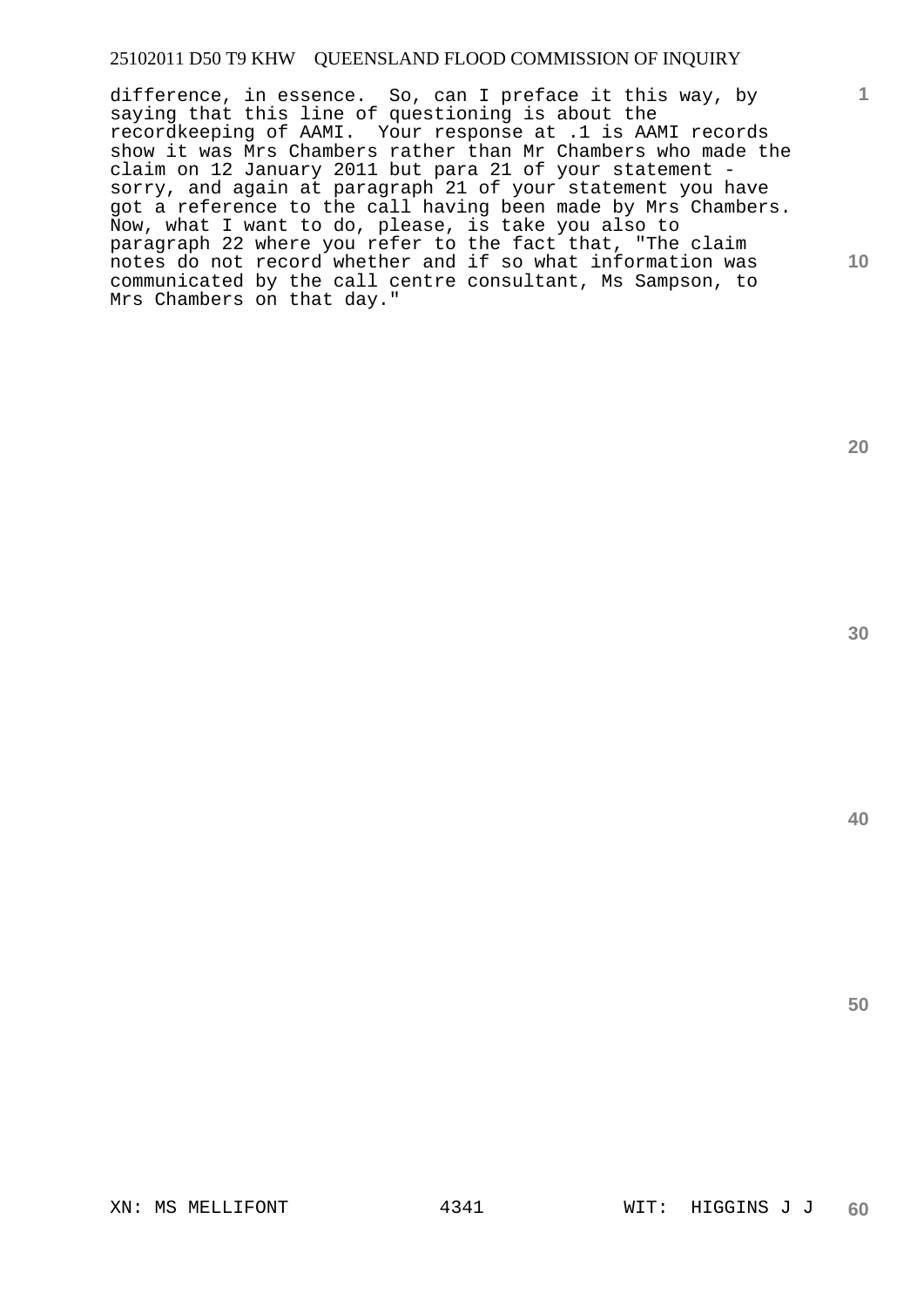Can you tell me whether AAMI has requirements for its staff to record by way of file note information given to a claimant when they ring up to make a claim?--  $I - y$ eah, I believe there is recording - recording the information that we receive and provide.

Is that - again, is that a belief based on actual knowledge or a presumption?-- Well, it's a belief based on the claim process that we have in place. I mean, my general knowledge of the claim process is that - that the conversation - or the notes regarding the conversation is recorded in the AAMI claim system.

All right. So you would certainly expect, given what you ordinarily see in the course of your work, that records would be kept of telephone calls and advice given?-- Certainly the yeah, certainly information, yeah-----

All right, but you can't speak to whether or not there's a formalised procedure in place?-- No, but I could find - I mean, if it's formalised I could-----

You could find out?-------Find out quite easily, yeah.

All right. Can I take you, please, to paragraphs 60 to 64 of your response to Mr Laszlo? Now, these paragraphs deal with the internal review process requested by Mr Laszlo and which was conducted by one of your dispute resolution officers, Mr Robert Hazell, and we see at paragraph 60 the information that was available to Mr Hazell. So would we expect that that information was the same information that the original decisionmaker would have had as well? Would that be your general expectation?-- Yeah, it would be, yes.

All right. Now, you can see within that there is a letter from Mr Laszlo to AAMI dated the 21st of March 2011?-- Mmm-hmm.

**40**  All right. And at para 64 you say you were - you are advised that Mr Hazell - excuse me for a second. Is it the case that Mr Hazell did not request the hydrology company to comment on Mr Laszlo's submission? Is that your understanding?-- Sorry, I cannot answer that, I don't know.

You don't know?-- No.

All right.

**50**  COMMISSIONER: That was something you were asked, apparently. You didn't take any steps to find out?-- This is about the drain?

Whether the hydrologist was asked to comment on what Mr Laszlo had provided. I just notice in paragraph 59 - below 59 you set out at 9.3, which is presumably the requirement to you, and that includes asking you whether a hydrologist was asked to comment on Mr Laszlo's submission.

**10** 

**1**

**30**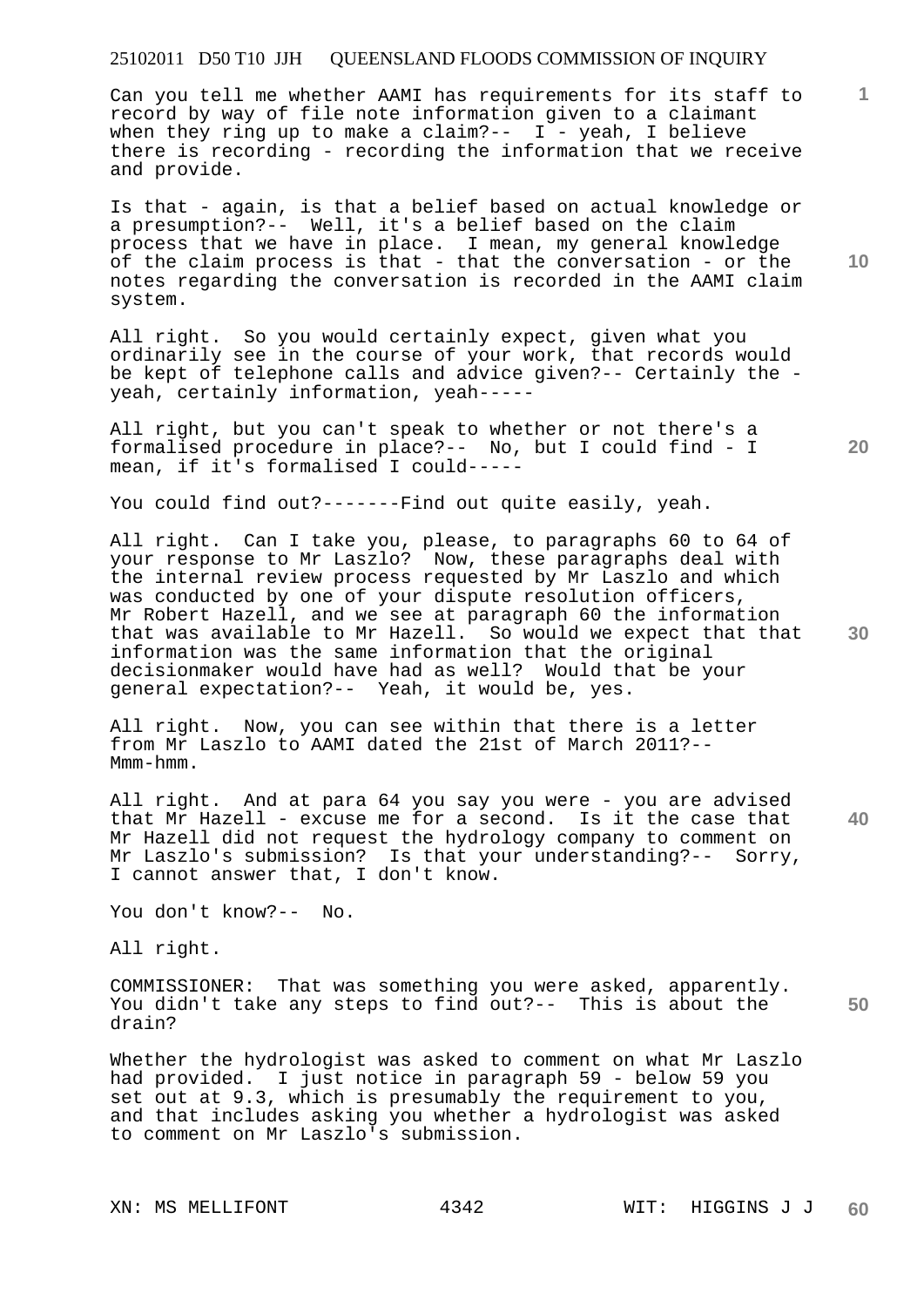MS MELLIFONT: I can take you, please, to paragraph 63 in that respect?-- Sorry, the question, I'm a bit-----

All right. It seems on paragraph 63 that you were advised that the dispute resolution officer did not request WRM to comment on Mr Laszlo's submission?-- Yep.

All right. Does that accord with your current knowledge?-- Yes.

And you state that Mr Hazell - or you were advised that the DRO considered this option but decided against it, taking into account those features at (a) and (b) of paragraphs 63. Firstly, can I ask you your source of knowledge. That is, was Mr Hazell telling you these things?-- Yes. So when - I guess when the request for information came through, particularly when it comes to the IDR, we would source that information from our IDR colleagues to respond to - to provide information and help us respond to that question.

Did you ask Mr Hazell and did Mr Hazell tell you these things directly?-- I didn't have a direct conversation with him, no.

All right, so it's come through-----?-- Yes.

-----somebody else, third party?-- Yes.

Well, now, in respect of the first reason in your statement, "the evidence of the hydrologist as presented in WRM's report was strongly convincing, that is it was not equivocal". Now, we see at paragraphs 58 and 59 that Mr Hazell has a degree in economics and experience in general insurance. We can see that from paragraphs 58 and 59?-- Yep.

You'd agree he doesn't have any expertise in hydrology?-- Yep.

All right. So, in those circumstances where you have a specific submission from a customer about cause of inundation, do you consider it appropriate for your dispute resolution officer to decide not to refer those considerations to your hydrologist for consideration?-- Look, I guess in answering that it's difficult to say what was going through the mind of the - the - Mr Hazell at the time, and whether or not, I guess, based on his experience and the information that he was presented with, whether he felt comfortable that the decision that was made at claim time was the correct one.

**50**  All right, I'll ask the question again. You see, we have here your best endeavours, it would seem, in determining the state of mind of Mr Hazell. We see that at paragraphs 63(a) and (b). So my question is do you consider it appropriate for your internal dispute resolution officer not to refer a submission from Mr Laszlo about cause issues to your hydrologist?

COMMISSIONER: And it's not just a submission, he provides rainfall charts and photographs of the drain. Why not get the

**20** 

**40** 

**10**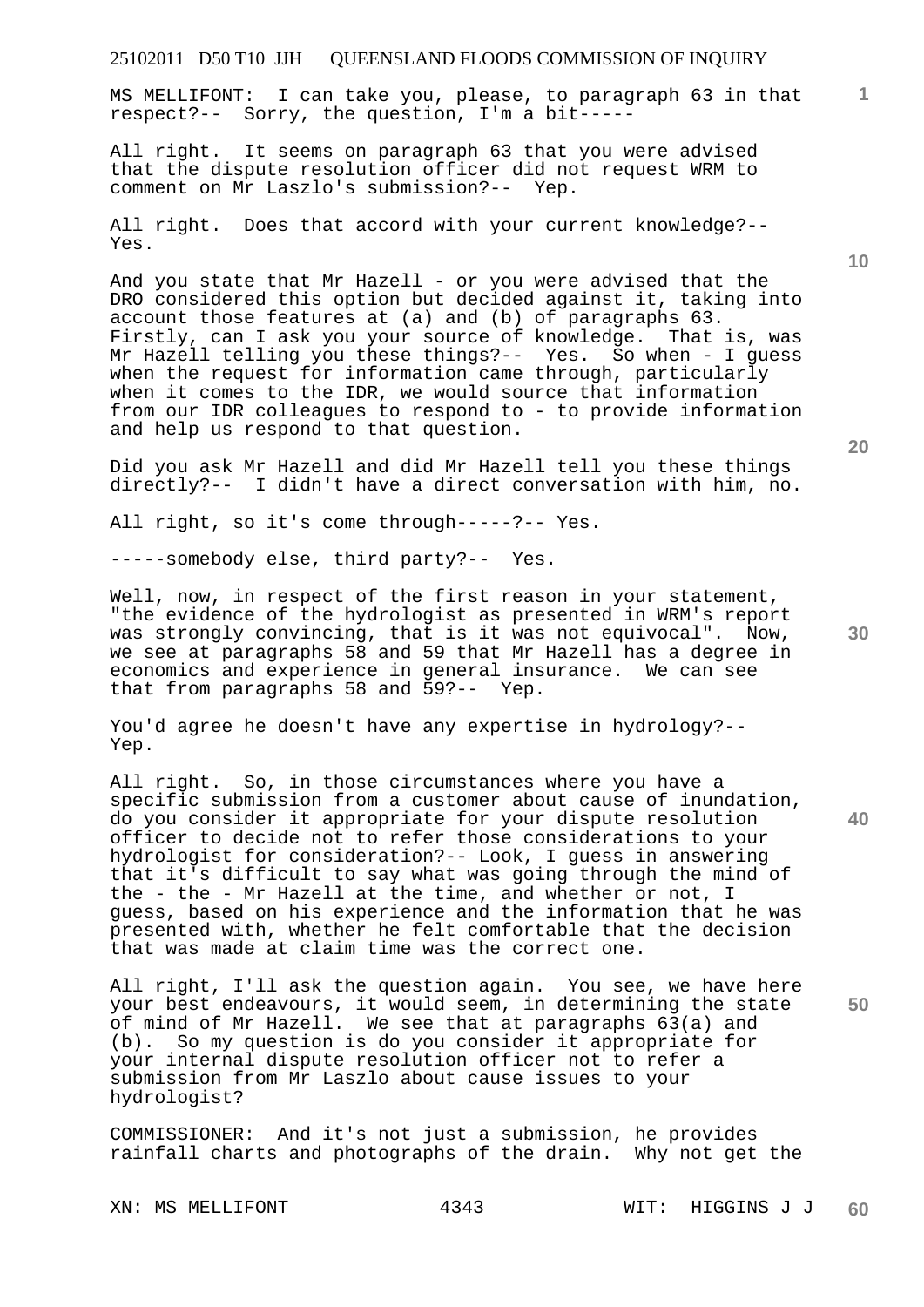hydrologist to have a look at it ?-- I accept it - a conversation with our hydrologist may have - may have been useful in that particular case. I guess we - the claims guys are independent of the internal dispute and so I can only say that we don't influence which way they look at a claim or a decision that's made, so, you know, in looking at it it might have been appropriate to speak to the hydrologist at the time.

MS MELLIFONT: Do you know whether there is a protocol in place as to when a dispute resolution officer or, for that matter, a person in the initial stage of claims assessment, would refer specific issues raised by a customer relevant to cause to the hydrologist, is there a protocol?-- There's probably no written protocol but I know IDR certainly do have a lot of conversations with customers and others at the time of reviewing the claim. In this particular case, I'm sorry, I can't answer why they didn't-----

So-----?-- -----and there's no - I'm not aware of a protocol, a written protocol.

So it seems to be in the hands of the IDR officer as to whether they think it's worth sending out to a hydrologist and if they don't think it's worth sending out they don't?-- Well, that's - I guess they - being independent of the process they - they're a customer appeal service so they - they would look at a claim, I guess, based on the evidence that we provide in support of our decision and they can also request any other additional evidence or information to help or assist them in looking at the claim.

That doesn't answer my question. You've got information, specific information from a customer. Is it fair to say your experience is or the extent of your understanding is it just comes down to the individual dispute resolution officer as to whether they think it's worth sending out to the hydrologist to consider or not?-- It would be down to the individual IDR person, yes.

Do - are you able to assist as to whether time constraints relevant to the internal review process might impact on that type of decision?-- There are time frames under the code at IDR so, I guess - maybe 15 days - 10 days to respond that we've got it and then I'm not quite sure of the time frame but there is a time frame under the code where they must respond and provide a decision.

But do you have actual knowledge as to whether or not those time frames play a part in the decision process for internal review as to whether or not to refer information out to a hydrologist for consideration? Do you actually know?-- Not direct knowledge, no.

So who's in charge of internal review?-- Again there's an executive manager, his title Executive Manager, I think, IDR.

In fact, you see there at paragraph 63(b) that there was a wait of at least six to eight weeks on hydrologists' reports

**10** 

**1**

**20** 

**40** 

**50**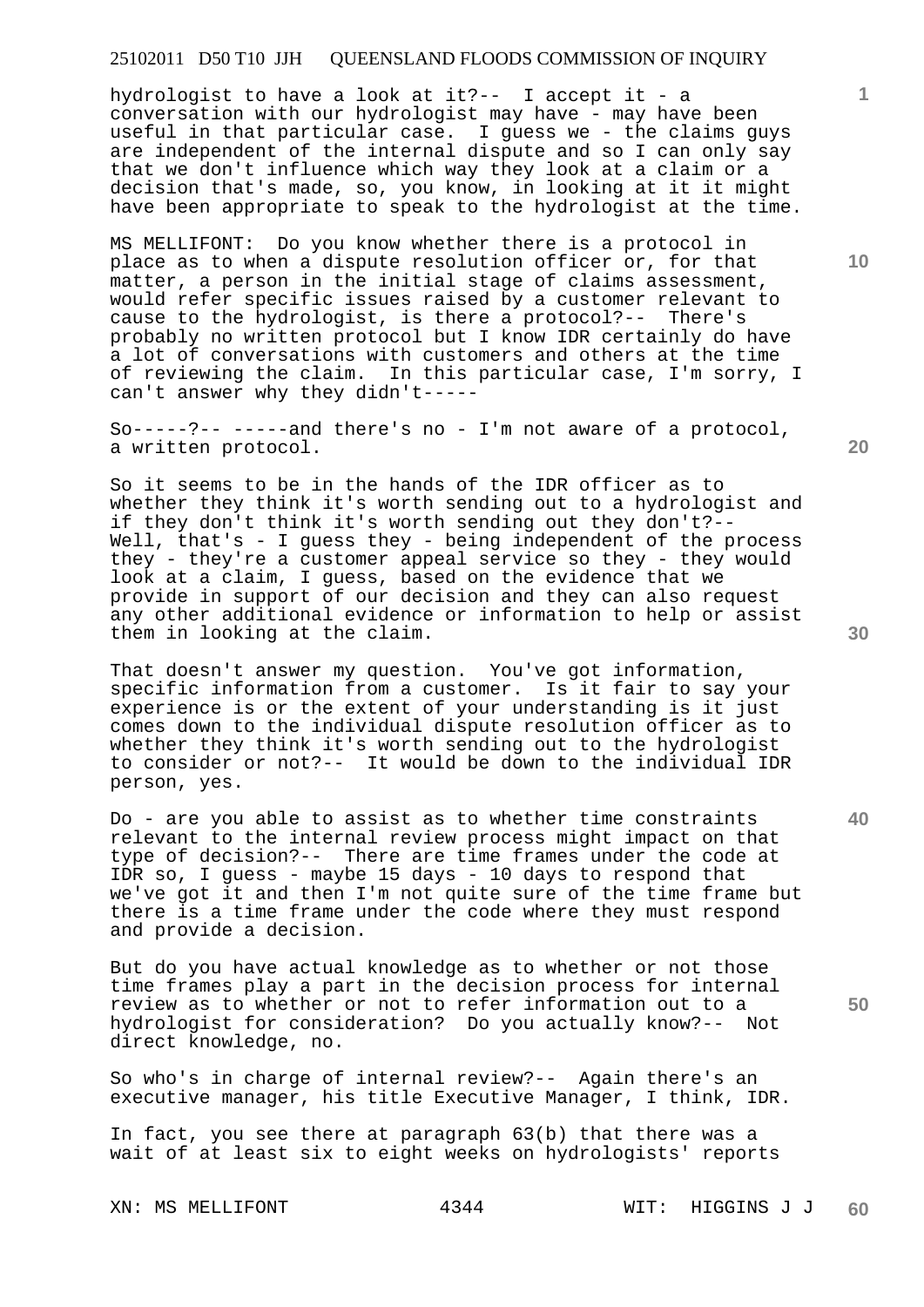and significant pressure to complete reviews within the time frame. So is it correct to say so far as the information was conveyed to you the time frames was something that was considered by Mr Hazell in his decision not to refer the client information out to hydrologists?-- Well, this one had a hydrology report already provided. Whether or not he wanted to get a subsequent one done-----

Sorry, you understand we are talking about the client - the customer provided information and it wasn't given to the hydrologist for consideration, that's what I'm asking about, and that Mr Hazell's reason, as communicated to you through someone, was, "I didn't do that because the hydrologist's report was not equivocal and there were significant pressures to complete reviews within the time frame"?-- Well, certainly that's what he said, yes.

Right. And that remains an accurate reflection of the information given to you as to Mr Hazell's reasons?-- Yes.

I have nothing further, thank you.

COMMISSIONER: Ms Brasch, is there anything-----

MS BRASCH: No questions, thank you.

COMMISSIONER: Mr Porter?

MR PORTER: No questions, Commissioner.

COMMISSIONER: Ms McLeod?

MS McLEOD: No questions, thank you.

COMMISSIONER: Mr Thompson.

**40**  MR THOMPSON: Thank you. Mr Higgins, you were asked some questions by Counsel Assisting about the criteria applied by AAMI in determining whether a claim fell within the policy or not. In making that determination was legal advice sought in respect of claims?-- Yes, it was.

And was that the case in respect of each claim that was declined?-- Yes.

Was the decision in relation to declining claims one which was assessed by reference to some general criteria or was it a case by case assessment?-- It was definitely case by case assessment.

Now, you made reference in response to questions from Counsel Assisting the Inquiry to the number of site-specific hydrology reports which were obtained in respect of AAMI claims and you mentioned two figures. Perhaps you could explain those figures?-- Yes. There was 100 - all-up there was 180 site-specific reports done of which 146 were done, I guess,

**10** 

**1**

**20** 

**30**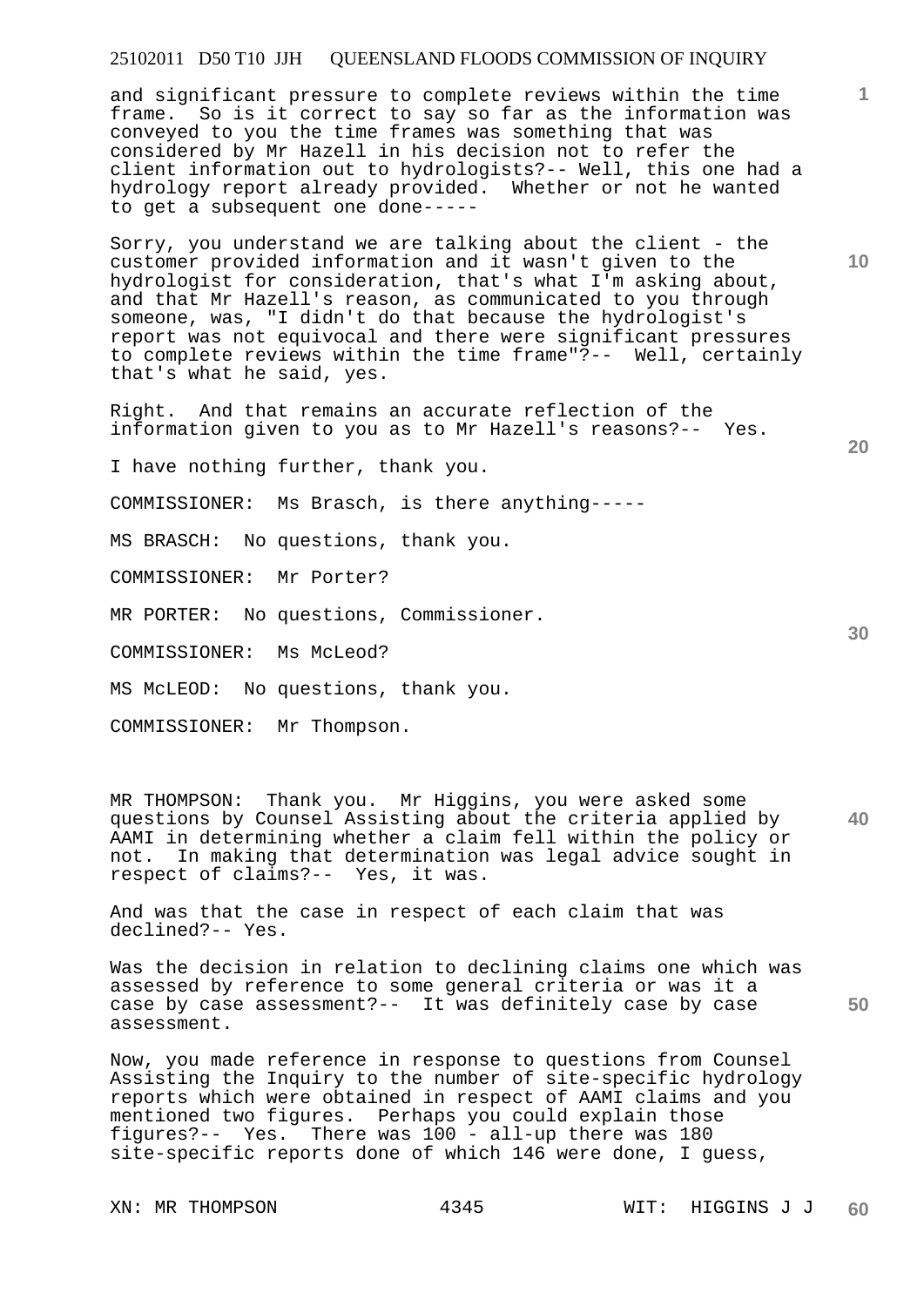pre-decline, so in helping us make the decision, and there were 34 done at the IDR and predominantly ADR level. So 33 at the ADR level and I think one at the IDR level is the figures.

All right. So that in some IDR cases, in that number of IDR cases there was reference to a site-specific hydrology report required by AAMI - required by the person deciding the IDR issue?-- Yep.

Now, in relation to regional hydrology reports you've made reference to the ICA report. Did AAMI, and you in particular, have any discussions with hydrologists other than those which were ultimately used for site-specific reports?-- Look, I yes, I - I had discussions with one in particular, in fact two - two at around the time the ICA report was coming out to try and engage them to do site-specific for us and those discussions took place over three to five weeks and they ended up deciding not to work for us.

And can you tell me who that was?-- WorleyParsons.

And with one aspect of the WorleyParsons negotiations that they would have some regional hydrology information available to AAMI?-- Yes. Look, we felt that since they had released their report and they had done so much work in understanding, I guess, the flood that we could use - then use them to help us make our decisions.

All right. But, in any event, those discussions were unfruitful?-- Correct, yes.

Now, you were taken to some correspondence by letter of the 3rd of May 2011 and another letter of the 9th of May 2011, being letters in which AAMI had declined cover, and it was pointed out to you that there was no reference in that correspondence to hydrology reports, for example. Were there cases where the customer, giving anecdotal accounts of the circumstances of the loss, identified that they were flood riverine flood-related losses?-- I guess other than at the time the claim was lodged they would have told us the circumstances of the damage and then being evacuated from their homes.

All right. In circumstances where, on the anecdotal evidence from the customer it was clear that it was riverine flood, in those circumstances did AAMI seek to get a site-specific hydrology report?-- No, we wouldn't have.

Now, you were also asked some questions about whether claims had been denied based purely upon - or solely upon proximity to rivers or other watercourses. Are you personally aware of any case where proximity to a river or creek was the sole basis for declining a claim?-- No.

Now, you were taken to Mr Laszlo's material and your response to Mr Laszlo's statement. I just wonder, if it please the Commission, if I could ask to have annexure 2 to the Laszlo response, Exhibit 874, on the screen? I just wanted to direct

**20** 

**40** 

**50** 

**10**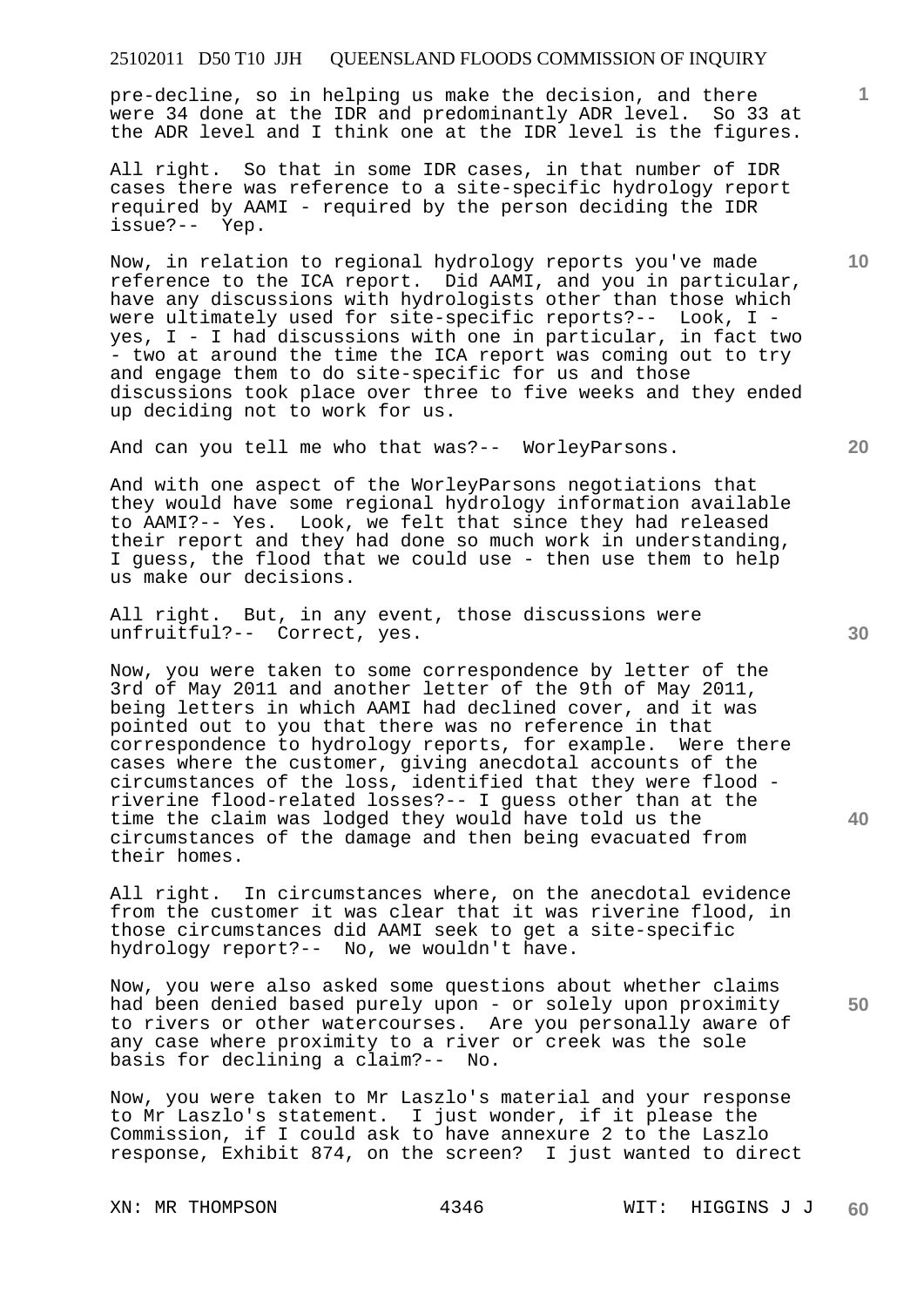your attention, please, Mr Higgins, to that first page, which is on the screen now, and you will see about a third of the way down there's a reference to the customers' names and then immediately under that there's a "Nature Code ST" reference; do you see that?-- Yes.

And the words "storm and rainwater" appear there. Are you able to assist us with an explanation for that particular entry as the initial - on the initial page of this report?-- Yes. Look, at the time, as I said in my earlier evidence, we wanted to assess every single AAMI claim, so we lodged it two things. We lodged it as storm and rainwater but also if that's what the customer told us the cause of the damage was we would - that's the information we would have put in the claim system.

All right-----

**20**  COMMISSIONER: Presumably you wanted to classify it as a form of insurance that was at least available under your policy and then determine whether-----?-- So we could-----

-----in fact it applied. Storm and rainwater was it?-- Exactly.

MR THOMPSON: And then perhaps to further understand these notes, if we go forward two pages, if that could be done, please, to the very first line. Is that a reference to the same classification or is line 00001 a reference to what was communicated by the customer?-- Well, that would be a reference to the loss cause reported, so storm would have been the loss cause.

All right. Now, can I take you forward then to line 00058? Is it the case in this specific example, and I'm not suggesting this is a generalised position, but is it the case in this specific example that Mr Laszlo had elected not to take up the accommodation offered in any event?-- Correct.

And that was before any reference to a reservation of the entitlement under the policy?-- Yeah.

Sorry, you will just have to - I didn't-----?-- Yes.

Now, you were also asked some questions of examples where the customer had reported damage but AAMI had declined on the basis of area hydrology or other considerations, and you made reference to the incidence of rainfall. Was the incidence of rainfall in the particular area where the claim arose a consideration which was taken into account, that is the absence or presence of rainfall in that particular area?-- It would have been, yes.

Now, in your general, what I will call, the statement of the 14th of September, which is not in response to questions from the Commission, which has been marked Exhibit 876, Mr Higgins, in paragraph 95 you give some references to the - in a table to the number of claims in respect of which - disputed claims

**10** 

**1**

**30** 

**40**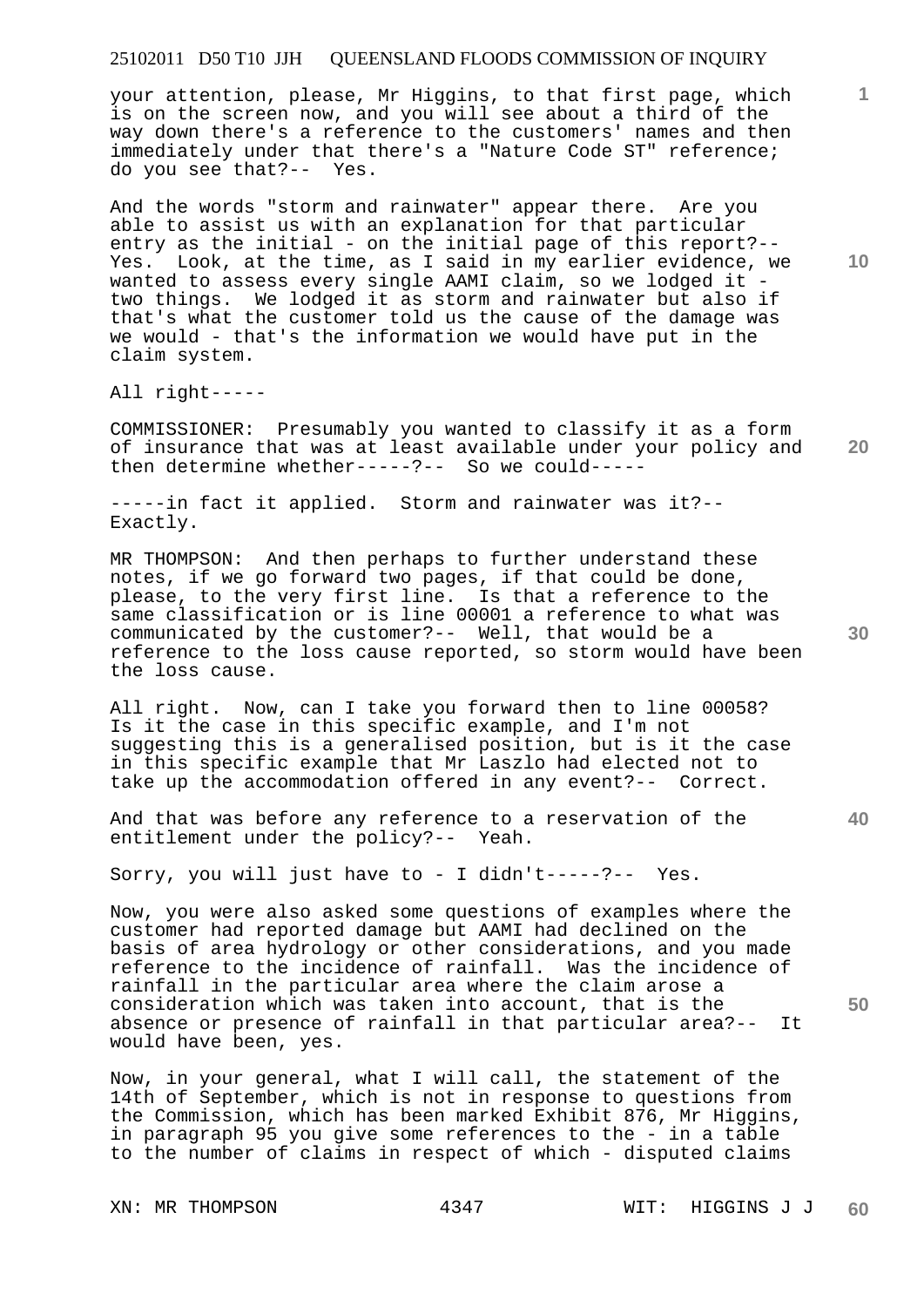in respect of which there have been resolutions, do you see that in paragraph 95?-- Yes.

Have you for the purposes of assisting the Commission updated that table, which is as at September, to provide an updated calculation - or an updated statement of what the present position is?-- Yes, I have.

With the Commission's leave I'd seek to tender that table.

COMMISSIONER: Exhibit 880.

ADMITTED AND MARKED "EXHIBIT 880"

MR THOMPSON: That's the only questions I have, if it please the Commission.

**20** 

**30** 

**50** 

COMMISSIONER: Thanks. Anything further?

MS MELLIFONT: Very briefly, please. You were asked a question about circumstances in which a client might give anecdotal information that the inundation was by river and flood-related losses, is how the question was put to you. If AAMI received such anecdotal information from a client - a customer, would a claim been declined purely on the basis of that anecdotal information?-- No, we assessed every claim, so an assessor would have gone out to that claim as well, and that's the information we would have used.

The information from the assessor?-- All the information. So whatever the customer says, whatever the assessment says, collectively together, we would have made our decision.

**40**  Can I confess to not hearing the first part of Mr Thompson's first question to you. He asked you about whether claims were - declined claims were on the basis of legal advice, I think?-- Correct.

Was that - was every declined claim on the basis of legal advice?-- Yes, so - yes. The - the team that we set up included that.

So every single declined claim arising out of the Queensland floods had the input of lawyers?-- I believe so, yes.

COMMISSIONER: You mean that in a general sense that you had legal advice that this was covered and that wasn't covered and you assessed against that or that every single claim had a lawyer look at it?-- Yeah, we had a couple of lawyers as part of the team.

All right.

**1**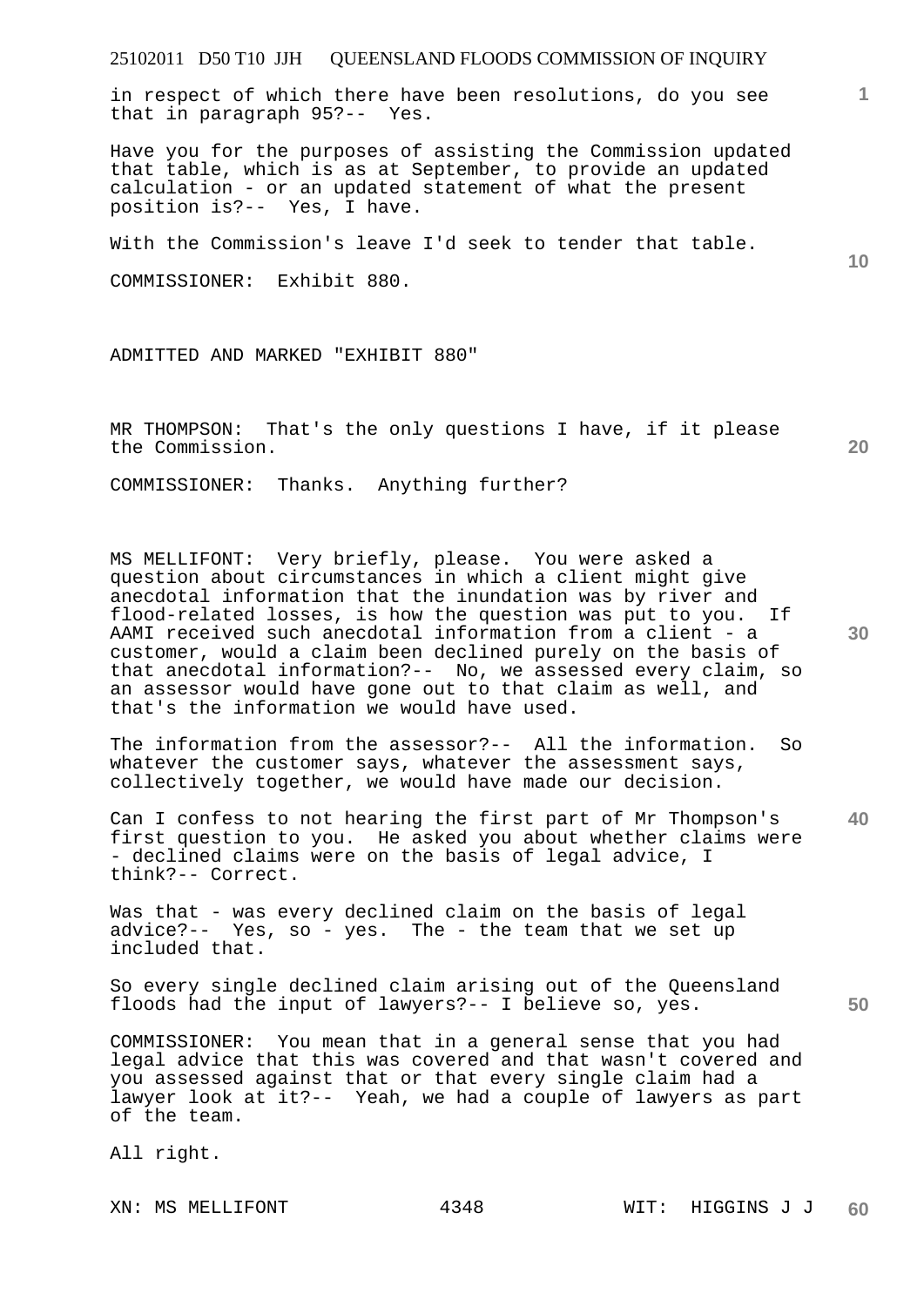25102011 D50 T10 JJH QUEENSLAND FLOODS COMMISSION OF INQUIRY **1 10 20 30 40 50**  MS MELLIFONT: I'm still not sure which of the two propositions----- COMMISSIONER: They had a couple of lawyers as part of the team. You mean every single claim had those lawyers-----?-- Yes so we----- -----as part of the team looking at it?-- Yes. MS MELLIFONT: And just in respect of the updated table that's just been just tendered, we have eight decisions pending for AAMI still now?-- Yes The reasons for those claims still being outstanding?-- Look, it's hard to say. They could be late lodgements. They could be late lodgements?-- They could be. Right?-- It's hard to say without looking at the claims themselves. All right. So you don't know?-- I don't know, no. And you wouldn't know for Apia either, the reason?-- Well, there's none pending for Apia. A-P-I-A one-----?-- Sorry, beg your pardon, there's one pending for Apia. Do you know the reason for that one?-- No I don't. Right. Thank you. I have nothing further. Might Mr Higgins----- COMMISSIONER: Thanks, Mr Higgins----- MR THOMPSON: Can I just raise one matter? Sorry to do it at this stage. COMMISSIONER: That's all right. MR THOMPSON: In relation to the submission of the 4th of April about which Mr Higgins was asked a number of questions, which is now Exhibit 875, when one goes to that submission and one sees that it incorporates by reference, and is stated to be a submission which should be read in conjunction with an earlier submission of the 11th of March----- COMMISSIONER: Are you saying that should go in too? MR THOMPSON: We would like that to be tendered, if it's not inconvenient to the Commission. COMMISSIONER: All right. Well, there's no difficulty about that, I imagine? MS MELLIFONT: There's no issue. I don't have it right here-----